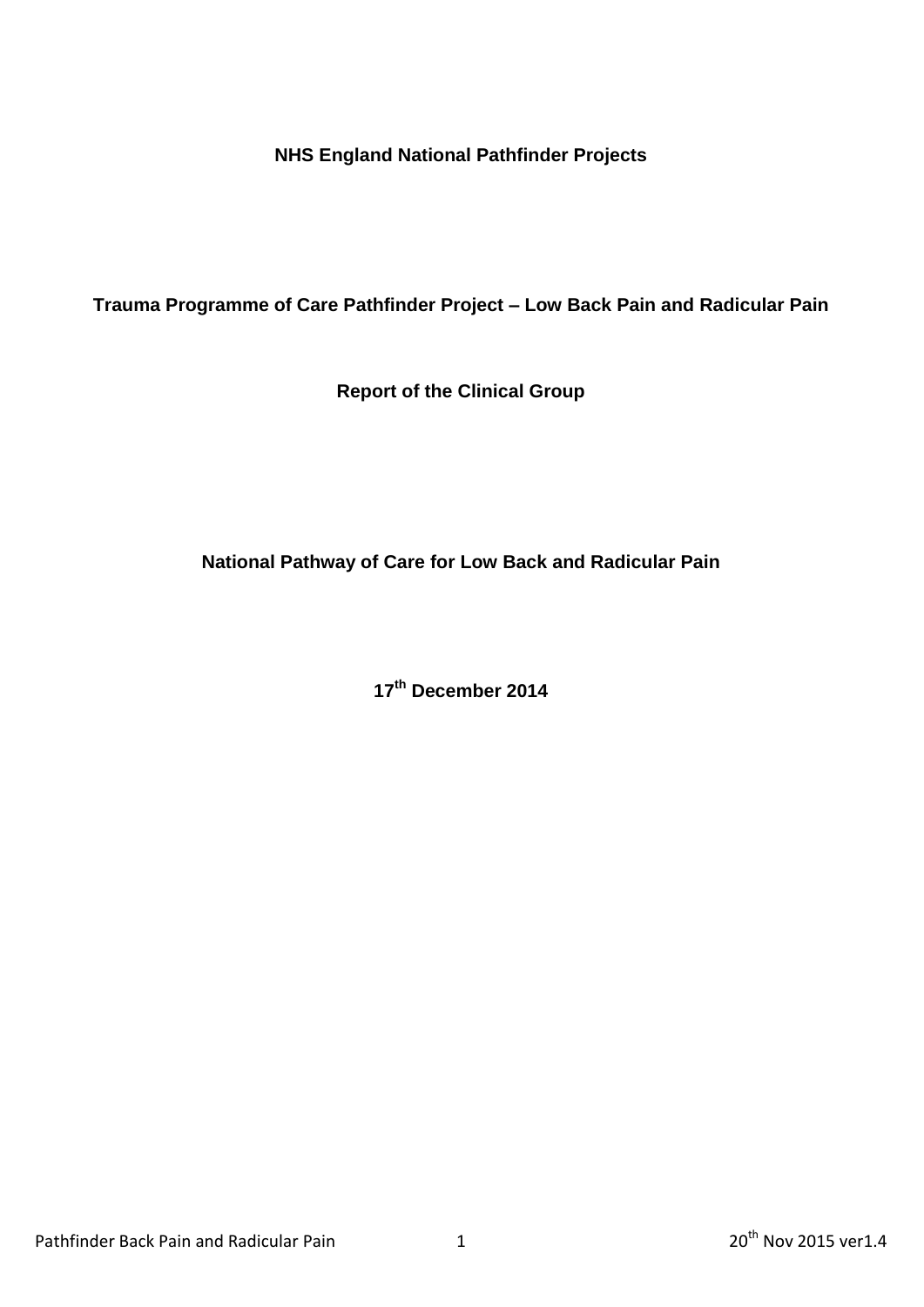## **Summary**

The NHS England Pathfinder Projects were established to address high value care pathways which cross commissioning and health care boundaries. Many conditions require a pathway of care which moves from the general practitioner through primary care and community services and into secondary care and sometimes specialised services. Difficulties in commissioning across boundaries, however, can cause artificial interruptions in what should be a seamless care pathway. The Pathfinder Projects are designed for all Stakeholders to work collaboratively to examine in depth these health care interfaces and to develop commissioning structures to commission care across the whole pathway. The Trauma Programme of Care Board selected low back pain and radicular pain as the Pathfinder Project. This is a high value care pathway in view of the very large number of patients involved.

Low back pain is extremely common and is the largest single cause of loss of disability adjusted life years, and the largest single cause of years lived with disability in England (Global Burden of Disease, 2013). In terms of disability adjusted life years lost per 100,000, low back pain is responsible for 2,313. By contrast the remainder of musculo-skeletal complaints counts for 911, depression 704 and diabetes 337. It should be borne in mind that this is principally occurring in people of working age, or with families.

UK specific data shows that LBP was top cause of years lived with disability in both 1990 and 2010 – with a 12% increase over this time. DALY loss between 1990 and 2010 has increased by 3.8% to 3,002/100,000 (95% CI 3,188 to 5,338). In other words 3% of the population's life is being lost to back pain. Total DALY loss from illness in 2010 was 27,163/100,000 (down from 31,842 in 1990). Thus back pain accounts for 11% of the entire disability burden from all diseases in the UK; furthermore the burden is increasing both absolutely (3.7% increase) and proportionally (7% to 8.5%).

In 2000 Manidakis & Grey estimated the cost of Back Pain to the NHS was £1.6 billion. In CG88 NICE estimated that these costs in 2008 had risen by approximately one third, to over £2.1 billion. The same analysis estimated that the societal cost of informal care and production loss was £10.7 billion in 1998. Overall, back pain is one of the most costly conditions for which an economic analysis has been carried out in the UK and this is in line with findings in other countries.

The pathfinder project has three goals.

- 1. To produce a generic pathway for the management of low back pain and radicular pain, from the general practitioner's surgery to specialised care, which is agreed by all Stakeholders.
- 2. To use this pathway of care as the basis for collaborative commissioning between CCGs, Area Teams and NHS England Specialised Services.
- 3. To construct a commissioning vehicle with specifications and any access policies which will permit introduction of new evidence in a straightforward way.

Following further discussions with all commissioners, public consultation may be held by the implementation groups.

## **The Pathway**

The Clinical Group was formed with accredited representatives from each of the Stakeholders in the diagnosis and management of low back pain and radicular pain. Each stakeholder organisation was asked to nominate a representative to take part in the Clinical Group's deliberations. A list of the stakeholders and their representatives is included in appendix 1.

At the outset it was decided that the Clinical Group would be working with existing evidence and guidelines and would not itself be undertaking any evidence reviews. It was acknowledged that one of the objectives of the project was to provide a commissioning vehicle by which future advice could be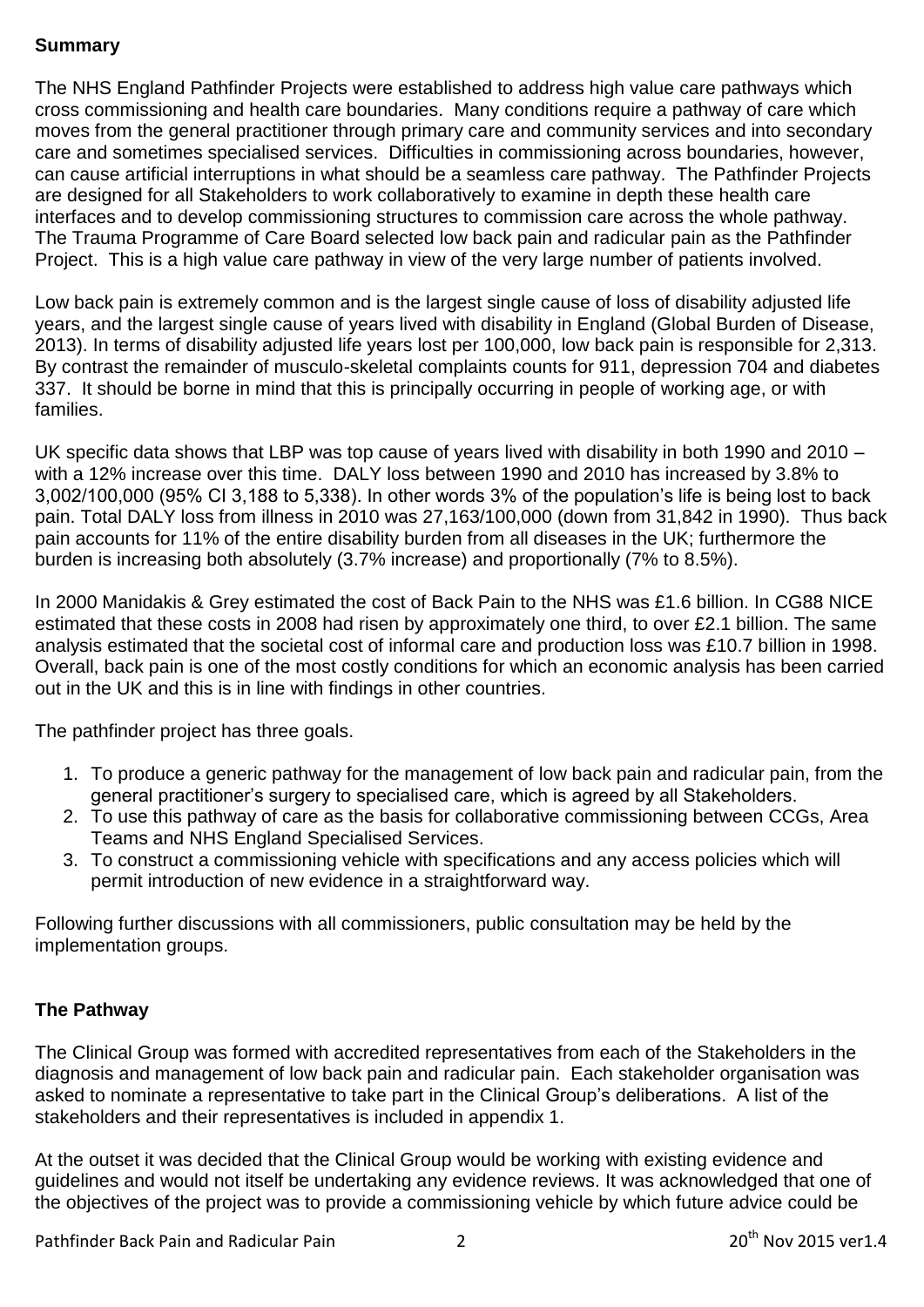implemented in a simple and straight forward fashion. It is also the case that NICE are known to be updating the G88 guidance, and this was to involve both expansion of the scope and a further major evidence review. By constructing a pathway with specification and contracts on current evidence it would allow the implementation of the updated NICE guidance when published in about 2016. Professor David Haslam, Chair of NICE, has expressed his full support of this concept.

It is therefore important to note that this pathway, as any pathway, is subject to change in the future as new evidence becomes available. Changes may be indicated to the flowchart, or to recommendations within any of the boxes. Importantly, it is recognised that pathway will include patients with more chronic back pain who will enter the pathway at different times and at different points.

The pathway is entirely generic. No speciality or sub-speciality would be included as such, but rather the competencies and skills of the Health Care Professional at every stage would be identified and defined. The pathway is based on the needs of the patient at every point and on the structures of the services that might meet these needs. It was acknowledged that throughout England many different services and many different pathways of care exist and so implementation of the National Pathway would be a decision for the CCGs, taking into account services and provision within their commissioning area.

The triage and treat practitioner plays a core role in this pathway. This role could also be termed triage and management practitioner. This health practitioner is highly trained and has significant skills and competencies (appendix 2). The triage and treat practitioner provides the continuity of care which so many patients have expressed is lacking in many current systems. This practitioner will have a major role in triage including the identification and the investigation of radicular pain, the identification and management of emergency conditions such as cauda equina syndrome, urgent "red flags", and the triage of inflammatory disorders. Explanations and advice will be based on CBT principals.

The pathway and guidance includes points of measurement at every stage with recommended PROMS and capacity for PCOMs (Appendix 3). This will facilitate impact assessment, audit of implementation and governance.

The final pathway has the agreement of all 30 stakeholder representatives. It is the product of many hours of hard work by all of the stakeholder representatives, whose knowledge was of an exceedingly high order and whose understanding was essential to the consensus that was built.

## **Quality Dashboards**

The Royal College of Surgeons of England, in collaboration with the Surgical Speciality Associations, NHS England and Right Care, have developed some valuable data tools. Quality Dashboards by CCGs are available, as are Explorer Tools for procedures by provider. These may be accessed at:

<http://www.rcseng.ac.uk/healthcare-bodies/nscc/data-tools>

### **Reference**

Murray CJL, Richards MA, Newton JN et al. UK Health Performance: findings of the Global Burden of Disease Study 2010. [www.thelancet.com](http://www.thelancet.com/) Vol 381:997-1020, March23 2013.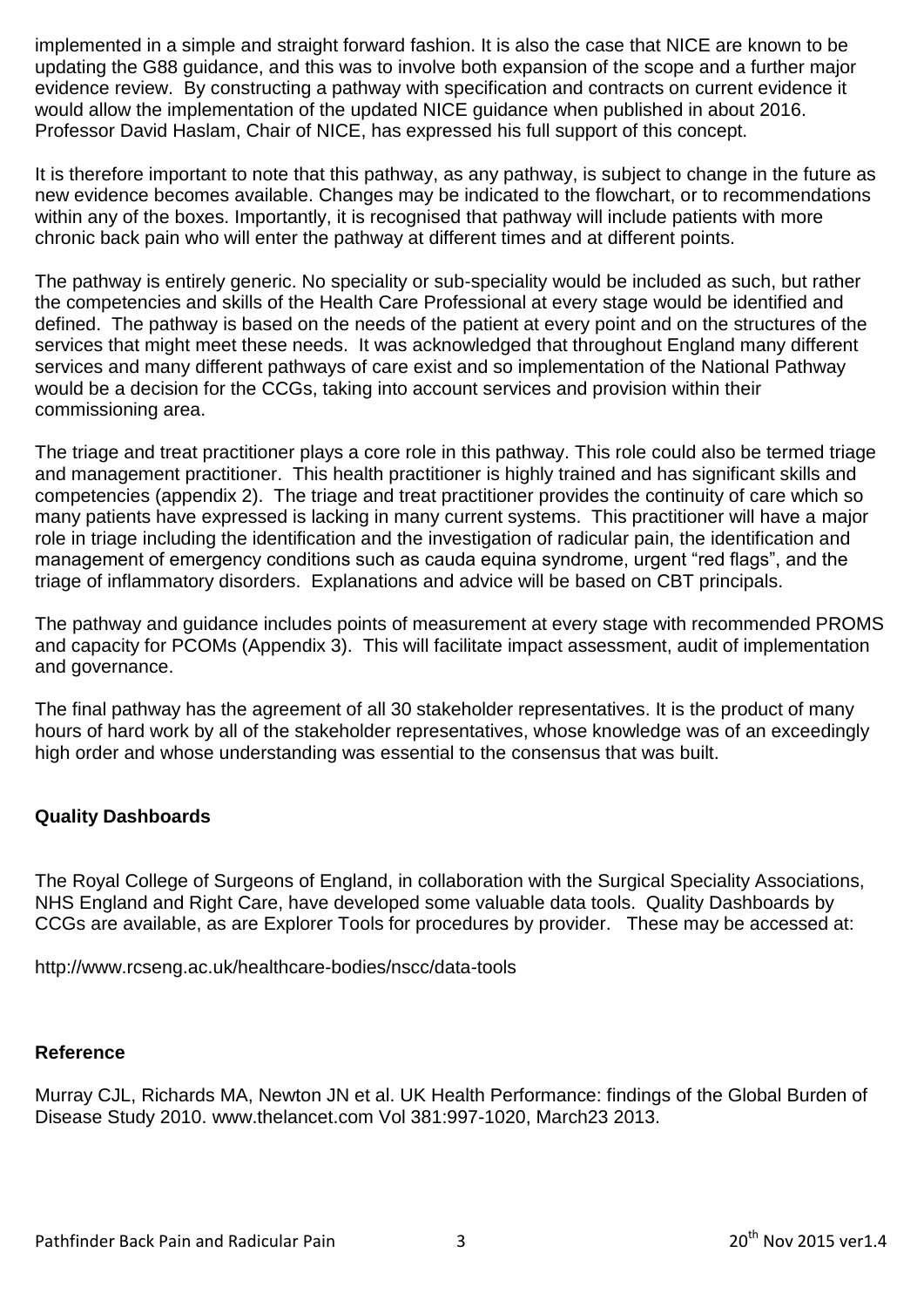# <span id="page-3-0"></span>**Contents**

| Box 12 - High Intensity Combined Physical and Psychological Treatment Programme35 |  |
|-----------------------------------------------------------------------------------|--|
|                                                                                   |  |
|                                                                                   |  |
|                                                                                   |  |
|                                                                                   |  |
|                                                                                   |  |
|                                                                                   |  |
|                                                                                   |  |
|                                                                                   |  |
|                                                                                   |  |
|                                                                                   |  |
|                                                                                   |  |
|                                                                                   |  |
|                                                                                   |  |
|                                                                                   |  |
|                                                                                   |  |
|                                                                                   |  |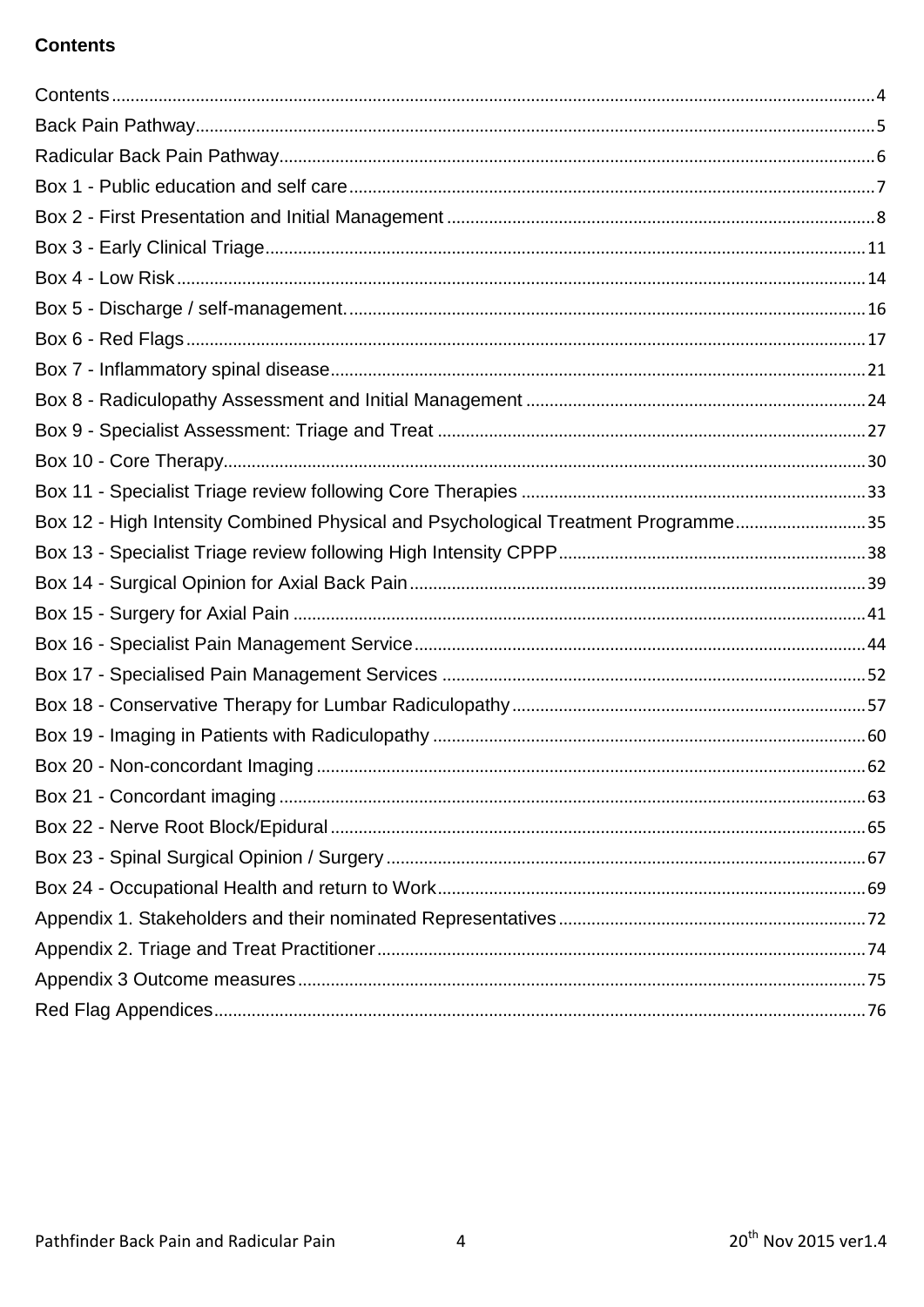**[Contents](#page-3-0)**

<span id="page-4-0"></span>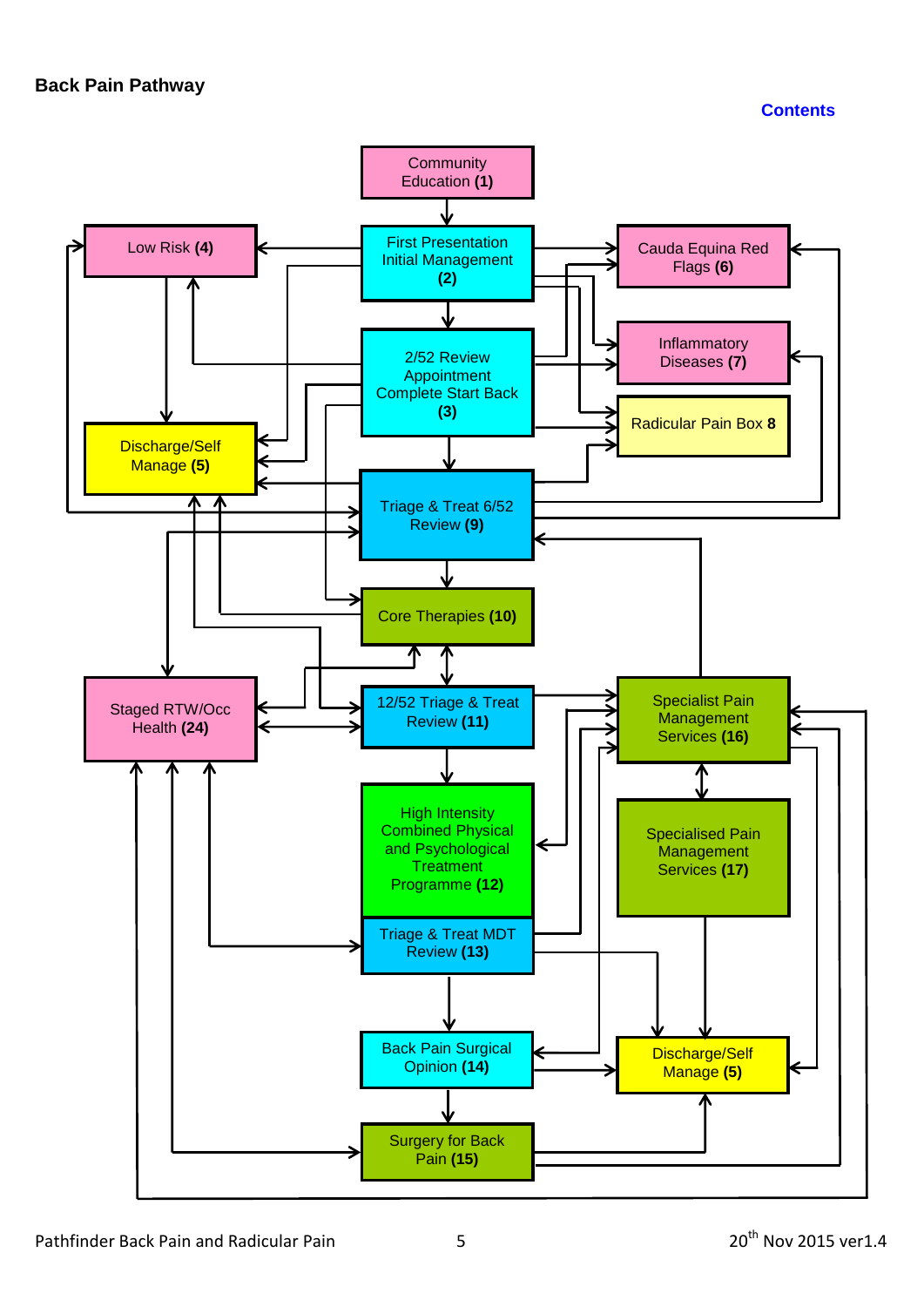### **[Contents](#page-3-0)**

<span id="page-5-0"></span>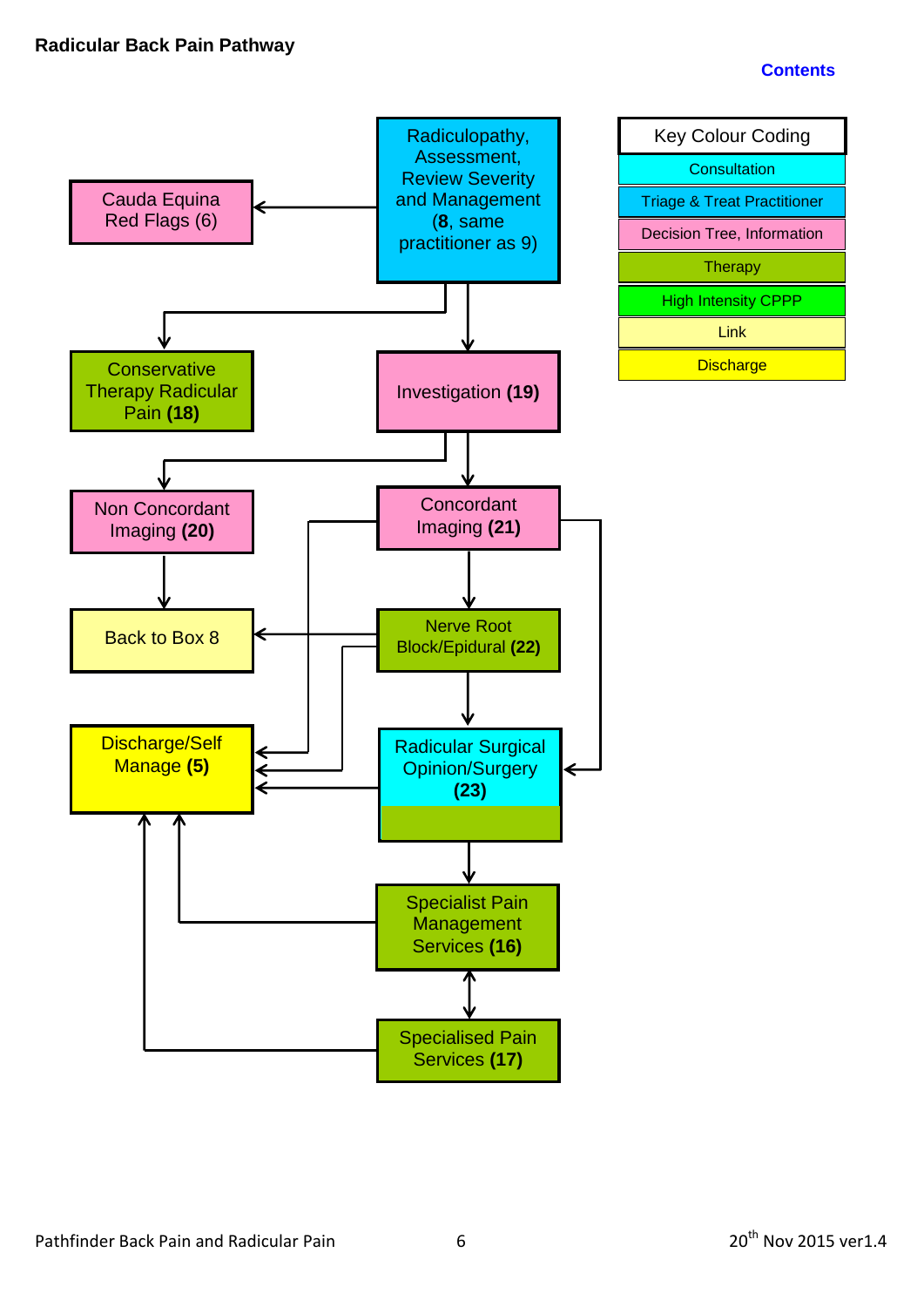- <span id="page-6-0"></span>• Provision of time line.
	- o Material in Public Domain
- Suggested Text

## **Low Back Pain**

Most low back pain of sudden (acute) onset is not due to a serious disease or back problem although the exact cause of the pain is often not clear. This pain, which may vary from mild to severe, may be related to or triggered by a particular movement or action or it may be spontaneous. The back pain may also radiate into your buttock or leg/ legs. Most people will tend to suffer from back pain at some point in their lives and indeed it may recur. Most back pain usually improves sufficiently to resume normal activity within six weeks

For such pain, it is best to continue with normal activities as much as possible, although you may need to return to them in stages as the back steadily recovers. Getting back to work helps your recovery and employers will often arrange lighter duties to get you back sooner. Continuing with normal life as much as you can helps to take your mind off the pain and avoid you getting stiff and weak. Rest lying down, only when that's the only way to stop pain building up. Complete or prolonged bed rest is not advised at all as it is associated with delayed recovery.

To continue with normal activities, you may need simple analgesics (pain killers) for pain relief such as regular Paracetamol. If stronger pain relief is needed you can take Ibuprofen or codeine. Further advice should be sought from your local pharmacy and/or GP. This is especially if you are suffering from other medical conditions; asthma, gastrointestinal problems, taking other medications or pregnant. It is also important to keep within the daily dose and dosing frequency recommendations for Paracetamol and Ibuprofen and not wait for the pain to recur and become severe.

You should seek early advice from your GP if your low back pain does not respond to the measures described above, gets worse and certainly if it does not improve after six weeks. If you are on steroid medication, are at risk of osteoporosis or experience unsteadiness when you walk you should also contact your doctor.

Rarely, your back pain may be accompanied by the following:

- Difficulty passing or controlling urine, urinary incontinence
- Numbness/ loss of sensation around your back passage or genitals
- Numbness/loss of sensation, pins and needles, or weakness in one or both legs

Then you need to seek advice or attend A&E as soon as possible**.**

- Link to other source of advice
	- o For further information, you may also refer to the following sources:
		- **F** The Back Book
		- [http://www.arthritisresearchuk.org/arthritis-information/conditions/back](http://www.arthritisresearchuk.org/arthritis-information/conditions/back-pain.aspx)[pain.aspx](http://www.arthritisresearchuk.org/arthritis-information/conditions/back-pain.aspx)
		- <http://www.backcare.org.uk/aboutbackpain>
- Evidence base and its level of evidence.
	- o CG88 Low Back Pain: NICE guideline
	- o Cochrane Reviews on low back pain: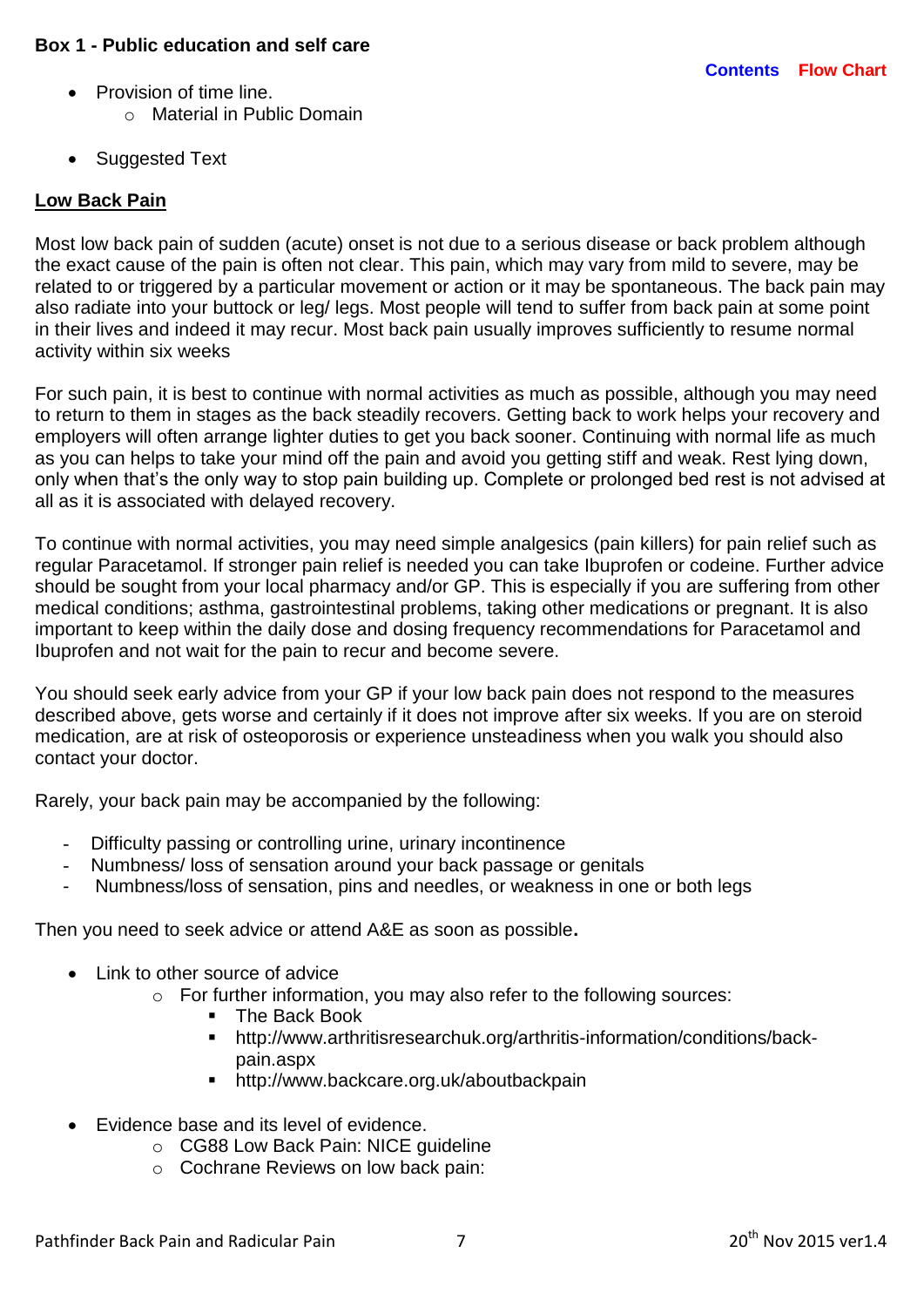### <span id="page-7-0"></span>**Box 2 - First Presentation and Initial Management**

#### **Overview**

Patients may present to a number of services complaining of back pain with or without leg pain. The possible services will depend on what is commissioned locally but may include:

- $\bullet$  GP
- Self-referral to a Chiropractor, Osteopath or Physiotherapist
- 111 telephone service

Many GP surgeries are increasingly utilising telephone assessments (such as Doctor First or similar) as a first line management approach. The new 111 service in England explicitly utilises this approach by means of an assessment process within NHS Pathways linked to a detailed "Directory of Services" if a face to face assessment is considered appropriate. Physio Direct, a telephone assessment and advice service which began in 2001, may also be available locally,

- Provision of time line
	- $\circ$  From day of onset of symptoms to a number of days or weeks after the initial onset. Patients may present after experiencing their first ever episode of back pain and associated leg pain or may seek help after recurrent episodes.
- Definition of skills / competencies required
	- o Essential competences
		- Clinical screening for serious pathologies: cauda equina syndrome, tumour, infection, major neurological deficit, osteoporotic collapse, inflammatory disease.
		- Diagnosing radicular pain, neurogenic claudication, spinal deformity and nonspecific low-back pain
		- **If identification of patients with good prognosis who can self-manage.**
	- o Essential Skills
		- Clinical examination of the spine, surrounding structures and neurology for face to face contacts
		- **Communication of diagnosis and prognosis**
		- Shared decision making
		- **Expectation management**
		- Delivery of appropriate advice and sign posting
	- o Essential Telephone Skills
		- Listening skills Sensitivity to identify and manage emotion, Intuition to pick up unspoken cues, Evaluating the capability of the patient
		- Visualisation Synthesis of auditory information to create a picture of the patients problem
		- Communication Use of voice to reassure and inspire trust, Adapt tone of voice to match the situation, Delivery of clear information, Assertiveness to guide the interview
- Link to other source of advice
	- o Community education and self-care(Box 1)
	- $\circ$  Low risk self-management (Box 4 & 5)
	- o Red flags and cauda equina (Box 6)
	- o Rheumatology (Box 7)
	- o Triage Service (Box 9)
- Entry criteria
	- o Patient with back and/or leg pain

Pathfinder Back Pain and Radicular Pain 18 20 1 20<sup>th</sup> Nov 2015 ver1.4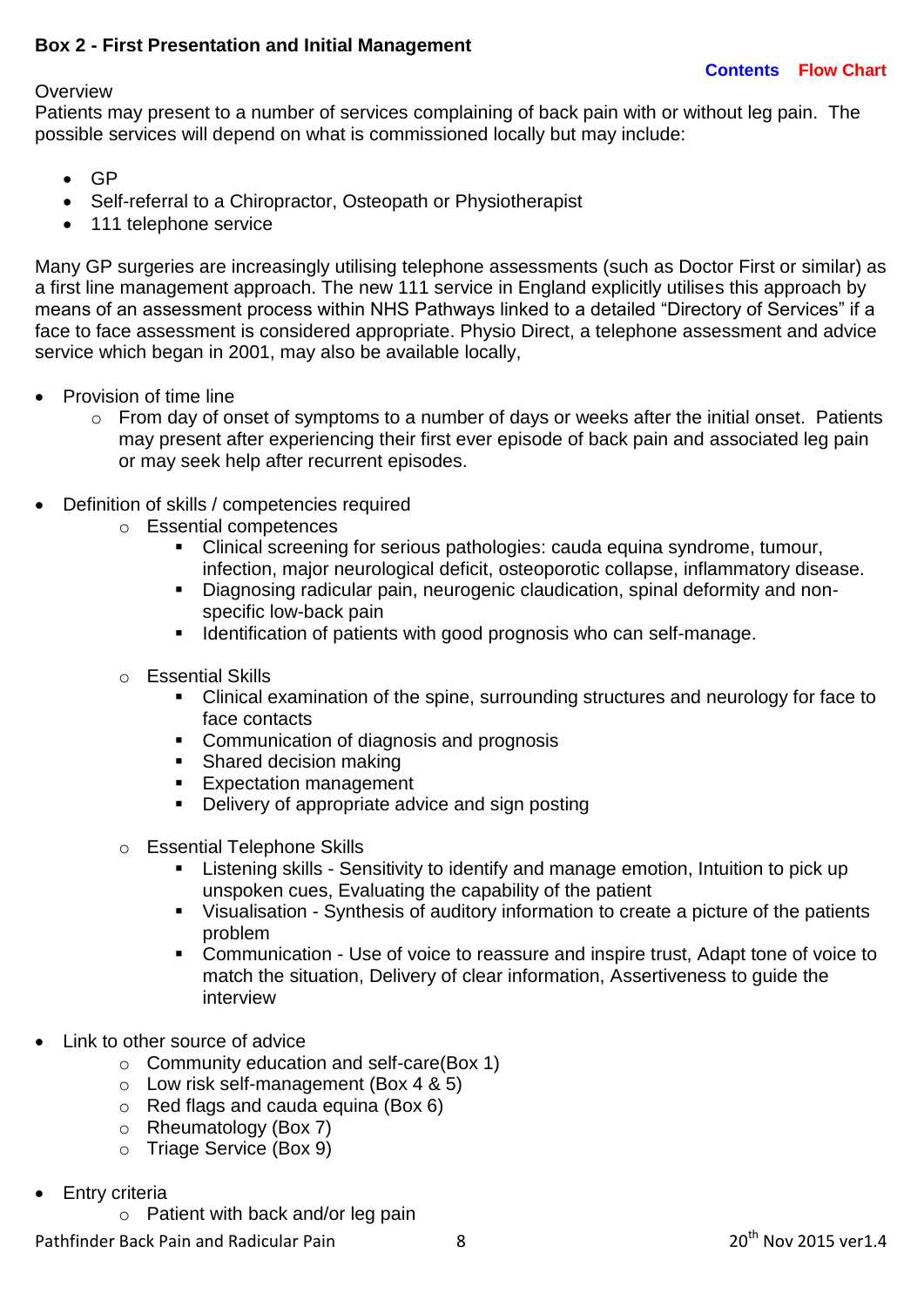- Exit Criteria
	- o Concerning Red Flags or cauda equina Syndrome
	- o Potential inflammatory disease
	- o Non-spinal presentation
	- o Choice: Self-management
- Essential referral information
	- o Patient self-referral
- Patient Assessment
	- o Red Flags, including cauda equina Syndrome (see box 6)
	- o STarT Back Tool (if appropriate facility)
	- o Back pain history, management and outcome
	- o Episode history and progress
	- o Pain severity and % back and leg pain
	- o Impact on family, social and work ability
	- o Observation of spine, lower limbs, gait, pain behaviour for face to face contacts .
	- o Neurological examination for face to face contacts
- Shared Decision Making / Patient Choice
	- o Self-management (Box 5) (likely low risk STarT Back scores)
	- o Radicular Pain (Box 8)
	- o Clinical review (Box 3)
- **Interventions** 
	- o Advice and information
		- **Improvement is likely**
		- **Stay active including work**
		- **Pharmacy advice available**
		- **Fit note**
		- **Indications for early clinical review and emergency attendance**
- Measurement point for quality standard and outcome, PROMS.
	- o % completion of STarT Back
	- o Reporting of number of missed tumours and cauda equina syndrome, infection, fracture.
	- o Appropriate early identification and management of radiculopathy. Review and investigation of cases of delayed referral.
	- o Re-consultation rates for simple back pain.
- Self-Management
	- o Patient information (Box 1)
	- o GP or over the counter medication
	- o Self-directed exercise programme
	- o Self-directed relaxation techniques
	- o Self-directed return to normal social and activities
- Co-morbidity
	- o Cardiac
	- o Diabetes
	- o Mental Health
	- o Musculoskeletal (other than back pain)
	- o Obesity
	- o Neurological
	- o Respiratory

Pathfinder Back Pain and Radicular Pain 19 20 1 20<sup>th</sup> Nov 2015 ver1.4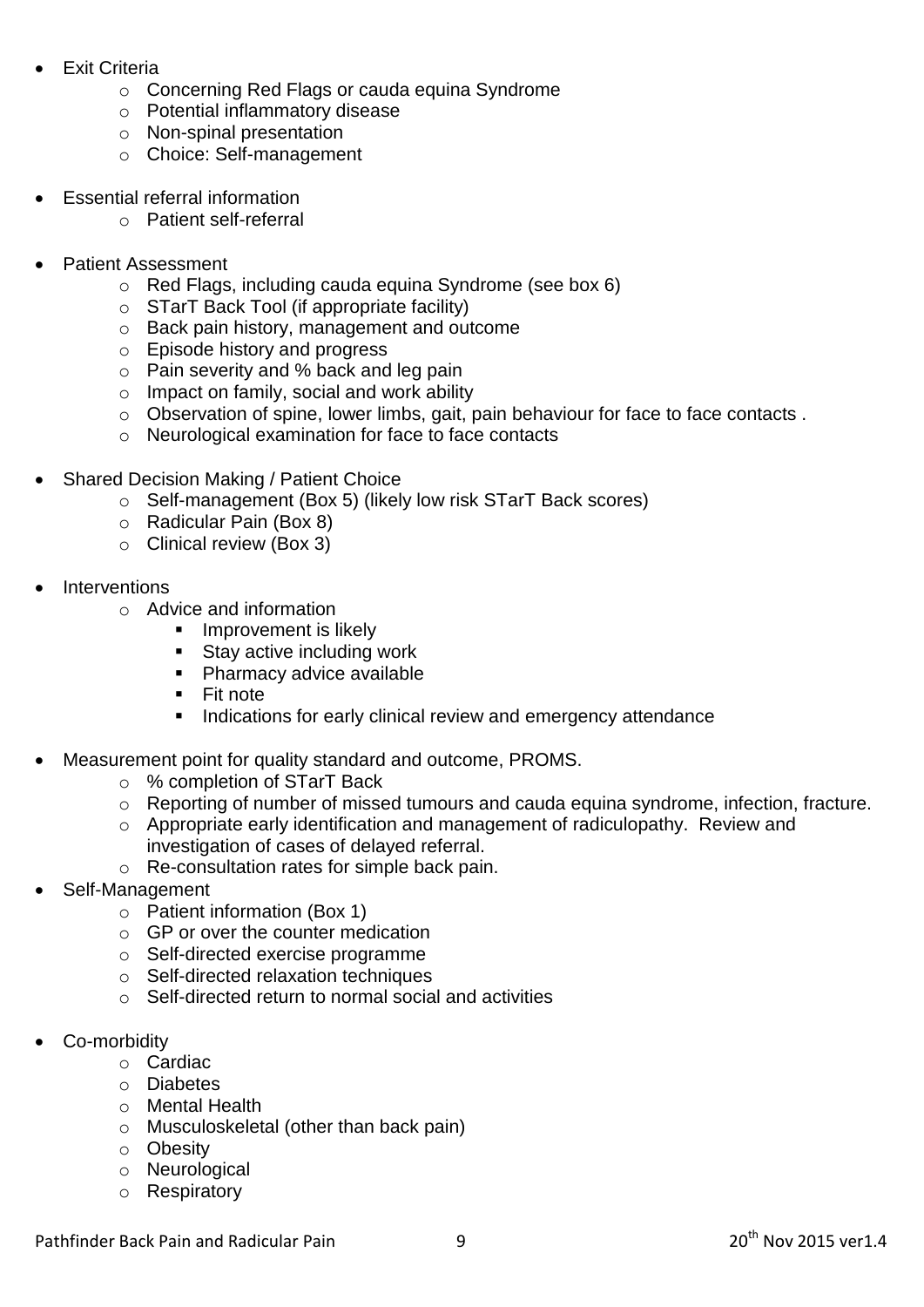- Definition satisfactory result
	- o Patient reported improvement
	- o Patient choice to self-manage
- Evidence base and its level of evidence.
	- o CG88 Low Back Pain: NICE guideline
	- $\circ$  Royal College of General Practitioners curriculum 2010 revised 14<sup>th</sup> August 2013: Statement 3.20 Care of people with musculoskeletal problems.
	- o Cochrane Reviews on low back pain:
		- Non-steroidal anti- inflammatory drugs
		- Red flags to screen for malignancy
		- Multidisciplinary biopsychosocial rehabilitation for subacute low back pain among working age adults
		- Advice to rest in bed versus advice to stay active for acute low back pain
	- o Internationally clinical guidelines consistently recommend early clinical assessment including screening of red flags.
	- o [http://www.productiveprimarycare.co.uk/doctor-first.aspx accessed 19 Mar 14](http://www.productiveprimarycare.co.uk/doctor-first.aspx%20accessed%2019%20Mar%2014)
	- o [http://www.connectingforhealth.nhs.uk/systemsandservices/pathways accessed 19](http://www.connectingforhealth.nhs.uk/systemsandservices/pathways%20accessed%2019%20Mar%2014)  [Mar 14](http://www.connectingforhealth.nhs.uk/systemsandservices/pathways%20accessed%2019%20Mar%2014)
	- o Foster et al. Effect of Stratified Care for Low Back Pain in Family Practice (IMPaCT Back): A Prospective Population-Based Sequential Comparison. Annals of Family Medicine 2014, 12(12): 102-111
	- o Whitehurst et al. Exploring the cost-utility of stratified primary care management for low back pain compared with current best practice within risk-defined subgroups. Annals of the Rheumatic Diseases 2012, 71(11), 1796-1802
	- o Hill et al. Comparison of stratified primary care management for low back pain with current best practice (STarT Back): a randomised controlled trial. Lancet 2011, 378: 1560-71
	- o European Commission (EC), Cost Action B13 Management Committee (2004) European Guidelines for the management of acute low back pain. Available from: [http://www.backpaineurope.org](http://www.backpaineurope.org/)
	- o Salisbury C, Montgomery A, Hollinghurst S, Hopper C, Bishop A, Franchini A., Kaur S, Coast J, Hall J, Grove S, Foster N 2013. Effectiveness of PhysioDirect telephone assessment and advice services for patients with musculoskeletal problems: pragmatic randomised controlled trial OPEN ACCESS *BMJ* 2013;346:f43 doi: 10.1136/bmj.f43 (Published 29 January 2013)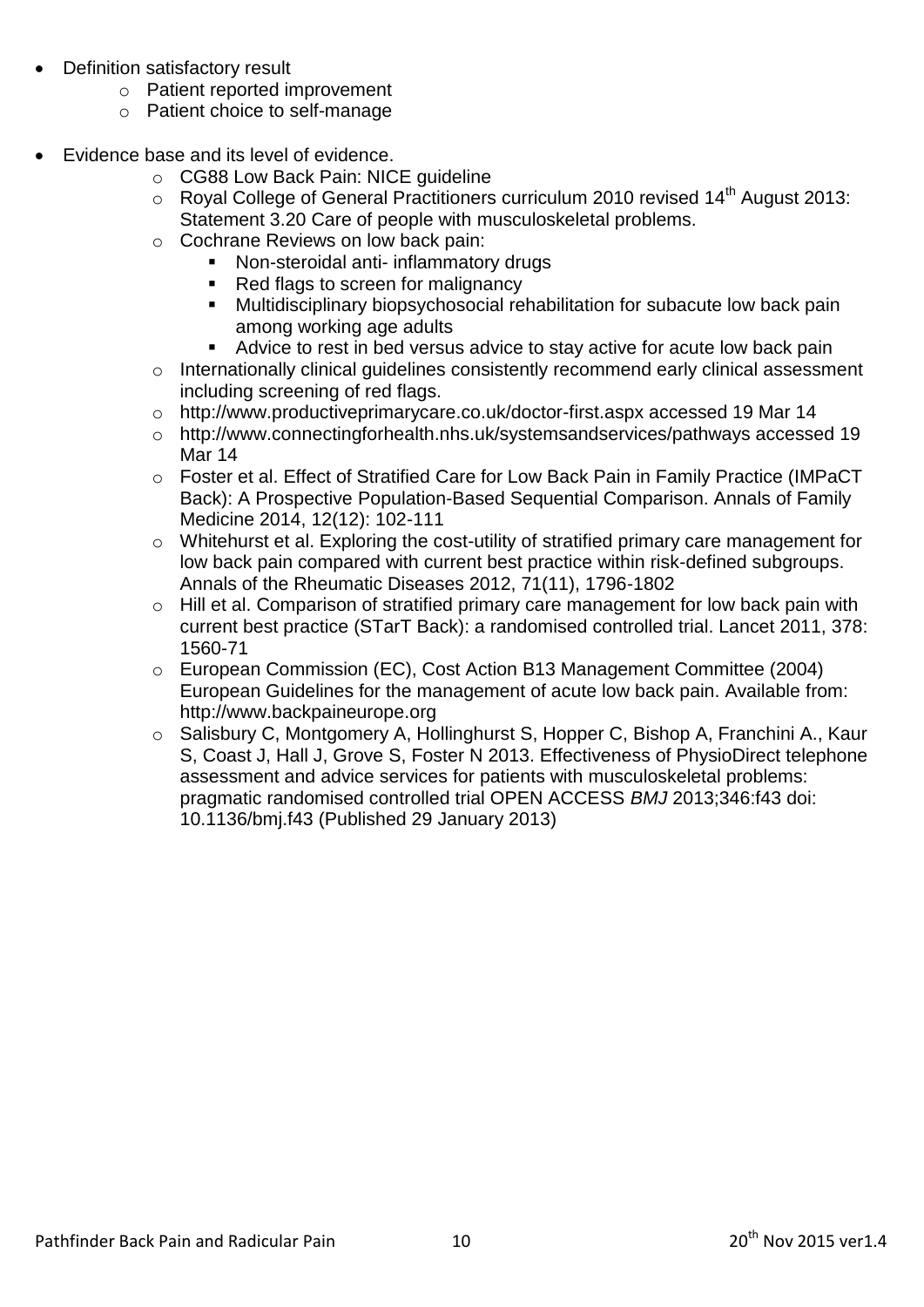### <span id="page-10-0"></span>**Overview**

Early clinical triage is likely to be done by a primary care clinician such as a GP, Chiropractor, Osteopath or Physiotherapist. The clinician will reflect what is commissioned locally. Important functions of early clinical triage are; early identification of emergency and urgent presentations, early identification of severe radicular pain and optimisation of pain control.

- Provision of time line.
	- o No later than 2 weeks from initial presentation
- Definition of skills / competencies required
	- o Essential competences
		- Good communication skills
		- Clinical screening for serious pathologies: cauda equina syndrome, tumour, infection, major neurological deficit, osteoporotic collapse, inflammatory disease.
		- Referring emergency symptoms suggestive of cord or cauda equina compromise.
		- Diagnosing radicular pain, neurogenic claudication, spinal deformity and nonspecific low-back pain
		- Assessment of severity of symptoms tolerable/non-tolerable.
		- Advise patients on the appropriate use of pain relief and pain-modifying medications and other pain management strategies.
		- Assess and advise patients on the appropriateness of remaining in work.
		- **IDENTIFICATE IDENTIFICATE:** Identification of patients with good prognosis who can self manage.
	- o Essential Skills: Ability to:
		- Undertake a bio-psychosocial assessment of the patient
			- clinical examination of the spine
				- o lower limb neurological examination
				- o assessment of weakness and long-tract signs
				- Identify psychosocial obstacles (yellow flags) to recovery (including prognostic screening using STarT Back Tool).
				- Identify co-morbidities
		- **IDENTIFY and refer "red flag" pathologies**
		- Advise patients with radicular pain, about the signs and symptoms of a developing Cauda Equina Syndrome and what actions that they should take (medical emergency).
		- Communicate diagnosis and prognosis
		- **Undertake a pharmacology review and prescribe pain relief.**
		- **ISSUE fit notes and liaise with the employer as necessary.**
		- Apply the principles of shared decision making
		- Identify and manage expectations.
- Link to other source of advice
	- o Community support (Box 1)
	- o Bone Biology/osteoporosis service
	- o Rheumatology service
	- o Spinal on-call service
	- o Triage Service (Box 9)
	- o Occupational health
- Entry criteria
	- $\circ$  Symptoms or signs of lumbar origin present for  $> 2$  weeks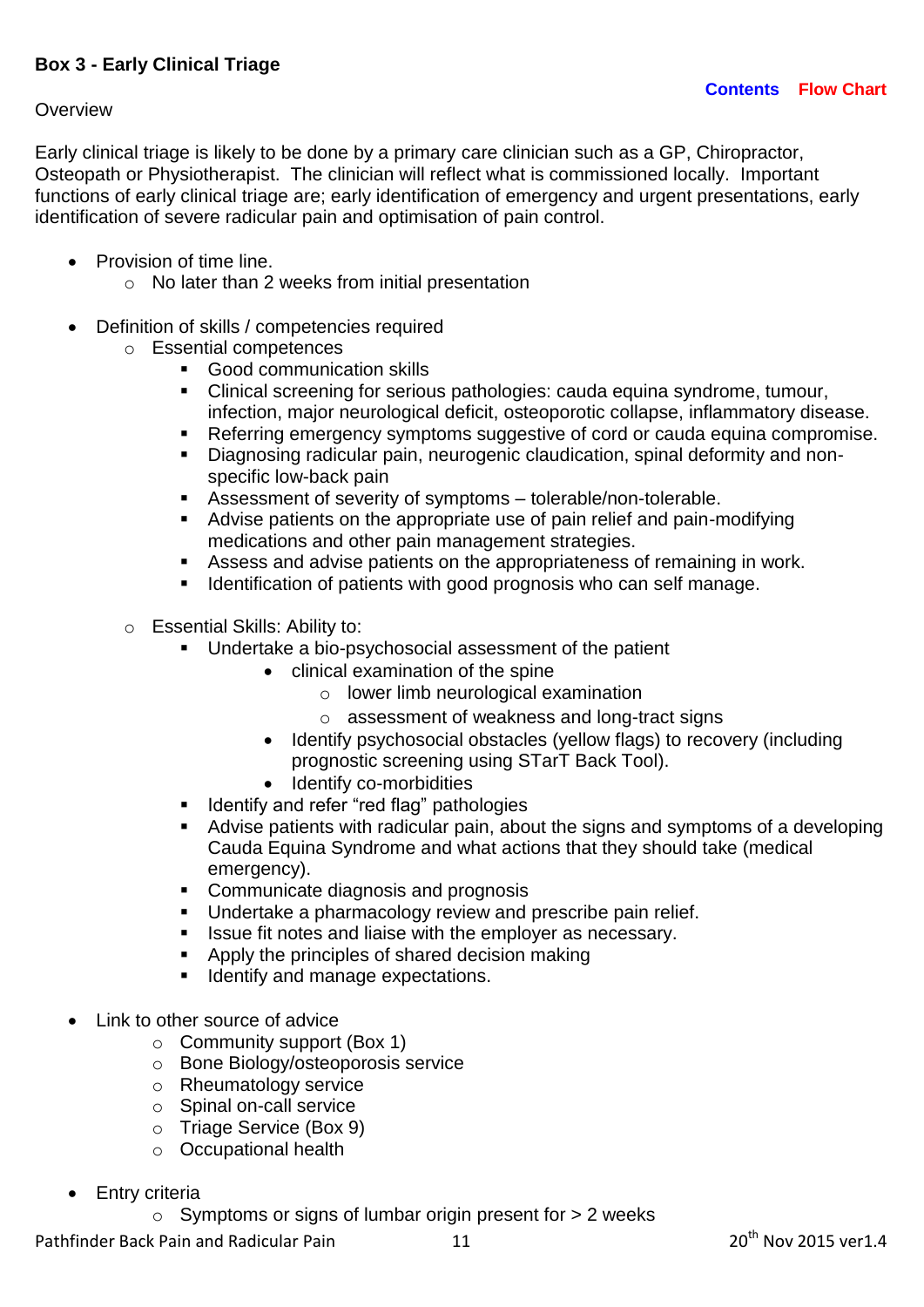- Exit Criteria
	- o Concerning Red Flags or cauda equina Syndrome
	- o Potential inflammatory disease
	- o Non-spinal presentation
- Essential referral information
	- o Medical history and medication
	- o Past history of back pain
	- o Current pain pharmacology
	- o Social and work impact
- Patient Assessment
	- o Red Flags, including cauda equina Syndrome (see box 6)
	- o STarT Back Tool (if not already done)
	- o Patient completed body chart
	- o Back pain history, management and outcome
	- o Episode history and progress
	- o Pain severity and % back and leg pain
	- o Impact on family, social and work ability
	- o Understanding of patients objectives
	- o Observation of spine, lower limbs, gait, pain behaviour.
	- o Neurological examination
- Shared Decision Making / Patient Choice
	- o Self-management (Box 5) (likely low risk STarT Back scores)
	- o Clinical review (Box 9) (medium or high risk STarT back scores, severe leg pain, diagnostic uncertainty, or high disability)
	- o Radicular Pain (Box 8)
	- o Core therapies (Box 10) (medium or high risk STarT Back scores, duration >4-6 weeks)
- **Interventions** 
	- o Psychologically informed advice and information.
		- **Improvement is likely**
		- **Stay active including work**
		- **Pharmacy advice available**
		- **Fit note**
		- **Indications for early clinical review and emergency attendance**
- Measurement point for quality standard and outcome, PROMS.
	- o % completion of STarT Back
	- o Reporting of number of missed tumours and cauda equina syndrome, infection, fracture
- Self-Management
	- o Patient information (Box 1)
	- o GP or over the counter medication
	- o Self-directed exercise programme
	- o Self-directed relaxation techniques
	- o Self-directed return to work
	- o Self-directed return to normal social and leisure activities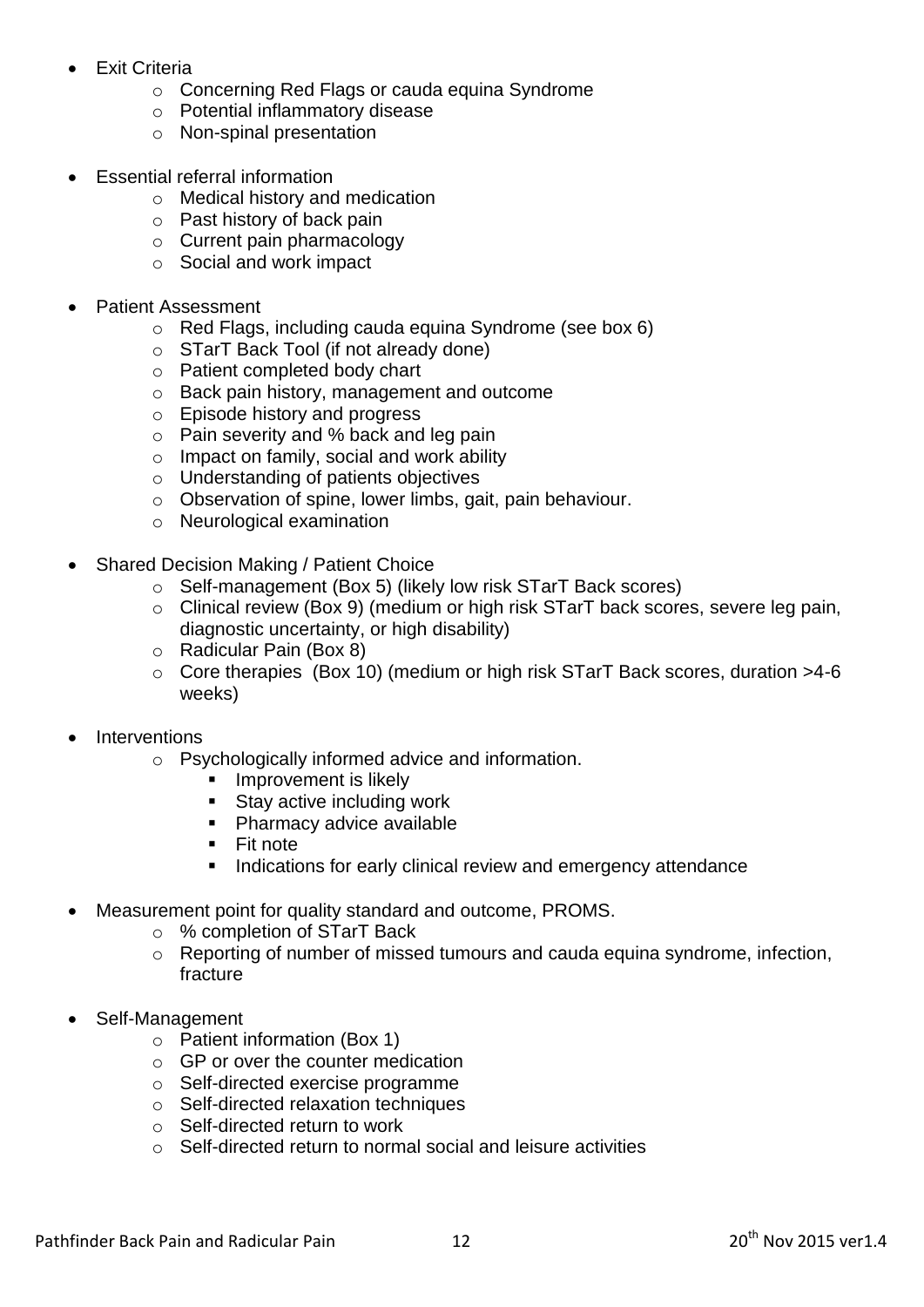- Co-morbidity
	- o Co-morbidities should be identified and consideration given to how care may need to be modified. Patients should be referred or signposted appropriately.
		- o Cardiac
		- o Diabetes
		- o Mental Health
		- o Musculoskeletal (other than back pain)
		- o Obesity
		- o Neurological
		- o Respiratory
- Definition satisfactory result
	- o Patient reported improvement
	- o Patient choice to self-manage
- Evidence base and its level of evidence.
	- o Internationally clinical guidelines consistently recommend early clinical assessment including screening of red flags.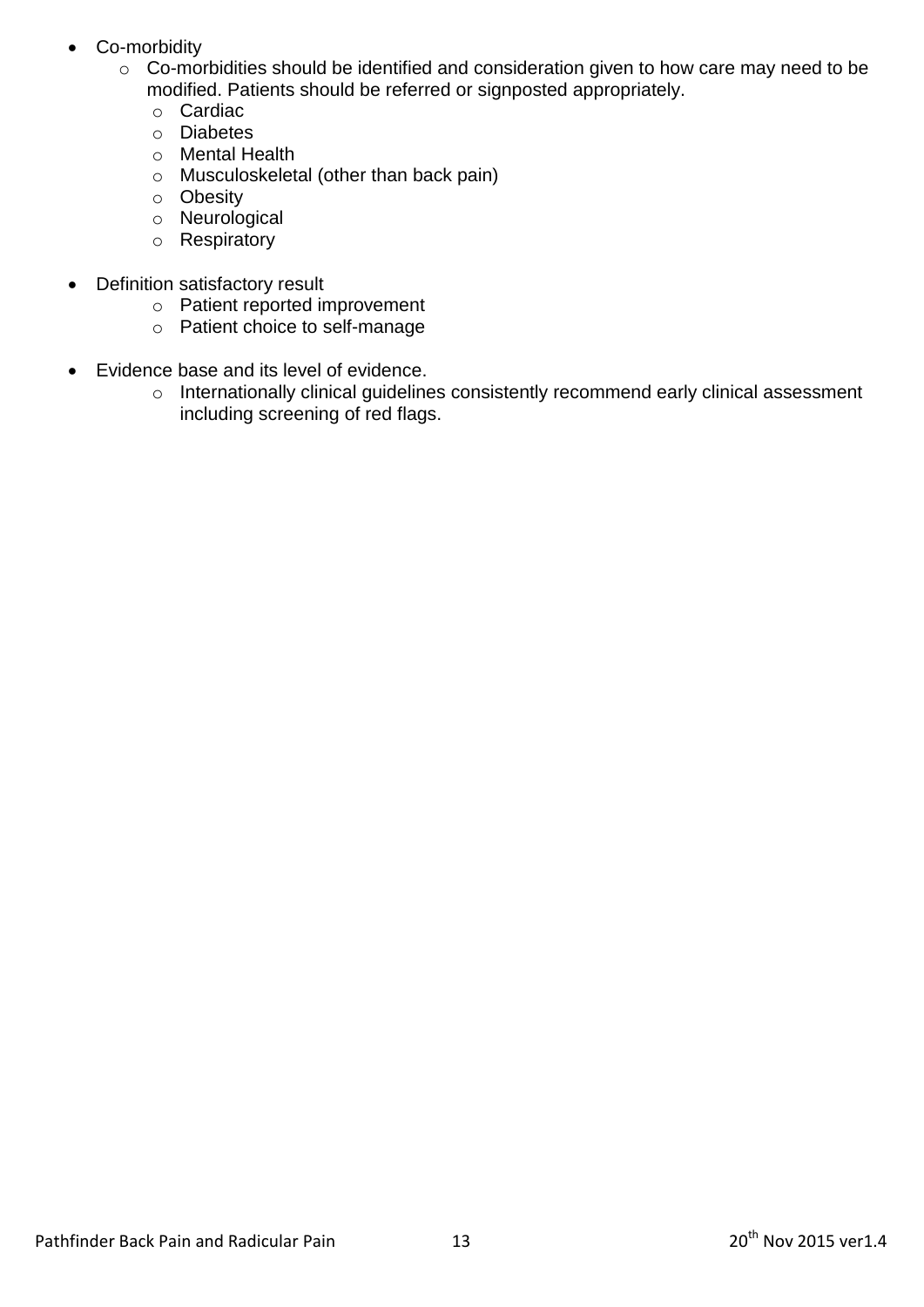### <span id="page-13-0"></span>**Box 4 - Low Risk**

**Overview** 

Intervention for 'Low risk' patients is delivered by practitioner in Box 2 (First presentation-Initial management) or Box 3 (Review) following full assessment:

- Provision of time line.
	- o At initial presentation or at first review
- Definition of skills / competencies required
	- o Essential competences
		- **IDENTIFICATE IDENTIFICATE:** Identification of patients with good prognosis who can self-manage.
	- o Essential Skills
		- Communication of diagnosis and prognosis
		- Prognostic screening using STarT Back Tool.
		- Shared decision making
		- Expectation management
- Link to other source of advice
	- o Community support (Box 1)
- Entry criteria
	- o No adverse social and psychological factors
	- o Low risk on STarT Back tool
		- **IF presentation is mechanical (non-specific) low back pain**
		- AND assessing practitioner in agreement
- Exit Criteria
	- o Choice: Self-Management
- Essential referral information
	- o Assessed by practitioner Box 2 or 3
- Patient Assessment
	- o Assessed by practitioner Box 2 or 3
- Shared Decision Making / Patient Choice
	- o Discharge / Self-management (Box 5)
- Interventions
	- o Advice and information
		- Improvement is likely
		- explanation of signs and symptoms
		- **distinction between hurt and harm**
		- appropriate reassurance about good prognosis
		- **advice about regular adequate analgesia**
		- Pharmacy advice available
		- advice about continuation of normal activities, including work, or return to normal activities using graded steady increases
		- **Stay active including work**
		- Simple patient information is provided by the AR UK leaflet or the Back Book.
		- $\blacksquare$  Fit note
		- no onward referral necessary AND patient in agreement
		- advice to re-consult if symptoms fail to improve or worsen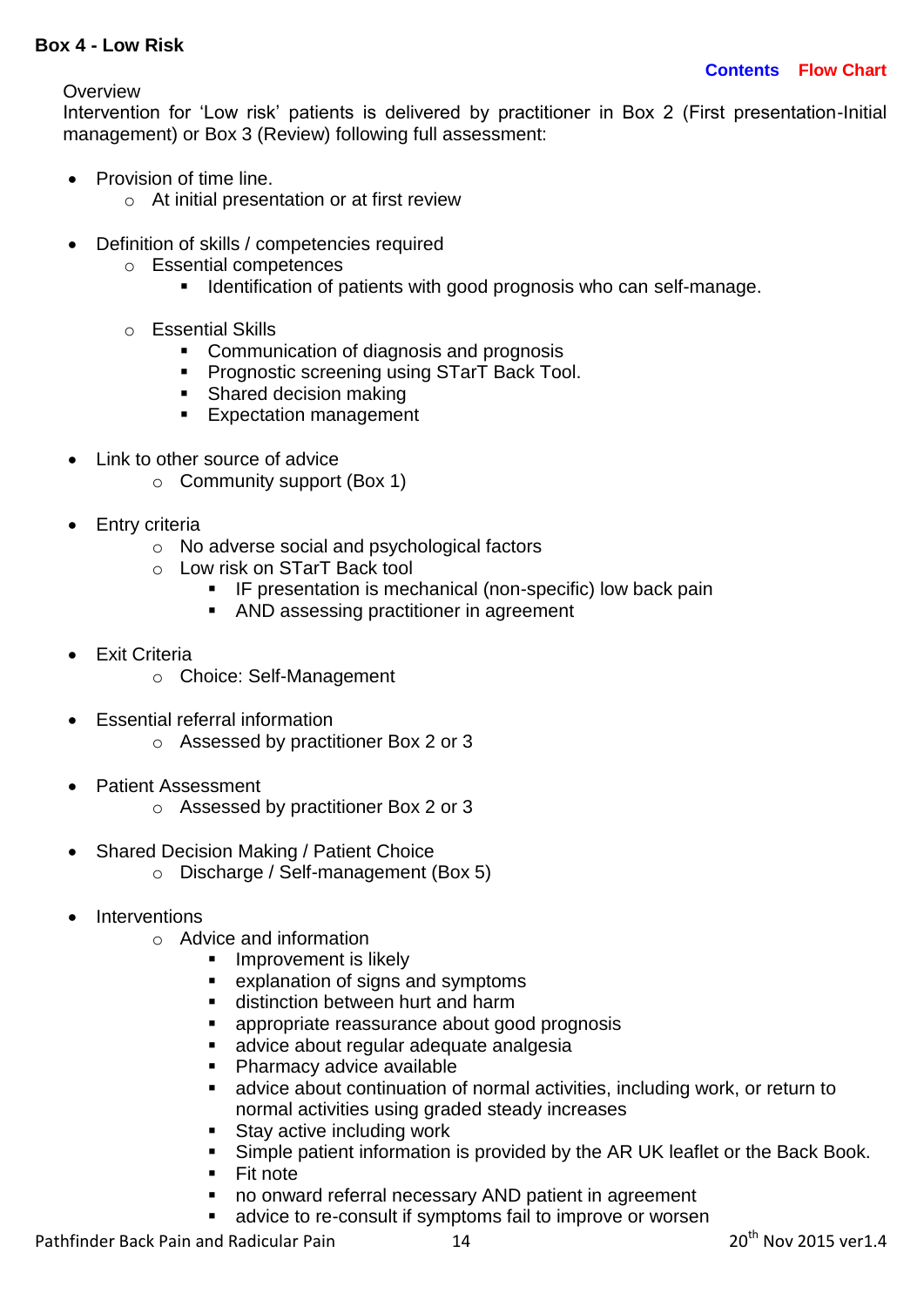- Indications for early clinical review and emergency attendance
- discharge
- Measurement point for quality standard and outcome, PROMS.
	- o Re-consultation rates for simple back pain.
- Self-Management
	- o Patient information (Box 1)
	- o GP or over the counter medication
	- o Self-directed exercise programme
	- o Self-directed relaxation techniques
	- o Self-directed return to normal social and occupational activities
- Co-morbidity
	- o Cardiac
		- o Diabetes
		- o Mental Health
		- o Musculoskeletal (other than back pain)
		- o Obesity
		- o Neurological
		- o Respiratory
- Definition satisfactory result
	- o Patient reported improvement
	- o Patient choice to self-manage
	- o Return to work and normal activities
- Evidence base and its level of evidence.
	- o Foster et al. Effect of Stratified Care for Low Back Pain in Family Practice (IMPaCT Back): A Prospective Population-Based Sequential Comparison. Annals of Family Medicine 2014, 12(12): 102-111
	- o Whitehurst et al. exploring the cost-utility of stratified primary care management for low back pain compared with current best practice within risk-defined subgroups. Annals of the Rheumatic Diseases 2012, 71(11), 1796-1802
	- o Hill et al. Comparison of stratified primary care management for low back pain with current best practice (STarT Back): a randomised controlled trial. Lancet 2011, 378: 1560-71
	- o European Commission (EC), Cost Action B13 Management Committee (2004) European Guidelines for the management of acute low back pain. Available from: http://www.backpaineurope.org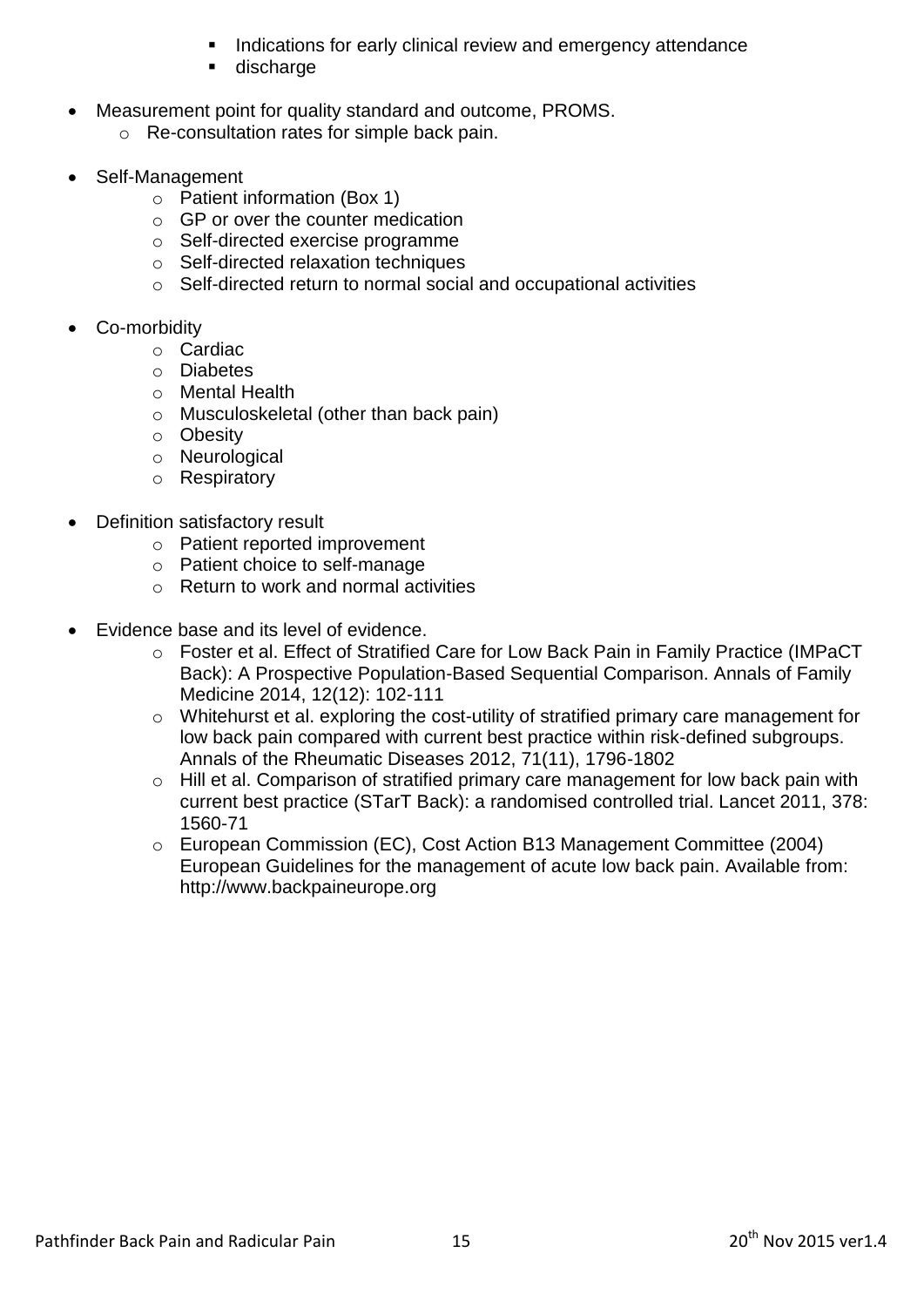## <span id="page-15-0"></span>**Box 5 - Discharge / self-management.**

#### **[Contents](#page-3-0) [Back](#page-4-0) [Radicular](#page-5-0)**

- o Patient information (Box 1)
- $\circ$  GP or over the counter medication
- o Self-directed exercise programme
- o Self-directed relaxation techniques
- o Self-directed return to normal social and occupational activities

Patient should re-consult if necessary.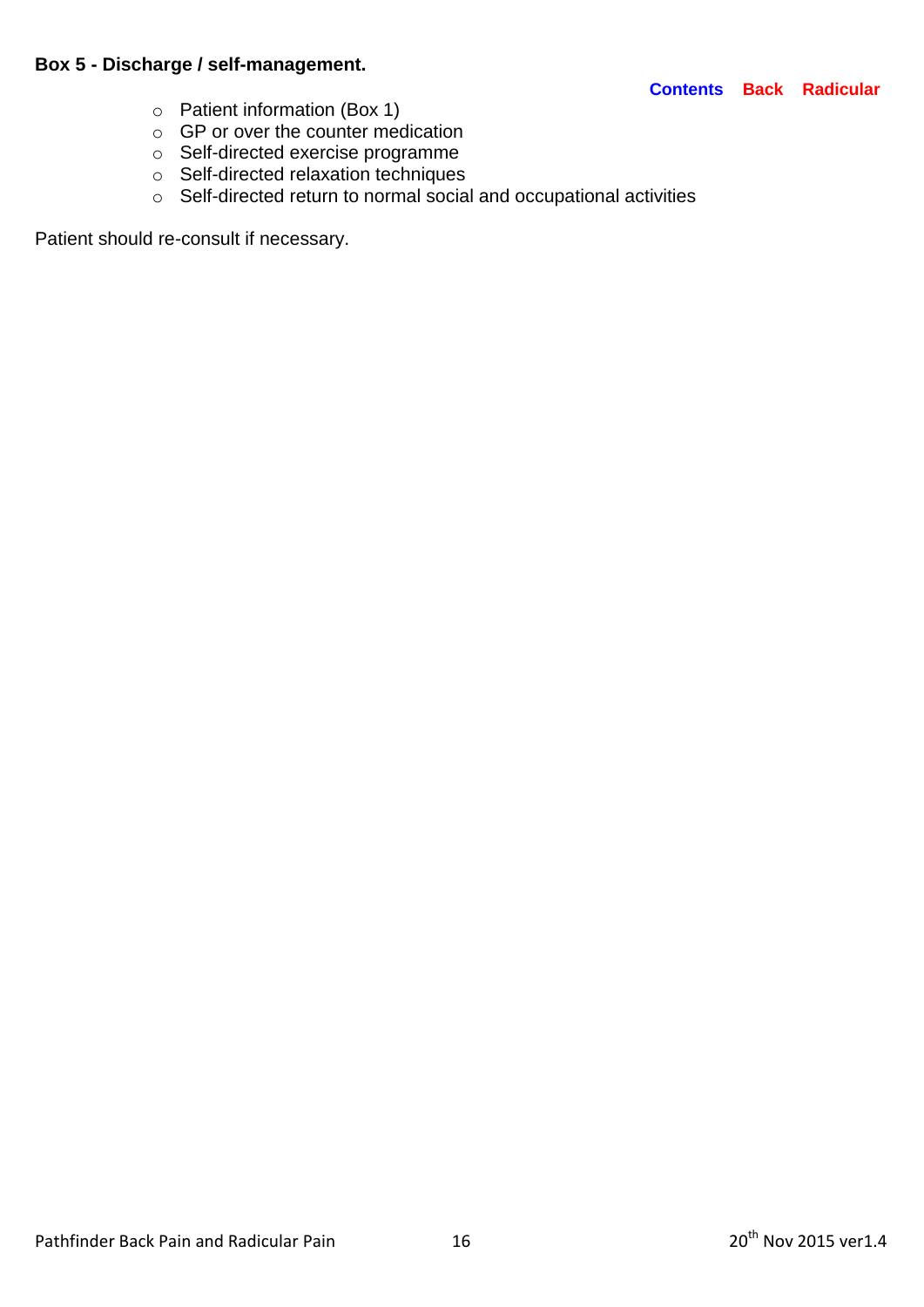#### <span id="page-16-0"></span>**Overview**

The red flags were introduced in 1994 in the CSAG report. They comprise a number of symptoms and signs which have been associated with increased risk of underlying serious conditions. Recently some doubt has been cast on the sensitivity and specificity of the flags but they remain useful shorthand for clinicians to maintain awareness of possible serious pathology. Presence of a significant clinical suspicion of serious disease may lead to either:

- Emergency Spinal Referral
	- o Suspected spinal cord neurology (gait disturbance, multilevel weakness in the legs and /or arms )
	- o Impending Cauda Equina Syndrome (Acute urinary disturbance, altered perianal sensation, (reduced anal tone and squeeze – if circumstances permit)
	- o Major motor radiculopathy
	- o Suspected Spinal Infection
- Priority Spine imaging (Protocol led MRI whole spine unless contraindicated)
	- o Past history of cancer \*(new onset spinal pain)
	- o Recent unexplained weight loss
	- $\circ$  Objectively unwell with spinal pain
	- o Raised inflammatory markers (relative to range anticipated for age ) Plasma viscosity , CRP , ESR ( according to local practice )
	- o Possible immunosupression with new spinal pain (IVDU, HIV, Chemotherapy, Steroids).
	- o Prolonged steroid use \*
	- o Known osteoporosis, with new severe spinal pain
	- $\circ$  Age <15, or >60 years new onset axial back pain

\*Statistically significant red flags. Although the others listed may not be statistically significant these are the symptoms items which are commonly seen in serious pathology. The more of these present the greater the probability of serious underlying pathology

- Provision of Time lines
	- o Emergency
		- Major neurological deficit / Major motor radiculopathy
		- Sphincter failure incipient or established recent <48 hours
		- **Sphincter failure Established > 48 hours**
		- **Spontaneous epidural haematoma**
		- **Ankylosing Spondylitis with new pain**
		- Metastatic Spinal Cord Compression with Neuro Symptoms /signs
		- **Spinal infection**
	- o Urgent
		- Osteoporotic Fracture with severe or significant pain at 8 weeks
		- **Spinal metastases no neurological deficit**

(See Red Flag Appendices 1, 2 and 3).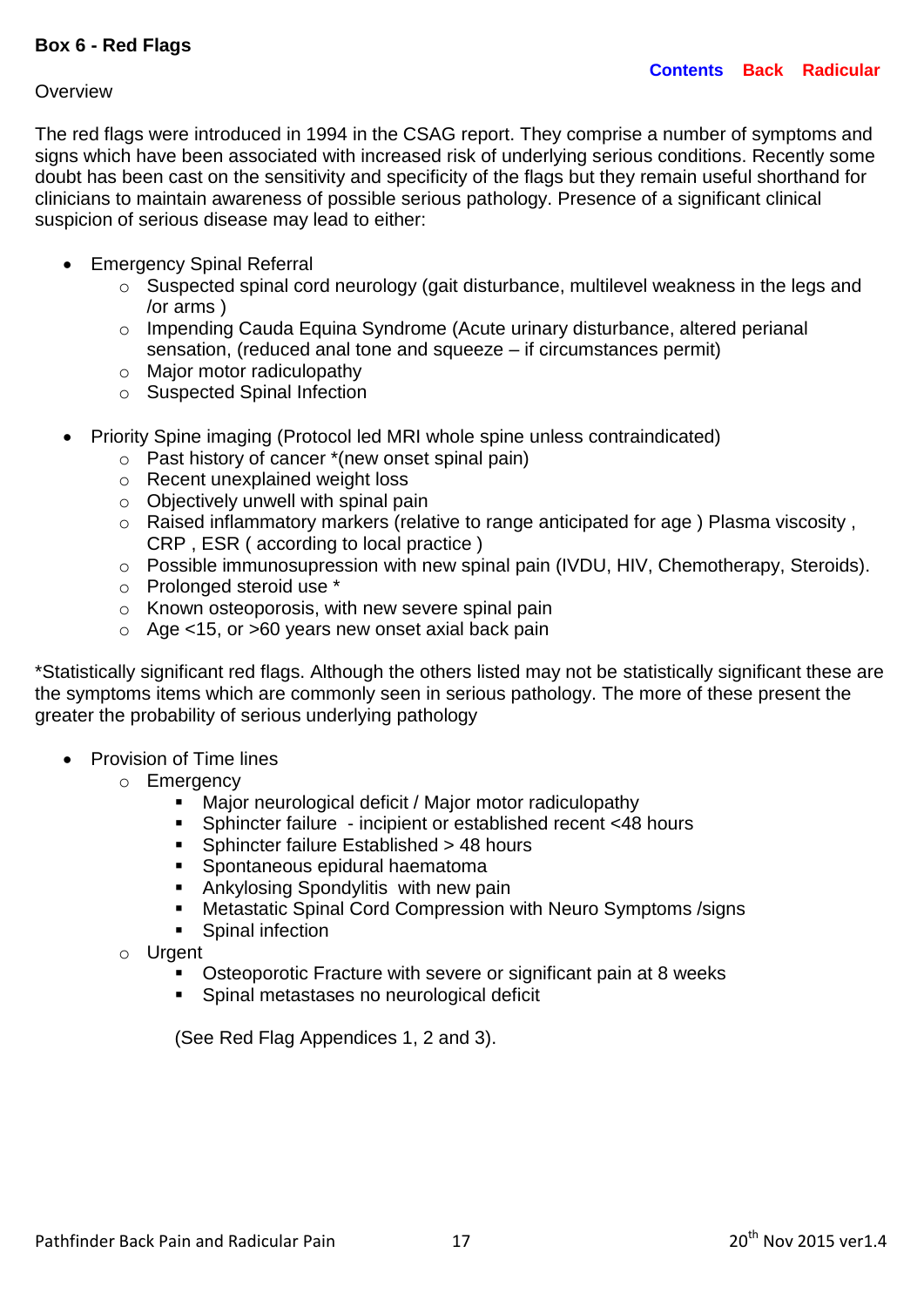- Definition of skills / competencies required
	- o Essential competencies
		- Clinical screening for serious pathologies: cauda equina syndrome, tumour, infection, major neurological deficit, osteoporotic collapse, inflammatory disease.
	- o Essential Skills
		- **EXTER** Clinical examination of the spine and nervous system
		- **Communication of diagnosis and prognosis**
		- **Shared decision making**
		- **Expectation management**
- Link to other source of advice
	- o Spinal on-call service (compliant with Service specification D14. The regional spinal network should ensure 24/7 access to MRI scanning for a suspected cauda equina or spinal cord compression (- same day for emergency referral and within one week for urgent referrals.). Spinal surgeons able to perform any necessary emergency surgical procedures must be available 24/7.
		- **Immediate telephone access**
		- "virtual clinic" meetings
		- **MDT** review meetings
	- o Triage Service (Box 9)
	- o MSCC Coordinator
- Entry criteria including necessary investigations / results
	- o Red Flags for Cauda Equina Syndrome and/ or cord compression
		- **-** History
			- Urinary retention / incontinence
			- Faecal incontinence
			- Altered perianal sensation
			- Limb weakness
		- **Examination** 
			- Limb weakness
			- Generalised neurological deficit / gait disturbance
			- Hyper-reflexia, clonus, extensor plantar response
			- Saddle anaesthesia
			- Reduced anal tone / squeeze ( if circumstances permit )
			- Urinary retention
	- o Red Flags for suspicion of tumour / infection. History
		- Past history of cancer (all patients should have been given an alert card about MSCC following their initial presentation )
		- **Unexplained weight loss**
		- Other symptoms suggestive of malignancy
		- **Unwell / Fever**
		- Raised inflammatory markers ESR>50, PCV < 30
		- Age <10 years or Age >60 years
		- Pain Thoracic or persisting non-mechanical
		- **Possible immunosuppression IVDU, HIV, Chemotherapy, Steroids.**
- Exit Criteria
	- o Red Flags excluded
- Essential referral information
	- o Red Flags suspected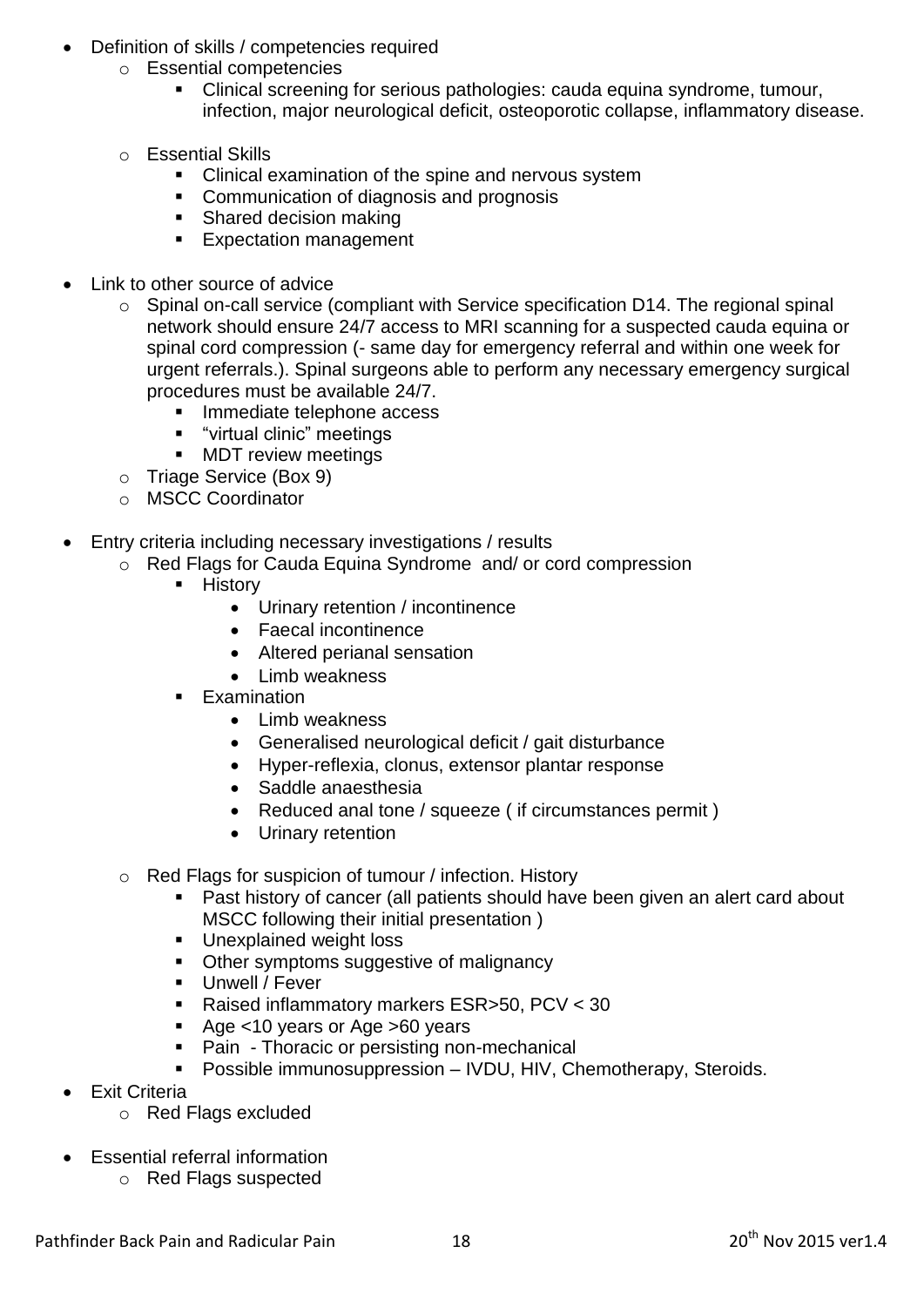- Patient Assessment
	- o History:
		- Episode history and progress
		- limb pain, weakness and sensory disturbance
		- bladder / bowel / sexual dysfunction, systemic symptoms,
		- In patients with neck and arm symptoms ask about clumsy hands and unsteady leas.
		- General medical history
	- o Examination:
		- Observation of spine, lower limbs, gait, pain behaviour
		- limb pain, weakness and sensory disturbance
		- Neurological signs including upper motor neurone signs if suspicious of myelopathy.
		- Perform a perineal assessment ( including perianal sensation , Anal tone and contraction , if circumstances permit )
		- Detailed full general medical examination ( as indicated when symptoms suggest more significant underlying pathology )
- Shared Decision Making / Patient Choice
	- o Spinal on-call service (compliant with Service specification D14)
		- Immediate telephone access
		- "virtual clinic" meetings
		- MDT review meetings
	- o Triage Service (Box 9)
	- o MSCC Coordinator
- Interventions
	- o Emergency referral to Spinal Surgeon (same day). Emergency imaging.
		- Cauda Equina Syndrome: bladder / bowel dysfunction
		- Acute spinal cord compression: new/progressive widespread neurological deficit
		- Progressive limb weakness including major motor radiculopathy
	- o Urgent referral to Spinal Surgeon (<2 weeks): Priority Spine imaging (same day or according to local protocols)
		- Red Flags in the absence of neurological compromise
			- MRI Whole spine imaging according to local agreements with Radiology services
			- Blood tests should be obtained (these would normally include FBC, biochemistry Inflammatory markers (PV, ESR,CRP according to local practice)
			- The result reviewed and the subsequent treatment plan defined by the requesting clinician within one week (c.f. with MSCC QSAC recommendations ) or sooner if clinically indicated
			- Time to subsequent review / action being dependent on the imaging and test results.
	- o Surgical Interventions include (see Red Flag appendix 4)
		- Cauda Equina Syndrome
			- Lumbar spinal decompression and discectomy. This is performed posteriorly and involves decompression of the nerves and removal of fragments of disc compressing the nerves.
		- For other conditions key interventions include:
			- Image guided biopsy ( tumour and infection )
			- For tumour Neo-adjuvant chemotherapy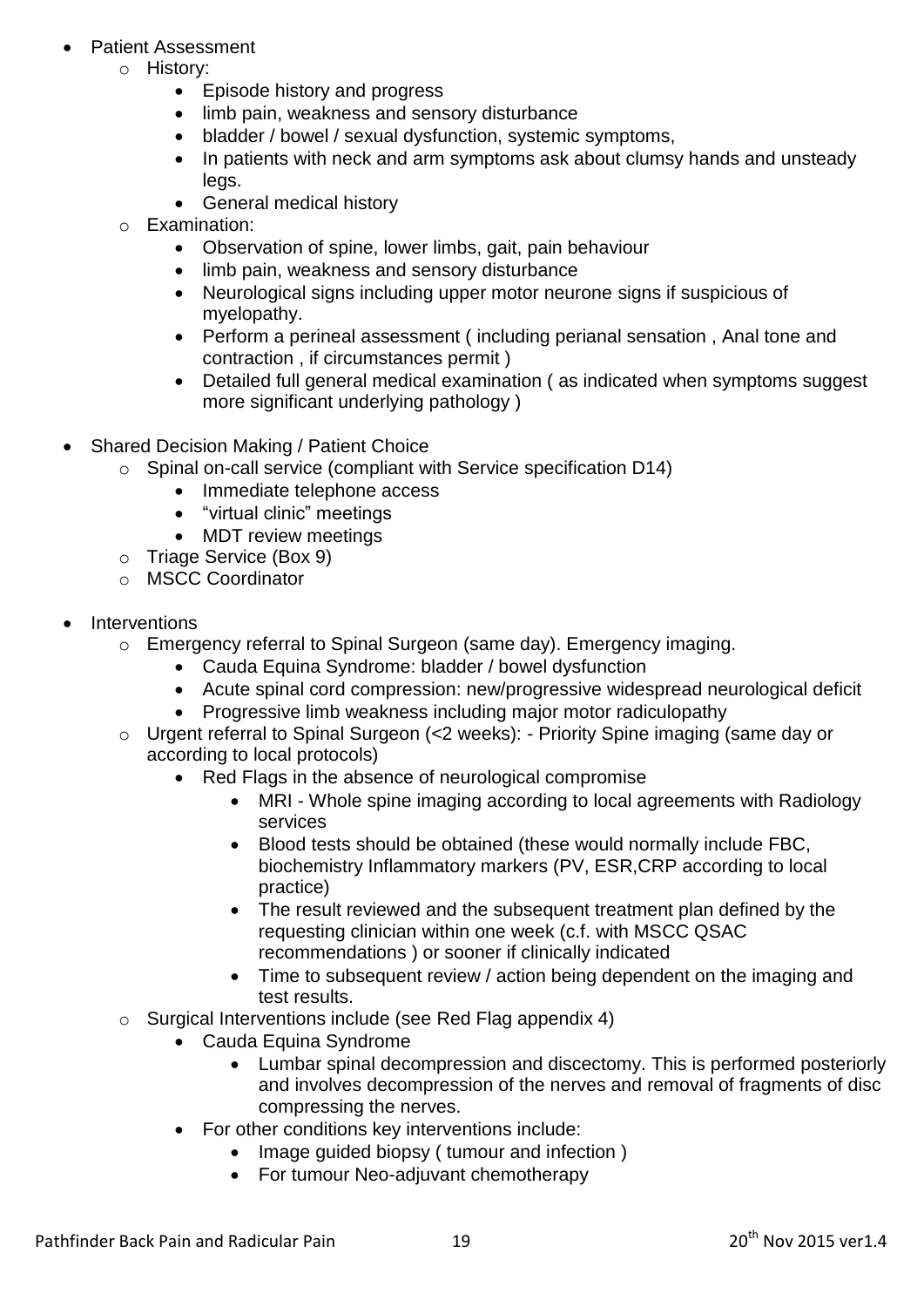- Tumour Excision (see Red Flag appendix 4) this may be : Extralesional , Marginal , Intralesional
- For Spinal Reconstruction (see Red Flag appendix 4) there are different routes and techniques to stabilise the spine. These may be used in varying combinations. These include:
	- $\circ$  Vertebroplasty (kyphoplasty)
	- o Pedicle screw stabilisation
	- o Anterior spinal reconstruction
	- o Combinations of the above
- Measurement point for quality standard and outcome, PROMS. (see Red Flag appendix 5)
	- o Surgical complications
	- o ODI
	- o VAS back and leg
	- o EQ-5D
- Self-Management
	- o This is not regarded as appropriate for this patient group.
- Co-morbidity
	- $\circ$  This has significant potential implication as many if not most of these conditions usually require surgical intervention and ASA Anaesthetic grading (and if below threshold (defined locally) anaesthetic assessment in the referring hospital is recommended prior to patient transfer to a surgical centre).
	- o This should not delay urgent transfer if clinically required
- Definition satisfactory result. (see Red Flag appendix 5)
	- o Surgical rate by Indication and reasons for non-intervention
	- o Mortality operative and 30 day
	- o Rate of post –operative neurological deterioration
	- o Rate of avoidable complications (Wound infection. Failure of construct or fusion)
	- o Rate of re-operation
	- o PROMS
- Evidence base and its level of evidence.
	- o Red flags [www.sheffieldbackpain.com/professional-resources/learning/in-detail/red](http://www.sheffieldbackpain.com/professional-resources/learning/in-detail/red-flags-in-back-pain)[flags-in-back-pain](http://www.sheffieldbackpain.com/professional-resources/learning/in-detail/red-flags-in-back-pain)
	- o Organising quality and effective spinal services for patients DH Spinal Taskforce 2010 [www.nationalspinaltaskforce.co.uk/](http://www.nationalspinaltaskforce.co.uk/)
	- o Commissioning Spinal Services Getting the service back on track DH Spinal Taskforce 2013 [www.nationalspinaltaskforce.co.uk/](http://www.nationalspinaltaskforce.co.uk/)
	- o NICE guideline CG75 MSCC ( November 2008) NIC[Ehttp://guidance.nice.org.uk/CG75/QuickRefGuide/pdf/English](http://guidance.nice.org.uk/CG75/QuickRefGuide/pdf/English)
	- o Acute Oncology Measures (March 2011) National Cancer Action Team [http://www.dh.gov.uk/prod\\_consum\\_dh/groups/dh\\_digitalassets/documents/digitalass](http://www.dh.gov.uk/prod_consum_dh/groups/dh_digitalassets/documents/digitalasset/dh_125889.pdf) [et/dh\\_125889.pdf](http://www.dh.gov.uk/prod_consum_dh/groups/dh_digitalassets/documents/digitalasset/dh_125889.pdf)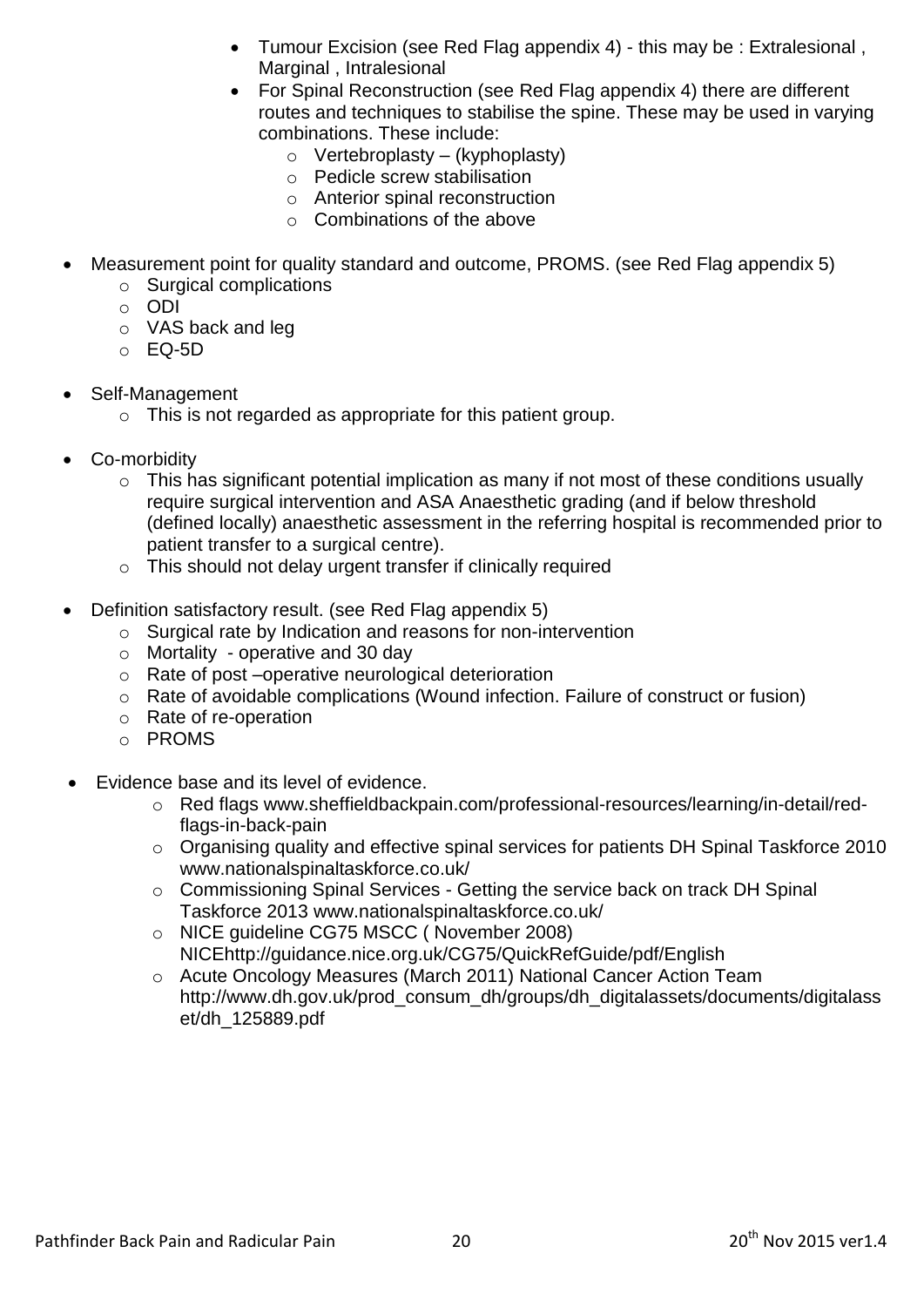### <span id="page-20-0"></span>**Box 7 - Inflammatory spinal disease**

- Provision of time line.
	- o Consider medical pathology at each review where good outcomes not achieved
	- o Inflammatory spinal disease (spondylitis / sacroiliitis) may not be evident on plain radiographs or standard MRI images of lumbosacral spine, particularly in early disease  $(e.a. < 5$  years).
- Definition of skills / competencies required.
	- o Essential Competencies
		- Diagnostic skills and management experience in inflammatory spinal disease and associated co-morbidities.
		- Requires a specialist multidisciplinary team typically including an accredited rheumatologist and physiotherapy.
- Link to other source of advice
- Entry criteria including necessary investigations / results
	- $\circ$  Diagnostic uncertainty with suspicion of medical pathology:
		- Pain disturbing sleep
		- Thoracolumbar or sacroiliac pain
		- **Marked morning stiffness**
		- **Persisting limitation spinal movements in all directions**
		- **Peripheral joint involvement**
		- **IFILM** Iritis, psoriasis, colitis, enthesopathies
		- **Preceding infective diarrhoea or sexually transmitted infection**
		- Family history of spondylitis
	- o Investigations prior to specialist referral may typically include
		- Blood tests (acute phase response, e.g. C-reactive protein, Erythrocyte Sedimentation Rate, and tests to exclude other diagnoses (bone profile, immunoglobulins, etc.)).
		- HLA-B27 genotyping has little value in diagnosis. In the UK 5% of people with ankylosing spondylitis are HLA-B27 negative, <2% people who are HLA-B27 positive will ever develop inflammatory spinal disease, whereas 60% may have non-inflammatory spinal pain.
		- **Imaging is determined by clinical presentation and may be deferred to the** specialist team. In longstanding disease, spinal radiographs (e.g. lateral spine, sacroiliac views) may be diagnostic. However, for some years after symptom onset, plain radiographs may be normal. Standard T1 and T2 lumbosacral MRI images will typically omit the synovial component of sacroiliac joints and lacks the sensitivity of STIR imaging to detect inflammation. The presence of spondylotic changes does not exclude concurrent inflammatory spinal disease; disc disease is no less common in people with ankylosing spondylitis than in the normal population.
- Exit Criteria
	- o Other medical conditions causing spinal pain include:
		- Discitis (infective or sterile)
		- Paget's disease of the bone
- Essential referral information
	- o History of back pain episode
	- o Information concerning entry criteria, including past or current history of peripheral joint involvement, iritis, psoriasis, colitis, family history of spondylitis
	- o Current and previous treatments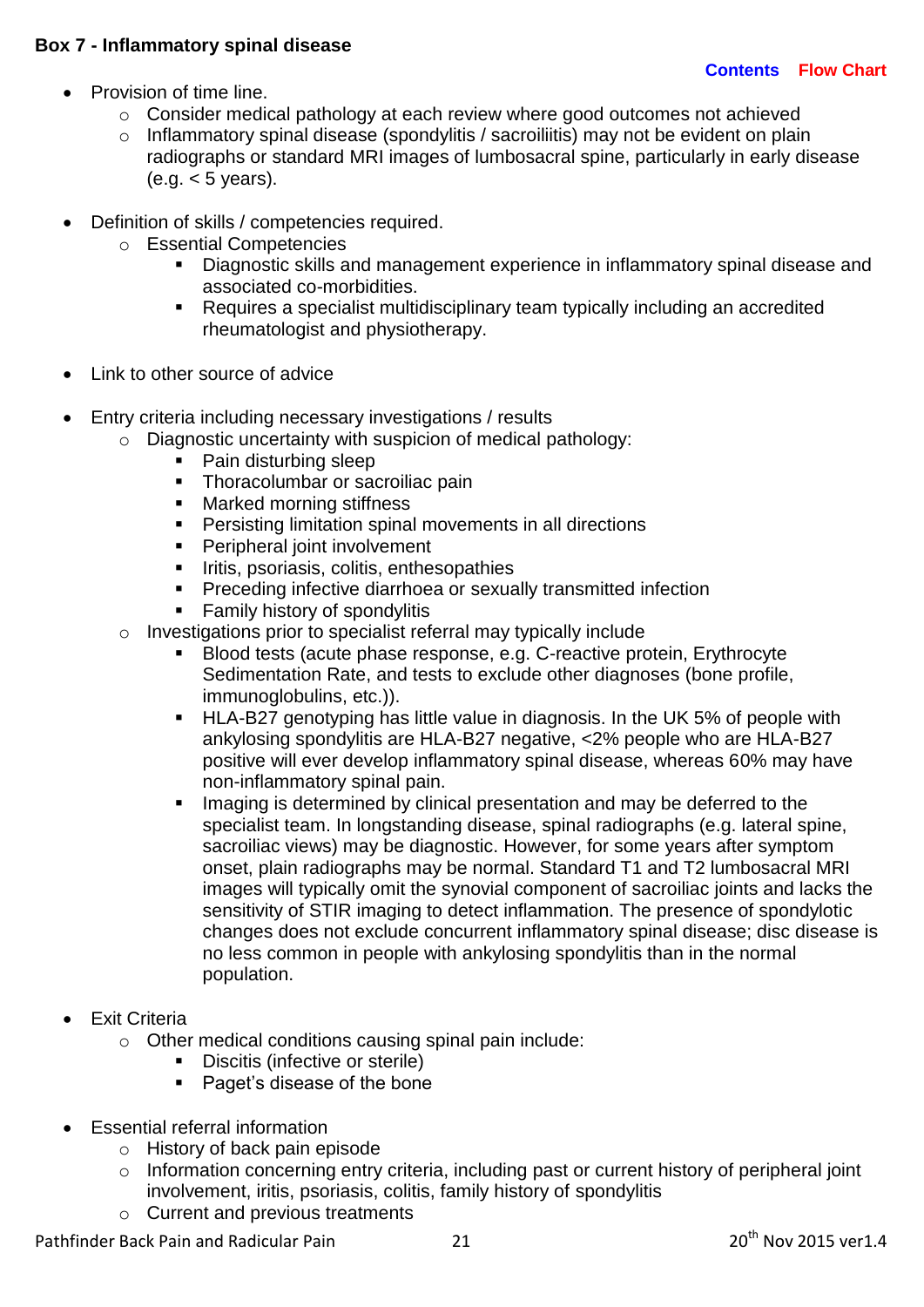- Patient Assessment
	- o History for associated features as above, including infective and sexual history.
	- o Examination to include assessment of spinal movement (not specific), sacroiliac stress tests, assessment of skin, joints and eyes, exclude associated features including interstitial lung disease and aortic valve pathology.
	- o Assessment of previous treatments and symptom severity / impact (function, psychological: Bath Ankylosing Spondylitis Disease Activity Index (BASDI), Bath Ankylosing Spondylitis Functional Index, BASFI).
	- o Investigations to confirm diagnosis. MRI with STIR sequences of affected regions of the spine is the most sensitive imaging method for detecting early disease where there is high clinical suspicion.
- Shared Decision Making / Patient Choice
	- o Reinforce advice and discussion with written information (e.g. Arthritis Research UK patient information leaflets).
	- o National Ankylosing Spondylitis Society (NASS); patient support group with local groups and activities.
	- o All patients with inflammatory spinal disease should have access to a specialist multidisciplinary team (ARMA guidelines).
- **Interventions** 
	- o Medical: Non-steroidal anti-inflammatory agents with gastro-protection as appropriate. Simple analgesia where appropriate. NB NSAIDs more effective than long term opiates. Avoid glucocorticosteroids (high risk of osteoporosis and spinal fracture). Injections not of proven benefit. NB: people with high disease activity/impact despite adequate trials of 2 non-steroidal anti-inflammatory agents may be eligible for biologic therapy (TNF-alpha blockers) (NICE technology appraisal TA143).
	- o Physiotherapy: Mobilisation and general aerobic exercise. Land or water-based group exercise. Balanced advice about contact sports, whilst minimising fear avoidance.
	- o Mental health: Psychological distress less common/severe than in non-inflammatory spinal disease for same level of pain/disability, but may be important co-morbidity and barrier to recovery. Key issues common to other chronic, disabling, incurable diseases.
- Measurement point for quality standard and outcome, PROMS.
	- o Ongoing specialist support indicated (ARMA guidelines).
	- o Key PROMS: BASDI, BASFI.
	- o Continuation of biological therapies depends on response (NICE guidelines). Time from symptom onset to diagnosis currently averages 7 years. The hypothesis that early diagnosis/treatment leads to better outcomes is currently under research investigation, although ethical arguments support earlier diagnosis.
- Self Management
	- o Daily exercises, medications, pain management.
- Co-morbidity
	- o Peripheral arthropathy: requires treatment according to inflammatory disease guidelines. NB disease modifying anti-rheumatic drugs (e.g. methotrexate, sulphasalazine), although of possible benefit for peripheral joint disease, have no demonstrable benefit for inflammatory spinal disease.
	- o Cutaneous psoriasis: requires treatment according to dermatology guidelines.
	- o Inflammatory bowel disease: requires treatment according to gastroenterology guidelines.
	- o Patients who do not satisfy eligibility criteria for biologic therapy for spinal disease alone, may yet satisfy criteria for treatment of co-morbidities and, if initiated, these treatments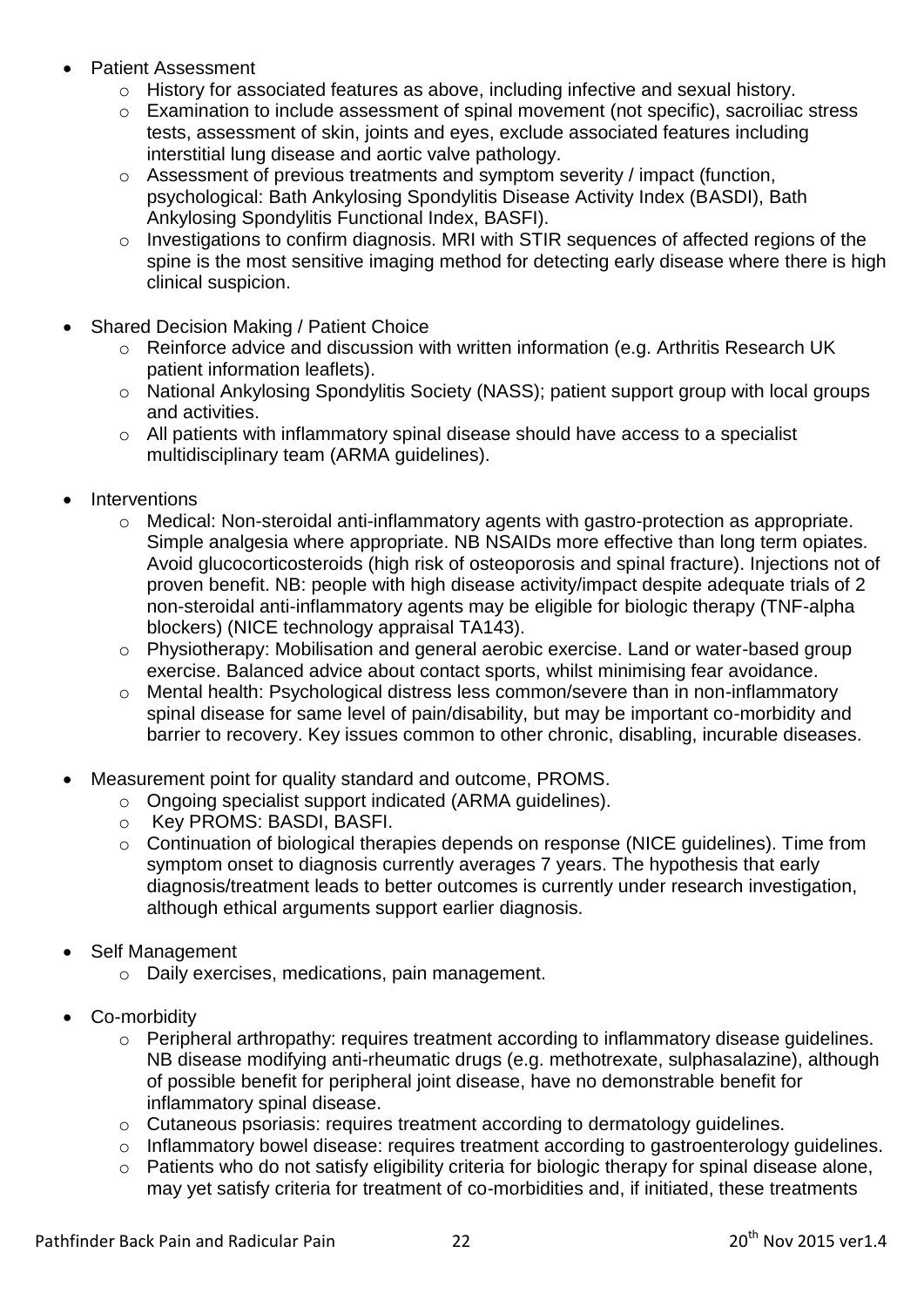may still provide important symptomatic and functional benefit for the spine. A multidisciplinary perspective is therefore essential.

- o Sexually transmitted diseases: require full genitourinary assessment to exclude concurrent and persistent infections.
- $\circ$  Uveitis: may be sight threatening and affects 5% of people with inflammatory spinal disease. Early access to specialist opthalmology services is essential where uveitis suspected.
- o Osteoporosis: inflammatory spinal disease is a risk factor for osteoporosis and spinal fracture. Follow national guidelines on osteoporosis diagnosis and treatment.
- Definition satisfactory result
	- o Maximised long term health-related quality of life through control of symptoms and inflammation, prevention of progressive structural damage, preservation/normalisation of function and social participation. Long term access to specialist care access indicated.
- Evidence base and its level of evidence.
	- o NICE TA143 (adalimumab, etanercept and infliximab for ankylosing spondylitis) and TA233 (golimumab for the treatment of ankylosing spondylitis).
	- o Braun, J., et al. 2010 update of the ASAS/EULAR recommendations for the management of ankylosing spondylitis. Ann. Rheum. Dis. 2011;70:896-904.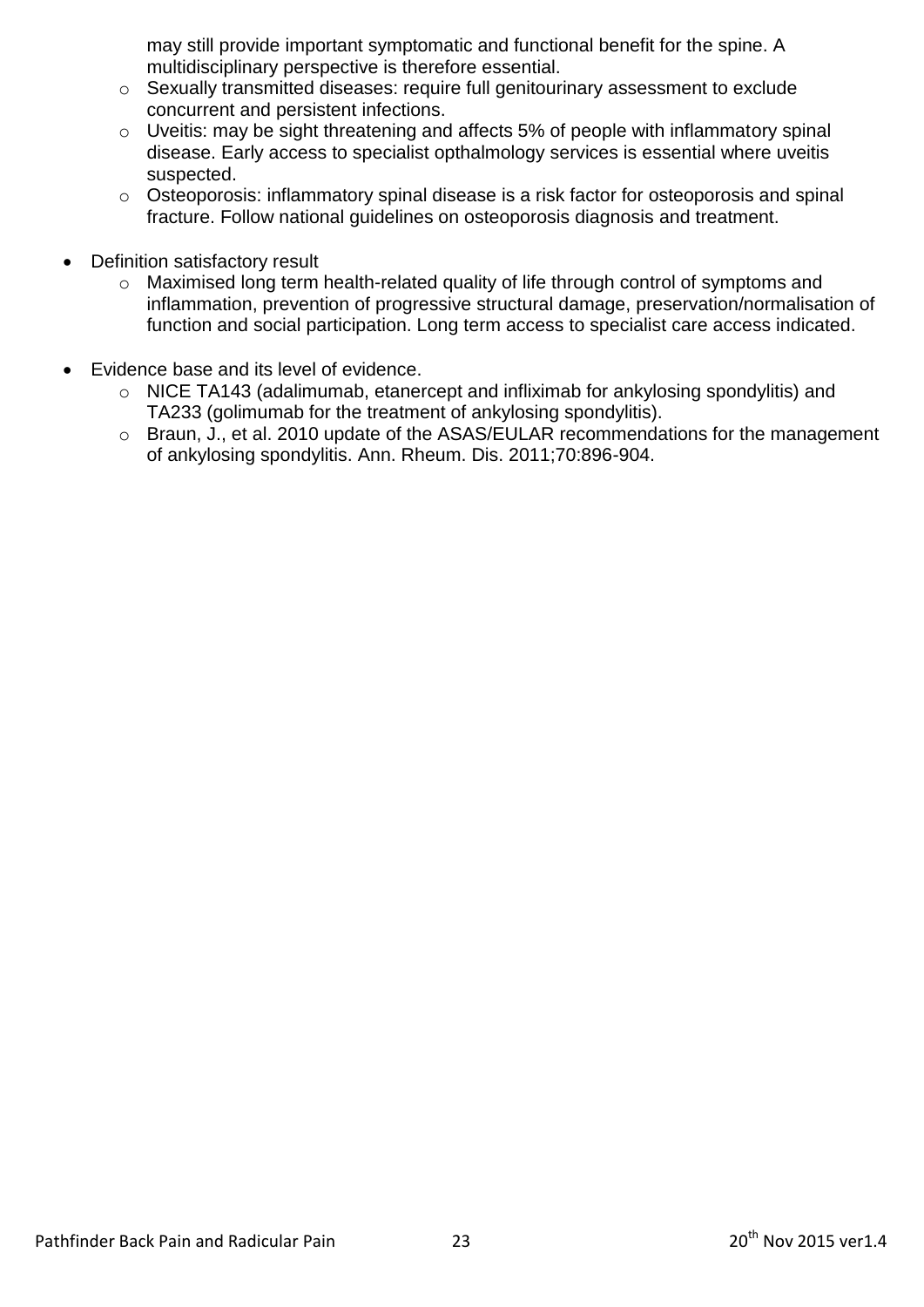### <span id="page-23-0"></span>**Box 8 - Radiculopathy Assessment and Initial Management**

**[Contents](#page-3-0) [Back](#page-4-0) [Radicular](#page-5-0)**

## **Please note that this will be the same triage and treat practitioner as Boxes 9, 11 and 13**

### **Overview**

Lumbar radicular pain is where the clinician suspects the pain is coming from a lumbar nerve root. This suspicion may vary between clinicians and is effectively a probability, based initially on symptoms. Typical symptoms are of pain, sensory disturbance and/or weakness in the lower with a dermatomal distribution. However, symptoms may be only in the thigh (upper lumbar nerve roots) or buttock. The more proximal the pain, the less likely is a diagnosis of lumbar radicular pain. Lumbar radicular pain is very rarely a cause of just low back pain. Clinical signs may change the probability that the symptoms are nerve root in origin and the final probability from symptoms and signs may dictate early management and whether imaging should be performed. An MRI showing lumbar nerve root compression does not confirm the diagnosis of lumbar radicular pain but simply changes the probability depending on symptoms and signs. Nerve root compression on MRI may be equivocal or absent; this doesn't exclude symptoms arising from the lumbar nerve root but is likely to change management options.

Referred pain is simply one minus the probability of radicular pain, and may frequently radiate below the knee.

The variability in severity and clinical course makes rigid rules impossible.

- Provision of time line.
	- o May be identified at initial presentation
- Definition of skills / competencies required. In addition to those in Box 3
	- o Essential competencies
		- Clinical screening for serious pathologies: tumour, infection, major neurological deficit, osteoporotic collapse, inflammatory disease.
		- **Excluding emergency symptoms such as impending cord compression or cauda** equina
		- Able to take a clear history distinguishing leg pain from back pain
		- **Defining management so far including analgesia**
		- Assessment of severity of symptoms tolerable / non-tolerable
		- Referral for diagnostic tests
		- **Interpretation of Scans in conjunction with radiologists report**
		- **Referral for diagnostic nerve root blocks**
		- Referral for therapeutic spinal injections nerve root block/epidural
		- Referral for surgical opinion
	- o Essential Skills
		- Clinical examination of the spine Including
			- lower limb neurological examination
			- assessment of weakness and long-tract signs
		- Ability to diagnose lumbar radicular pain, myelopathy and neurogenic claudication.
		- **Communication of diagnosis and prognosis**
		- Shared decision making
		- Expectation management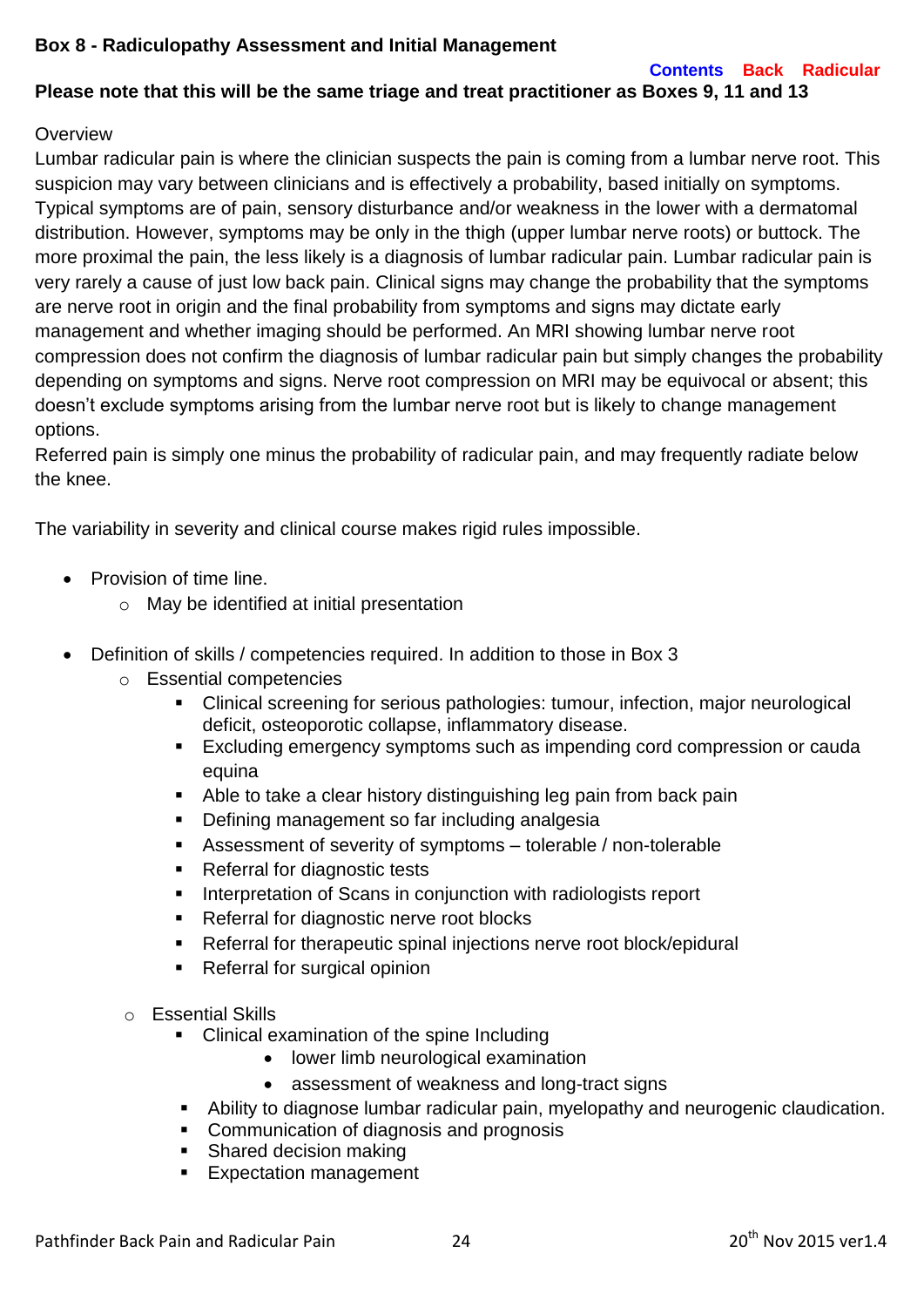- Link to other source of advice.
	- o Different skill levels amongst the assessment staff
	- o Link with Spinal and Radiology MDT
	- o Pain Management Services (Box 16)
	- o Spinal on call service
	- o Employment Services (Box 24)
- Entry criteria.
	- o Severe radicular pain at 2-6 weeks depending on severity and improvement
	- o Non-tolerable radicular pain at 6 weeks
- Exit Criteria.
	- o Emergency referral to Spinal Surgery Service if suspected spinal cord compression or cauda equina syndrome (Box 6).
	- o Urgent referral to Spinal Surgery Service or urgent MRI if suspected tumour or infection (Box 6).
	- o Severe or progressive motor deficit (e.g. foot drop)
- Essential Referral Information.
	- o Duration, severity and location of leg pain
	- o Medical history
	- o Current medication
	- o Treatment so far including analgesia tried
- Patient Assessment.
	- o Red Flags, including cauda equina Syndrome (see box 6)
	- o Episode history and progress
	- o Assessment of severity of symptoms: Clinical and EQ5D/ODI/VAS
	- o Observation of spine, lower limbs, gait, pain behaviour.
	- o Neurological examination
	- o Impact on family, social and work ability
	- o Psycho-social assessment
- Shared Decision Making / Patient Choice.
	- o Depends on severity of symptoms, patient beliefs, expectations and objectives
		- Discharge if symptoms settle (Box 5) with staged return to work (Box 24).
		- Conservative Therapy (Box 18) if symptoms not severe enough to consider invasive treatments or patient's decision.
		- **Investigation (Box 19) if non-tolerable radicular pain 8 weeks after onset of** symptoms or earlier if severe, non-controllable pain.
			- MRI
			- CT scan MRI scan contraindicated or not tolerated.
	- o Goal setting / Realistic expectations
- Interventions.
	- o Advice and Information
		- Cauda Equina Syndrome
		- **Advice on the natural history of radicular pain**
		- Advice on management options: pain management, nerve root injection, surgery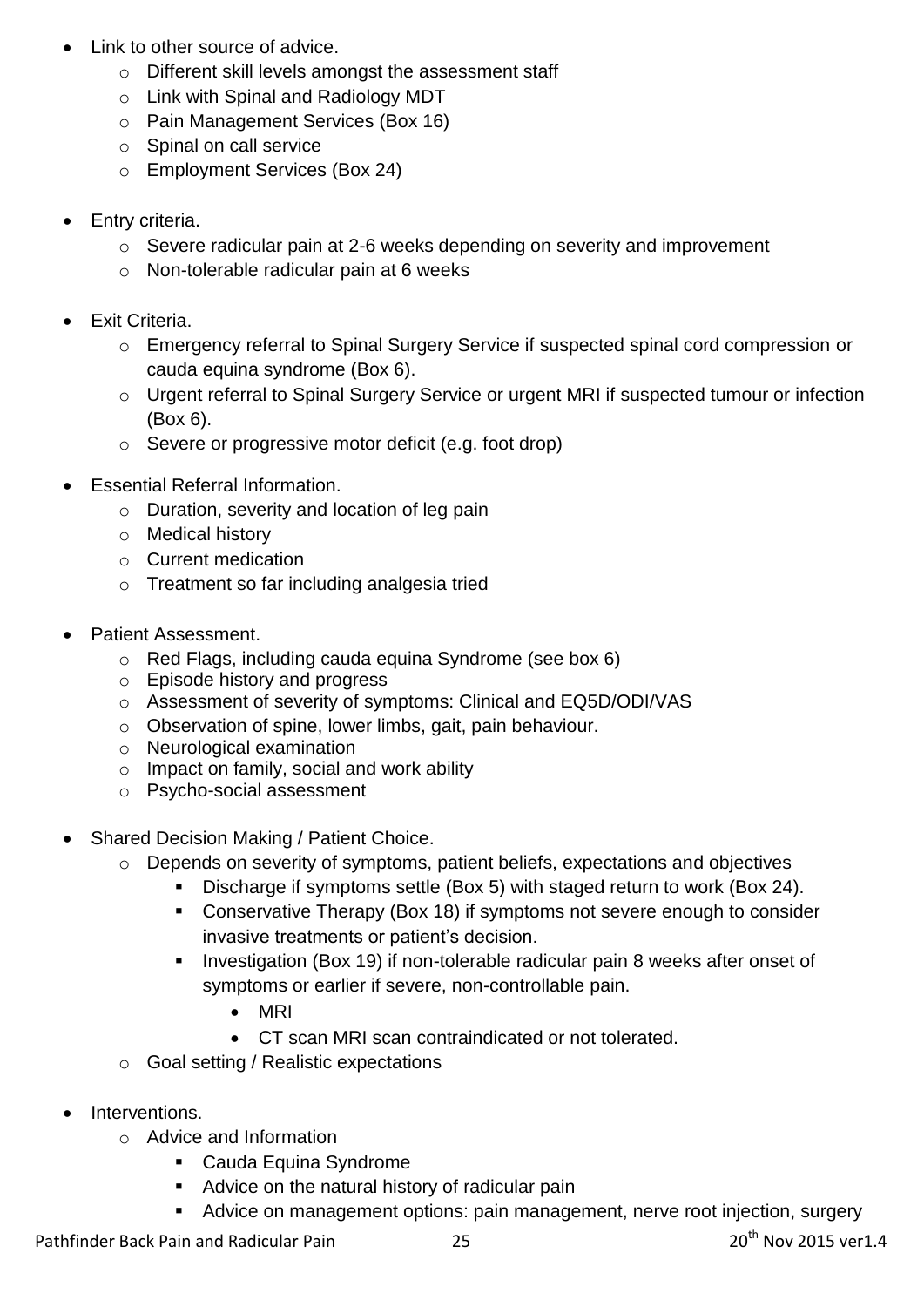- Measurement point for quality standard and outcome, PROMS.
	- o % referred for MRI
	- o % referred to Spinal MDT
	- o % referred to Spinal Surgery Service / conversion rate to surgery
	- o % Referred to pain management
	- o Number of missed / delayed diagnosis of cauda equina syndrome
	- o EQ5D & ODI
	- o PREMS
- Self-Management.
	- o Patients should be given the option for self-management with analgesia and possibly manual therapy.
	- o GP or over the counter medication
	- o Self-directed exercise programme
	- o Self-directed relaxation techniques
	- o Self-directed return to work
	- o Self-directed return to normal social and leisure activities
- Co-morbidity

.

- o Cardiac
- o Diabetes
- o Mental Health
- o Musculoskeletal (other than back pain)
- o Obesity
- o Neurological
- o Respiratory
- Definition satisfactory result.
	- o Choice for conservative management
	- o Patient reported improvement
	- o Patient choice to self-manage
- Evidence base and its level of evidence.
	- o Clinical guidelines recommend triage and treat services.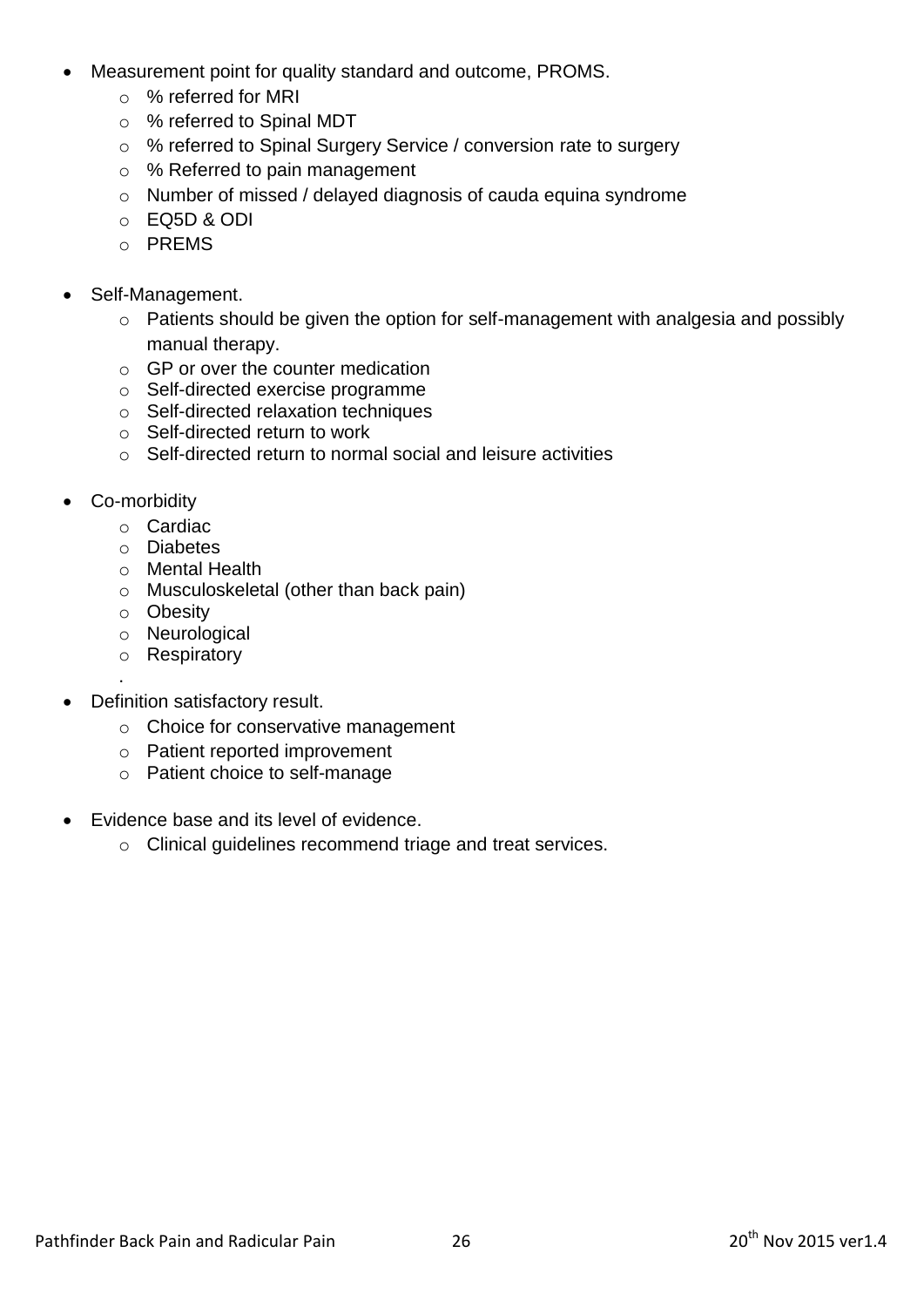## <span id="page-26-0"></span>**Box 9 - Specialist Assessment: Triage and Treat**

### **Overview**

The function of the triage and treat practitioner is to direct the pathway of care and provide continuity of care across the pathway. It is important that this will be the same clinician a box 8, 11 and 13. This clinician is highly trained and has significant skills, competencies and high autonomy (appendix 2). They have a major role in the:

- identification and referral of emergency spinal presentations
- identification, investigation and referral of urgent spinal presentations.
- identification and discharge of patients who can self mange
- identification, investigation and referral of radicular pain,
- identification and referral of inflammatory disorders.
- Identification and referral of back pain related disability
- Identification, investigation and referral of potential surgical candidates with severe radicular pain or axial back pain (who have optimised non-surgical options).

In some instances the triage practitioner might be bypassed but it is to this practitioner that the pathway will return to if there is insufficient response to treatment or concerns are raised about diagnosis or any other matter.

- Provision of time line.
	- o Within 2 weeks of early triage (Box 3) or following a trial of Core Therapies (Box 10)
- Definition of skills / competencies required
	- o Essential competences: In addition to those in Box 3
		- **Excellent communication skills**
		- Comprehensive psychosocial assessment for risk of persisting pain related disability.
		- **IDEDEDIATE:** Identification of presentations suggestive of neurological, vascular or abdominal origin. Assessment of severity and impact of symptoms – tolerable / non-tolerable
		- Assessment of medication effectiveness and identification of side effects, adherence, dependency or misuse.
		- o Defining management so far including analgesia
			- Referral for diagnostic tests
			- Referral to other services
			- Knowledge of the locally commissioned back pain pathway
			- Knowledge of international and national back pain guidelines.
			- Understanding and identification of pain as a primary condition.
			- **Referral for nerve root block / surgical opinion**

Essential Skills: In addition to those in Box 3

- Ability to undertake a comprehensive spinal bio-psychosocial assessment including screening questionnaires, interview and clinical examination.
- Ability to request diagnostics including MRI scans, nerve root blocks, CT scans and bloods.
- Ability to interpret spinal radiology images in conjunction with the radiologists reports.
- Ability to identification pain as a primary condition
- Ability to communicate diagnosis and prognosis
- Ability to discuss the risks and benefits of appropriate treatment options and facilitate patient choice through shared decision making
- Ability of manage complex patient expectations
- Ability to discuss the benefits of remaining in work.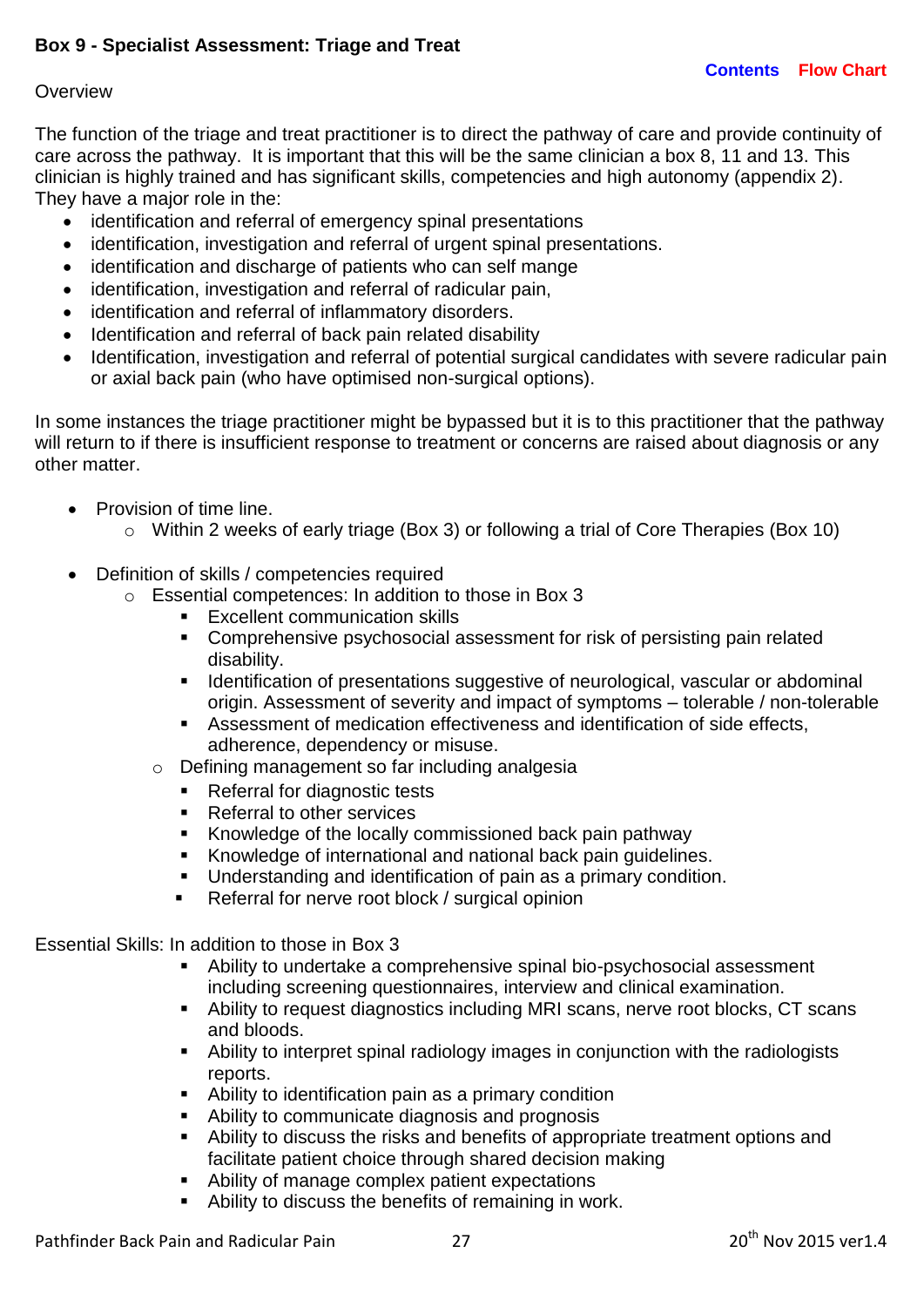- Ability to present cases at MDT meetings.
- Ability to refer appropriately to services across the pathway.
- Link to other source of advice: In addition to those in Box 3
	- o Occupational Health Services (Box 24)
	- o Disability employment advisers
	- o Pain Management Services including CPPTP and psychology (Box 12, 16)
	- o Radiology
	- o Spinal and Radiology MDT
	- o Spinal on-call service
- Entry criteria
	- o Symptoms or signs of lumbar origin present for > 3 weeks not suitable for core therapies
	- o Insufficient improvement with primary care management and advice
- Exit Criteria
	- o Suspected metastatic spinal cord compression, cauda equina syndrome, or infection.
	- o Radiologically confirmed tumour, infection, acute fracture or spinal inflammatory disease.
	- o Non-spinal presentation
- Essential referral information
	- o As Box 3 and
	- o Response to early management
- Patient Assessment (As box 3)
	- o Patient expectations and beliefs
	- o Comprehensive neurological examination including long tract signs
- Shared Decision Making / Patient Choice
	- o Self management (Box 5)
	- o Inflammatory Diseases (Box 7)
	- o Core therapies including low intensity CPP (Box 10)
	- $\circ$  Radicular pain pathway (Box 8)
	- o Specialist Pain Service (Box 16)
- Interventions: (In addition to box 3)
	- o Advice and information
		- Diagnostic explanation including imaging
		- **Prognostic explanation**
		- Address specific patient concerns
- Measurement point for quality standard and outcome, PROMS.
	- o % screened for serious pathologies
	- o Reporting of number of missed specific pathologies (tumour, Cauda equina syndrome, inflammatory disease, fracture)
	- o EQ5D, ODI and VAS.
	- o Global rating of progress.
- Self-Management
	- $\circ$  As box 3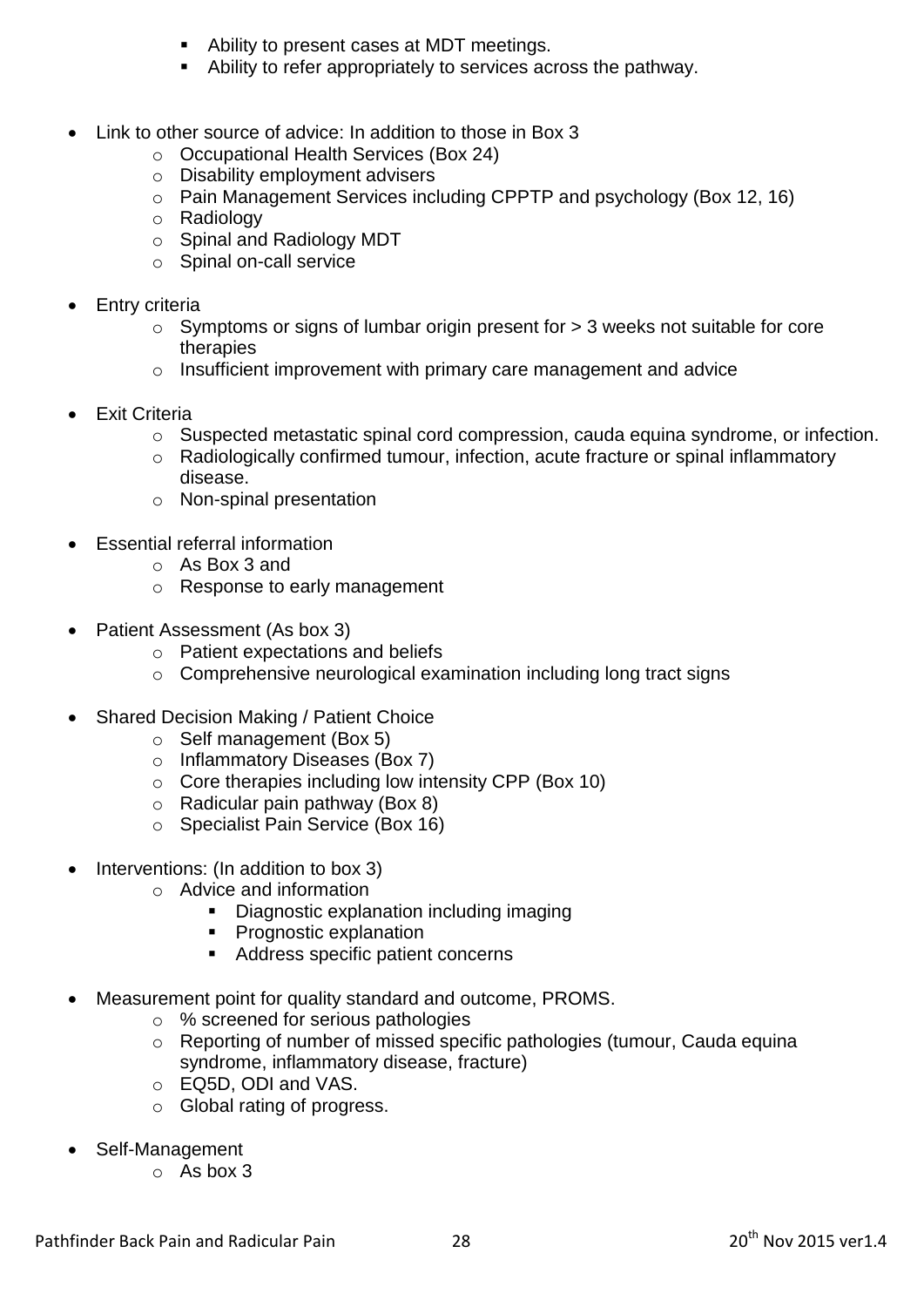- Co-morbidity
	- o As box 3
- Definition satisfactory result
	- o Patient reported improvement
	- o Successful return to normal activities including work
	- o Patient choice to self-manage
- Evidence base and its level of evidence.
	- o Internationally clinical guidelines consistently recommend spinal triage including screening of red flags and the assessment of psychosocial risk factors.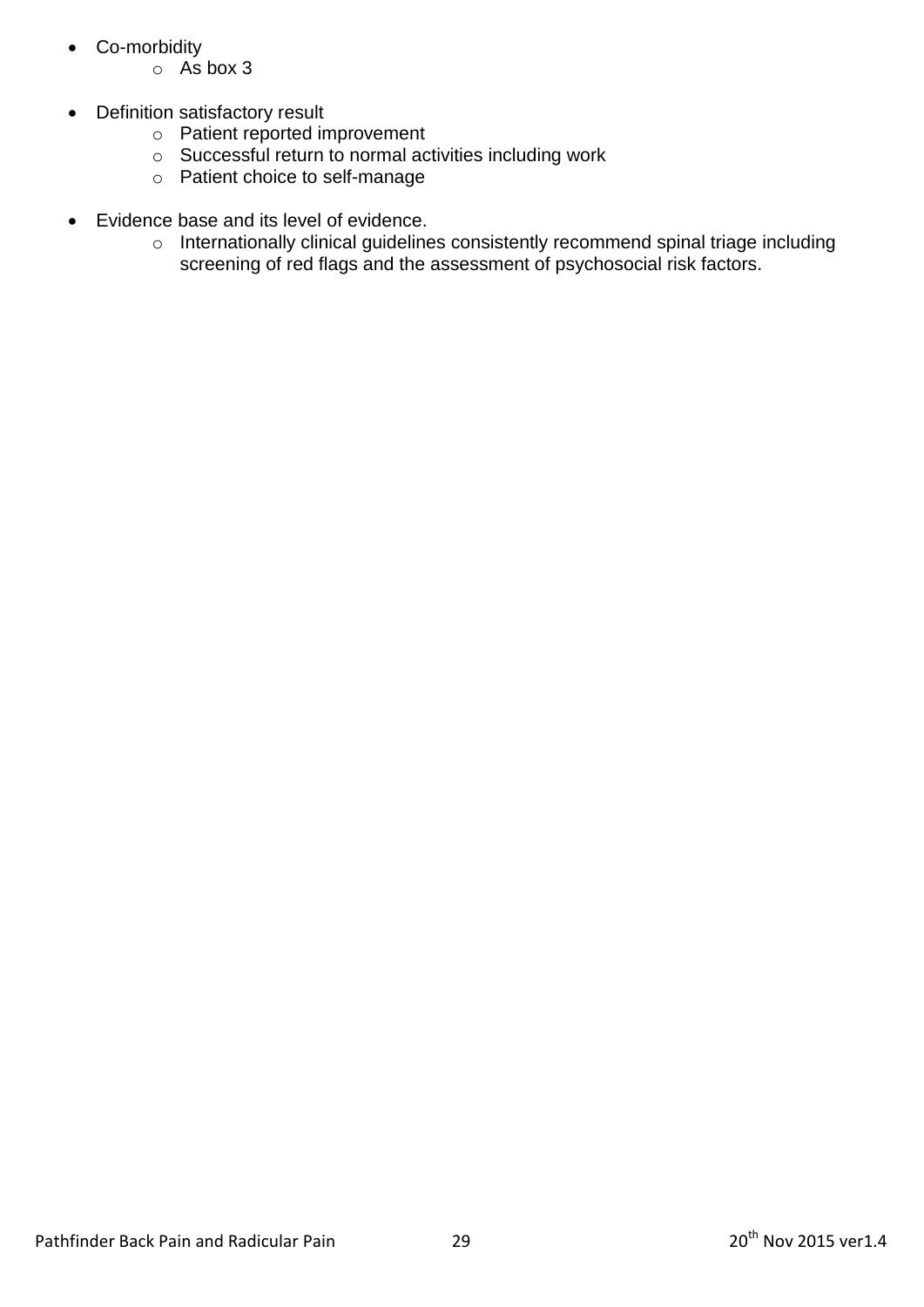### <span id="page-29-0"></span>**Box 10 - Core Therapy**

Practitioners delivering core therapy may also have responsibilities for onward direction following treatment. This will be dependent on local pathway arrangements.

- Provision of Time line:
	- o For standard referrals patients should be seen within 2 weeks subject to patient choice (patients with intermittent pain, mild to moderate reduction in function and activities of daily living).
	- o For urgent referrals patients should be seen within 72 hours subject to patient choice (patients dependent on strong analgesics, severe sleep disturbance, condition likely to deteriorate without therapy, severe impairment of activities of daily living, pregnant women under 35 weeks).

[https://www.supply2health.nhs.uk/AQPResourceCentre/AQPServices/PTP/Pages/BackN](https://www.supply2health.nhs.uk/AQPResourceCentre/AQPServices/PTP/Pages/BackNeckPain.aspx) [eckPain.aspx](https://www.supply2health.nhs.uk/AQPResourceCentre/AQPServices/PTP/Pages/BackNeckPain.aspx)

- Definition of Skills / competencies:
	- o Essential competencies
		- Knowledge and understanding of clinical care pathways for people with back pain
		- **Formulate a working and differential diagnoses and prognosis**
		- Monitor and re-assess patient whilst under their care
		- **Good communication skills**
		- Understand the process of consent and the need to involve the patient in decisions about their care and set goals and objectives of care
		- Deliver a range or treatment options that may include advice, self-management, manual therapy, acupuncture, exercise approaches and psychologically informed care
		- **Understand and evaluate the quality of care delivered**
		- Understand and interpret symptoms and signs that may indicate serious pathology
		- Advise patients on the appropriate use of pain relief and pain modifying medications and other pain management strategies
		- **Recognise the need to work within their scope of practice.**
		- **Understanding of interdisciplinary working**
	- o Essential competencies
		- Ability to undertake a bio psychosocial assessment of the patient. This includes history of presenting condition, assessing and eliciting psychological and social issues related to the presenting condition and physical examination.
		- Ability to Identify: "red flag" associated pathologies; co-morbidities; modifiable psychosocial obstacles (yellow flags) to recovery (including application of stratification tools where appropriate).
		- Advise patient about the signs and symptoms of a developing Cauda Equina syndrome and what actions that they should take (medical emergency).
		- Ability to assess progress and keep diagnosis under review.
		- Ability to select and refer patient to appropriate services
		- Ability to communicate diagnosis and care plan to patients and colleagues as required
		- Ability to undertake specific Patient Reported Outcome Measures (PROMs) and understand the significance of these.
- Link to other source of advice
	- o Triage Service (Box 9)
	- o Bone Metabolism/osteoporosis service
	- o Employment services (Box 24)
	- o Specialist pain services including CPP and psychology
	- o Radiology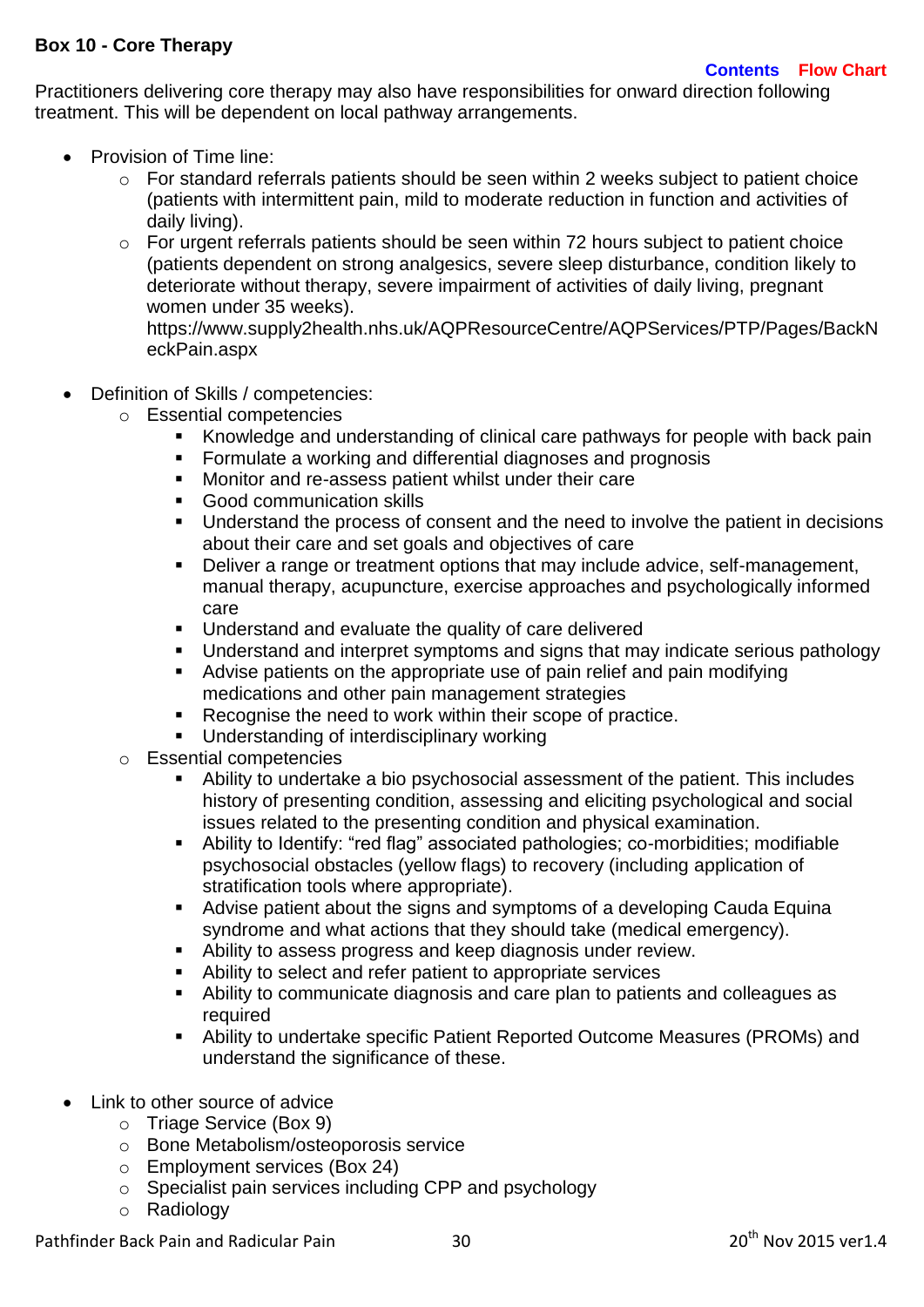- o Rheumatology
- o Spinal on-call service
- o Spinal surgical service
- Entry criteria:
	- o Patients with non-specific low back pain
	- o Exclude patients with non-response to optimal delivery of all of the core therapies for current episode
- Exit criteria:
	- o Confirmed radiculopathy including new onset severe or progressive motor deficit (e.g. foot drop)
	- o Serious (red flag) pathologies such as Cauda Equina syndrome, cancer (including metastatic disease), infection and fracture.
- Essential referral information
	- o Diagnosis of non specific low back pain
	- o Appropriate for core therapies.
	- o C-morbidities.
- Patient assessment:
	- o Red Flags, including cauda equina Syndrome (see box 6)
	- o History taking including medical, psychological and social factors, previous treatments effect, severity of pain/disability and patient's understanding of their condition and their expectations.
	- o Physical examination including observation, spinal mobility, neurological examination, and relevant differential diagnostic tests as necessary.
	- o Appropriate use of stratification tools if not previously undertaken.
- Shared Decision making/patient choice:
	- o Self-management
	- o Core therapies (manual therapy including mobilisation and manipulation techniques, acupuncture and exercise including low intensity CPP as appropriate
	- o Clinical review
- Interventions:
	- o A package of care tailored to the individual in terms of treatment options and frequency of treatment delivery will be considered taking account of patient expectations and preferences. Low back pain related distress, anxiety, fears, beliefs and expectations should be addressed as an integral part of the package of care.
	- $\circ$  It is anticipated that the number of treatment consultations will vary between patients with many needing short periods of care. If necessary, core treatments may be used up to the limit indicated below. After this dedicated review should take place e.g. Triage investigation and treatment practitioner or referral to specific services relevant as indicated in the pathway. Potential treatment options with indicative suggestions of frequency and duration are listed below:
		- Acupuncture: Up to 10 sessions over a period of up to 12 weeks
		- Manual therapy: Including mobilisation, massage and spinal manipulation up to 9 sessions over a period of up to 12 weeks.
		- Exercise: Structured exercise group programme up to 8 sessions over 12 weeks: aerobic activity, movement instructions, muscle strengthening postural control and stretching.
			- 1-1 if group is not available or appropriate
	- o Discharge on satisfactory response (box 5) including ability for patient to return to GP or triage practitioner if persistent concerns exist.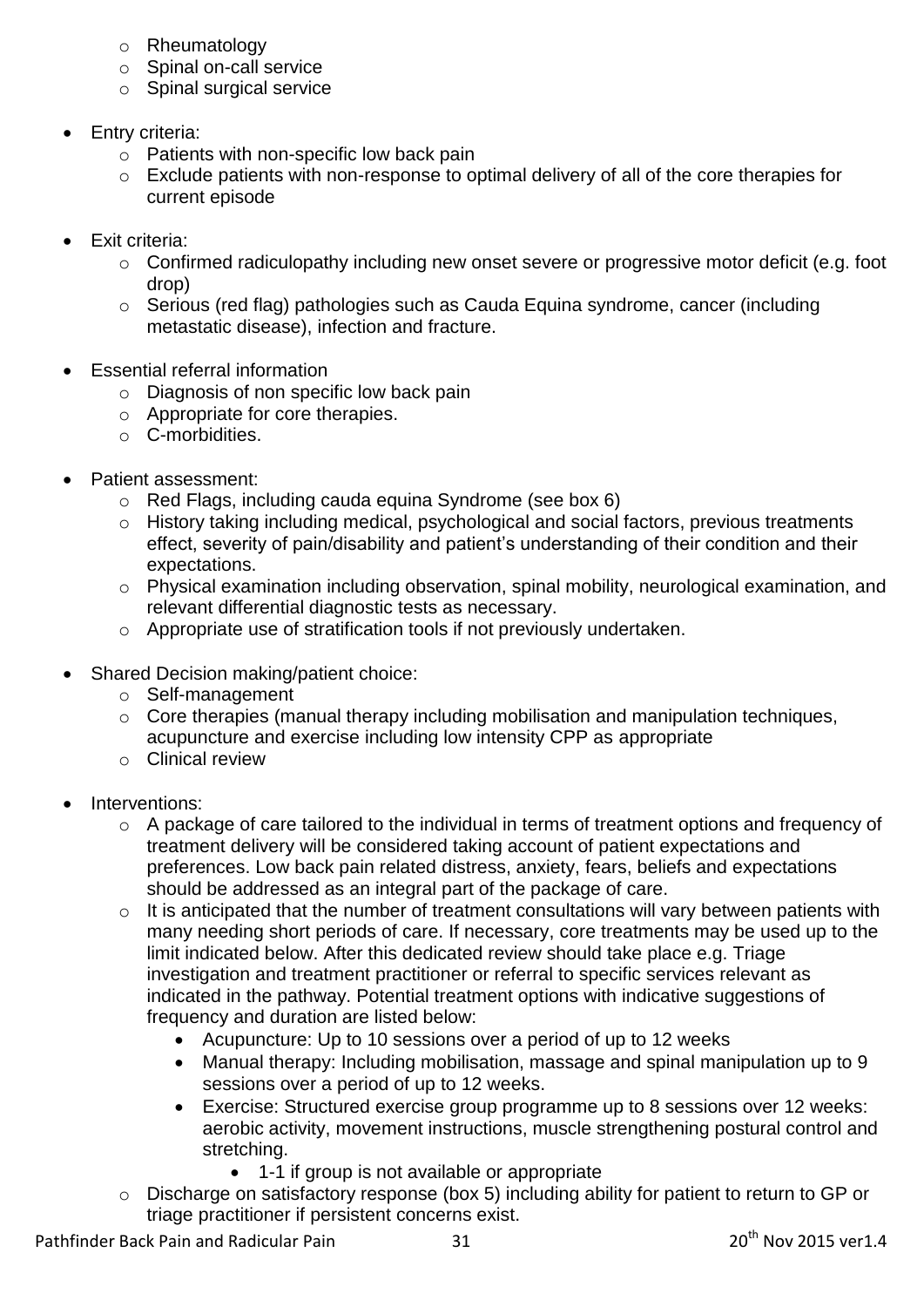- o Referral to RTW / Occ. Health (box 24), triage service for review (box 11)
- Measurement Point Quality standard and outcome, PROMS:
	- o Patients should be assessed pre-treatments and at appropriate point or points during care.
	- o VAS, ODI, EQ5D
	- o PCOMS
- Self-Management:
	- o Discuss analgesia use and access to a prescribing clinician.
	- $\circ$  On the nature of non-specific low back pain and that improvement is likely
	- o Stay active or progressively increase activity where possible including return to work
	- o Address specific patient concerns and expectations
	- o Indications for clinical review and emergency attendance
	- o Patient information including the Back Book
- Co-morbidity
	- o Co-morbidities should be identified and consideration given to how care may need to be modified. Patients should be referred or signposted appropriately.
		- **Cardiac**
		- **Nental Health**
		- **Musculoskeletal (other than back pain)**
		- **Neurological**
		- Respiratory
- Definition of satisfactory result:
	- o Clinically significant improvement in PROM with reduction of pain, disability, and psychosocial factors.
	- o Return to usual activities (including return to work).
	- o Improved patient self-management
	- o High levels of patient satisfaction with care and patient reported experience.
- Post Shared Decision Making / Patient Choice
	- o Self-management (Box 5)
	- o Specialist Triage (Box 9, 11, 13)
	- o Specialist Pain Service (Box 16)
- Evidence base and level of evidence.
	- o Early management of persistent non-specific low back pain NICE CG88 <http://www.nice.org.uk/CG88>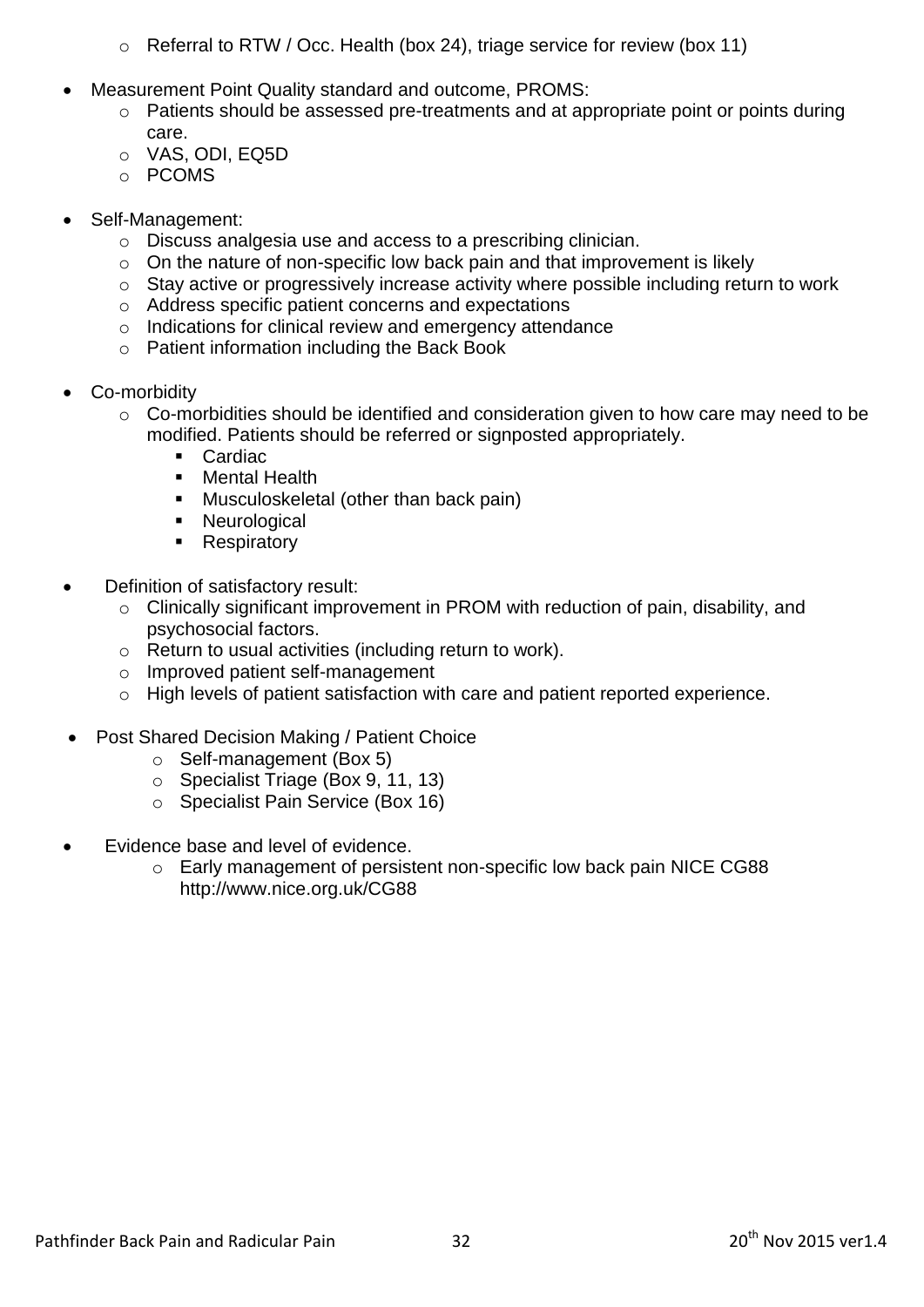## <span id="page-32-0"></span>**Box 11 - Specialist Triage review following Core Therapies**

#### **[Contents](#page-3-0) [Flow Chart](#page-4-0)**

**Please note that to** provide continuity of care across the pathway **this will be the same clinician as Box 9** 

At this point particular consideration should be given to possible diagnosis of pain as a primary condition. This will guide the decision of moving down the specialist pain pathway or the more physically intensive CPPTP.

- Provision of time line.
	- o Not before 12 weeks from initial presentation and management
- Definition of skills / competencies required
	- o Essential competences and skills: As box 3 & 9
- Link to other source of advice
	- $\circ$  As Box 3 & 9
- Entry criteria
	- o Symptoms or signs of lumbar origin present for > 12weeks
	- o Insufficient improvement with core therapies.
- Exit Criteria
	- o Suspected metastatic spinal cord compression, cauda equina syndrome, or infection.
	- o Radiologically confirmed tumour, infection, acute fracture or inflammatory disease.
	- o Non-Spinal presentation
	- o Choice: Self-management
- Essential referral information
	- o As Box 3
	- o Response to core therapies
- Patient Assessment As Box 3 & 9
- Shared Decision Making / Patient Choice
	- o Self-management (Box 5)
	- o Core therapies including low intensity CPP (Box 10)
	- $\circ$  Radicular pain pathway (Box 8)
	- o High intensity CPPTP (Box 12) Decision based on
		- Significant disability from Low Back Pain with insufficient response to Core **Therapies**
		- **Expectation of continuing improvement**
		- **Expected outcome work ability**
		- No physical co-morbidity which would preclude exercise
		- Working age group
		- Suitable for group format
		- Psychological approach (CBT principles, goal setting, problem solving) with
		- **Intensive physical exercise component**
	- o Specialist Pain Service (Box 16). Decision based on diagnosis of pain as a primary condition or where there are specific interventions or significant psychological issues that can't be addressed by a CPPTP
		- **Multiple pain sites rather than focused in the back**
		- Patients are taking large prescribed doses of opioids (>120mg daily morphine equivalents) and/or additional medication
		- Patients are exhibiting disabling levels of distress, depression or anxiety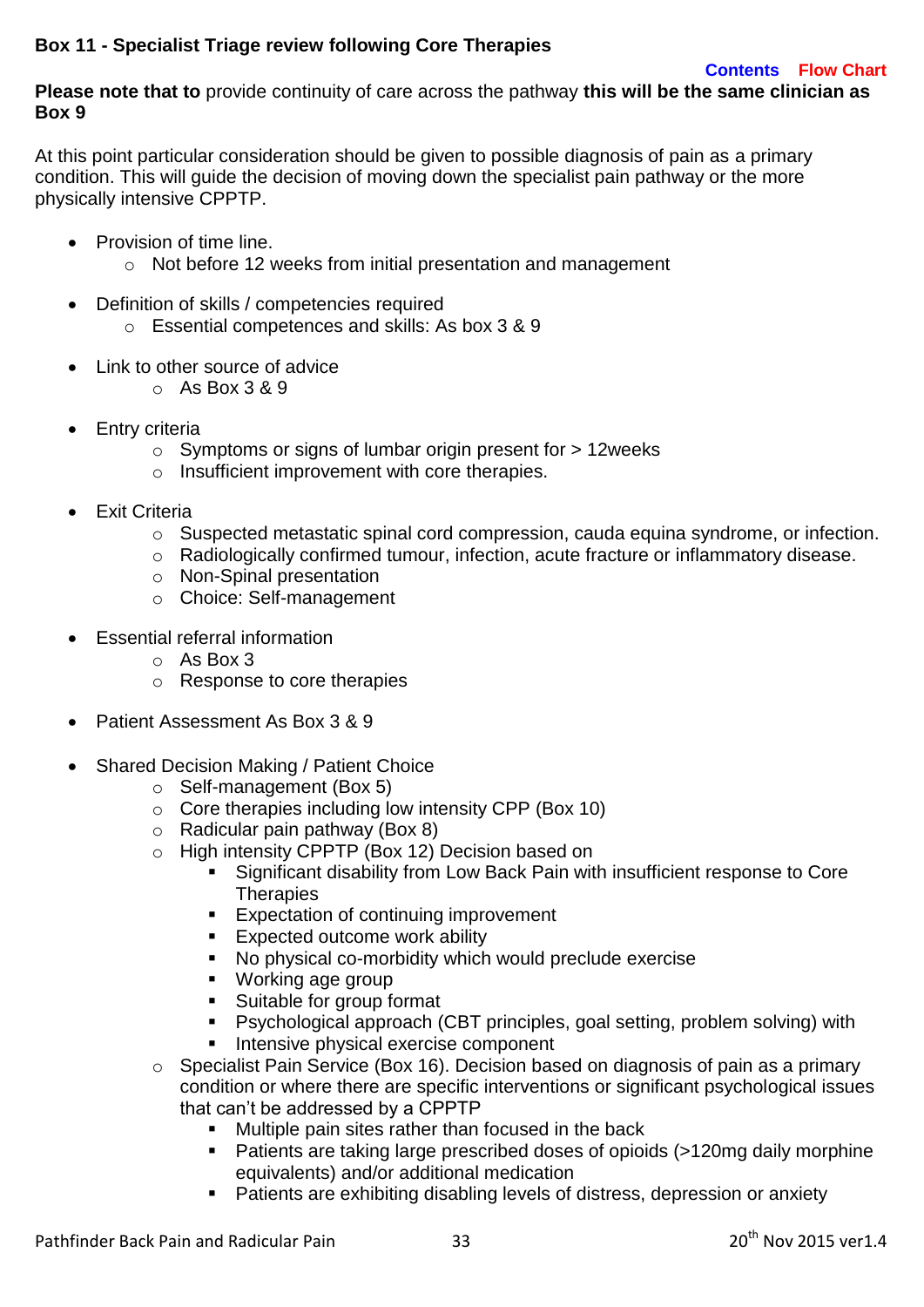- Patients are using alcohol or other prescribed drugs inappropriately to relieve symptoms of pain and distress
- Patients are using recreational drugs to relieve their pain
- Significant fatigue
- Poor prognosis for recovery
- Co-morbidities precluding exercise
- Severe disability (wheelchair, house bound)
- Under 16 or retired.
- Patients are significantly functionally impaired and other interventions have failed
- Patients are referred for consideration of spinal cord stimulation
- Patients are considered appropriate for epidural, nerve root block or medial branch nerve blocks / radiofrequency lesioning assessment as a part of a MDT management plan
- o Senior clinical review
- Interventions
	- o Advice and information
		- **Stay active including work**
		- **Pharmacy advice available**
		- **Fit note**
		- **Indications for clinical review and emergency attendance**
		- **Diagnostic explanation including imaging**
		- **Prognostic explanation**
		- Address specific patient concerns
- Measurement point for quality standard and outcome, PROMS.
	- o Reporting of number of missed specific pathologies (tumour, Cauda equina syndrome, inflammatory disease, fracture)
	- o EQ5D & ODI
	- o Global rating of progress.
- Self-Management:
	- o Patient information (Box 1)
	- $\circ$  GP or over the counter medication
	- o Self-directed exercise programme
	- o Self-directed relaxation techniques
	- o Self-directed return to work
	- $\circ$  Self-directed return to normal social and leisure activities
- Co-morbidity
	- o Cardiac
	- o Diabetes
	- o Mental Health
	- o Musculoskeletal (other than back pain)
	- o Obesity
	- o Neurological
	- o Respiratory
- Definition satisfactory result
	- o Patient reported improvement
	- o Successful return to normal activities including work
	- o Patient choice to self-manage
- Evidence base and its level of evidence.
	- o There are no clinical trials related to the cost effectiveness of clinical review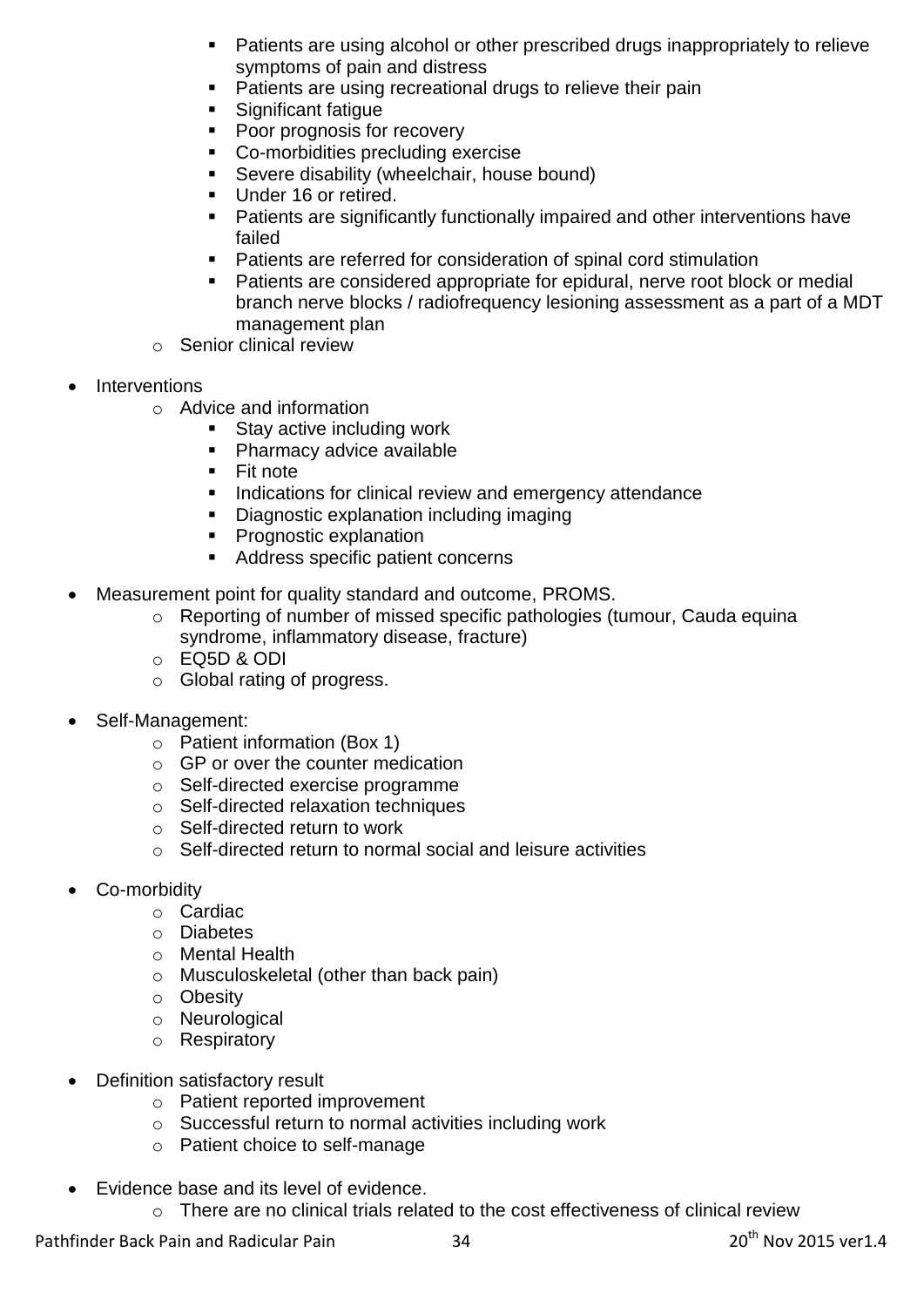# <span id="page-34-0"></span>**Box 12 - High Intensity Combined Physical and Psychological Treatment Programme**

#### **Overview**

This is appropriate at this stage in the pathway for people with disabling back pain that has been refractory to optimal treatment including the core therapies and the less intensive (uni-disciplinary) programmes. These are typically multidisciplinary and high intensity. The exact duration will depend upon patient needs. In CG88, NICE found the best evidence was for programmes of at least 100 hours of exposure. The economic evaluation recommended that CPPTP should be made available to those who continued to report high levels of disability and /or distress after one or more core therapies.

This type of intensive programme may be delivered over a period of up to 8 weeks but often are delivered on a full time basis over a three week period. This programme contains many elements common to Pain Management Programmes of shorter duration, but with a different emphasis. Suitable referrals for this programme are those patients where recovery, and for example return to work, is anticipated or where in the event of insufficient improvement surgery may be an option. Some patients may be more suitable for a PMP (box 16) as described in the exclusions.

- Provision of time line.
	- o 12 18 weeks from initial presentation and management
- Definition of skills / competencies required. This requires a multi-disciplinary team.
	- o Essential competences
		- Design and delivery of tailored exercise programmes including aerobic, gym equipment and pool exercises
		- Delivery on CBT principles
		- **Excellent communication skills.**
		- **Goal setting**
		- Creative problem solving
		- **Review of medication usage and effectiveness**
		- Psychological skills
		- Understanding of interdisciplinary working
		- Understanding of simulated work activities work adaptation including graded return and fit notes
		- Knowledge and understanding of pathways of management for people with back pain
	- o Essential Skills
		- Motivation and reassurance
		- Understanding principles of behavioural change
		- Shared decision making
		- **Expectation management**
		- Ability to apply CBT principles.
		- Ability to undertake specific Patient Reported Outcome Measures (PROMs) and understand the significance of these.
		- Ability to facilitate positive group work
		- Ability to design and implement a exercise programme tailored to the individual (delivered in group)
		- Ability to set patient specific goals
		- Ability to teach and apply principles of pacing
		- Ability to teach and deliver relaxation
		- Ability to teach and facilitate problem solving
		- Ability to design simulated work activities and facilitate return to work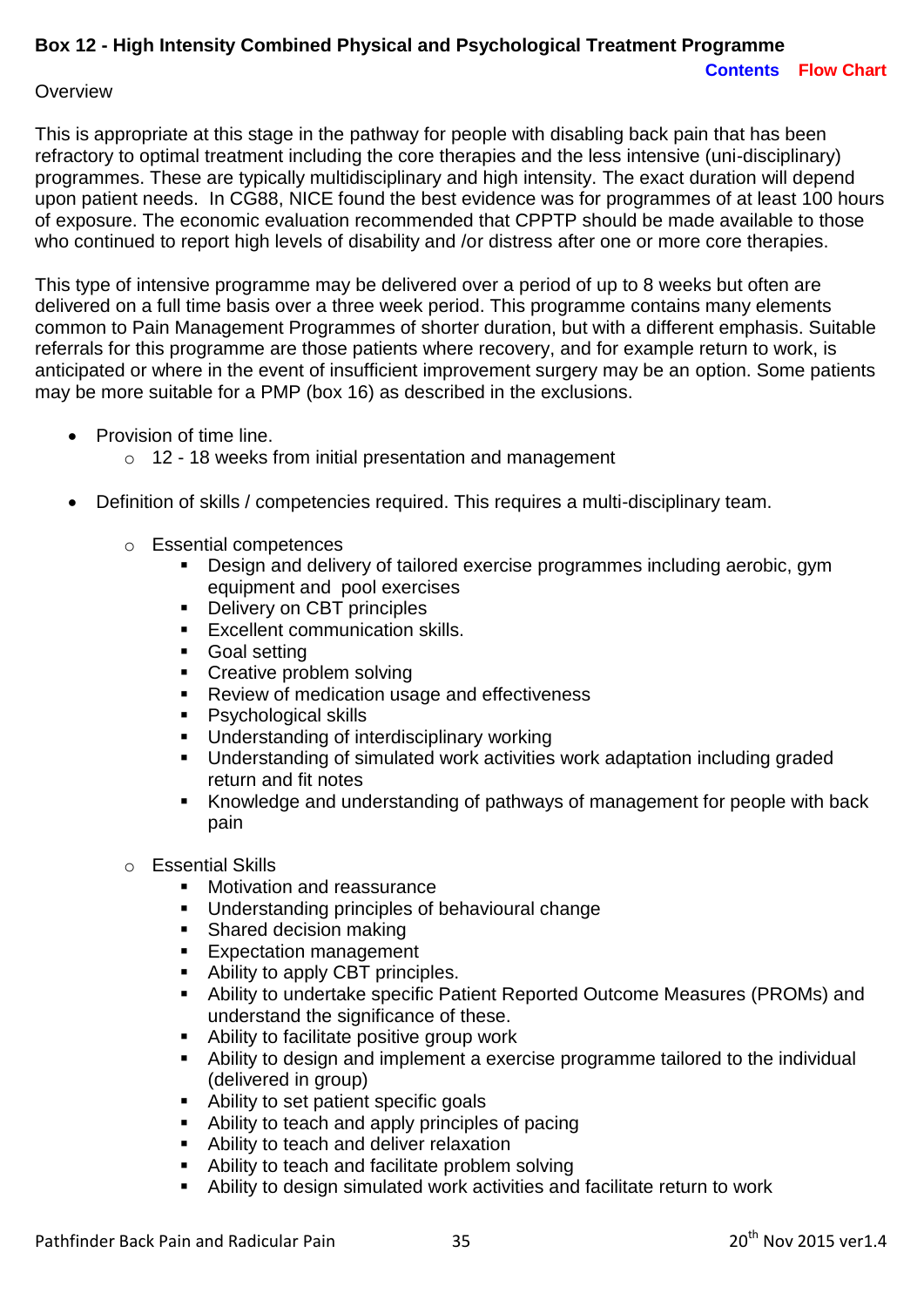- Ability to issue fit notes and agree and communicate a graduated return to work plan.
- Ability to facilitate helpful coping strategies.
- Link to other source of advice
	- o Triage Service (Box 11)
	- o Pain Management (Box 16)
- Entry criteria
	- o Significant disability from Low Back Pain with insufficient response to Core Therapies
	- o Expectation of continuing improvement
	- o No physical co-morbidity which would preclude exercise
- Exclusion criteria
	- o Multiple pain sites rather than focused in the back
	- o Patients are taking large prescribed doses of opioids (>120mg daily morphine equivalents) and/or additional medication
	- o Patients are exhibiting disabling levels of distress, depression or anxiety requiring specific therapy
	- o Patients are using alcohol or other prescribed drugs inappropriately to relieve symptoms of pain and distress
	- o Patients are using recreational drugs to relieve their pain
- Exit Criteria
	- o Completion of Programme
	- o Choice: Self-management
	- o Triage Service
- Essential referral information
	- o History of Back Pain Episode
	- o Previous treatments
	- o Social and work impact
	- o Current pain pharmacology
	- o Any identified objectives of patient
- Patient Assessment
	- o Back pain history, management and outcome
	- o Pain severity and % back and leg pain
	- o Patient expectations and beliefs
	- o Impact on family, social and work ability
	- o Patient specific objectives
- Prior Shared Decision Making / Patient Choice
	- o Understanding of patient objectives
	- o Tailoring of aspects of programme
- **Interventions** 
	- o Intensive physical and psychological rehabilitation programme
	- o Up to100 contact hours in up to 8 weeks (NICE CG88)
		- **May be delivered on a full time basis**
	- o Work and occupation related activities
	- o On CBT Principles
	- o Outwith heath care setting
	- o De-medicalisation of condition, Group sessions
	- o Self-reliance, coping strategies and goal setting/problem solving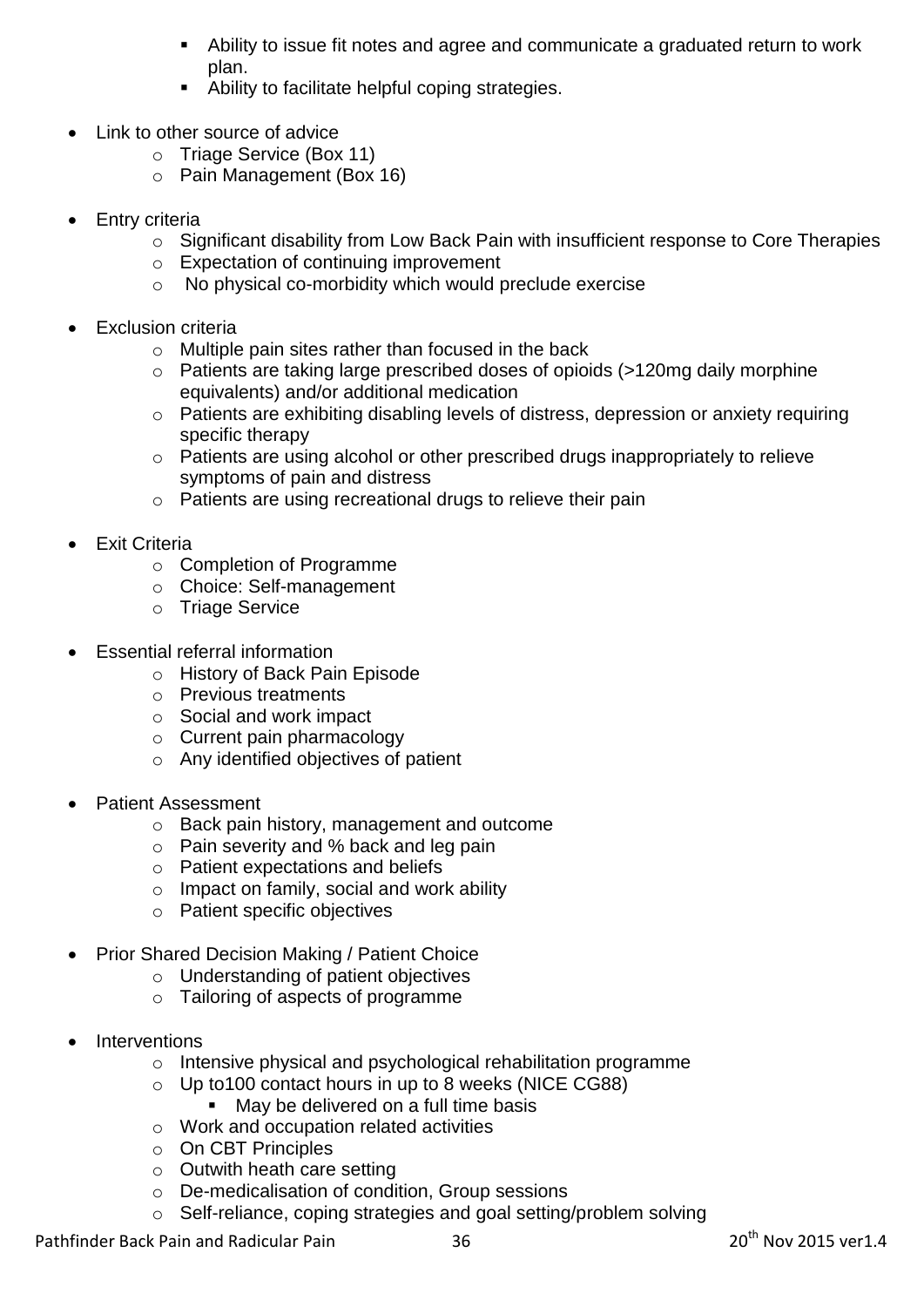- o Pain self-management skills
- o Advice and information
	- **Improvement is likely**
	- **Pharmacy advice available**
- Measurement point for quality standard and outcome, PROMS.
	- o Time to presentation
	- o Return to Work or Occupation
	- o Ability to self manage
	- o EQ5D
	- o Back Specific Disability Score
	- o Measurement of affect
- Self Management
	- o Self directed exercise programme
	- o Self directed return to normal Employment, occupation, social and other activities Patient information including the Back Book
	- $\circ$  GP or over the counter medication
- Co-morbidity
	- o Cardiac
	- o Mental Health
	- o Musculoskeletal (other than back pain)
	- o Neurological
	- o Respiratory
- Definition satisfactory result
	- o Return to work / occupation
	- o Improved EQ5D / Back Specific Disability Score
	- o Patient reported improvement
	- o Patient choice to self manage
- Post Shared Decision Making / Patient Choice
	- o Self management (Box 5)
	- o Specialist Surgical Opinion (Box 14)
	- o Specialist Pain Service (Box 16)
- Evidence base and its level of evidence.
	- o NICE CG88.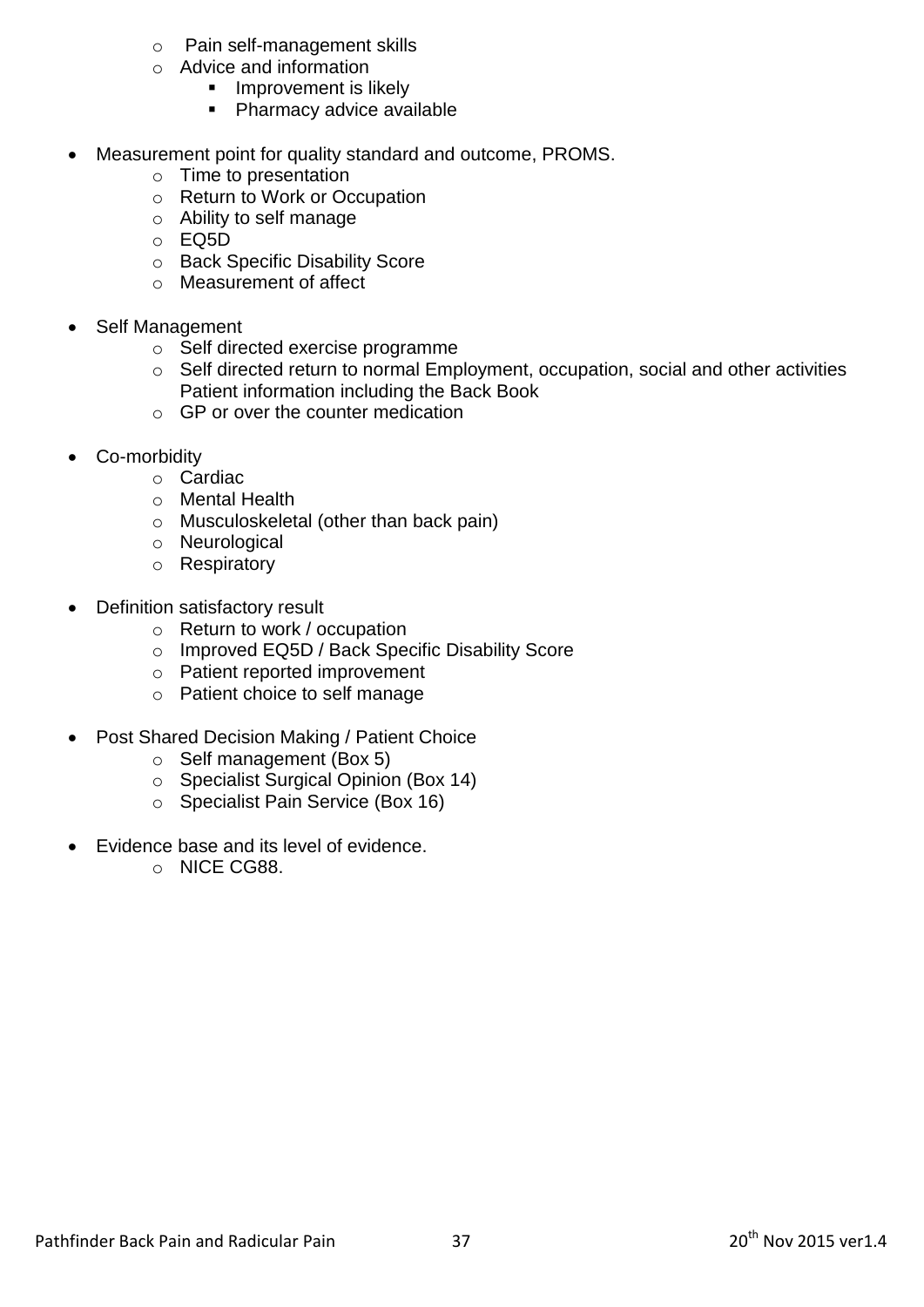## **Box 13 - Specialist Triage review following High Intensity CPPP**

#### **[Contents](#page-3-0) [Flow Chart](#page-4-0)**

**Please note that to** provide continuity of care across the pathway, **this will be the same clinician as Box 9 and 11.**

- Provision of time line.
	- o No earlier than 18 weeks from initial presentation
- Definition of skills / competencies required o Essential competences: As box 3 & 9
- $\bullet$  Essential Skills: In addition to box 3 & 9
	- Knowledge and skills to discuss the risks and benefits of treatment options including the potential role of spinal surgery.
- Link to other source of advice: In addition to box 3 & 9
	- o Spinal surgical service
- Entry criteria
	- $\circ$  Symptoms or signs of lumbar origin present for  $> 18$  weeks
	- o Insufficient improvement with core therapies or CPPTP
- Exit Criteria: In addition to box 3 & 9
	- o Sufficient improvement following completion of CPPTP
- Essential referral information: In addition to box 3 & 9
	- o Response to CPPTP
- Patient Assessment: As box 3 & 9
- Shared Decision Making / Patient Choice
	- o Self management (Box 5)
	- $\circ$  Radicular pain pathway (Box 8)
	- o Specialist Pain Service (Box 16)
	- o Referral for surgical opinion (Box 14)
- Interventions: As box 3 & 9
- Measurement point for quality standard and outcome, PROMS.
	- o % referred on for a surgical opinion, or pain service
	- o Reporting of number of missed specific pathologies (tumour, Cauda Equina Syndrome, inflammatory disease, fracture)
	- o EQ5D
	- o Global rating of progress.
- Self Management; As box 3 & 9
- Co-morbidity: As box 3 & 9
- Definition satisfactory result: As box 3 & 9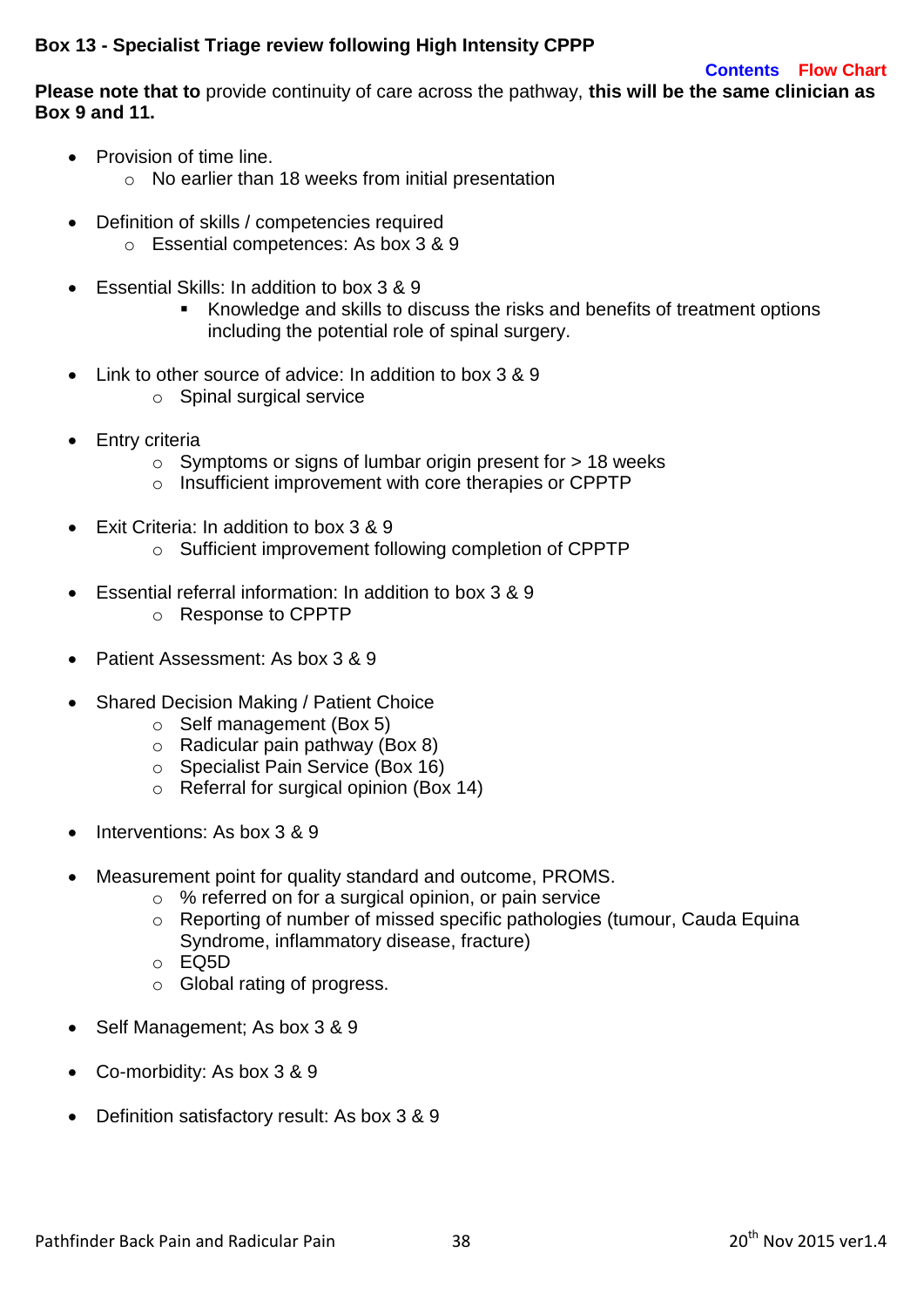# **Box 14 - Surgical Opinion for Axial Back Pain**

- Provision of time line.
	- $\circ$  4 6 months from initial presentation and management
- Definition of skills / competencies required. This is a specialist Spinal Surgeon
	- o Essential competences
		- **Excellent communication skills.**
		- **Evaluation of psycho-social factors**
		- **Evaluation of natural history of low back pain**
		- **Evaluation of technical surgical factors**
		- **Understanding of investigations**
		- **Explanation of benefits and risks**
		- **Decision making between surgical procedures**
	- o Essential Skills
		- **Motivation and reassurance**
		- Shared decision making
		- **Expectation management**
		- Ability to undertake specific Patient Reported Outcome Measures (PROMs) and understand the significance of these.
- Link to other source of advice
	- o Pain Management
- Entry criteria
	- o Significant disability from Low Back Pain with insufficient response to CPPP or PMP if appropriate
	- o Expectation of continuing improvement
	- o No physical co-morbidity which would preclude surgery
- Exclusion criteria
	- o Multiple pain sites rather than focused in the back
	- o Patients are taking large prescribed doses of opioids (>120mg daily morphine equivalents) and/or additional medication
	- o Patients are exhibiting significant distress
	- o Patients are using alcohol or other prescribed drugs inappropriately to relieve symptoms of pain and distress
	- o Patients are using recreational drugs to relieve their pain
	- o Patients are significantly depressed and anxious because of their pain
	- o Patient who are not fit for surgery due to co-morbidities,
- Exit Criteria
	- o Performance of surgery
	- o Choice: Self management
	- o Specialist pain services
- Essential referral information
	- o History of Back Pain Episode
	- o Previous treatments
	- o Social and work impact
	- o Current pain pharmacology
	- o Specific objectives of patient
	- o CPPTP report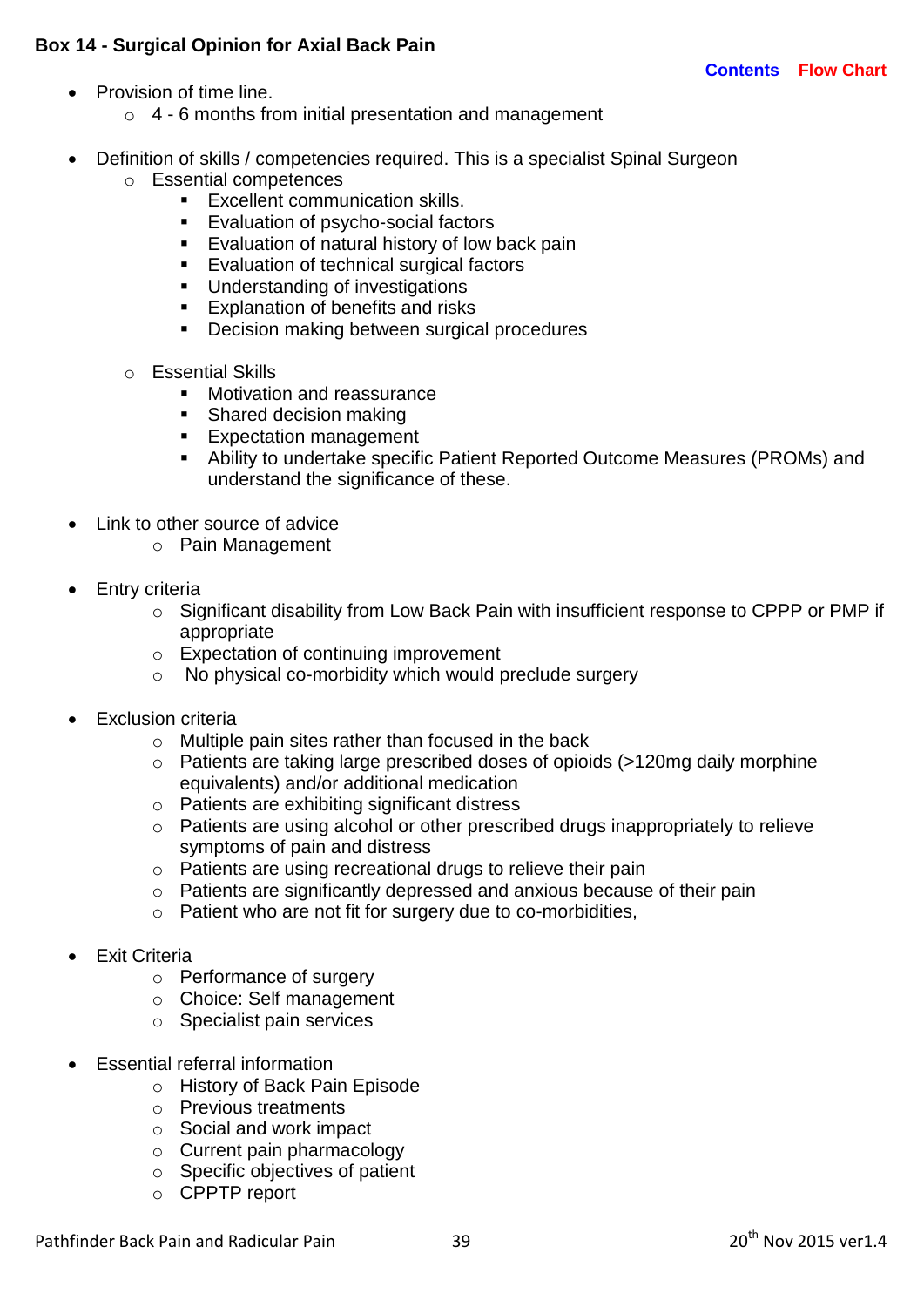- Patient Assessment
	- o Back pain history, management and outcome
	- o Pain severity and % back and leg pain
	- o Patient expectations and beliefs
	- o Impact on family, social and work ability
	- o Patient specific objectives
- Prior Shared Decision Making / Patient Choice
	- o Understanding of patient objectives
	- o Self management (Box 5)
	- o Specialist Pain Service (Box 16)
	- $\circ$  Spinal surgery (Box 15)
- Measurement point for quality standard and outcome, PROMS.
	- o Time to presentation
	- o Return to Work or Occupation
	- o Ability to self manage
	- o EQ5D
	- o Back Specific Disability Score
	- o % conversion to surgery
	- o Missed serious spinal pathologies
	- o % who have not attended CPPTP before surgical opinion.
- Self Management
	- o Self directed exercise programme
	- o Self directed return to normal Employment, occupation, social and other activities Patient information including the Back Book
	- $\circ$  GP or over the counter medication
- Co-morbidity
	- o Cardiac
	- o Mental Health
	- o Musculoskeletal (other than back pain)
	- o Neurological
	- o Respiratory
- Definition satisfactory result
	- o Return to work / occupation
	- o Improved EQ5D / Back Specific Disability Score
	- o Patient reported improvement
	- o Patient choice to self manage
- Post Shared Decision Making / Patient Choice
	- o Self management (Box 5)
	- o Specialist Pain Service (Box 16)
- Evidence base and its level of evidence.
	- o NICE CG88 (Four RCTs, systematic review and meta-analysis)
	- o Swedish Spine Registry (improvement one third Qualy maintained over 5 years)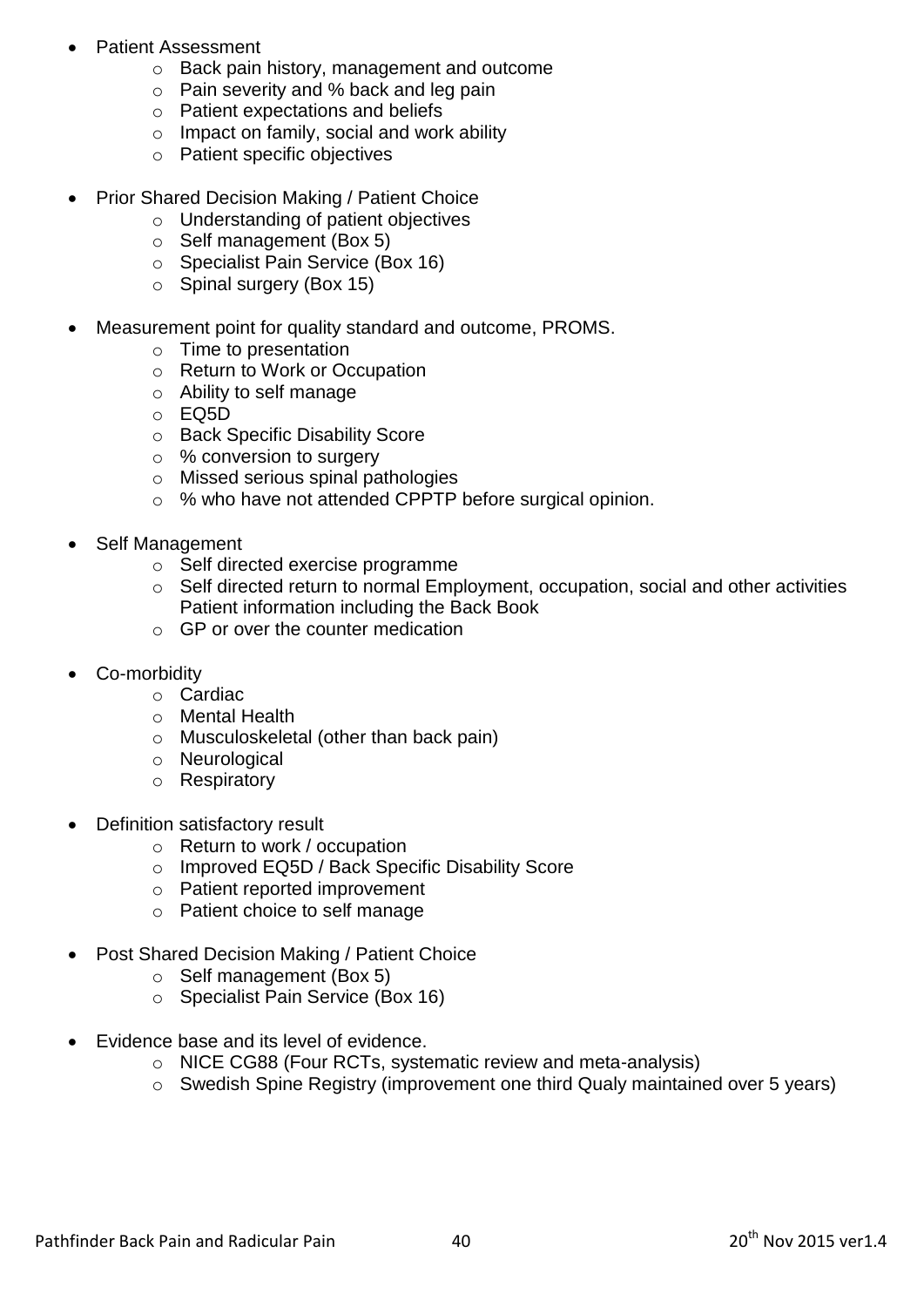### **Box 15 - Surgery for Axial Pain**

- Provision of time line.
	- $\circ$  6 8 months from initial presentation and management
- Definition of skills / competencies required. This is a specialist Spinal Surgeon.
	- o Essential competences
		- **Excellent communication skills.**
		- Ward environment
		- Post operative pain management
		- Post operative therapy
		- o Essential Skills
			- **Motivation and reassurance**
			- Shared decision making
			- **Expectation management**
			- **Technical surgical skills**
			- **Management of complications**
			- Ability to undertake specific Patient Reported Outcome Measures (PROMs) and understand the significance of these.
- Link to other source of advice
	- o In patient Pain Management
	- o Anaesthesia
	- o Physiotherapy
	- o Specialist pain service
- Exit Criteria
	- o Choice: Self management
	- o Unfit for Surgery
- Shared Decision Making / Patient Choice
	- o Understanding of patient objectives
- Interventions
	- o Fusion surgery
		- **Anterior** 
			- Muscle preserving
			- Large fusion area
			- Less bleeding
			- Risk of vascular complications
			- More difficult to revise
			- Specialised
		- Posterior
			- Can be combined with decompression
			- Familiar approach
			- With or without fixation
			- Smaller fusion area
		- **PLIF/ TLIF** 
			- Dural / root retraction
			- Intra-canal scarring
			- Technical cage failures
	- o Total disc replacement
		- Requires normal facet joints

Pathfinder Back Pain and Radicular Pain 41 41 20<sup>th</sup> Nov 2015 ver1.4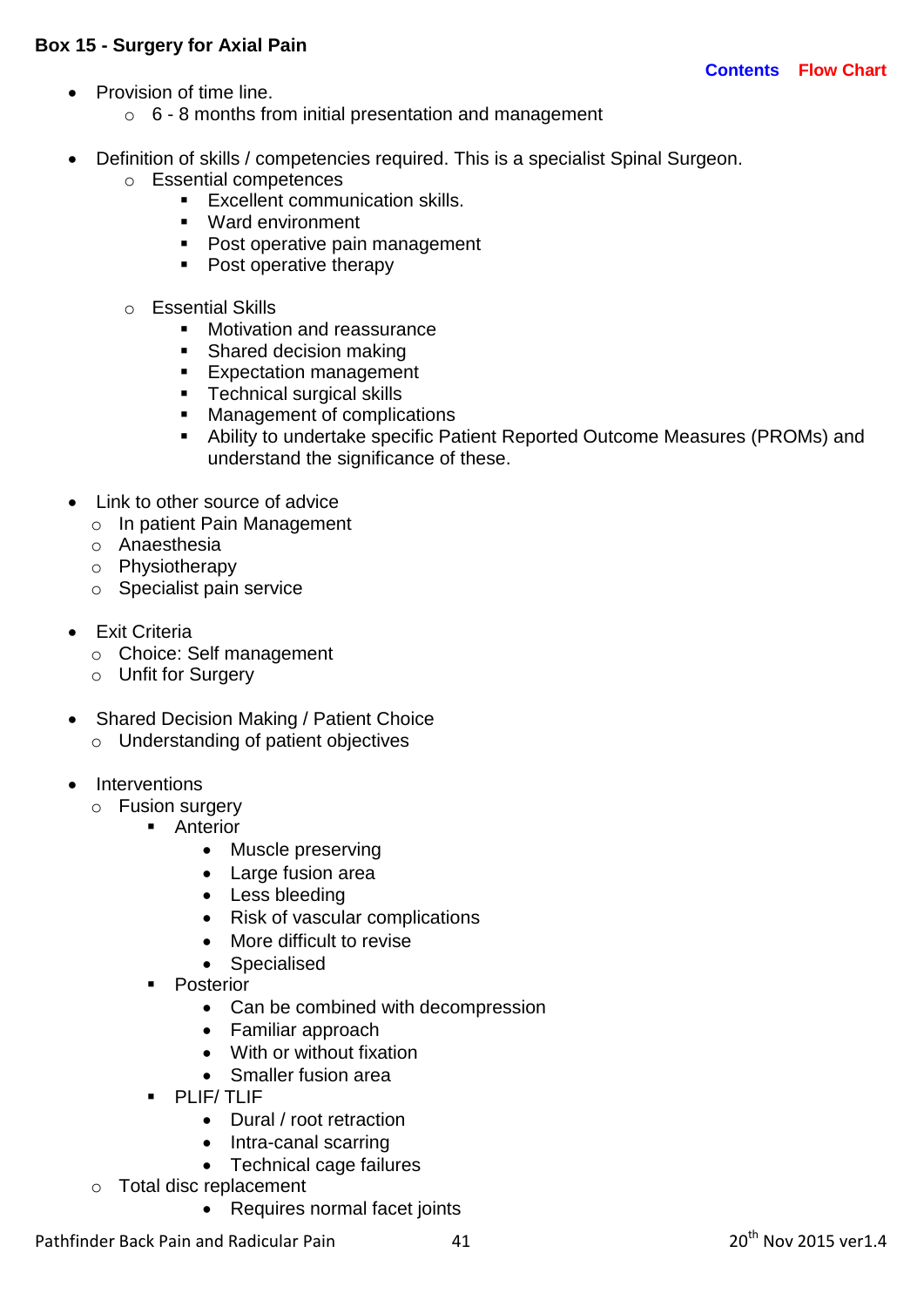- Immediate fixation
- Risk of implant failure / subsidence
- Very difficult to revise
- Specialised
- o (flexible stabilisation)
	- Discredited
- Measurement point for quality standard and outcome, PROMS. Best practice is to be part of a recognised spine registry (BSR/Spine Tango).
	- o Time to presentation
	- o Return to Work or Occupation
	- o Ability to self manage
	- o EQ5D, ODI, VAS
	- o Complications
- Self Management
	- o Self directed exercise programme
	- o Self directed return to normal Employment, occupation, social and other activities Patient information including the Back Book
	- o GP or over the counter medication
- Co-morbidity
	- o Cardiac
	- o Mental Health
	- o Musculoskeletal (other than back pain)
	- o Neurological
	- o Respiratory
- Definition satisfactory result
	- o Return to work / occupation
	- o Improved EQ5D / Back Specific Disability Score
	- o Patient reported improvement
	- o Patient choice to self manage

# • Post Shared Decision Making / Patient Choice

- o Self management (Box 5)
- o Specialist Pain Service (Box 16)
- Evidence base and level of evidence
	- o NICE CG 88 The early management of persistent non-specific low back pain. 2009; [www.nice.org.uk/CG88](http://www.nice.org.uk/CG88) Commissioning Spinal Services – Getting the Service Back on Track. Spinal Task Force 2012, DH January 2013
	- o Fritzell P, Hägg O, Wessberg P, Nordwall A. 2001 Volvo Award Winner in Clinical Studies: Lumbar fusion versus nonsurgical treatment for chronic low back pain: a multicenter randomized controlled trial from the Swedish Lumbar SPINE Study Group. SPINE. 2001; 26:2521-32.
	- o [Fritzell P](http://www.ncbi.nlm.nih.gov/pubmed?term=Fritzell%20P%5BAuthor%5D&cauthor=true&cauthor_uid=15094539) et al. Cost-effectiveness of lumbar fusion and nonsurgical treatment for chronic low back pain in the Swedish Lumbar Spine Study: a multicenter, randomized, controlled trial from the Swedish Lumbar Spine Study Group. SPINE 2004 Feb 15; 29(4):421-34.
	- o Fairbank J. Frost H. Wilson-Macdonald J. et al Randomised controlled trial to compare surgical stabilisation of the lumber spine with intensive rehabilitation programme for patients with chronic back pain. The MRC Spine Stabilisation Trial. BMJ 2005; 330 doi: 10.1136/bmj.38441.620417.8F (Published 26 May 2005)
	- o Rivero-Arias O. Campbell H. Gray A. et al. Surgical stabilisation of the spine compared with a programme of intensive rehabilitation for the management of patients with low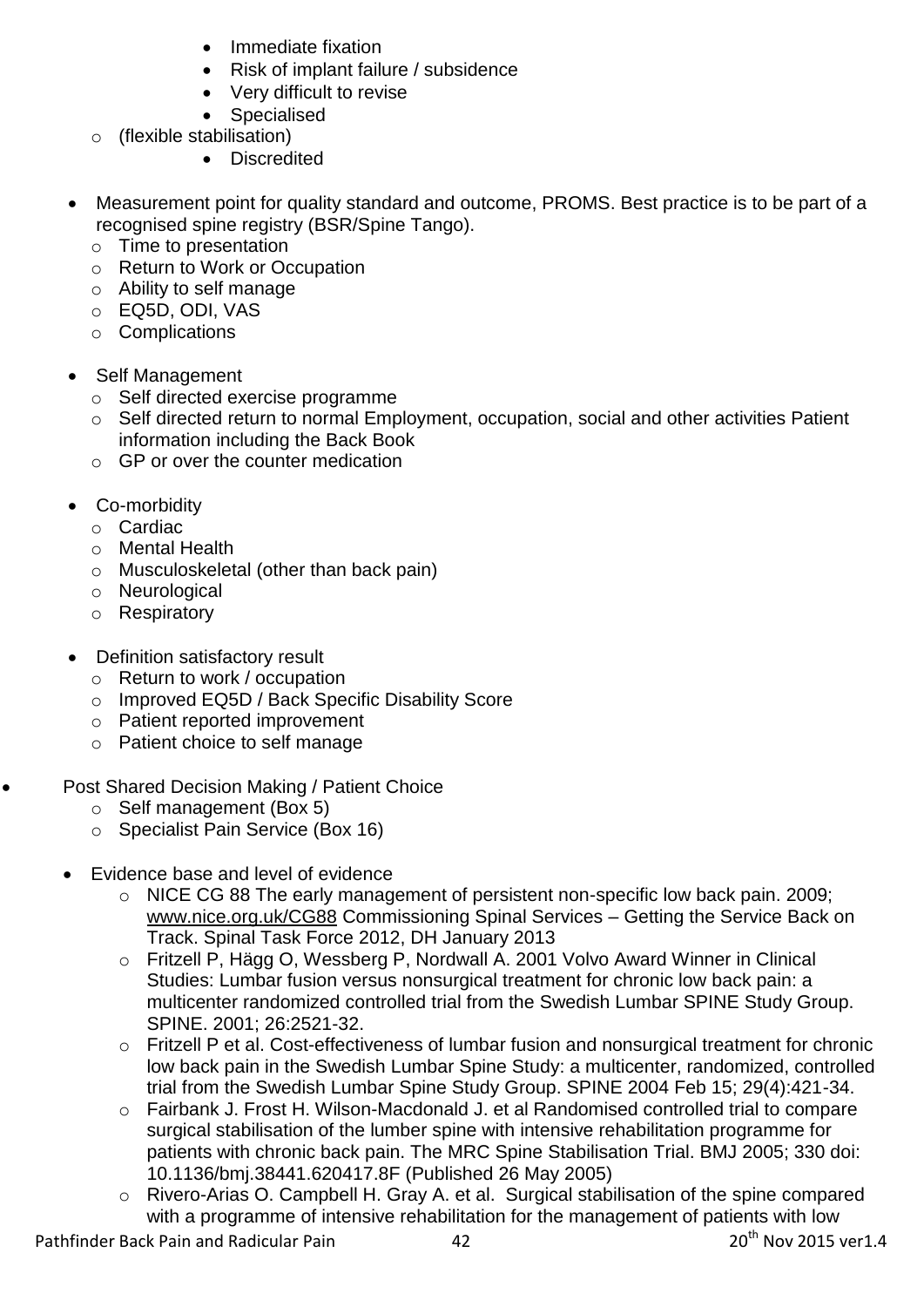chronic back pain. Cost utility analysis based on a randomised controlled trial. BMJ May 28 2005; 330 (7502); 1239

- o Brox JI, Sørensen R, Friis A, et al. Randomized clinical trial of lumbar instrumented fusion and cognitive intervention and exercises in patients with chronic low back pain and disc degeneration. SPINE 2003;**28**:1913–1921
- o Chou R. and Huffman L.H. Evaluation and management of Low back pain: Evidence review. American Pain Society. SPINE 2009, 34:1066-1077
- o Mirza & Deyo, SPINE, 2007
- o Ibrahim T, Tleyjeh IM, Gabbar O. Surgical versus non-surgical treatment of chronic low back pain: a meta-analysis of randomised trials. INT. ORTHOP.2008; 32: 107–113.
- o Ibrahim T, Tleyjeh IM, Gabbar O. Surgical versus non-surgical treatment of chronic low back pain: a meta-analysis of randomised trials. (erratum) INT. ORTHOP. 2008
- o Strömqvist B, Fritzell P, Hägg O, Jönsson B. The Swedish Spine Register: development, design and utility. Eur Spine J 2009; 18: S294-S304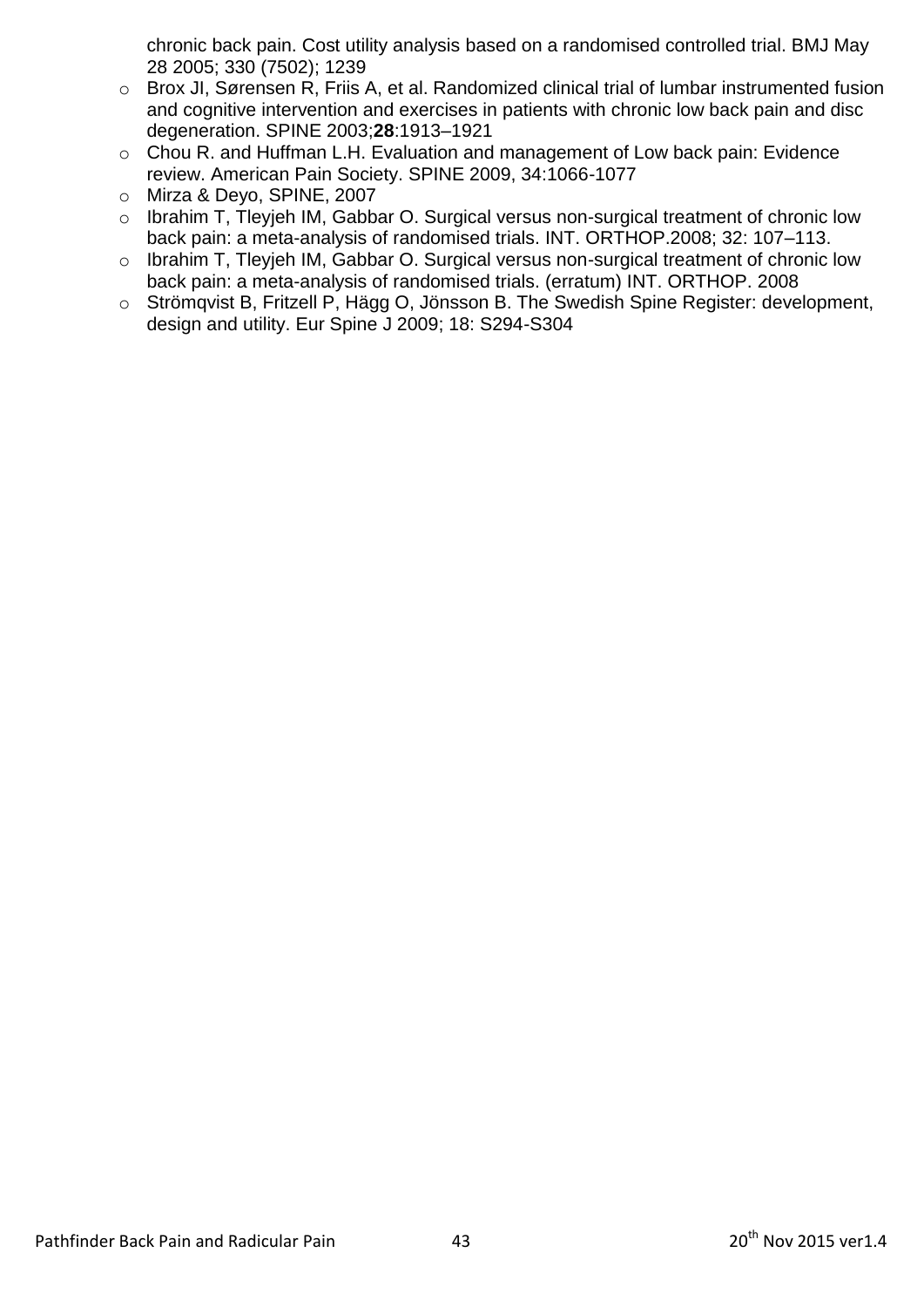# **Box 16 - Specialist Pain Management Service (Community or secondary care) [Contents](#page-3-0) [Back](#page-4-0) [Radicular](#page-5-0)**

Overview - Specialist Pain Management Services assist in the multidisciplinary management of patients with back pain and radicular pain by alleviating pain, reducing distress, aiding functional restoration and reducing the socio-economic burden of pain for the individual, the healthcare system and the community.

Specialist Pain Management Services may need to refer a very limited number of patients with exceptionally complex pain problems onto Specialised Pain Management Services and may need to provide some ongoing care for these patients after assessment and treatment in these Specialised Services.

- Provision of time line
	- o The Service must comply with national targets in relation to referral to treatment targets currently 18 weeks.
	- o International Association for the Study of Pain (IASP) recommend that patients with severe progressive pain with the risk of increasing functional impairment generally of six months duration or less are seen within one month.
- Definition of skills/ competencies required
	- o Essential Competencies
		- Multi-specialty and multi disciplinary assessment and management comprising
			- Preparation of a MDT management plan through shared decision making with the patient.
			- Clinically led by Consultants in Pain Medicine.
			- Multi-specialty skills **must** include specialist Clinical Psychologists, Physiotherapists, Occupational therapists and Nurses.
			- Ability to work in multidisciplinary clinics
			- Comprehensive understanding of physiological and pathological processes.
			- Identification of significant psychological components
			- Have a clear knowledge of pharmacological interventions, physical interventions (including spinal cord stimulation (SCS), nerve root blocks, epidurals, medial branch nerve blocks, sacro-iliac injections, radiofrequency lesioning, and Intrathecal drug delivery) and individual and group psychological interventions (including standard and intensive Pain Management Programmes).
			- A high level of understanding of pathological causes of pain, their assessment and management as well as pain as a condition in its own right.
- Link to other source of advice
	- o Specialised Pain Management (Box 17)
	- o Surgical Opinion (Box 14)
- Entry criteria including necessary investigations/results
	- o Patients may be referred from General Practitioners, Triage, Investigation and Treat Practitioners, Orthopaedic Surgeons, Neurosurgeons, Pain Management Specialists or any skilled practitioner that has undertaken appropriate assessment.
	- o Patients should be referred if:-
		- Pain has not responded to previous treatment
		- **Multiple pain sites rather than focused in the back**
		- Patients are taking large prescribed doses of opioids (>120mg daily morphine equivalents) and/or additional pain management medication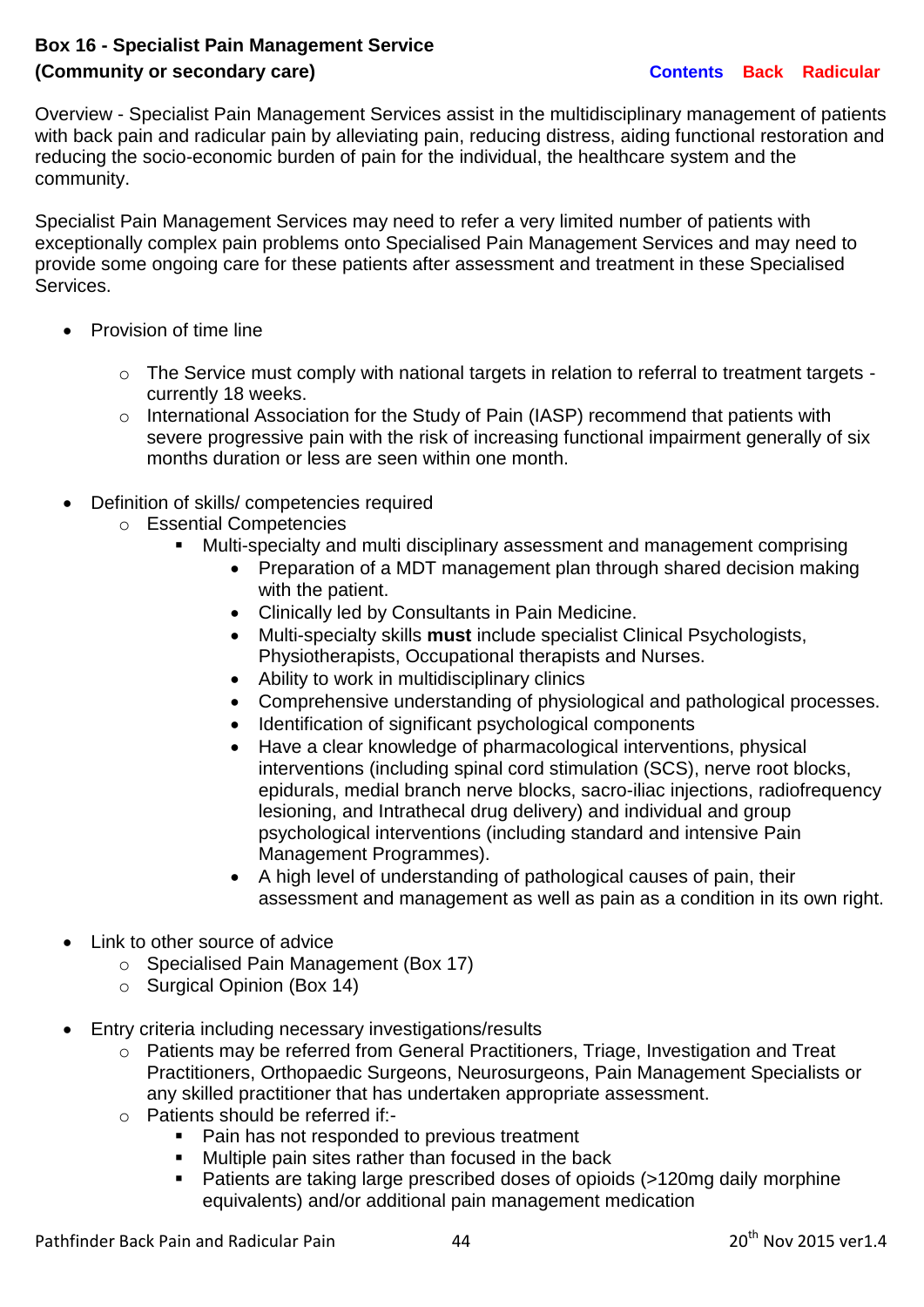- Patients are exhibiting disabling levels of distress, depression or anxiety
- **Patients are using alcohol or prescribed drugs inappropriately to relieve symptoms** of pain and distress
- **Patients are using recreational drugs to relieve their pain**
- **Patients are significantly functionally impaired and other interventions have failed**
- Patients are referred for consideration of spinal cord stimulation
- **Patients are considered appropriate for epidural, nerve root block or medial branch** nerve blocks / radiofrequency lesioning assessment as a part of a MDT management plan
- Exit Criteria
	- o Completion of Programme
	- o Choice: Self management
- Essential referral information
	- o History of Back Pain Episode
	- o Previous treatments
	- o Social and work impact
	- o Current pain pharmacology
	- o Specific objectives of patient
- Patient assessment
	- o Interdisciplinary team assessment. An interdisciplinary team is an integrated working group where each individual has a high level of expertise in different aspects of management of patients with a complex condition, such as pain
	- o Back pain history, management and outcome
	- o Patient expectations and beliefs
	- o Impact on family, social and work ability
	- o Patient specific objectives Multispecialty pain assessment may be available in Specialist Pain Services. A multispecialty team is a team of specialty experts that represent different disciplines involved in the assessment and management of pain, associated illness and consequences for daily functioning. For example, Specialist Pain Medicine and Psychiatry for problems such as pain and prescribed substance misuse or recreational drug misuse.
- Shared Decision making/Patient Choice
	- o Shared decision making and patient choice is paramount in patient engagement in Specialist Pain Management Services.
	- o Shared Care Arrangements are a vital part of this pathway with regard to Primary and Community Care and to Specialised Pain Management Services
	- o Understanding of patient objectives
	- o Tailoring of aspects of programme
- **Interventions** 
	- o Provide physical, psychological and behavioural interventions that support patients and their carers in managing their pain, enabling patients to lead more normal lives with reduced disability.
	- o Provide individual care for patients with low back pain
	- o Provide interventions to reduce attendance at the Emergency Department for acute on chronic exacerbations of back pain
	- o Provide inpatient support for these patients who have high medical and psychological complexity, particularly where they are using controlled drugs
	- $\circ$  Treatments involving complex manipulations of medications, including opioids
	- o Many patients require or are referred for physical interventions such as SCS, nerve root blocks, or epidurals, medial branch nerve blocks and denervation, which should be undertaken only in the context of a multidisciplinary team approach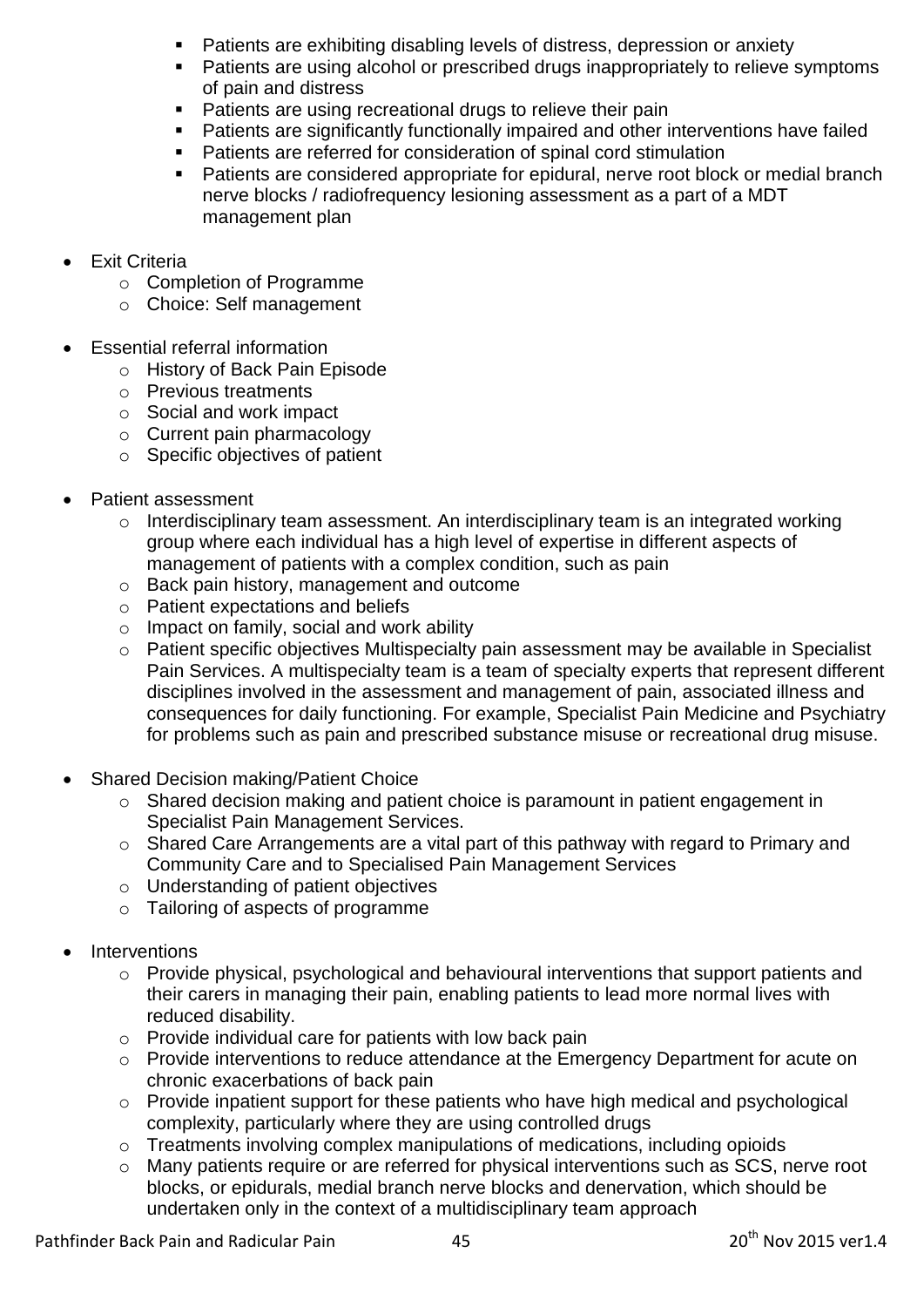- o Appropriate facilities and multidisciplinary staffing must be available which may take place within a Specialist Pain Service.
- **Specific Interventions**

# **1. Pain Management Programmes (PMP)**

The general aim of a PMP is to improve participation in daily activities, increase functionality and enhance quality of life for those with persistent pain and disability. There may be similarities and overlap between PMPs and Combined Physical and Psychological Programme (CPPP). Both are group programmes which use psychological principles throughout. However, PMPs are for patients with more complex pain related disability (see entry criteria), involve a wider MDT in integrated care, and applies a greater depth of psychology, whereas CPPP contains a much more intensive physical therapy base.

- Provision of Timelines
	- o Pain Management Strategies can be applied flexibly within care pathways
- **•** Entry Criteria
	- $\circ$  Promotion of return to work is an important component of a PMP and can be the main focus of some. Suitability for a PMP is based on the impact of pain.
	- o There are no grounds for discrimination on the basis of age, literacy, litigation or judgement of motivation.
- Patient Assessment
	- o It is crucial for PMP clinical staff to assess participants comprehensively
- Interventions
	- o PMP interventions can be classified broadly into three groups.
		- **Targeted early PMP interventions stratified to risk (Low risk on STarT Back)** Tool will have been triaged early in the pathway)
		- Standard PMPs
		- Intensive PMPs (usually delivered in Specialised Pain Services).
	- $\circ$  A standard PMP should be the equivalent of twelve half-day sessions (e.g.12x3 = 36 hours). Longer, more intensive programmes give greater and more enduring benefit but intensive programmes are not recommended as standard for all patients.
	- o Some very disabled and distressed patients will not benefit significantly from standard programmes but may benefit from more intensive programmes e.g. 15-20 full days. Intensive PMPs may be found in some Specialist and in Specialised Pain Management Services.
	- o Individual psychology and physiotherapy may be required before, during or after PMPs for specific problems. Nurse and consultant involvement can be key for the patient, but particularly around drug optimisation.
	- o A PMP is delivered by an interdisciplinary team where some competencies are shared and some are unique to particular professions. All staff use cognitive behavioural principles to deliver their component(s) of the PMP.
	- o The effective delivery of standard and intensive PMPs for complex problems requires highly skilled staff, working as a team in adherence to the principles defined within the BPS Guidelines document.
	- o PMPs may be delivered in a primary or a secondary care setting; the resources required will be the same. Evidence is growing that some principles of PMPs may be applied early in care pathways targeted to risk reducing future disability.
	- o There is no evidence to support the use of 'booster' programmes, and problems maintaining gains made on the PMP require individual intervention focused on maintenance in the patient's own environment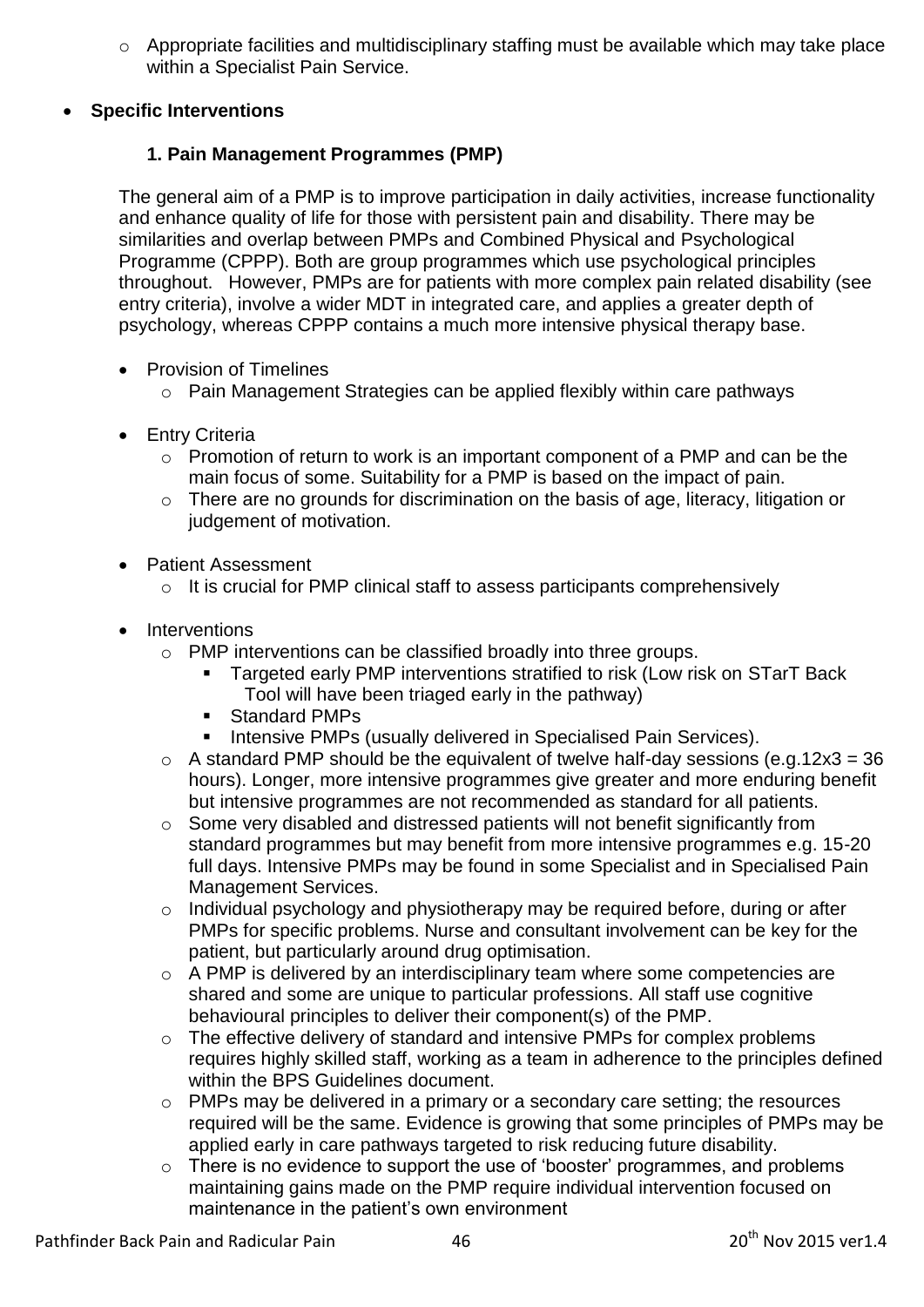- Evidence base and its level of evidence.
	- o Guidelines for Pain Management Programmes for adults. *An evidence-based review prepared on behalf of the British Pain Society.* The British Pain Society. November 2013: [http://www.britishpainsociety.org/pub\\_professional.htm](http://www.britishpainsociety.org/pub_professional.htm)

# **2. Nerve Root Block / Epidural**

**See Box 22**

## **3. Facet joint injections and denervation**

NICE Guidance for non-specific low back pain of duration from 6 weeks to 52 weeks did not evidence benefit from facet joint injection or sacroiliac joint injection with steroid during that time period for that indication.

The probability of lumbar facet joint involvement in back pain can be identified by diagnostic medial branch blocks of facet nerves and prolonged effect (up to one year) can be obtained by denervation.

Injection of depot preparations of steroid into or close to the facet joints can be a useful component of multidisciplinary treatment for persistent back pain beyond one year in some patients with lumbar spondylosis or scoliosis, for instance, where loss of disc height is associated with arthropathy or for synovitis.

Occasionally, synovial cysts of facet joint can result in radicular pain and aspiration/disruption may be helpful (see box 22).

- Time Line
	- o Facet joint injections may be offered as a single procedure in long-standing back pain to facilitate progress with exercise based rehabilitation programmes.
	- o Repeated treatments can only be justified where alternative treatments such as analgesic medication are intolerable or produce undesirable side effects, such as unsteadiness in the elderly, and should not be performed more often than 8-12 month intervals.
- Principal entry criteria including necessary investigations / results
	- o Mechanical type low back pain of moderate to severe intensity of greater than 1 year's duration associated with suspected or proven facet joint arthropathy or synovitis.
	- o Lack of suitability of alternative treatments
- Principal exclusion criteria
	- o Local or systemic infection
	- o Substantial therapeutic or constitutional anticoagulation
	- o Patient unwilling/lack of cooperation
- Patient Assessment
	- o Complete assessment of in all aspects of the presentation is required.
	- o A full exploration psychological and social factors is necessary.
	- o Management with injections should only be carried out within a MDT.
- Interventions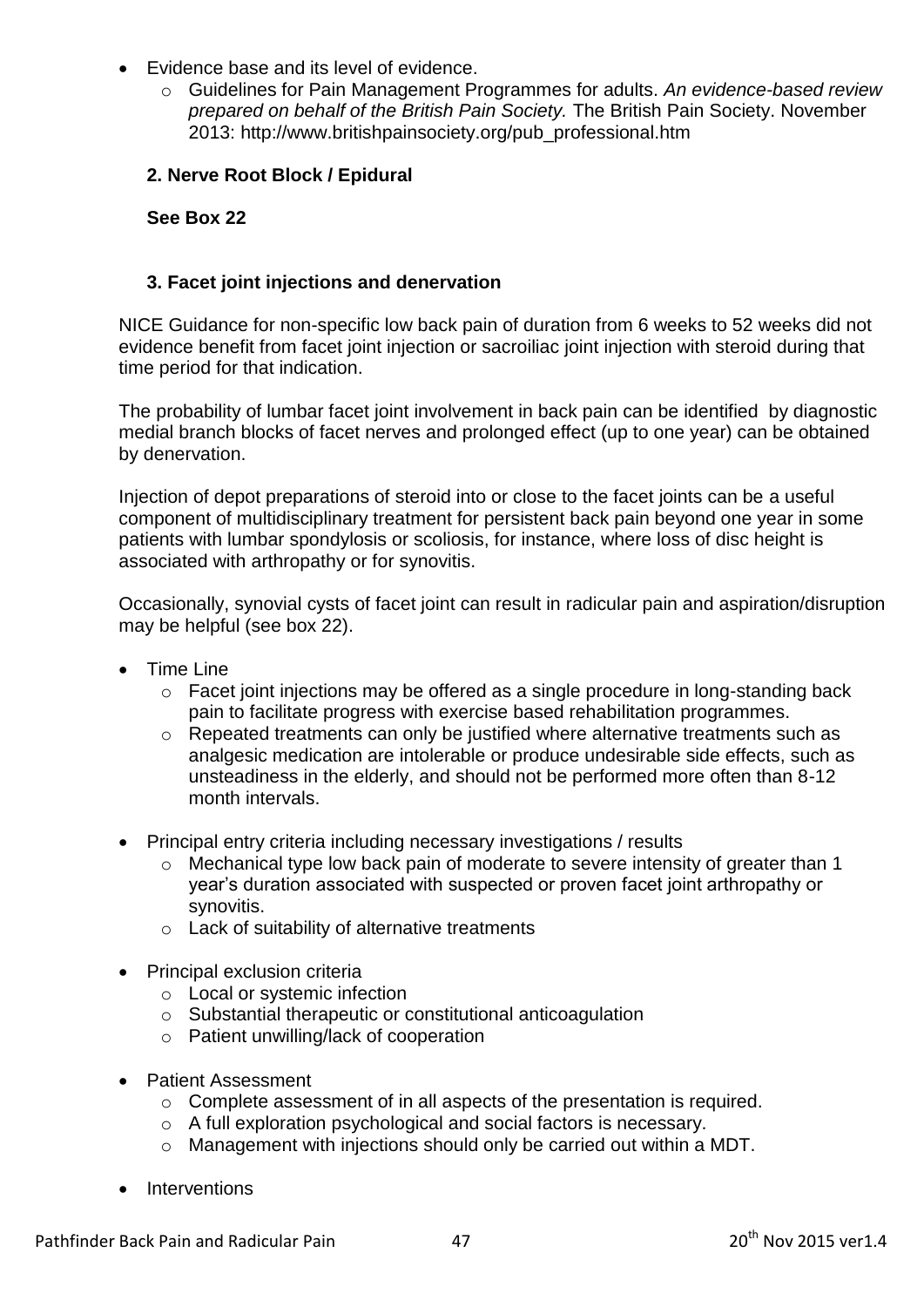- o The Royal College of Anaesthetists has produced and is producing further guidelines for the conduct of spinal injections, which should be adhered to by trained and competent practitioners and be performed under appropriate imaging.
- o Radiofrequency denervation of the medial branch nerves produces a more prolonged analgesic effect but this must be balanced against the potential for more significant complications.
- o Diagnostic medial branch of the posterior primary ramus nerve blocks with very small quantities of local anaesthetic are recommended as a diagnostic test before any destructive lesioning.
- o There may be sustained benefit from diagnostic local anaesthetic blocks especially when they are administered in the context of multidisciplinary rehabilitation, which is strongly recommended.
- Evidence base and its level of evidence.
	- o Evidence of absolute effectiveness is limited.
	- o NICE recommends that injections of therapeutic substances into the back for nonspecific low back pain between 6 weeks and 1 year should not be given. *NICE Guidance NICE (2009) Low back pain: Early management of persistent non-specific low back pain. Clinical guideline (CG) 88. London.*  [www.nice.org.uk/nicemedia/pdf/CG88NICEGuideline.pdf](file:///C:/Documents%20and%20Settings/AppData/Local/Microsoft/Windows/Users/beverlycollett/AppData/Local/Library/Containers/com.apple.mail/AppData/Local/Library/Containers/com.apple.mail/Downloads/www.nice.org.uk/nicemedia/pdf/CG88NICEGuideline.pdf)
	- o [http://bps.mapofmedicine.com/evidence/bps/low\\_back\\_and\\_radicular\\_pain3.pdf](http://bps.mapofmedicine.com/evidence/bps/low_back_and_radicular_pain3.pdf)
	- o The British Pain Society has suggested that: 'therapeutic facet joint intra-articular injections are only to be done in the context of either special arrangements for clinical governance and clinical audit or research' (British Pain Society Spinal Pain Working Group Consensus Opinion. 2012).
	- o *British Pain Society and Faculty of Pain Medicine of the Royal College of Anaesthetists. Standards of good practice for medial branch block injections and radiofrequency denervation for low back pain. January 2014.*

# **4. Spinal Cord Stimulation**

- Provision of Time Line
	- o Currently the mean time for neuropathic pain to receiving a spinal cord stimulator is seven years. This time frame should be much shorter.
	- o This would prevent suffering, and reduce ineffective therapies such as re-operation, repeat injections, medications and physical therapies.
- Definition of Skills/Competencies required. This is a multi-disciplinary team
	- o Essential Competencies
		- **Psychological Assessment**
		- **Functional Physiotherapy**
		- **Specialist neuromodulation skills**
		- **Implanting physician/neurosurgeon trained and practiced in a range of SCS** techniques
		- Pain management specialist able to lead the Pain team and liaise with SCS implanter if different to self.
- Entry Criteria
	- $\circ$  Chronic radicular, neuropathic pain as judged by
		- history, clinical examination and sometimes supported by investigation such as nerve conduction studies and quantitative sensory testing
	- o Chronic mixed back/spinal and radicular pain
	- o Recurrence of pain or a failure of pain relief from anatomically successful spinal surgery.
	- o Pain persistent for more than 6 months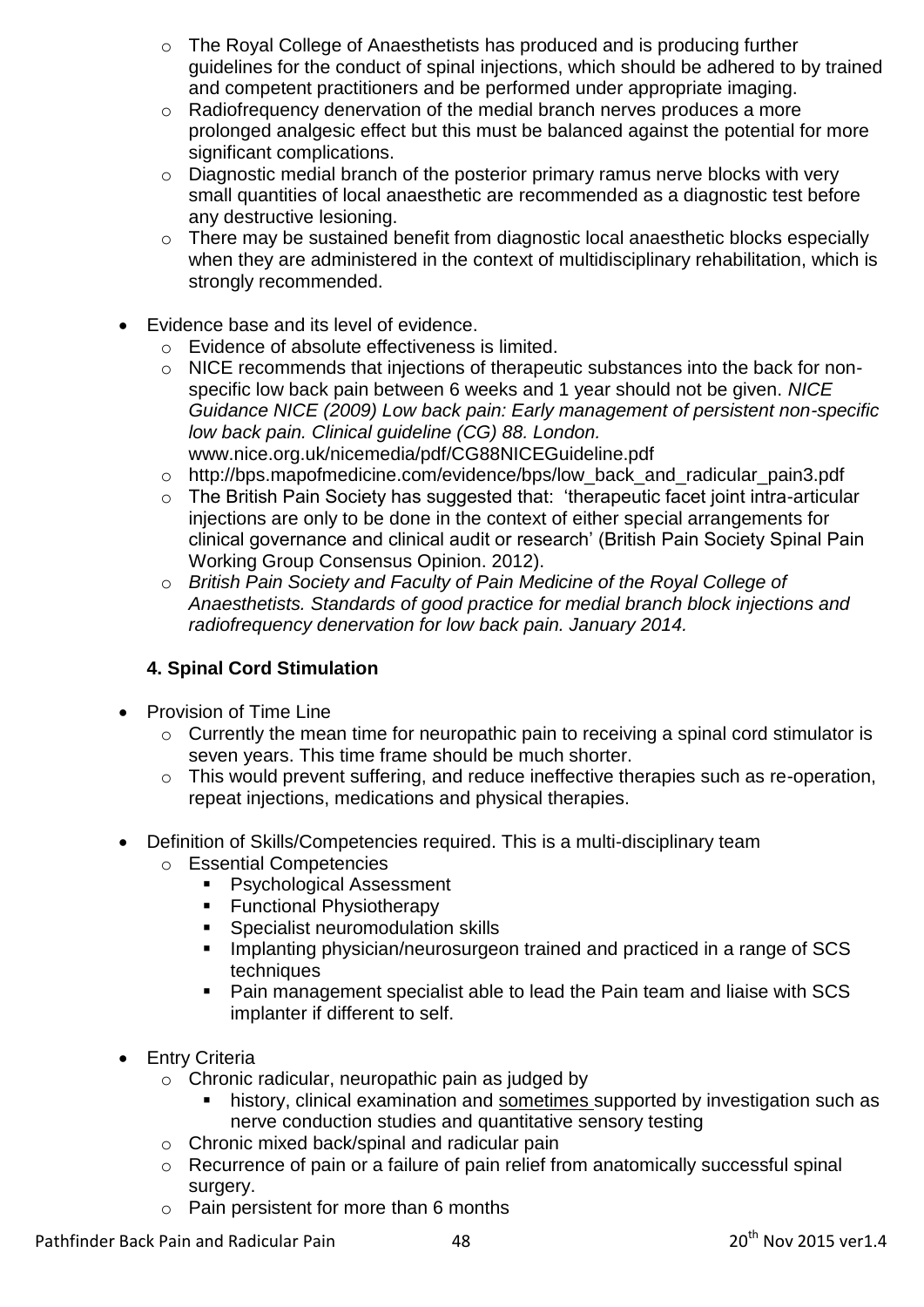- o Insufficient benefit from a reasonable algorithm of evidenced based usual care
	- anti-neuropathic pain pathway, x-ray guided nerve root and epidural therapies, patient education, physical therapy
- o Patient accepts that has long-term chronic condition
- o Patient has cognitive ability to manage the therapy long term
- Exclusion criteria
	- o Pregnancy at time of implant
	- o Patient does not accept need for implantable device
	- o Anticoagulant therapy where it is too dangerous to either stop or bridge to low molecular weight heparin
	- o Uncontrolled coagulopathy
	- o Multiple co-morbidity likely to result in a poor functional outcome
	- o Known allergy to titanium steel or silicone
- Patient assessment
	- o Interdisciplinary assessment from Pain medical specialist, Specialist Pain Psychologist and Physiotherapist and specialist neuromodulation nurse
- Shared Decision making/choice
	- o The patient will be at the centre of the decision making on whether to proceed with SCS trial and implant
	- o Procedural risks, long term risks and possible sequelae will be highlighted
		- MRI conditionality, car driving, pregnancy, incidental surgery
		- The type of equipment and lead insertion procedure (neurosurgical paddle or minimally invasive cylindrical leads) should be discussed with for or against arguments presented in a balanced way
- Intervention
	- o Placement of spinal cord stimulator
	- o Education concerning
		- Long-term patient responsibilities
		- Use of SCS including re-charging and hand held programmer
		- Drug reduction strategy
		- **Rehabilitation requirements**
		- Role and need for re-programming attendances
		- **Occasional need for revision procedure**
- Measurement point for quality standard and outcome, PROMS.
	- o All SCS centres will be linked to the National Neuromodulation Registry. This collects data on:
		- Brief Pain Inventory, EQ5L, Global Impression of Change, Worst and Usual VASPI.
		- Device models and serial numbers, complications and explantation
- Definition of Satisfactory result
	- o The minimum satisfactory result is a 30% reduction in usual NRS associated with an improvement of function as measured by BPI

# **5. Intrathecal drug delivery**

A few patients who have severe refractory back and leg pain may still be improved long term by the application of Intrathecal drug delivery (ITDD). Typically these patients will have been fully assessed as above but failed all other therapies including a trial of spinal cord stimulation.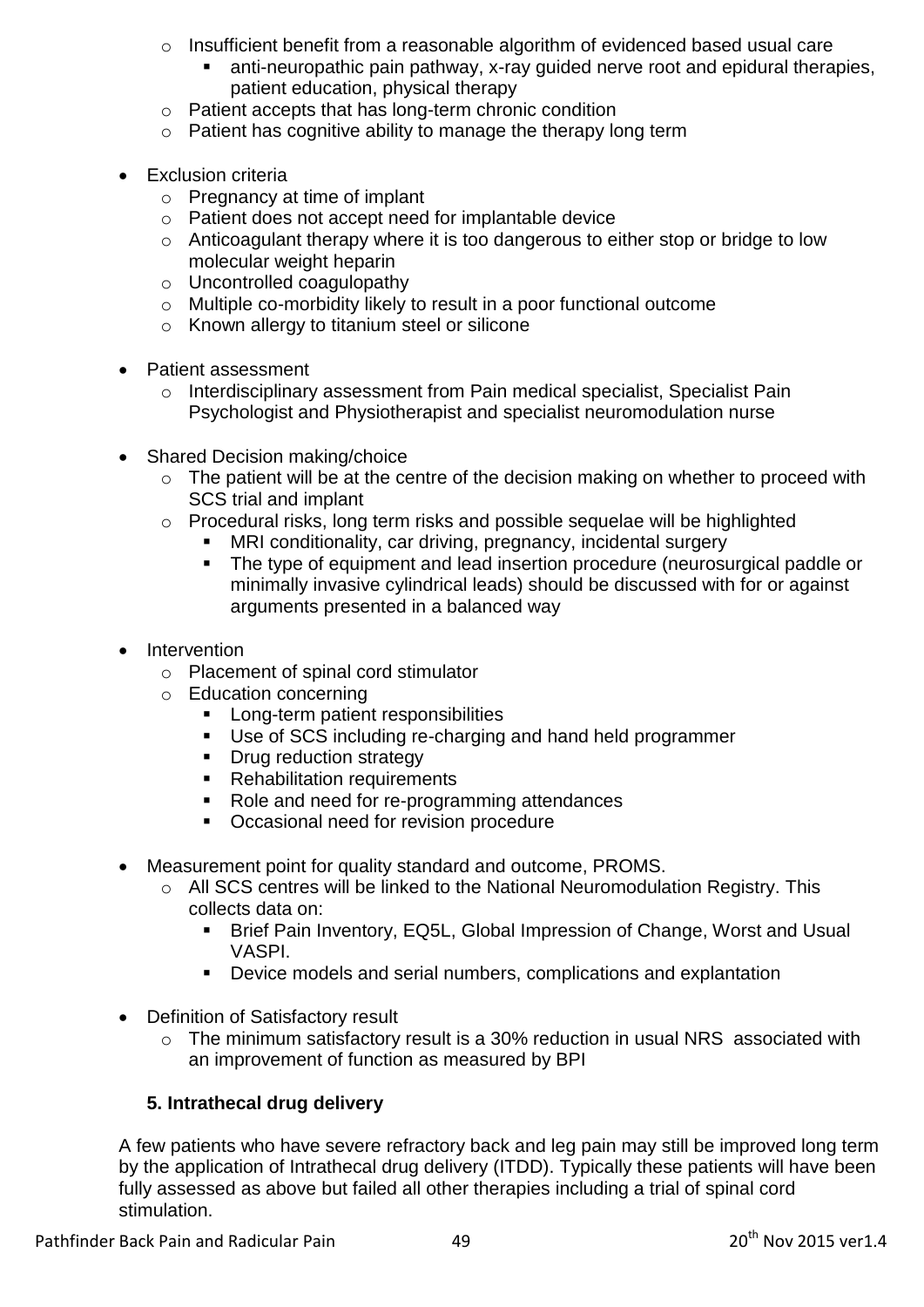- Evidence base and level of evidence
	- o [http://www.britishpainsociety.org/book\\_ittd\\_main.pdf](http://www.britishpainsociety.org/book_ittd_main.pdf)
	- o [http://www.britishpainsociety.org/book\\_ittd\\_patients.pdf](http://www.britishpainsociety.org/book_ittd_patients.pdf)

## **For All Interventions**

- Measurement point for quality standard and outcome, PROMS.
	- o Time to presentation
	- o Return to Work or Occupation
	- o Ability to self manage
	- o EQ5D
	- o Back Specific Disability Score
	- o The Brief Pain Inventory captures pain, and physical and emotional function data.
	- o Documentation of any change is by measuring before and at least one month after treatment
	- o % of A&E attendances and admissions
	- o Health care utilisation
- Self Management
	- o Self directed management of medication, physical and psychological therapies to maximise the benefit
	- o Self directed return to normal Employment, occupation, social and other activities
	- o Patient information including the Back Book
- Co-morbidity
	- o Cardiac
	- o Mental Health
	- o Musculoskeletal (other than back pain)
	- o Neurological
	- o Respiratory
- Definition satisfactory result
	- o Increase socia land physical functioning, promoting return to work and maintaining productivity through employment
	- o Improved EQ5D / Back Specific Disability Score
	- o Patient choice to self manage
	- o Patient reported improvement / satisfaction
	- o Promotion of the highest possible quality of life for patients with persistent pain that is a Long Term Condition, enabling them to lead more normal lives with reduced disability
	- o Supporting clinicians in managing the pain element of their patients care
	- o Provision of inpatient support with management of pain problems of high medical and psychological complexity and the use of controlled drugs
	- o Reducing recurrent in appropriate admissions and other health care services by promoting self management
	- o Reducing inappropriate medical appointments and readmissions.
- Evidence base and its level of evidence.
	- o NICE TA 159 published in 2008 and last considered for review in 2012 provides the evidence required for widespread adoption of SCS for refractory neuropathic pain. [http://publications.nice.org.uk/spinal-cord-stimulation-for-chronic-pain-of-neuropathic-or](http://publications.nice.org.uk/spinal-cord-stimulation-for-chronic-pain-of-neuropathic-or-ischaemic-origin-ta159)[ischaemic-origin-ta159](http://publications.nice.org.uk/spinal-cord-stimulation-for-chronic-pain-of-neuropathic-or-ischaemic-origin-ta159)
	- o NICE (2009) Low back pain: Early management of persistent non-specific low back pain. Clinical guideline (CG) 88. London:<http://www.nice.org.uk/CG88>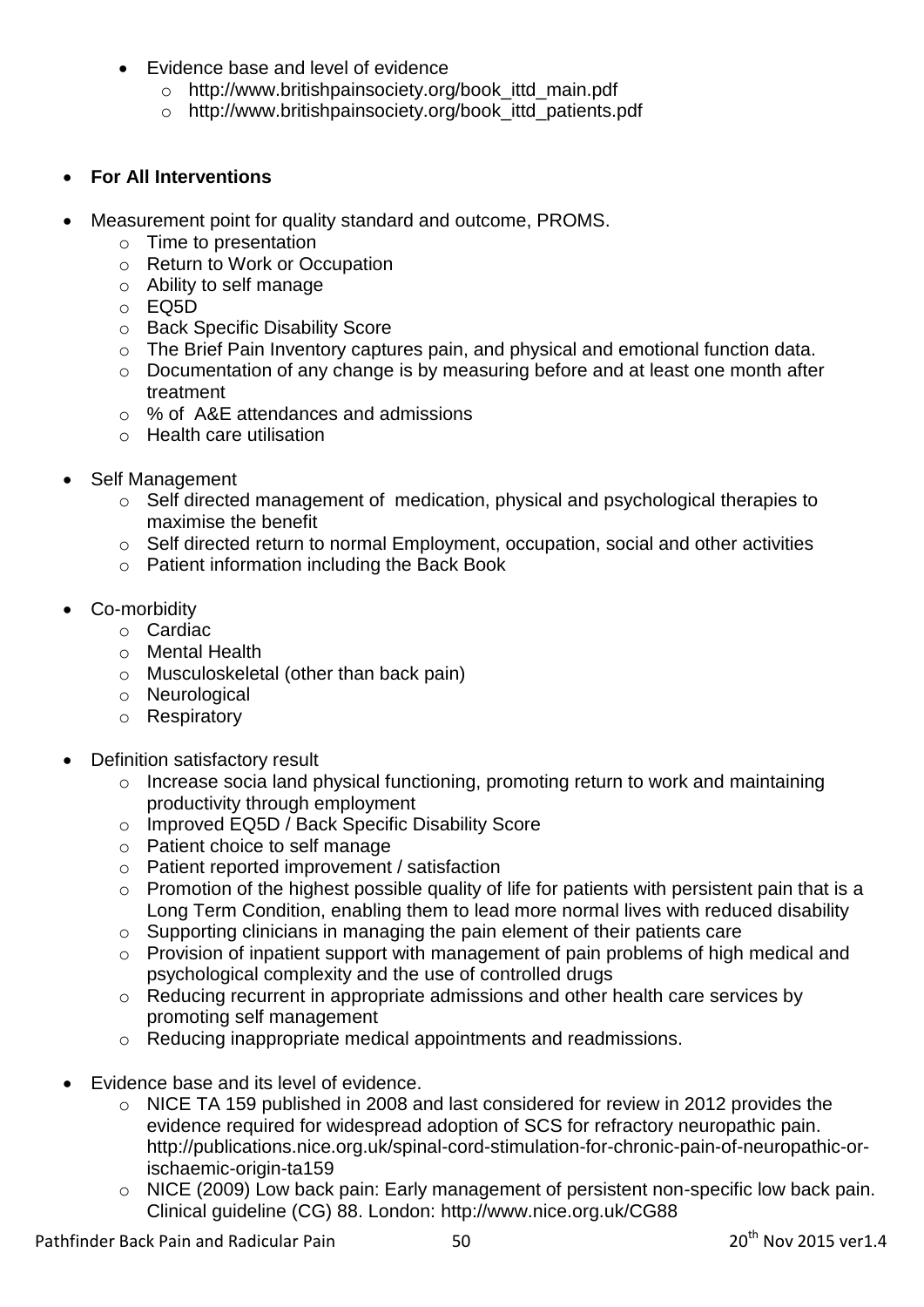- o NICE (2009) Management of long-term sickness and incapacity for work. Public Health Guidance 19. London:
- o NICE (2010 and 2013) Neuropathic pain: the pharmacological management of neuropathic pain in adults in non-specialist settings. Clinical Guideline (CG) 173
- o Interventional Procedure Guidance (IPG) 382.
- o Royal College of Anaesthetists. Guidelines for the Provision of Anaesthetic Services. Chapter 12. Anaesthesia services for chronic pain management 2014. [www.rcoa.ac.uk/gpas2014.](http://www.rcoa.ac.uk/gpas2014)
- o Royal College of Anaesthetists (2006) 'Raising the standard: a compendium of audit recipes: chronic pain services'
- o Royal College of Anaesthetists (2003) 'Pain management services: good practice'
- o Primary Assessment and Management. (community care)

*<http://bps.mapofmedicine.com/evidence/bps/index.html>*

- $\circ$  Spinal pain low back pain and radicular. *<http://bps.mapofmedicine.com/evidence/bps/index.html>*
- o Musculoskeletal non-inflammatory. *<http://bps.mapofmedicine.com/evidence/bps/index.html>*
- o Neuropathic Pain.
- o *<http://bps.mapofmedicine.com/evidence/bps/index.html>*
- o International Association for the Study of Pain (2009) 'Desirable characteristics for pain Treatment Facilities' *www.iasp- pain.org*:
- o Recommendations for Wait-Times for Treatment of Pain *www.iasp- pain.org*:
- o Recommendations for Pain Treatment Services *www.iasp- pain.org*:
- o Development of Clinical Practice Guidelines in the Field of Pain *www.iasp- pain.org*:
- o Desirable Characteristics of National Pain Strategies 2010 *www.iasp- pain.org*: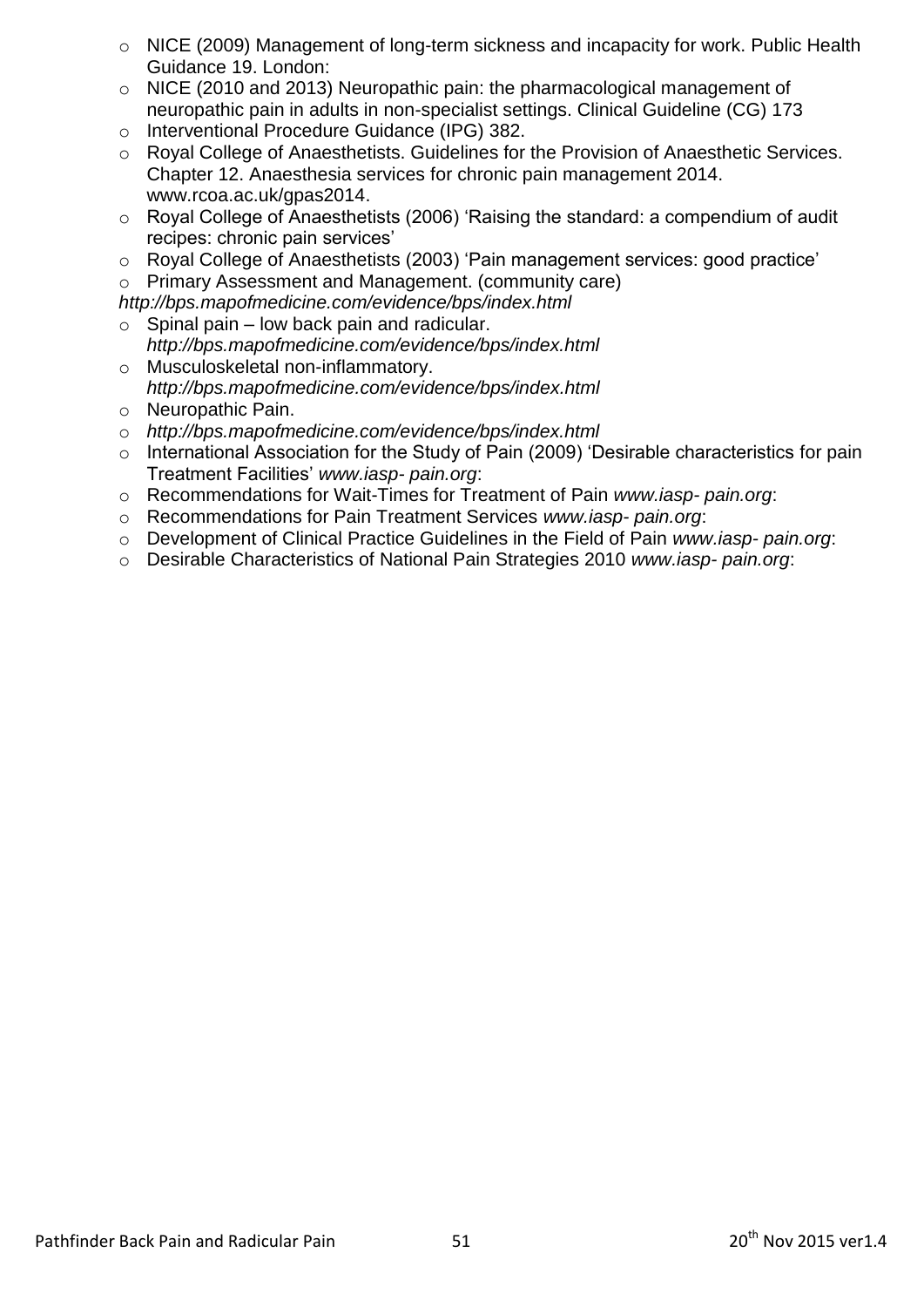# **Box 17 - Specialised Pain Management Services**

### **[Contents](#page-3-0) [Back](#page-4-0) [Radicular](#page-5-0)**

Overview – Specialised Pain Management Services are defined by NHS England's SPS Service Specification D08. It is not the intention that this Pathfinder pathway supplements or replaces any aspect of D08 or the information contained in the NHS England Prescribed Specialised Services Manual and Identification Rules. The following is a guide only as the above documents may be updated from time to time.

Most patients with chronic pain can be well managed in the community or local Specialist Pain Services led by Pain Medicine Consultants with appropriately trained members of the interdisciplinary Pain Management team; these services will be commissioned by the CCGs. However, some patients with more complex chronic pain problems will require management in centres that offer Specialised Pain Management Services.

The aim of the service is to provide patients with persistent disabling pain a service which delivers timely, skilled interventions to reduce or remove the cause(s) of pain and/or to enable patients to manage their pain with psychological and behavioural support that their local secondary pain service or another tertiary service have not been able to achieve. This service specification relates to adults but there are significant overlaps in terms of the tertiary specialisms and in particular in relation to young people and transition.

- Provision of time line.
	- o Referral is from Specialist Pain Management Services.
	- o Service must comply with achievement of 18 weeks from referral for elective definitive treatment.
	- $\circ$  Urgent referral may be appropriate for certain conditions, such as Trigeminal neuralgia and complex cancer, appropriate pathways will need to be agreed and instigated locally.
- Definition of skills / competencies required
	- o Essential Competences
		- Multispecialty and multi disciplinary assessment and management comprising
			- A Specialised Team with service specific competencies
			- Minimum 3 appropriately trained pain specialist consultants (FFPMRCA or equivalent)
			- Minimum of 2 specialist nurses
			- More than 1 WTE Chronic Pain Psychologist
			- More than 1 WTE Chronic Pain Physiotherapists
			- Other team members as appropriate to ensure appropriate interdisciplinary and multi-speciality care for patient needs
			- Proven experience to manage their specific group of specialist patients
- Link to other source of advice
	- o Employment services (Box 24)
	- o Spinal and Radiology MDT
	- $\circ$  Close working relationships with speciality fields, such as neurosurgery
	- o Written Guidance (see refs)
- Entry criteria including necessary investigations / results
	- o Patients can be referred to tertiary services from secondary level care pain management consultants or from other clinicians.
	- o Normally the patient will have completed a pain management programme but this may not always be appropriate if it clear that a tertiary care is what is required.
	- o The referral pathway may be agreed more locally to reflect existing services configuration. Details of this local agreement should be appended to the service specification.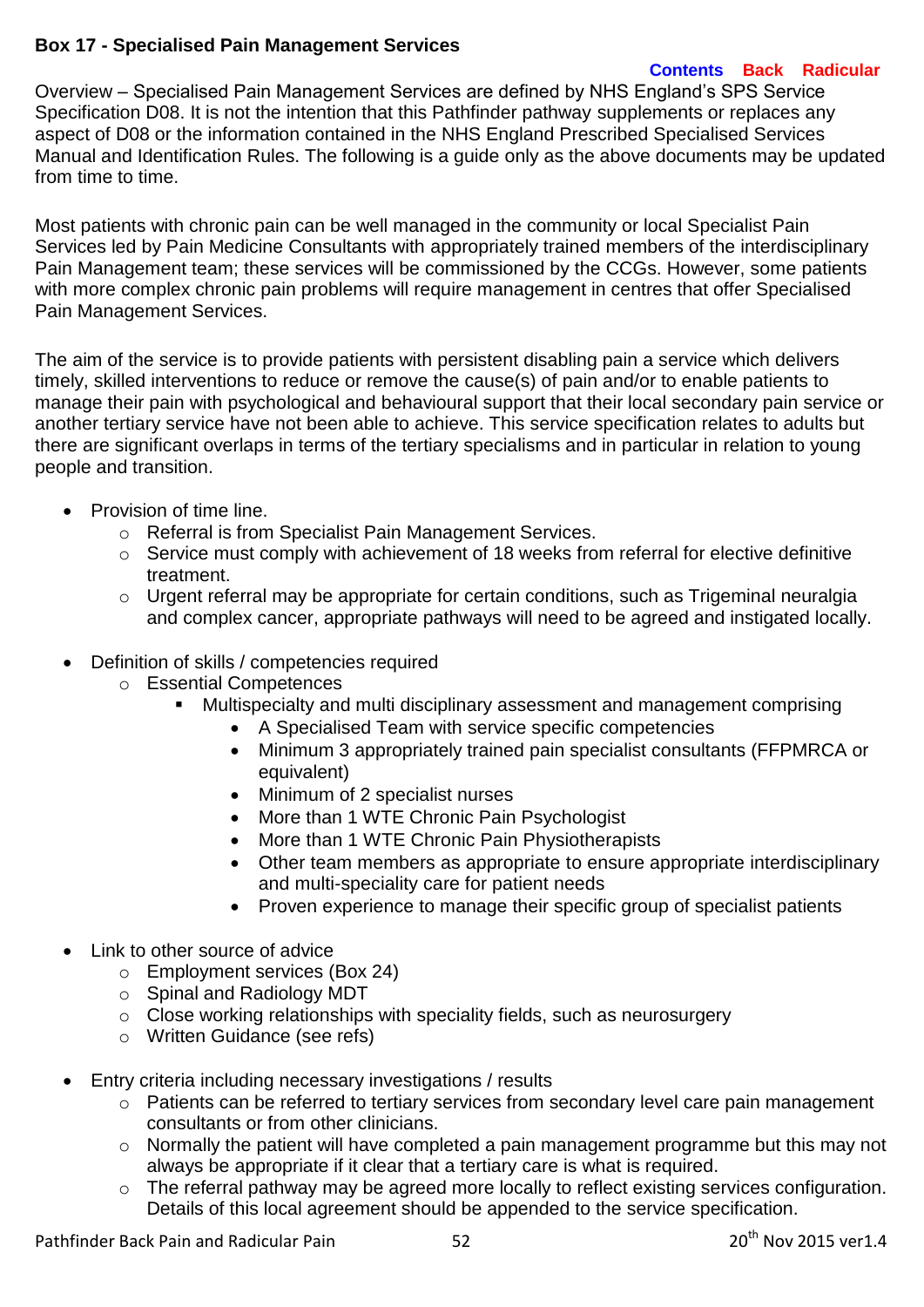- o Groups of patients may include (NHS England's SPS Service Specification D08):
	- People in pain where pain is very severe and distressing to patients, carers (including health care professionals), multiple physical and psychological problems, significant psychological disorder, significant social instability, high physical disability/very limited mobility, persistently high service use, interpersonal problems with providers or consistent treatment dissatisfaction, multiple treatment failures.
	- Pain not only in the spine with complex needs
	- Drug abuse and dependency with drugs used for management of their pain
	- Pain related psychological and psychosocial problems that significantly complicate pain symptoms and rehabilitation
	- Severe disability possibly requiring inpatient PMP needs
	- Cancer patients that cannot be managed by palliative care without the input of Specialised Pain Medicine
	- Where treatment also requires a multi speciality approach, or some of the time a fully integrated or "interdisciplinary" team approach. Often this is shared care situation with primary and secondary care that requires a dedicated Specialised Pain Management Service
	- Patients with complex pain and pain-associated disability who require the provision of the gateway to those procedures/ specialised treatments or interventions/very high cost drugs that would not be offered by local clinicians.
- Exit Criteria
	- o Previously undiagnosed Pathology
	- o Local specialist clinics, community services or patients empowered to manage the condition for referral
- Essential referral information
	- o From specialist pain management services
- Patient Assessment
	- o Interdisciplinary pain team assessment. An interdisciplinary team is an integrated working group where each clinical individual (which should include access to others such as pharmacists and occupational therapists) has a high level of expertise in different aspects of management of patients with complex pain.
	- o Multispecialty pain team assessment. A multispecialty pain team is a team of speciality experts that represent different disciplines involved in the assessment and management of pain, associated illnesses, and consequences for daily functioning
- Shared Decision Making / Patient Choice
	- o Self management (Box 5)
	- o Specialist Pain Service (Box 16)
	- o As this is a service for people with chronic long term conditions, shared care arrangements are a vital part of the care pathway.
	- o Specialised Service Providers will establish robust protocol with referring clinicians in order that the services are able to discharge patients appropriately. It is not envisaged that patients will remain in the tertiary service indefinitely but that they will move back to a managed programme/partnership with local services, although they might be reviewed by the tertiary service.
- **Interventions** 
	- $\circ$  Specialised Pain Management Program (PMP) Such cases require individuality of care provision for pain associated with these complicated and often unusual disorders, that is not seen regularly enough in secondary care to develop treatment protocols.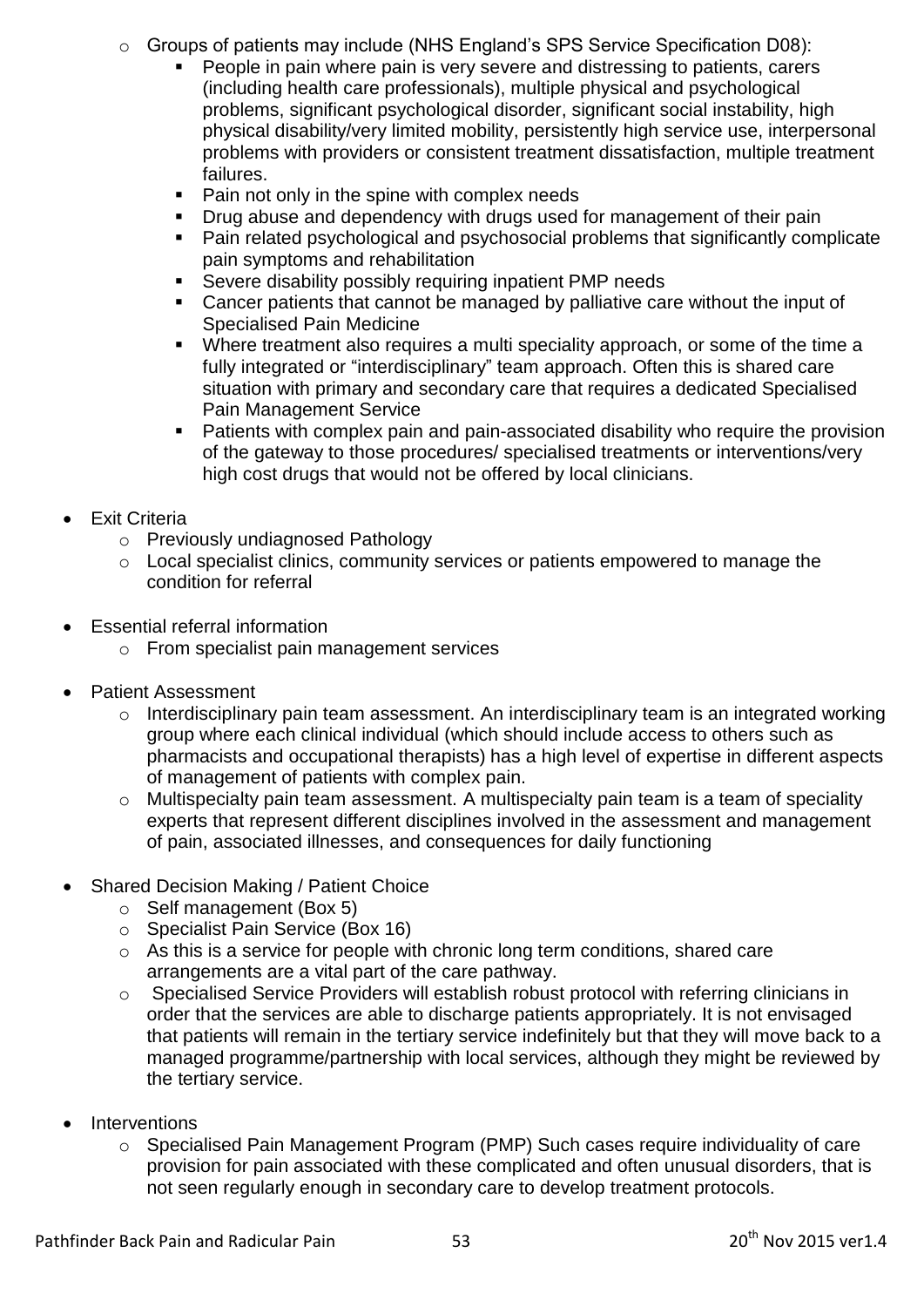- **Provide in patient support particularly around the management of pain problems of** high medical and psychological complexity, and around the use of controlled drugs.
- **Provide psychological and behavioural interventions that support patients and their** carers in managing their pain, enabling them to lead more normal lives with reduced disability
- **Treatments involving complex manipulation of medication under consistent** supervision in an inpatient setting. This can include opioids.
- Highly specialised centres may provide dedicated Pain Management Programs for sickle cell disease, facial pain, urogenital pain, hypermobility, children and young people, persistent/refractory angina, and the like.
- o Specialised Drugs
	- Examples would include patients where the local specialist PMC felt that they needed support; possibly, because of co-morbidity complicating medication management, prescribed or illicit drug usage complicating prescription and for opinions around more expensive medications.
- o Specialised interventions
	- Examples would include patients where the local specialist PMC felt that they needed support; possibly, interventions in a patient with complex bio-psycho social needs, e.g. complex or re-do neuro-modulation, Intrathecal Drug Delivery of Ziconatide and others as appropriate
	- Other specific interventional treatment, e.g. may include cordotomy, Intrathecal neurolytic block, coeliac plexus block, and Deep Brain Stimulation
	- Gateway to those procedures/specialised treatments or interventions/very high cost drugs that would not be offered by local clinicians. Patients would require ongoing review. Examples would include neuromodulation and Intrathecal pumps. Providing there is appropriate clinical governance, such services do not have to be provided in a specialised service.
- Measurement point for quality standard and outcome, PROMS.
	- o EQ5D, condition specific disability scale, numeric rating scale for pain and patient experience
	- o As per Specialised Pain Management Services defined by NHS England's SPS Service Specification D08 Appendix one. These cover 1 NHS Outcomes Framework Domains 1- 5.
- Self Management
	- o Reduce recurrent inappropriate admissions and other health care services by promoting self management
	- o Increase social and physical functioning, promoting return to work and maintaining productivity through employment
	- o Promote independence and well being for patients through the provision of structured self-management support, with concomitant benefits of fewer inappropriate medical appointments and readmissions.
- Co-morbidity
	- o Mental Health and social issues.
	- o Drug addiction
	- o Cardiac
	- o Diabetes
	- o Musculoskeletal (other than back pain)
	- o Obesity
	- o Neurological
	- o Respiratory

Pathfinder Back Pain and Radicular Pain 54 54 20<sup>th</sup> Nov 2015 ver1.4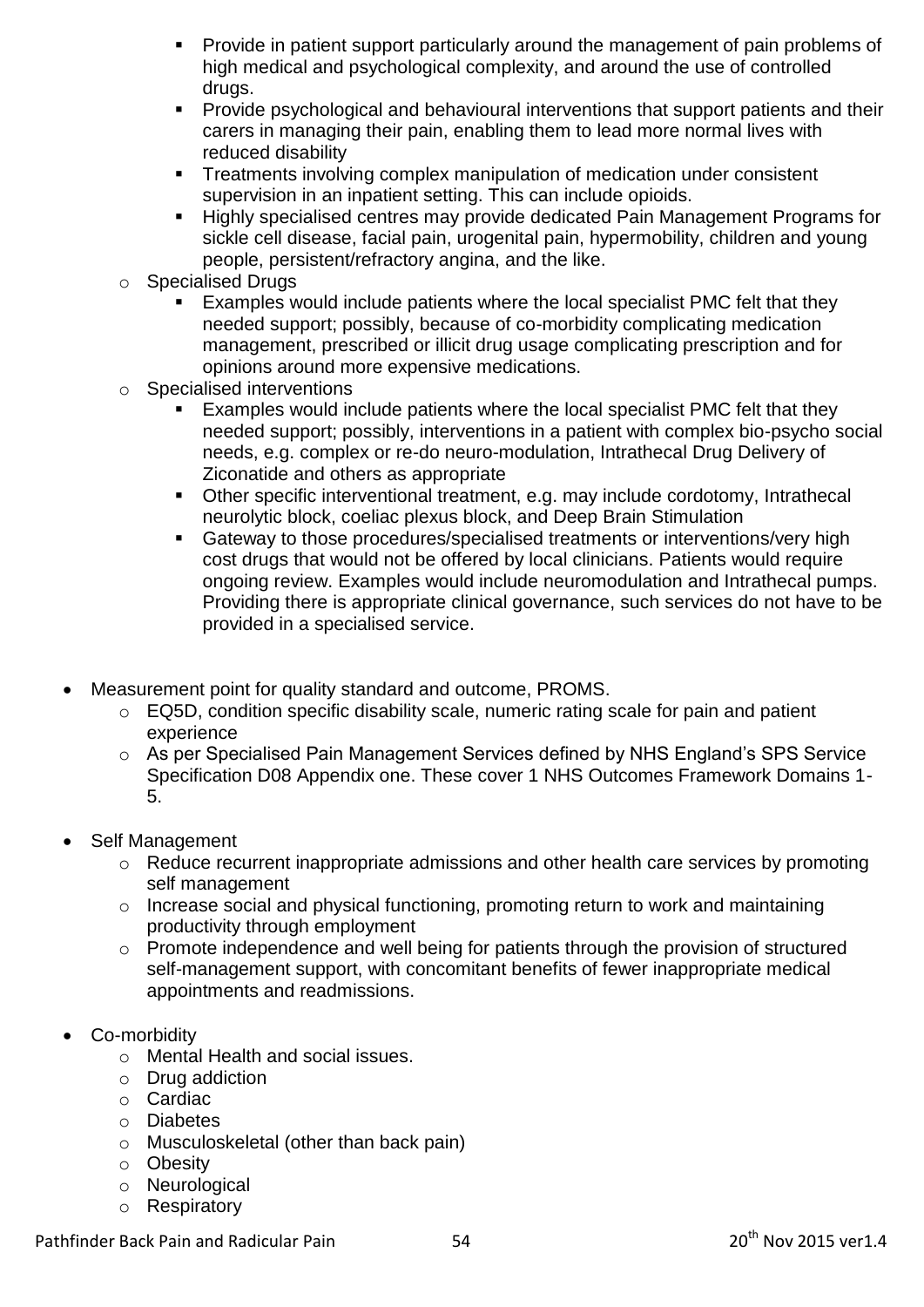- Definition satisfactory result
	- o Patient reported improvement
	- o Patient choice to self manage
	- o Patients and their carers supported in managing their pain, enabling them to lead more normal lives with reduced disability
	- o Increased social and physical functioning, promoting return to work and maintaining productivity through employment
	- o Improved ability of clinicians in managing the pain element of their patients care
	- o Reduced recurrent inappropriate admissions and other healthcare services by promoting self management
- Evidence base and its level of evidence.
	- o As per Specialised Pain Management Services defined by NHS England's SPS Service Specification D08 and the documents referenced within that; especially those published by The Royal College of Anaesthetists and other Royal Colleges, British Pain Society (including British Pain Society Maps of Medicine Pathways), The International Association for the Study of Pain, and NICE. These may change from time to time.

### References

- National Institute for Health and Clinical Excellence (NICE) Guidance is as set out below
	- NICE (October 2008) 'Spinal cord stimulation for chronic pain of neuropathic or ischaemic origin, NICE Technology Appraisal (TA) TA159', this was reviewed in November 2013 and proposal states this will move to the static list of TAs.
	- NICE (2009) Low back pain: Early management of persistent non-specific low back pain. Clinical guideline 88. London:
	- NICE (2009) Management of long-term sickness and incapacity for work. Public Health Guidance 19. London:
	- NICE (2010 and 2013) Neuropathic pain: the pharmacological management of neuropathic pain in adults in non-specialist settings. Clinical Guideline (CG) 173
- Available from the Royal College of Anaesthetists [www.rcoa.ac.uk](http://www.rcoa.ac.uk/)
	- Royal College of Anaesthetists (November 2010) Best practice in the management of epidural analgesia in the hospital setting
	- Royal College of Anaesthetists (Revised 2009-2011) Guideline for the Provision of Anaesthetic Services
	- Royal College of Anaesthetists (2009) 'Guidance on chronic pain management' chapter 7 Guidelines for the provision of anaesthetic services
	- Royal College of Anaesthetists (2006) 'Raising the standard: a compendium of audit recipes: chronic pain services'
	- Royal College of Anaesthetists (2003) 'Pain management services: good practice'
- Available from Royal College of Physicians
	- Goebel A, Barker C, Turner-Stokes L, Guideline Development Panel. Complex Regional Pain Syndrome in adults: UK guidelines for diagnosis, referral and management in primary and secondary care. London, Royal College of Physicians, May 2012. [http://www.rcplondon.ac.uk/resources/complex-regional](http://www.rcplondon.ac.uk/resources/complex-regional-pain-syndrome-guidelines)[pain-syndrome-guidelines](http://www.rcplondon.ac.uk/resources/complex-regional-pain-syndrome-guidelines)
- The BPS published 5 Pain Patient Pathway Maps using best evidence where available for the care of pain patients in collaboration with Maps of Medicine.

<http://bps.mapofmedicine.com/evidence/bps/index.html> The Pathways are:

- Primary Assessment and Management. (Focused on community care)
- Spinal pain low back pain and radicular. (Community and secondary care, leading into specialised care)
- Musculoskeletal non-inflammatory. (Community and secondary care, leading into specialised care)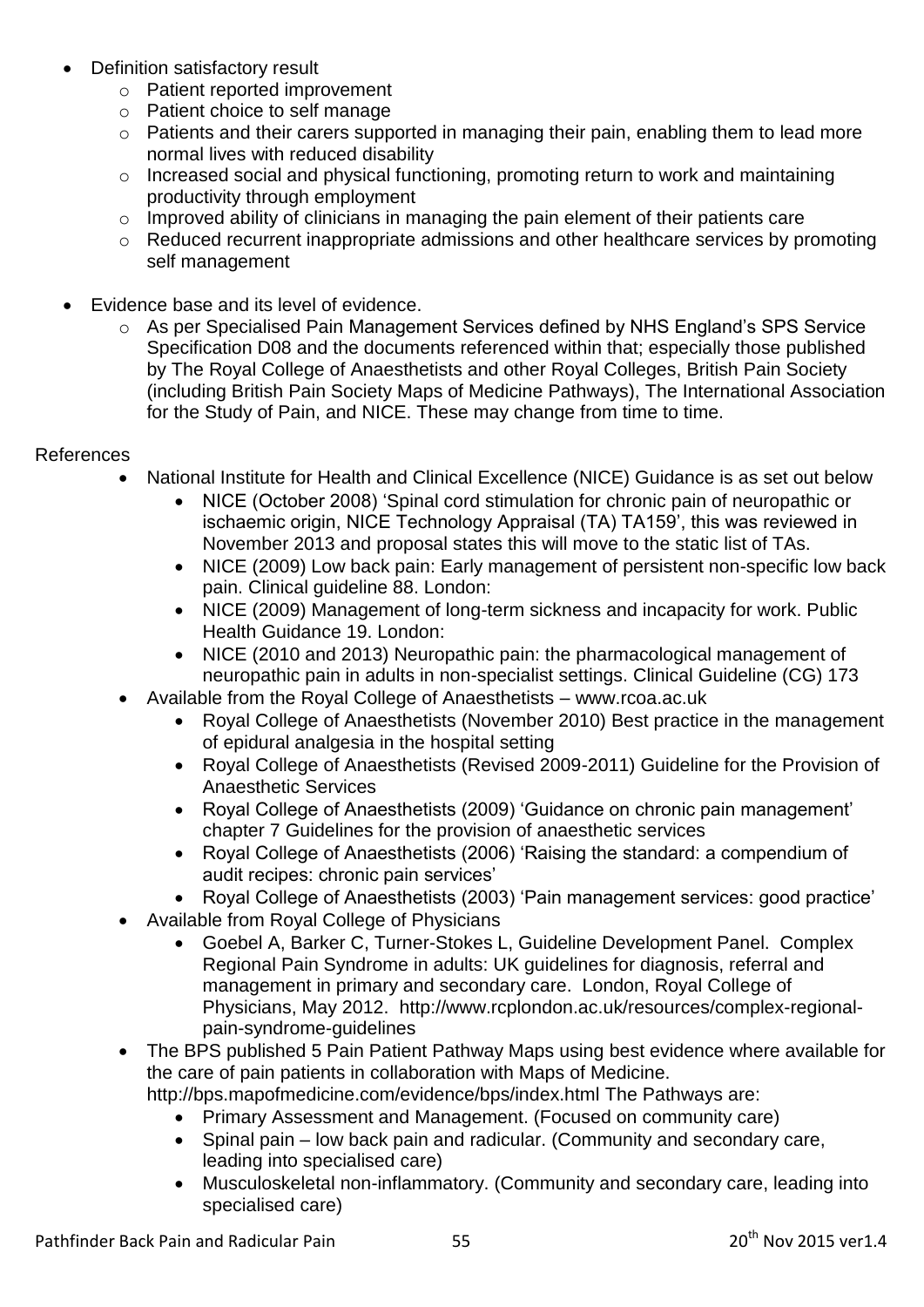- Neuropathic Pain. (Community and secondary care, leading into specialised care)
- Available from the International Association for the Study of Pain (IASP)– www.iasppain.org:
	- International Association for the Study of Pain (2009) 'Desirable characteristics for pain Treatment Facilities'
	- Recommendations for Wait-Times for Treatment of Pain
	- IASP Declaration on Torture
	- Recommendations for Pain Treatment Services
	- Canadian Guideline for Safe and Effective Use of Opioids for Chronic Non- Cancer Pain
	- IASP Classification of Chronic Pain
	- Desirable Characteristics of National Pain Strategies 2010
- Available from the Royal College of Paediatrics and Child Health:
	- Commissioning Tertiary and Specialised Services for Children and Young People (2004)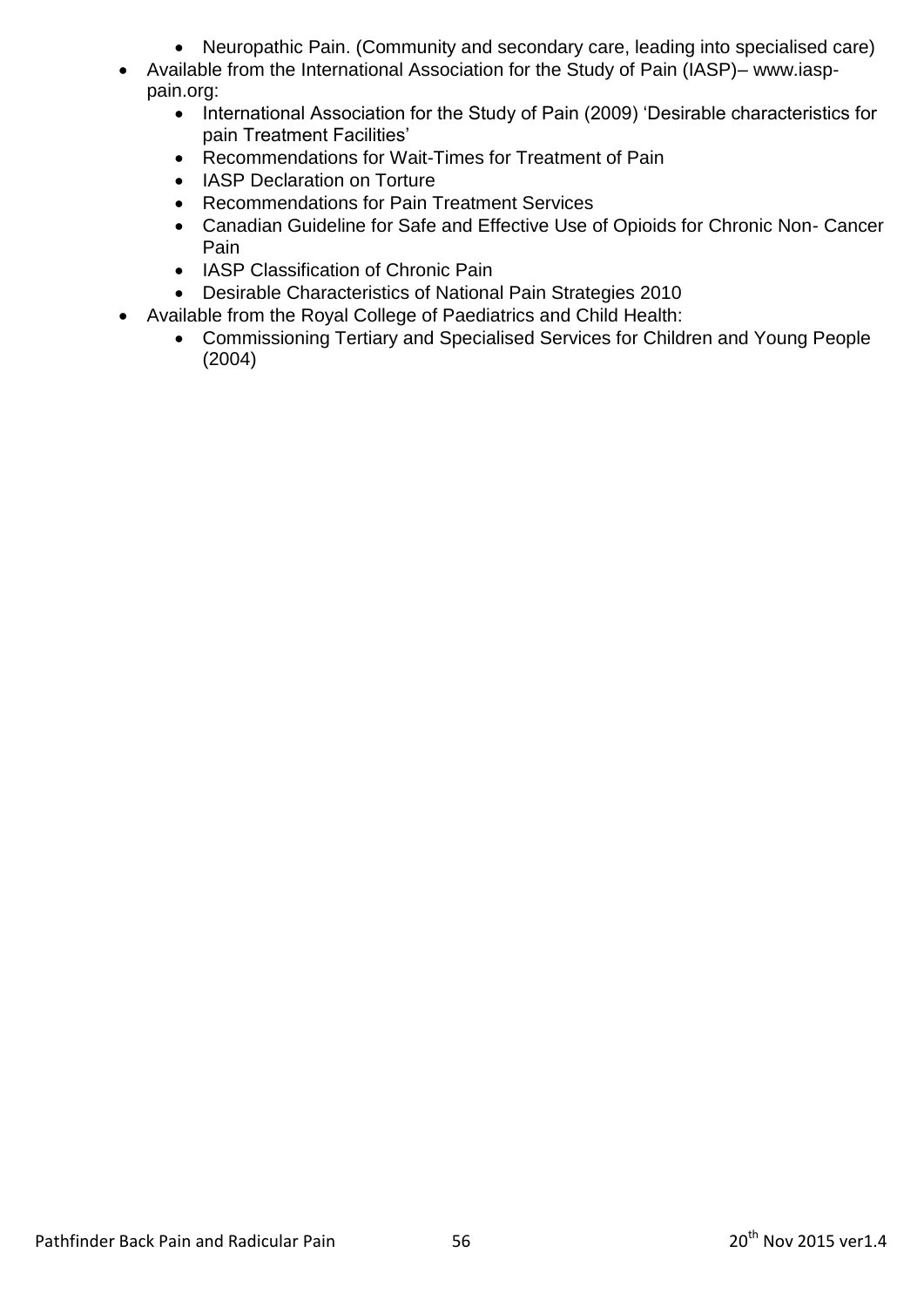## **Box 18 - Conservative Therapy for Lumbar Radiculopathy**

- Provision of time line.
	- o Patients should be seen within 2 weeks of referral
- Definitions of skills / competencies required.
	- o Essential Competencies:
		- Knowledge and understanding of clinical care pathways for people with back pain and sciatica and have an understanding of interdisciplinary working.
		- Knowledge and understanding of clinical care pathways for people with neurogenic claudication.
		- Formulate working and differential diagnoses and a prognosis.
		- **Monitor and re-assess patients whilst under their care.**
		- Communicate with patients and involve them in decisions about their care, set goals and objectives of care.
		- Obtain informed consent from the patient, including explaining the options for care, the purpose of procedures, the risks and potential complications.
		- Deliver a range of treatment options that may include advice, self-management, manual therapy, acupuncture, exercise approaches and psychologically informed care.
		- **Understand and evaluate the quality of care delivered.**
		- Understand and interpret symptoms and signs that may indicate serious pathology (red flags).
		- Advise patients on the appropriate use of pain relief and pain-modifying medications and other pain management strategies.
		- **Recognise the need to work within their scope of practice.**
		- o Essential skills
			- Ability to medical history, orthopaedic and neurological assessment.
			- Ability to undertake a psychosocial assessment of the patient.
			- Ability to identify "red flag" pathologies; co-morbidities; psychosocial barriers (yellow flags) to recovery (including application of stratification tools where appropriate).
			- Ability to select and refer patient to appropriate services.
			- Ability to communicate diagnosis and care plan to patients and colleagues as required.
			- Ability to undertake specific Patient Reported Outcome Measures (PROMs) and understand the significance of these.
			- Advise patient about the signs and symptoms of a developing Cauda Equina syndrome and what actions that they should take (medical emergency).
- Link to other source of advice.
	- o Involvement of other health and social care professionals. This may be a dedicated review service e.g. boxes 8, 11, 13 or specific services relevant to pathway
	- o Employment services (Box 24)
	- o Pain services (Box 16)
	- o Radiology
	- o Spinal on-call service
	- o Spinal surgical service
- Entry criteria.
	- $\circ$  Patients with radicular pain referred from Box (8)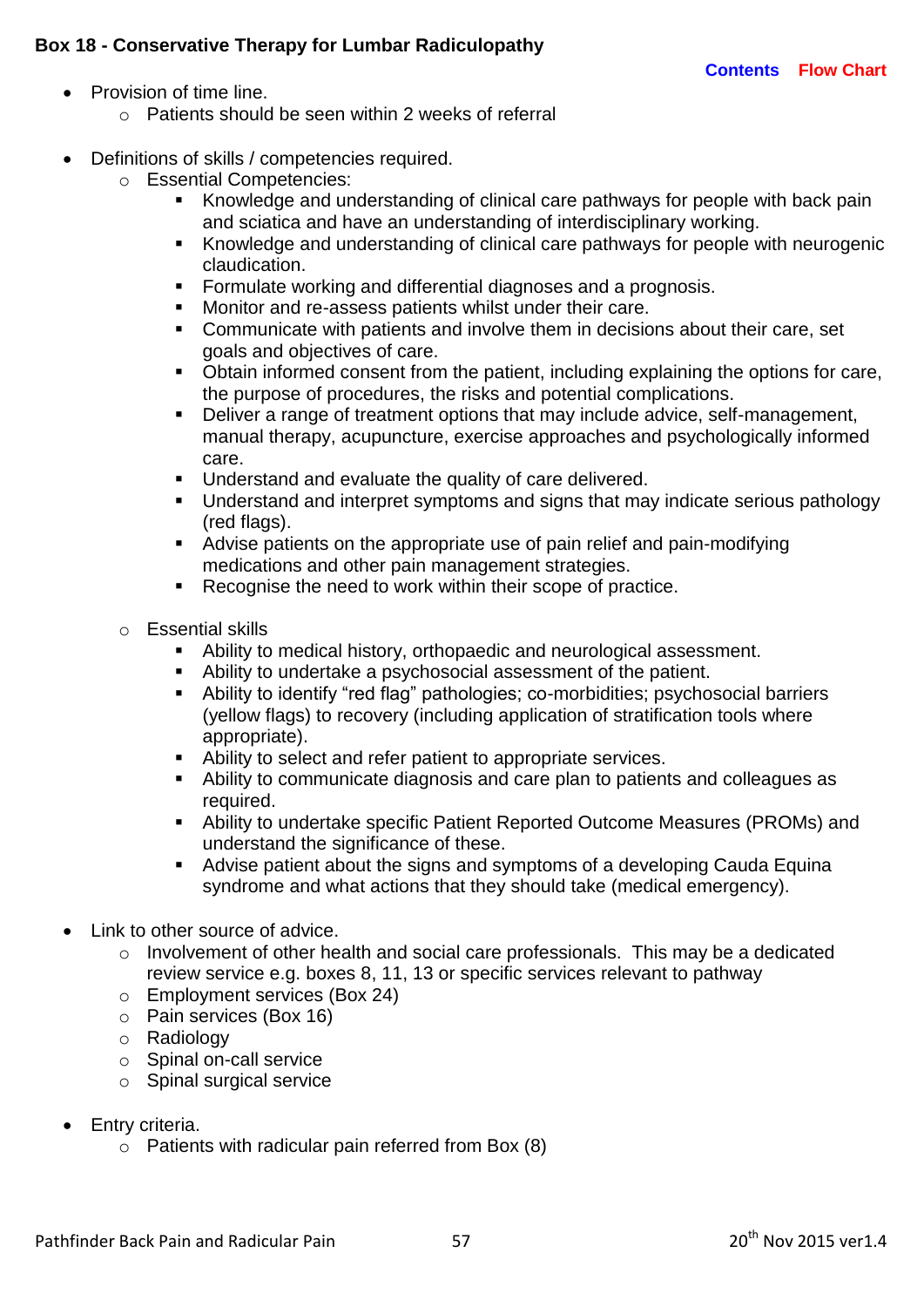- Exit Criteria.
	- o Emergency referral to Spinal Surgery Service if suspected spinal cord compression or cauda equina syndrome (Box 6).
	- o Urgent referral to Spinal Surgery Service or urgent MRI if suspected tumour or infection (Box 6).
	- o Severe or progressive motor deficit (e.g. foot drop).
- Essential referral information.
	- o Duration, severity and location of leg pain
	- o Medical history
	- o Current medication
	- o Treatment so far including analgesia tried
	- o EQ5D & ODI at initial assessment (Box 8)
- Patient assessment.
	- o Full patient assessment already performed at assessment (Box 8).
	- o History and examination to define manual therapy / conservative therapy.
	- o Exclude symptoms of spinal cord compression and cauda equina.
	- o Effect of previous treatments.
	- o Formulating an understanding of the patient's perceptions of pain, disability, social disability, levels of anxiety/depression, fear/avoidance behaviour and likely improvement.
	- o Assessing patient's expectations and beliefs and the impact of their condition on social interactions and work.
	- o Goal setting.
- Shared Decision Making / Patient Choice.
	- o Discharge if symptoms settle (Box 5) with staged return to work (Box 24) and information on self-care and core therapies.
	- o Investigation (Box 19) if symptoms do not improve or worsen with Conservative Therapy
	- o If MRI already performed then see Investigation (Box 19) which may be performed by the Initial Assessment Service (Box 8)
	- o May need referral to low back pain pathway (Box 9)
	- o Patients should be involved in decisions about the care they receive.
- Interventions.
	- o Advice and promoting self- management
	- o Discuss analgesia and other pain management strategies, ensuring patient has access to prescribing clinician.
	- o Provide consistent message to remain active and foster a positive attitude with realistic expectations.
	- o Consider treatment options that could include:
		- **Acupuncture.**
		- **Exercise.**
		- Physical therapies, including mobilisation and spinal manipulation.
		- **Psychologically informed therapy.**
	- o Some interventions for neurogenic claudication:
		- Wheeled walker, pacing, and frequent sitting/bending.
- Measurement Point for Quality Standard and Outcome, PROMS.
	- o EQ5D, ODI, VAS before and at end of treatment
	- o PCOMS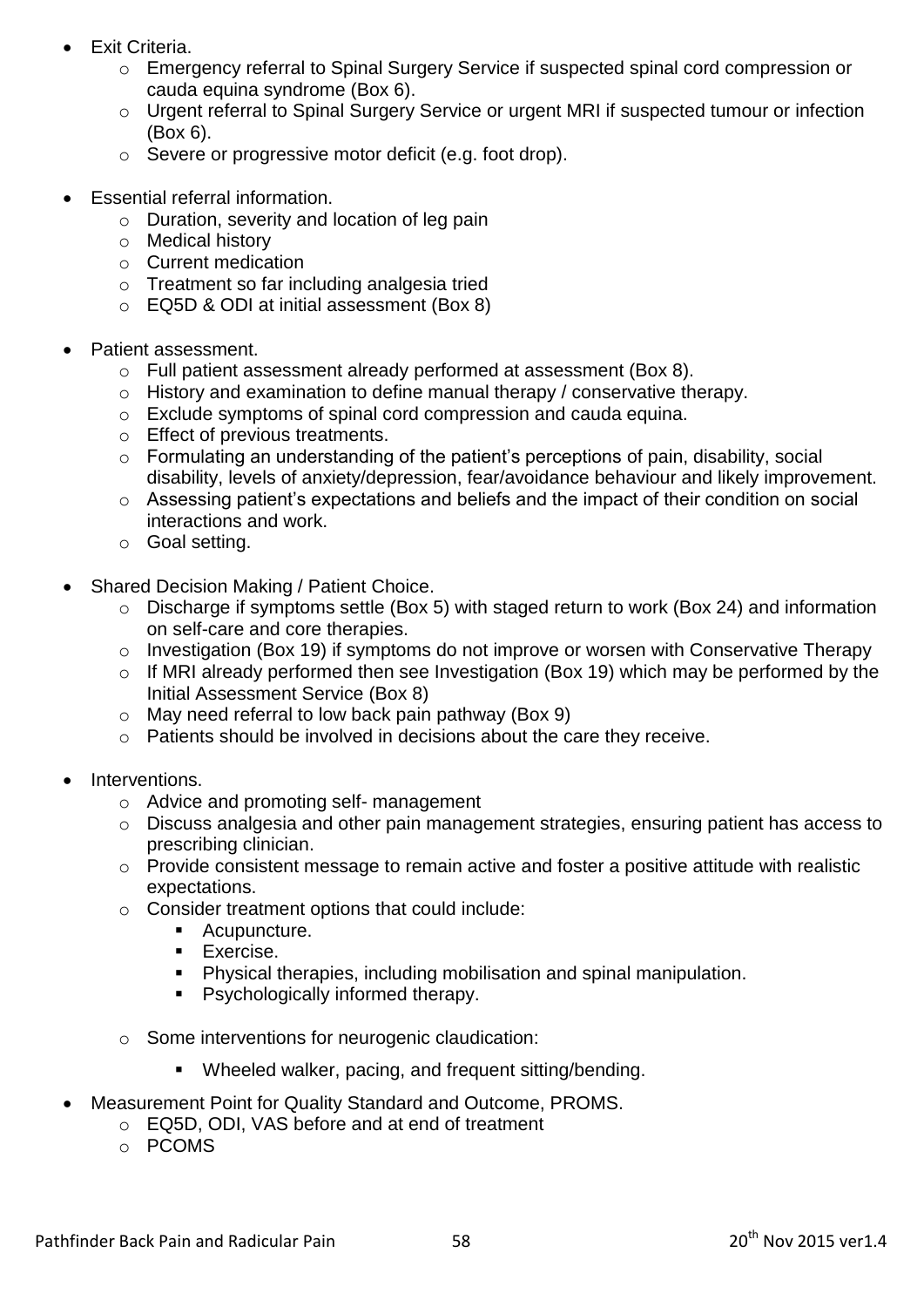- Self Management.
	- o Information should be given to patients.
	- o Self directed exercise programme
	- o Self directed relaxation techniques
	- o Self directed return to work
	- o Self directed return to normal social and leisure activities
	- $\circ$  GP or over the counter medication
- Co-morbidity
	- o Co-morbidities should be identified and consideration given to how care may need to be modified. Patients should be referred or signposted appropriately.
- Definition of satisfactory result:
	- o Clinically significant improvement in PROMs.
	- o Return to usual activities (including return to work).
	- o Achieving patient specific goals
	- o Improved patient self-management
	- o High levels of patient satisfaction with care (PCOMs).
	- $\circ$  Number of patients discharged and number referred for further investigation / management
- Evidence base and level of evidence.
	- o The management of low back pain and sciatica is currently being under taken by NICE.
	- o <http://cks.nice.org.uk/sciatica-lumbar-radiculopathy#!scenariorecommendation>
	- o <http://cks.nice.org.uk/sciatica-lumbar-radiculopathy#!diagnosissub>
	- o <http://cks.nice.org.uk/sciatica-lumbar-radiculopathy#!supportingevidence1:8>
	- o [https://www.supply2health.nhs.uk/AQPResourceCentre/AQPServices/PTP/Pages/BackN](https://www.supply2health.nhs.uk/AQPResourceCentre/AQPServices/PTP/Pages/BackNeckPain.aspx) [eckPain.aspx](https://www.supply2health.nhs.uk/AQPResourceCentre/AQPServices/PTP/Pages/BackNeckPain.aspx)
	- o Patient experience in adult NHS services: improving the experience of care for people using adult NHS services NICE CG138. <http://www.nice.org.uk/nicemedia/live/13668/58284/58284.pdf>
	- o Patient experience in adult services NICE QS15<http://guidance.nice.org.uk/QS15>
	- $\circ$  The current evidence base for the diagnosis and management of sciatica (lumbar radiculopathy) can be found at [http://cks.nice.org.uk/sciatica-lumbar](http://cks.nice.org.uk/sciatica-lumbar-radiculopathy#!topicsummary)[radiculopathy#!topicsummary](http://cks.nice.org.uk/sciatica-lumbar-radiculopathy#!topicsummary)
	- o Related guidance: Neuropathic pain- pharmacological management (CG173). http://guidance.nice.org.uk/CG173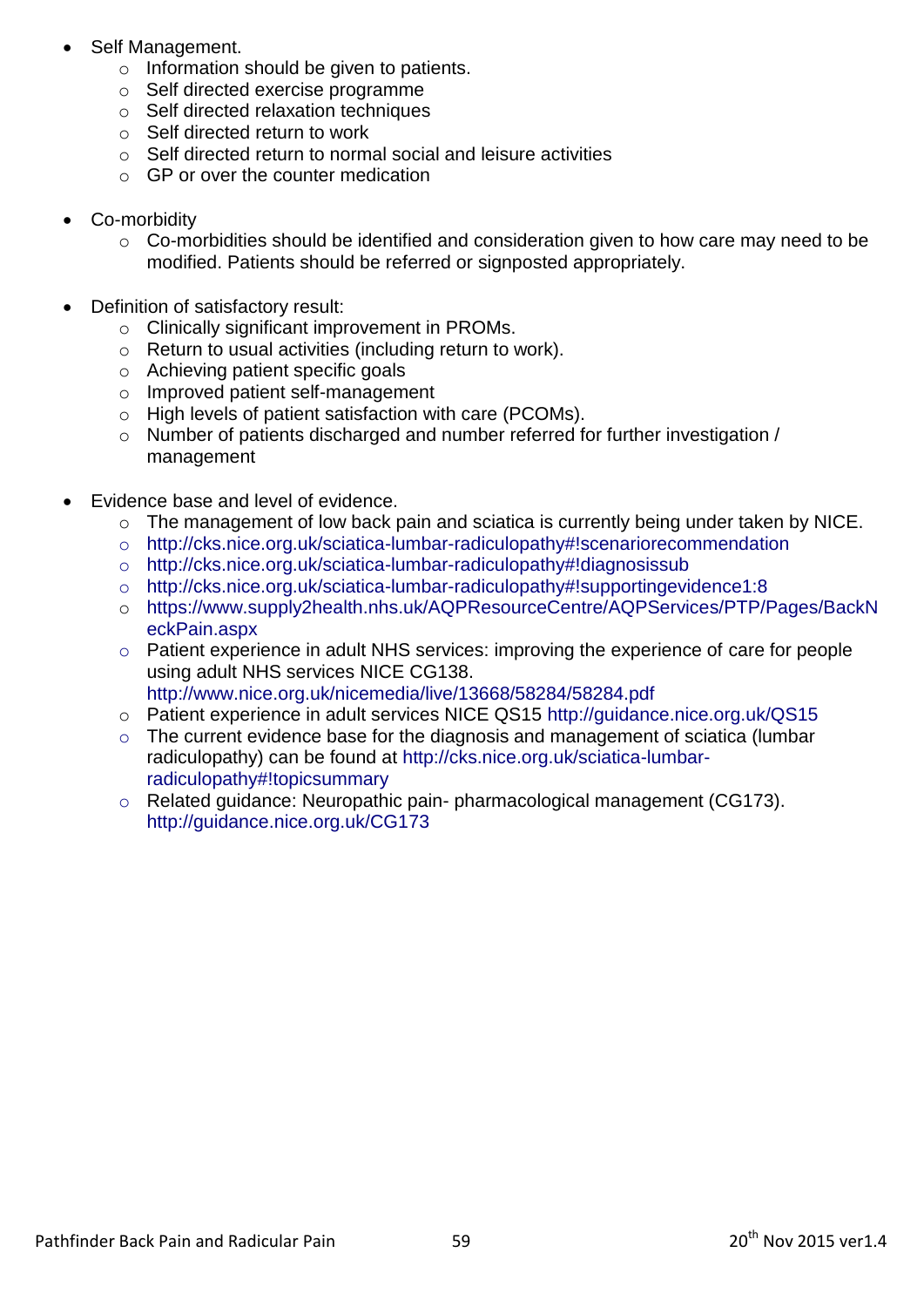# **Box 19 - Imaging in Patients with Radiculopathy**

- Provision of time line
	- o Within 4 weeks for elective MRI (referral to reporting)
	- o Within 1 week for urgent patients (red flags)
	- o As an emergency where required (Hospitals offering an emergency spinal service)
- Definition of skills / competencies required
	- $\circ$  Ability to report the MRI scan in a way which is easy to comprehend which nerve roots are or may be compressed
	- o Ability to perform CT or MRI under general anaesthetic when necessary
	- o Ability to normalise degenerative change related to normal aging to minimise the morbidity associated with MRI reports.
- Link to other sources of advice.
	- o GP in case sedation required for mild claustrophobia
- Entry criteria.
	- o Correctly completed referral
- Exit Criteria
	- o Most cardiac pacemakers are not MRI compatible. Many intracranial devices, clips, cochlear implants and intra-spinal stimulators are also not compatible. Some cardiac valves and vascular implants are contraindicated, so all devices have to be individually assessed. This assessment is carried out by the MRI department referring to manufacturers' recommendations and safety lists.
	- o There is no evidence to suggest MRI scans pose a risk during pregnancy. However, as a precaution MRI scans are not usually recommended during pregnancy, particularly in the first three months.
- Essential Referral Information.
	- o The MRI department should be advised of any patient with an implanted metal device, so that the appropriate safety assessment can be made. The majority of patients with implanted surgical metalwork such as hip or knee replacements, orthopaedic metal plates and screws can safely undergo MRI, though it is often advised that unless clinically urgent, imaging is not carried out in the immediate post operative period. A delay of 6 weeks is considered prudent.
	- $\circ$  Side of radicular pain
	- o Location of pain / suspected nerve root involved
	- o Previous surgery
	- o Suspicion of other pathology e.g. Spondylolysis
- Patient Assessment
	- o Assess ability to have and tolerate an MRI scan
- Interventions / Imaging Protocols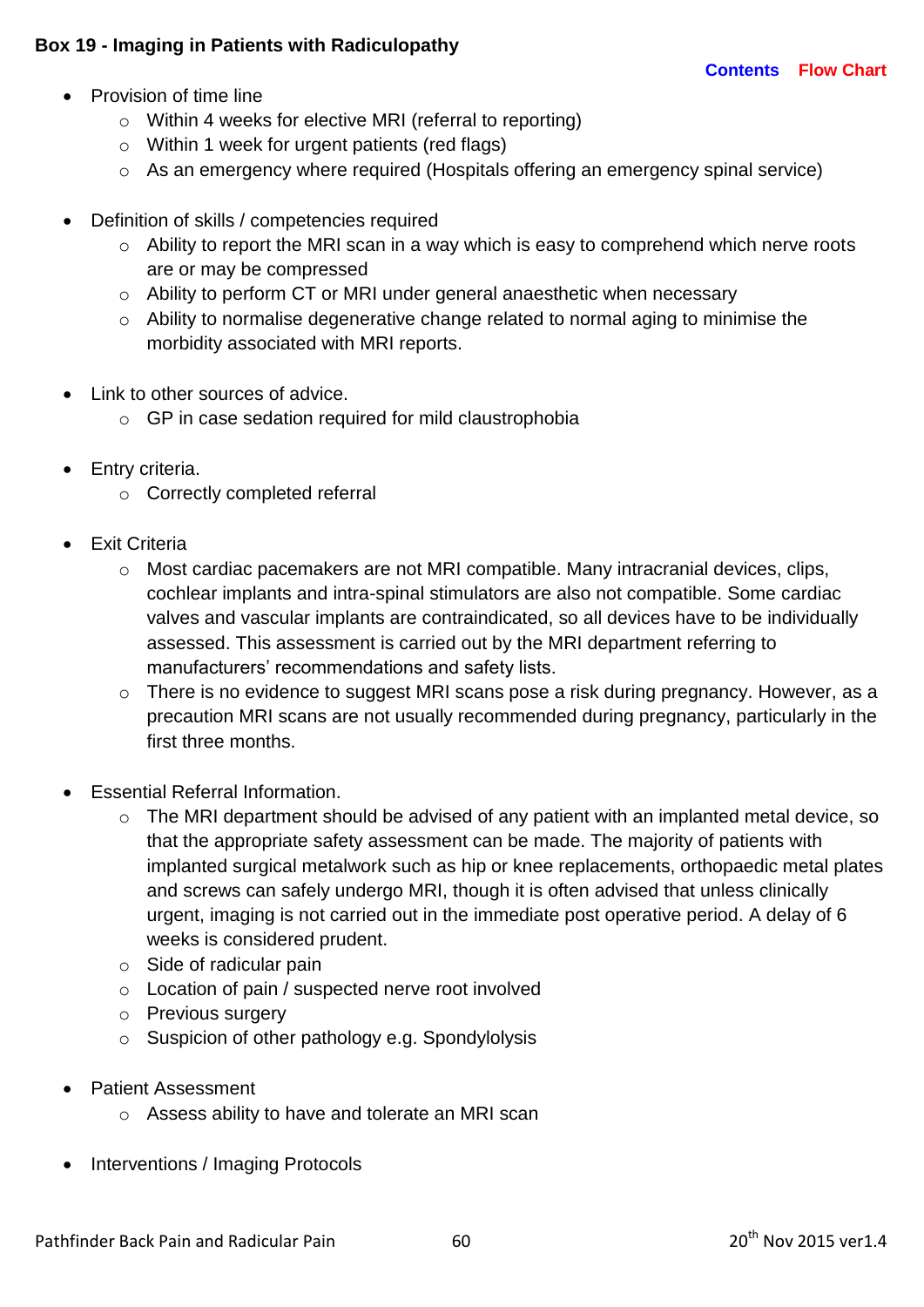- o MR imaging of the lumbar spine should be carried out on equipment of sufficient resolution to reliably demonstrate the relevant anatomical structures and pathological processes.
- o The standard protocol includes a sagittal T1 and sagittal T2 weighted image set. (The latter can also be a STIR or Fat saturated T2 weighted image set). A minimal additional requirement is a set of axial T2 weighted images, generally acquired through the lowest 3 levels, adding any additional levels indicated by the clinical features. For example, if high lumbar neural compression is suspected additional axial images are carried out at upper lumbar levels. Many protocols also include an axial T1 weighted image set through the same levels to increase the sensitivity of detection of lateral disc herniation.
- o Computed tomography is an alternative imaging technique and may be used in patients with radicular symptoms in whom MRI is contraindicated. Axial images of the lower three disc spaces are acquired using a soft tissue algorithm and images are displayed using both bone and soft tissue window settings. CT is less sensitive than MRI for the detection of nerve root compression but offers an adequate imaging option when MRI is contraindicated.
- $\circ$  A system must be in place to ensure unexpected and expected findings are quickly reported back to the referral source with accurate reporting of potential imminent spinal cord or cauda equina compression to guide the referrer on the urgency of onward referral.
- o Facility for image linking of images and report to external spinal services.
- Measurement point for quality standard and outcome
	- o Mean wait for MRI from referral to report being sent.
	- o % missed reporting of serious spinal pathologies (tumours, fractures etc)
- Evidence base.
	- o Royal College of Radiologists Referral Guidelines
	- o <http://nww.irefer.nhs.uk/>
	- o www.irefer.scot.nhs.uk/
	- o MRI Safety Website [www.mrisafety.com](http://www.mrisafety.com/)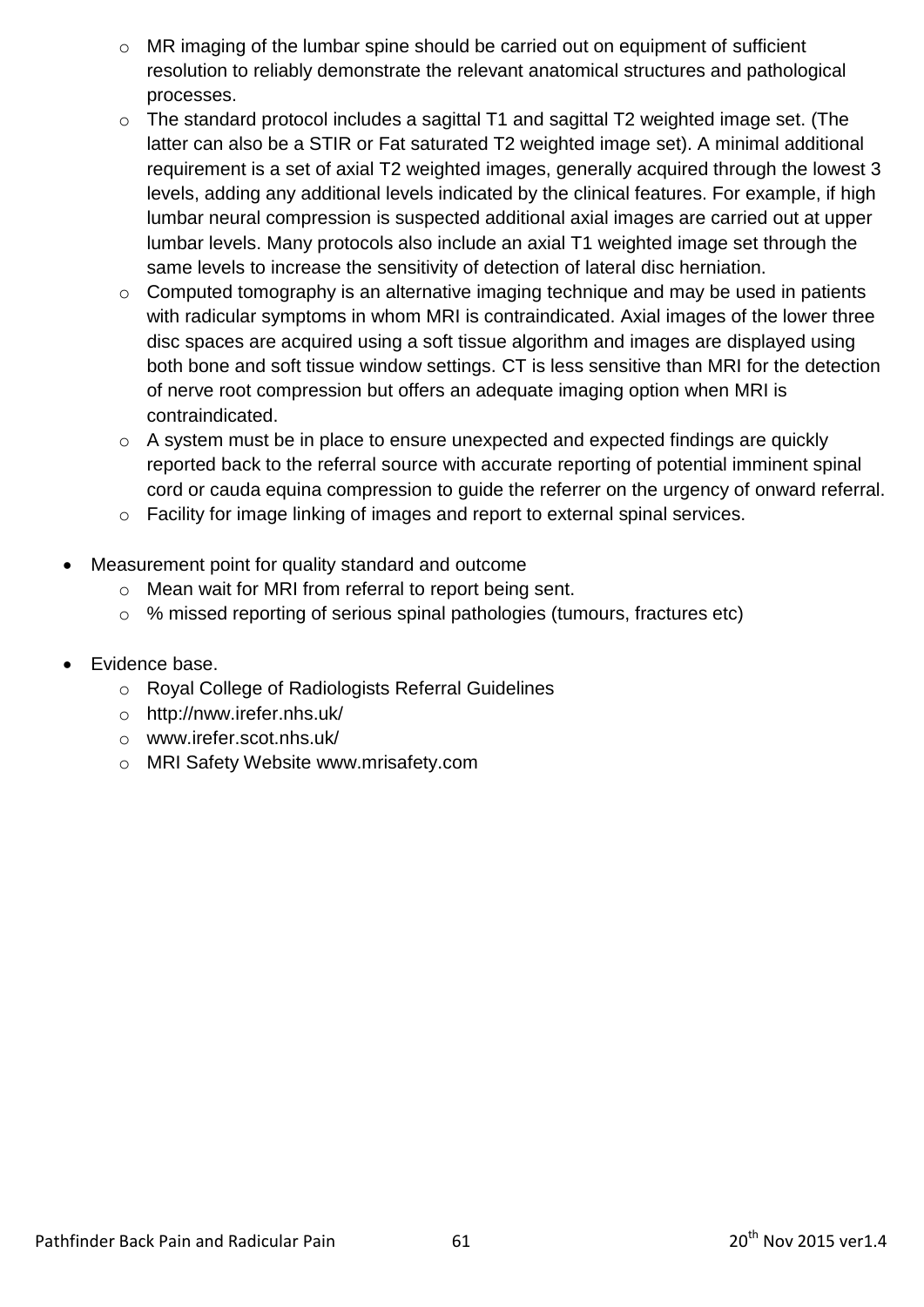### **Box 20 - Non-concordant Imaging**

#### **Overview**

In patients with suspected lumbar radiculopathy based on history and clinical examination, the MRI report may suggest no nerve root compression, nerve root compression on the opposite side or compression of a nerve root which is not concordant with the clinical findings. It must be emphasised that the information below should only be applied when the requesting clinician has a high index of clinical suspicion that the patient has lumbar radiculopathy.

In a patient with a spinal deformity (scoliosis / spondylolisthesis), consideration should be given to nerve roots which may become compressed in a standing or sitting position as the deformity increases whilst not compressed in a supine (scanning) position.

The MRI and clinical details should be reviewed at the Spinal MDT.

- If the MDT feels there is no nerve root compression, the nerve root compression is too nonconcordant with the clinical findings or the only nerve root compression is on the opposite side then surgical management is not an option. Other causes of the symptoms should be excluded and Neurology referral should be considered. Otherwise, referral to Conservative Therapies (Box 18), Pain Management (Box 16) or Discharge / Self Management (Box 5). This will depend on symptom severity, patient choice and patient expectations / goals.
- If the MDT feels there is 'possible' concordant nerve compression or the nerve root compressed may be responsible for the clinical findings then nerve root injection (Box 22) or Surgery (Box 23) may be an option.
- Evidence Base.
	- o Kovacs FM, Royuela A, Jensen TS, Estremera A, Amengual G, Muriel A, Galarraga I, Martínez C, Arana E, Sarasíbar H, Salgado RM, Abraira V, López O, Campillo C, del Real MT, Zamora J. Agreement in the interpretation of magnetic resonance images of the lumbar spine. Acta Radiol. 2009 Jun;50(5):497-506.
	- o [Jensen MC1](http://www.ncbi.nlm.nih.gov/pubmed?term=Jensen%20MC%5BAuthor%5D&cauthor=true&cauthor_uid=8208267), [Brant-Zawadzki MN,](http://www.ncbi.nlm.nih.gov/pubmed?term=Brant-Zawadzki%20MN%5BAuthor%5D&cauthor=true&cauthor_uid=8208267) [Obuchowski N,](http://www.ncbi.nlm.nih.gov/pubmed?term=Obuchowski%20N%5BAuthor%5D&cauthor=true&cauthor_uid=8208267) [Modic MT,](http://www.ncbi.nlm.nih.gov/pubmed?term=Modic%20MT%5BAuthor%5D&cauthor=true&cauthor_uid=8208267) [Malkasian D,](http://www.ncbi.nlm.nih.gov/pubmed?term=Malkasian%20D%5BAuthor%5D&cauthor=true&cauthor_uid=8208267) [Ross JS.](http://www.ncbi.nlm.nih.gov/pubmed?term=Ross%20JS%5BAuthor%5D&cauthor=true&cauthor_uid=8208267) Magnetic resonance imaging of the lumbar spine in people without back pain. N Engl J Med. 1994 Jul 14;331(2):69-73.
	- o French SD, Green S, Buchbinder R, Barnes H. Interventions for improving the appropriate use of imaging in people with musculoskeletal conditions <http://onlinelibrary.wiley.com/o/cochrane/clabout/articles/EPOC/frame.html>
	- o Kader DF, Wardlaw D, Smith FW. Correlation between the MRI changes in the lumbar multifidus muscles and leg pain. Clinical Radiology, 55; 145-149.
	- o van der Windt DAWM, Simons E, Riphagen II, Ammendolia C, Verhagen AP, Laslett M, Devillé W, Deyo RA, Bouter LM, de Vet HCW, Aertgeerts B. 2011 [http://summaries.cochrane.org/CD007431/physical-examination-for-the-diagnosis-of](http://summaries.cochrane.org/CD007431/physical-examination-for-the-diagnosis-of-lumbar-radiculopathy-due-to-disc-herniation-in-patients-with-low-back-pain-and-sciatica-a-systematic)[lumbar-radiculopathy-due-to-disc-herniation-in-patients-with-low-back-pain-and-sciatica](http://summaries.cochrane.org/CD007431/physical-examination-for-the-diagnosis-of-lumbar-radiculopathy-due-to-disc-herniation-in-patients-with-low-back-pain-and-sciatica-a-systematic)[a-systematic](http://summaries.cochrane.org/CD007431/physical-examination-for-the-diagnosis-of-lumbar-radiculopathy-due-to-disc-herniation-in-patients-with-low-back-pain-and-sciatica-a-systematic)
	- o SD Boden, DO Davis, TS Dina, NJ Patronas and SW Wiesel Abnormal magneticresonance scans of the lumbar spine in asymptomatic subjects. A prospective investigation. J. Bone Joint Surg. Am. 72:403-408, 1990.
	- o Steffens D, Hancock MJ, Maher CG, Williams C, Jensen TS, Latimer J. Does magnetic resonance imaging predict future low back pain? A systematic review. Eur J Pain. 2013 Nov 26. doi: 10.1002/j.1532-2149.2013.00427.x.
	- o Jensen TS, Albert HB, Sorensen JS, Manniche C, Leboeuf-Yde C. Magnetic resonance imaging findings as predictors of clinical outcome in patients with sciatica receiving active conservative treatment. J Manipulative PhysiolTher. 2007 Feb;30(2):98-108.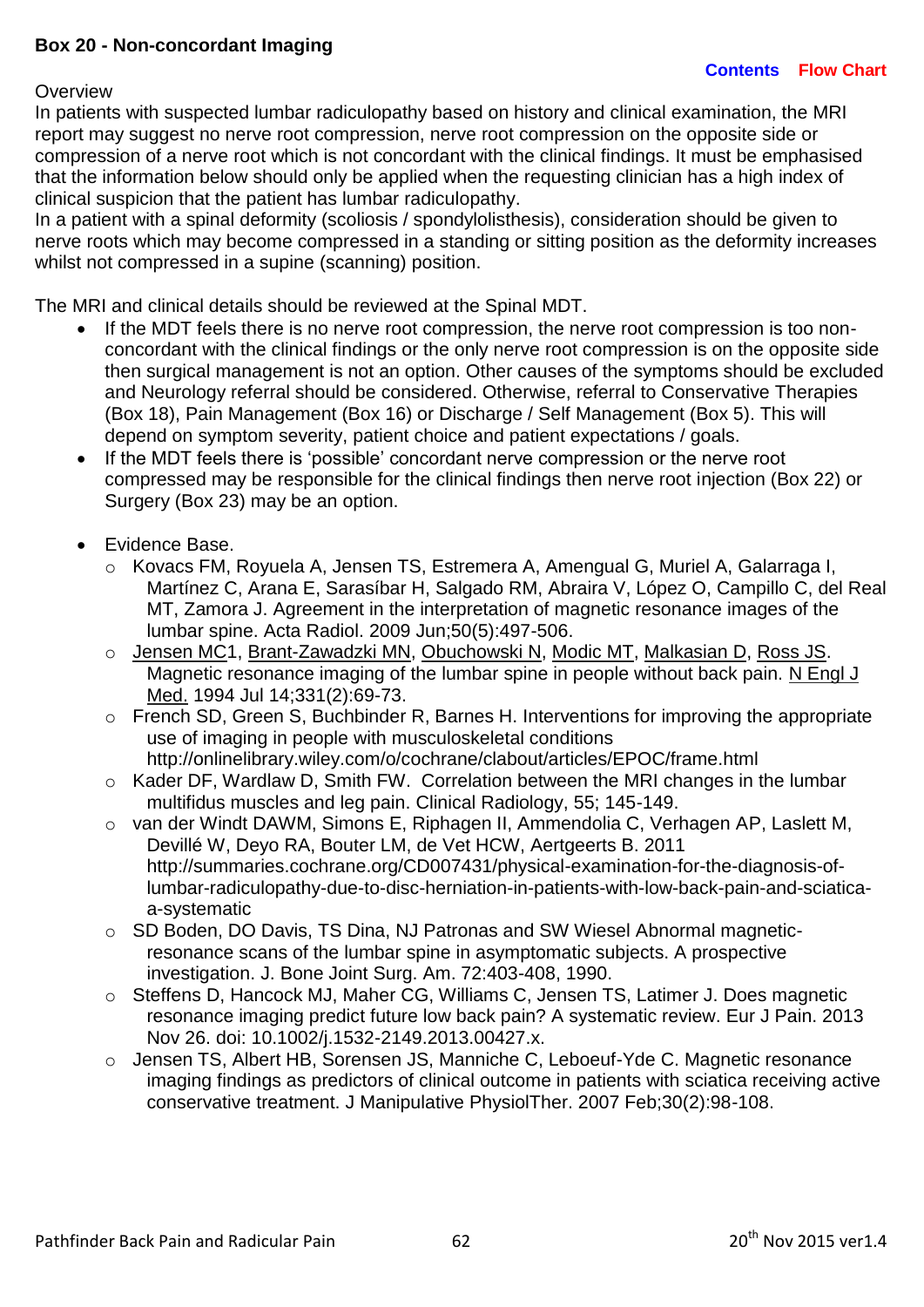### **Box 21 - Concordant imaging**

**Overview** 

This is where the imaging is supportive of the clinical findings.

The main disorders likely to be identified in the radicular pathway include intervertebral disc prolapse, spinal stenosis and spondylolisthesis. Occasionally red flag conditions will be diagnosed when not clinically suspected.

The imaging will be reviewed by the practitioner responsible for Radiculopathy Assessment and Initial Management (Box 8). This clinician must be familiar with the different terminology used to report nerve or cauda equina compression

- Provision of time line.
	- o Within 2 weeks of referral for imaging
- Definition of skills / competencies required
	- o Essential competences: In addition to those in Box 3
		- Referral for diagnostics
		- Referral to other services
	- o Essential Skills: In addition to those in Box 3
		- **Interpretation of spinal radiology images and reports**
		- Communication of diagnosis and prognosis
		- Shared decision making
		- **Expectation management**
- Link to other source of advice: In addition to those in Box 3
	- o Radiology
	- o Spinal and Radiology MDT
	- o Pain Management Services including CPP and psychology (Box 12, 16)
- Entry criteria
	- o Imaging for suspected radiculopathy
- Exit Criteria
	- o Suspected metastatic spinal cord compression, cauda equina syndrome, or infection.
	- o Radiologically confirmed tumour, infection, acute fracture or spinal inflammatory disease.
	- o Non-spinal presentation
	- o Choice: self management
- Patient Assessment (As box 3)
	- o Patient expectations and beliefs
	- o Comprehensive neurological examination including long tract signs
	- o Medical co-morbidities
- Shared Decision Making / Patient Choice
	- o Self management (Box 5)
	- o Nerve root block (box 22)
	- o Surgical Opinion/surgery (box 23)
	- o Conservative Therapy (Box 18)
- Measurement point for quality standard and outcome, PROMS.

Pathfinder Back Pain and Radicular Pain 63 63 20<sup>th</sup> Nov 2015 ver1.4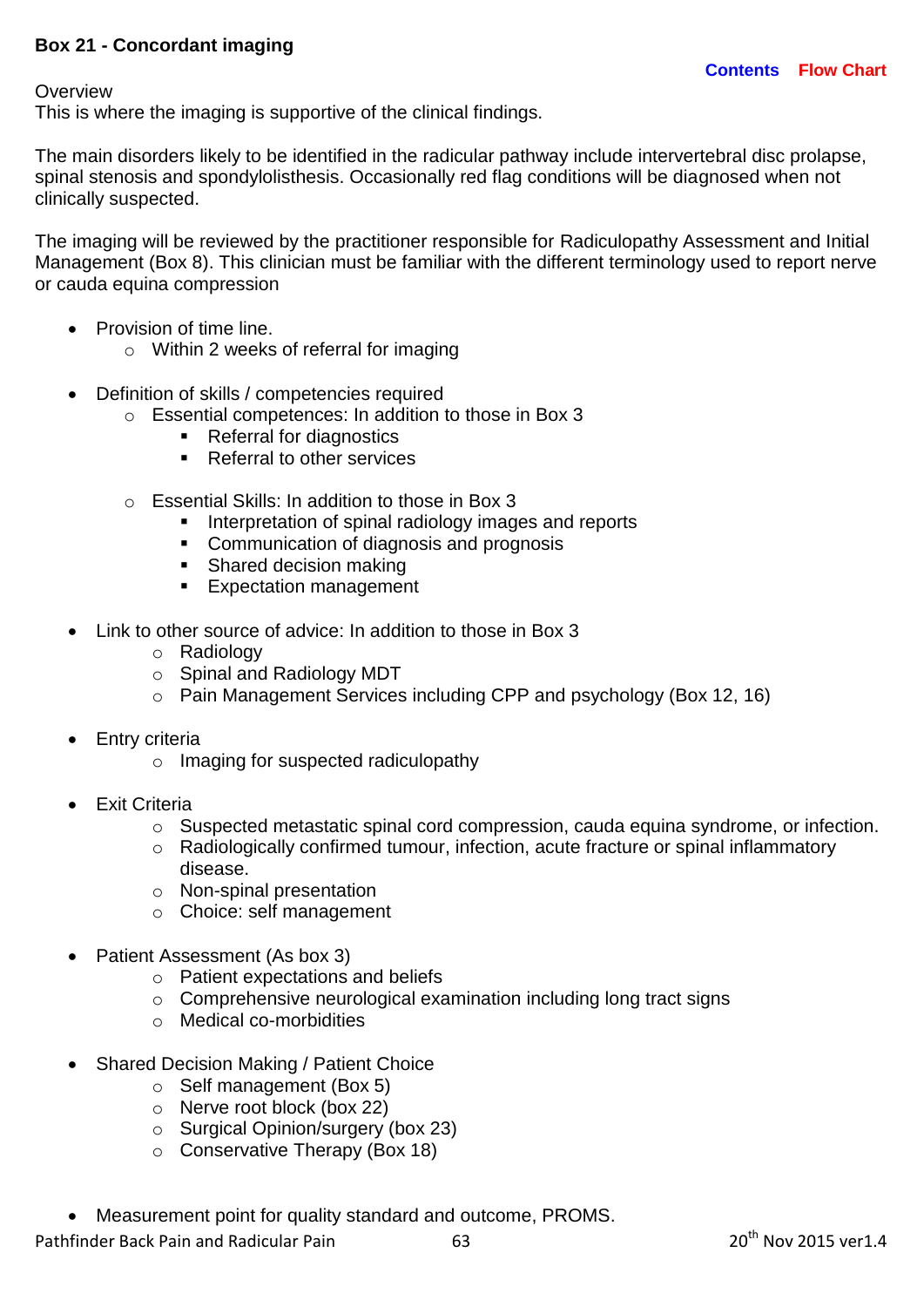- o EQ5D and ODI
- o Global rating of progress.
- Self Management
	- o As box 8
- Co-morbidity
	- o As box 8
- Definition satisfactory result
	- o Patient reported improvement
	- o Successful return to normal activities including work
	- o Patient choice to self manage
- Evidence base and its level of evidence.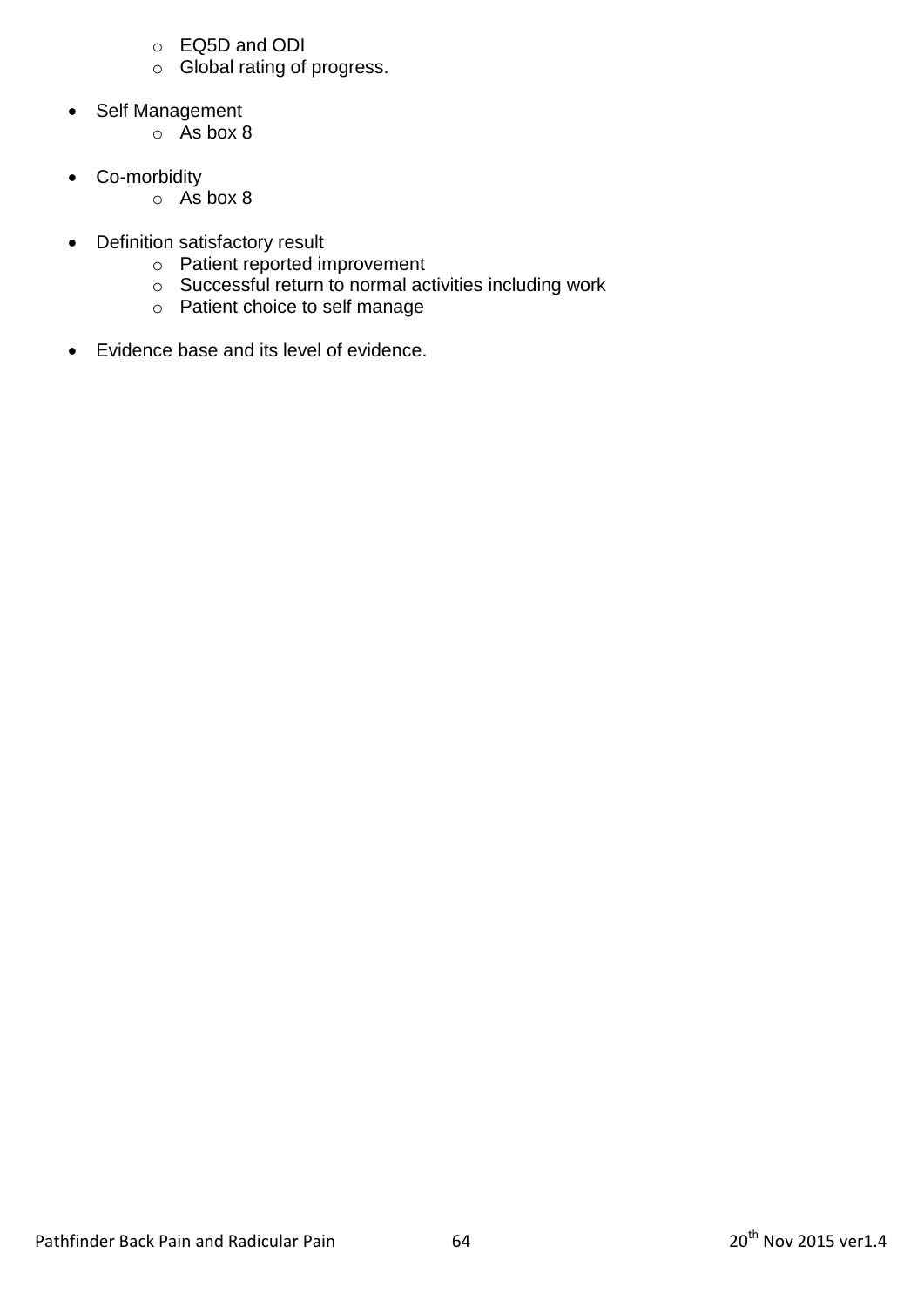### **Box 22 - Nerve Root Block/Epidural**

#### Overview.

Injection of depot preparations of steroid usually with local anaesthetic has an established value in a variety of acute and chronic pain problems associated with inflammatory, compressive or post-surgical pathology in the lumbosacral spine, where leg pain is the predominant symptom.

- Time Line
	- o For severe, non-controllable radicular pain early in the clinical course for symptom control.
	- o For treatment of lumbar radicular pain with the aim of avoiding surgery patient and/or clinician choice.
	- o Injections may be repeated once or twice in the long-term management of conditions such as foraminal or central vertebral canal stenosis, especially in the older person, to maintain functionality.
	- o Utility of Diagnostic lumbar nerve root injections has not been fully established.
- Definition of skills / competencies required
	- o Trained in the procedure and considered competent to perform
	- o Able to take informed consent
	- o Ability to detect and manage complications
- Link to other sources of advice Spinal surgery service for management of complications
- Entry criteria
	- o Clinician and patient agreement for therapeutic injection for moderate or severe intensity lumbosacral radicular pain (compressive or inflammatory).
	- o Lack of suitability of alternative treatments e.g.
		- Patient unfit for surgery/poorly defined surgical target
		- Patient unable to tolerate neuropathic pain medications especially elderly.
		- $\blacksquare$  Informed consent
- Exclusion Criteria
	- o Local or systemic infection
	- o Substantial therapeutic or constitutional anticoagulation
	- o Patient unwilling/lack of cooperation or unable to tolerate procedure
- Exit criteria
	- o Successful injection
	- o Unable to tolerate injection
	- o Initially successful but symptoms returning and patient wants to consider surgery (Box 23)
- Essential referral information
	- o Level and side if nerve root block
	- o Imaging investigation (usually MRI)
	- $\circ$  Possible confounding factors previous surgery, problems with previous injections
	- o Medication (especially anticoagulation) and allergies (especially contrast agents)
- Shared Decision Making / Patient Choice
	- o Self management (Box 5)
	- o Surgical Opinion/surgery (box 23)
	- o Conservative Therapy (Box 18)
- Interventions

Pathfinder Back Pain and Radicular Pain 65 20<sup>th</sup> Nov 2015 ver1.4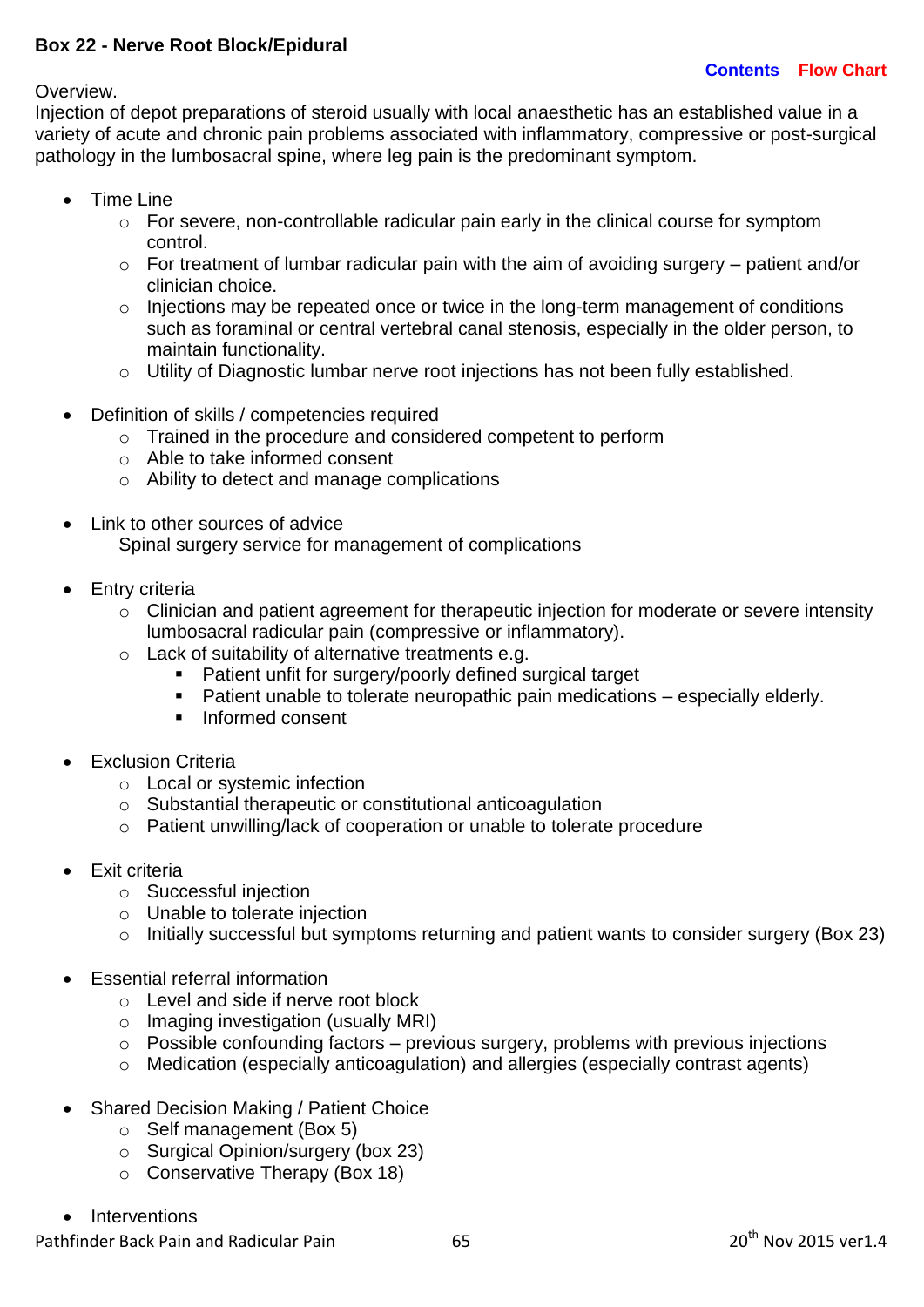- o Interlaminar, transforaminal or caudal epidural
- o Nerve root injection
	- Aseptic conditions and technique
	- **Image guided**
	- **Non-ionic, water soluble contrast**
	- Needle and syringe connections conform to national guidelines
- o Facet cyst disruption/aspiration.
- o Combining epidural or nerve root steroid injection therapy with appropriate medication management, physical and psychological therapies will maximise the benefit.
- Measurement point for quality standard and outcome, PROMS.
	- o EQ5D, ODI and VAS before and 4-8 weeks after the procedure
	- o Number and type of complications including wrong level / side
- Self Management.
	- o Self directed return to normal Employment, occupation, social and other activities Patient information including the Back Book
	- o GP or over the counter medication
- Definition satisfactory result.
	- o If for severe early pain
		- **EXECUTE:** length of time with tolerable pain
		- % referred for surgery
	- $\circ$  If as treatment for lumbar radicular pain with the aim of avoiding surgery
		- % avoiding surgery
	- o Return to work / occupation
	- o Improved EQ5D / Back Specific Disability Score
	- o Patient reported improvement / satisfaction
	- o Patient choice to self manage
- Evidence base and its level of evidence.
	- o [http://bps.mapofmedicine.com/evidence/bps/low\\_back\\_and\\_radicular\\_pain3.pdf](http://bps.mapofmedicine.com/evidence/bps/low_back_and_radicular_pain3.pdf)
	- o Faculty of Pain Medicine The Royal College of Anaesthetists (RCOA). Recommendations for good practice in the use of epidural injection for the management of pain of spinal origin in adults. London: RCOA; 2010. Available from: <http://www.rcoa.ac.uk/system/files/FPM-EpiduralInjection.pdf>
	- o Lewis R, Williams N et al (2011) The clinical effectiveness and cost-effectiveness of management strategies for sciatica: systematic review and economic model. HTA report Vol. 15: No. 39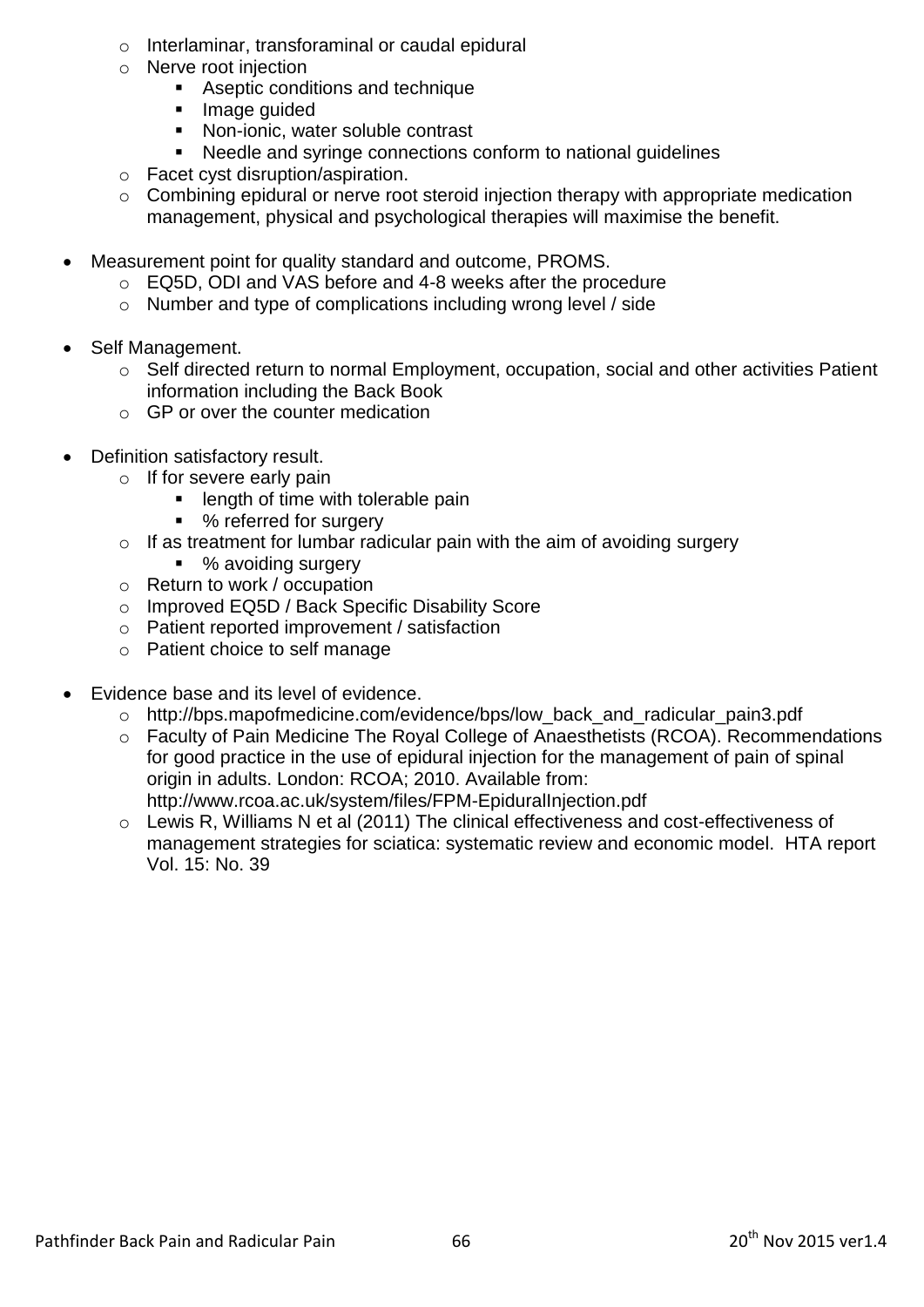# **Box 23 - Spinal Surgical Opinion / Surgery**

#### **[Contents](#page-3-0) [Flow Chart](#page-5-0)**

- Provision of time line:
	- o Very severe radicular pain which is not controllable with analgesia or nerve root injection may require early surgery likely to be at the 1-3 week stage
	- o Early surgery may also be required if accompanied by major radicular weakness
	- o Otherwise, 8-12 weeks if non-tolerable radicular pain
	- $\circ$  Later surgery may occur in patients with symptoms of fluctuating severity
	- o .Neurogenic claudication may be six months
- Definition of skills / competencies required.
	- o Same as box 8 and:
		- **Interpretation of MRI scan**
		- Ability to decide the optimal surgical procedure which may include instrumented stabilisation/fusion
		- Ability to discuss the risks and benefits of surgery versus nerve root/epidural injection versus continue conservative management specific to the patient and consider medical co-morbidities and other factors which may influence the risk: benefit ratio.
		- Ability to perform the possible surgical procedures / gain informed consent / manage any complications
		- Availability of operating theatre, equipment including fluoroscopy for level check and access to MRI imaging for any post-operative complications
- Link to other source of advice:
	- o Advice regarding cauda equina syndrome
	- o Written information on management options: pain management, nerve root injection, surgery
- Entry criteria including necessary investigations / results
	- $\circ$  From Concordant Imaging (Box 21)
	- o From conservative Therapy (Box 18) or Pain Management (Box 16) if the patient decided on that initial management from Box 21
	- o From Nerve root block / epidural (Box 22)
	- o The patient should be willing to consider a surgical option dependant on risk / benefit analysis
- Exclusion criteria
	- o Medically to unfit for anaesthetic
	- o Patient does not wish to consider surgery
	- o Non-concordant imaging (Box 20)
- Exit Criteria
	- o Completion of surgery
		- Discharge (Box 5)
		- **Pain Management (Box 16)**
		- May require further imaging if initially successful then deterioration to ensure no complications – Imaging (Box 19)
- Essential referral information
	- o The patient should have had an MRI scan or CT scan if unable to have an MRI scan
	- o MRI report and imaging to be available
	- o Full medical history and medications to be available
- Patient Assessment as for box 8:

Pathfinder Back Pain and Radicular Pain 67 20<sup>th</sup> Nov 2015 ver1.4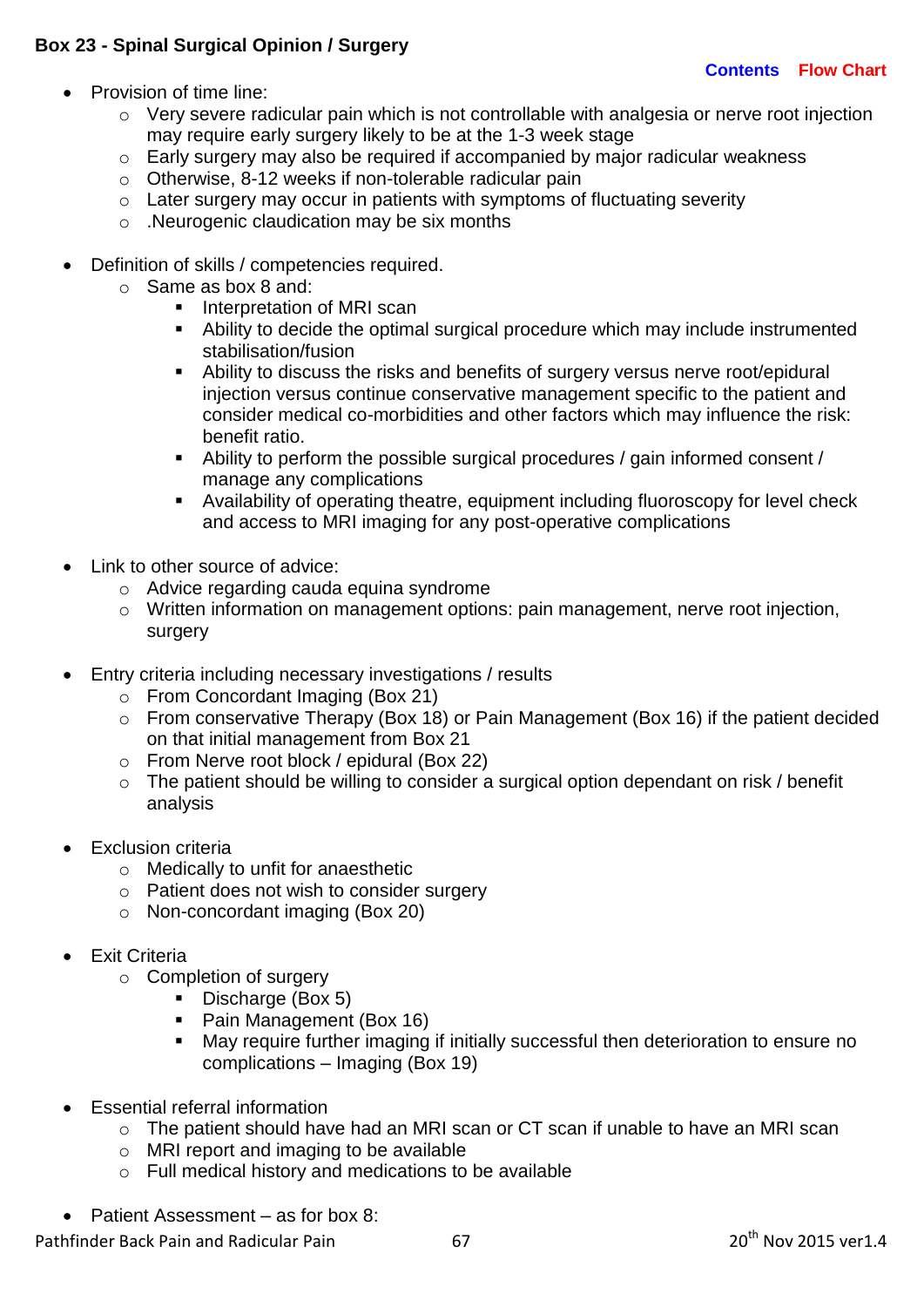- o History see above
- $\circ$  Examination see above
- o Assessment of severity of symptoms
	- Ask patient if tolerable, non-tolerable and whether improving, worsening or plateaued
	- Use of Oswestry Disability Index (ODI), VAS scores for leg and back pain, EQ-5D
- Shared Decision Making / Patient Choice.
	- o Perform surgery according to Risk / Benefit assessment
	- o Pain Management (Box 16)
	- o Nerve root block / Epidural (Box 22)
	- o Discharge (Box 5)
- Interventions
	- o Decompression / Discectomy
	- $\circ$  Decompression / Discectomy + Instrumented fusion may be required if:
		- **Instability e.g. spondylolisthesis, spinal deformity**
		- **Multiple revision surgery**
		- Significant back pain accompanying radicular pain with localised degenerative change
- Measurement point for quality standard and outcome, PROMS:
	- o Surgical complications
	- o EQ5D, ODI, VAS before surgery and at 6 months after surgery
	- o PREMS
- Self Management.
	- o By this stage, patients should only be considering this option after discussing surgical options.
- Co-morbidity.
	- o Cardiac
	- o Diabetes
	- o Mental Health
	- o Musculoskeletal (other than back pain)
	- o Obesity
	- o Neurological
	- o Respiratory
- Definition satisfactory result.
	- o Number (and conversion rate %) of patients for surgery
	- o Improvement in EQ5D, ODI, VAS at 6 months
	- o Satisfactory PREMS
	- o Surgical complication rate within normal limits
- Evidence base and its level of evidence.
	- o Prolonged conservative care versus early surgery in patients with sciatica caused by lumbar disc herniation: two year results of a randomised controlled trial, WC Peul et al. BMJ 2008
	- o Surgical versus non-operative treatment for lumbar disc herniation. JN Weinstein et al. Spine 2008
	- o Lewis R, Williams N et al (2011) The clinical effectiveness and cost-effectiveness of management strategies for sciatica: systematic review and economic model. HTA report Vol. 15: No. 39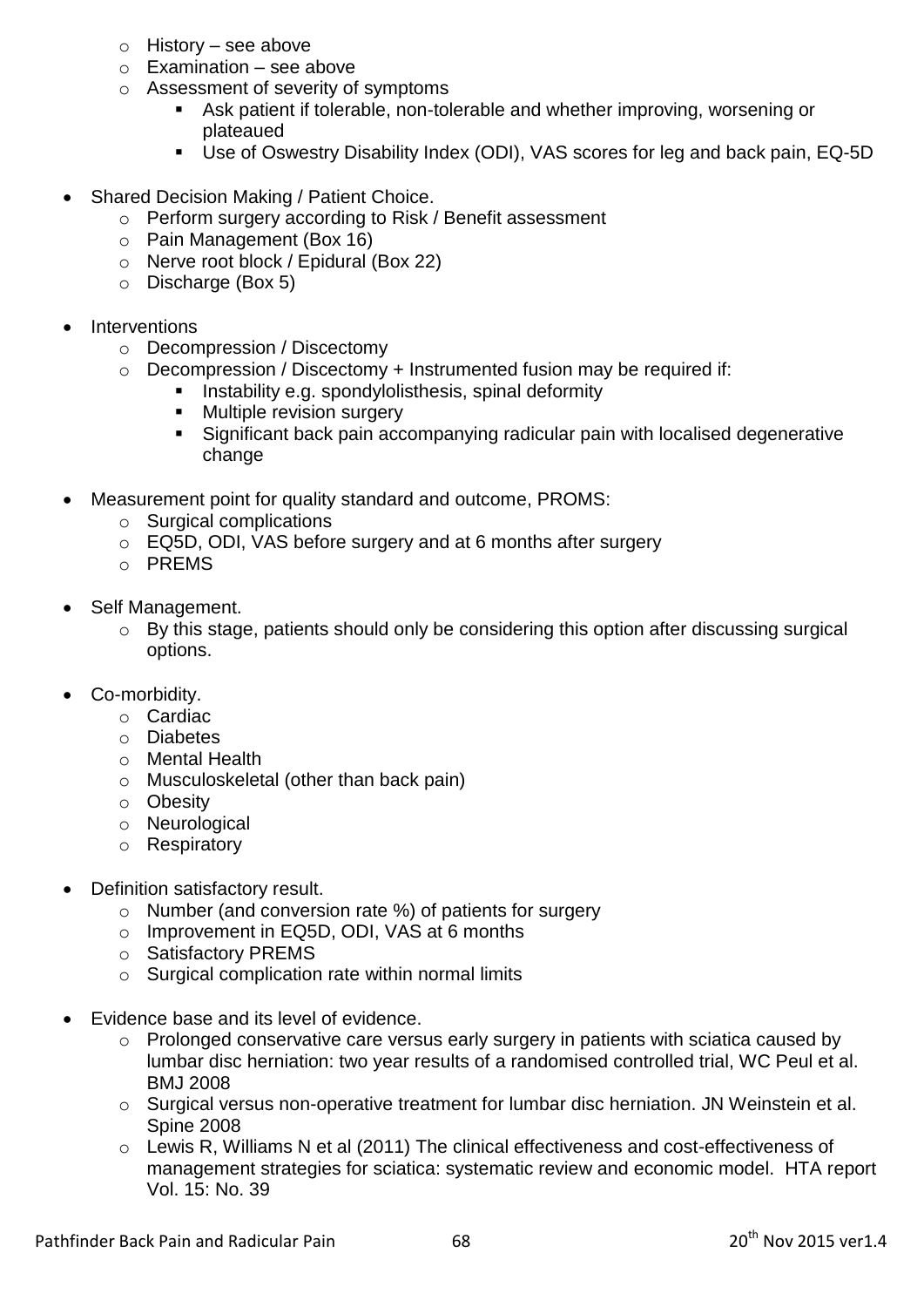#### **Overview**

- Provision of Timeline
	- o Referral to and input from Occupational Health may be taken throughout the pathway.
	- o Particularly Boxes 9, 10, 11, 13, 15, 16
- Definition of skills / competencies required. This is a multi-disciplinary team.
	- o Essential competences
		- **IDENTIFICATE IS A LOCATE IS NOTE I** dentification of barriers to early return to work
		- **•** Development of return to work programmes
		- **Excellent communication skills.**
		- Goal setting
		- **Creative problem solving**
		- Understanding cooperation, collaboration between workers, employers, GP and Specialist back pain practitioners
		- Knowledge of relevant legislation on disability, human rights, employer's responsibilities etc
		- Knowledge of LBP prevention i.e. activity based rehabilitation, remaining at work to prevent work absenteeism
		- Knowledge of red flags, yellow flags, natural history of back-pain; patient pathway, evidence based recommendations, active rehabilitation programmes and health services resources available to staff and how to access them.
	- o Essential Skills
		- **Motivation and reassurance**
		- Shared decision making
		- **Expectation management**
- Link to other source of advice
	- o Triage Service (Box 9, 11, 13)
	- o Pain Management (Box 16)
	- o Core Therapies (Box 10)
	- o Spine Surgeon (Box 14)
- Entry criteria
	- o Significant pain and disability from low back pain causing, or with the potential to cause, loss of time from work or modification of work patterns
- Exit Criteria
	- o Not in employment
- Essential referral information
	- o History of Back Pain Episode
	- o Limitations on activities (bending, lifting etc.)
	- o Social and work impact
	- o Current pain pharmacology
	- o Specific objectives of patient
- Patient Assessment
	- o Impact of symptoms on activity/work disability
	- o Evaluation and assessment of obstacles to recovery and return to work.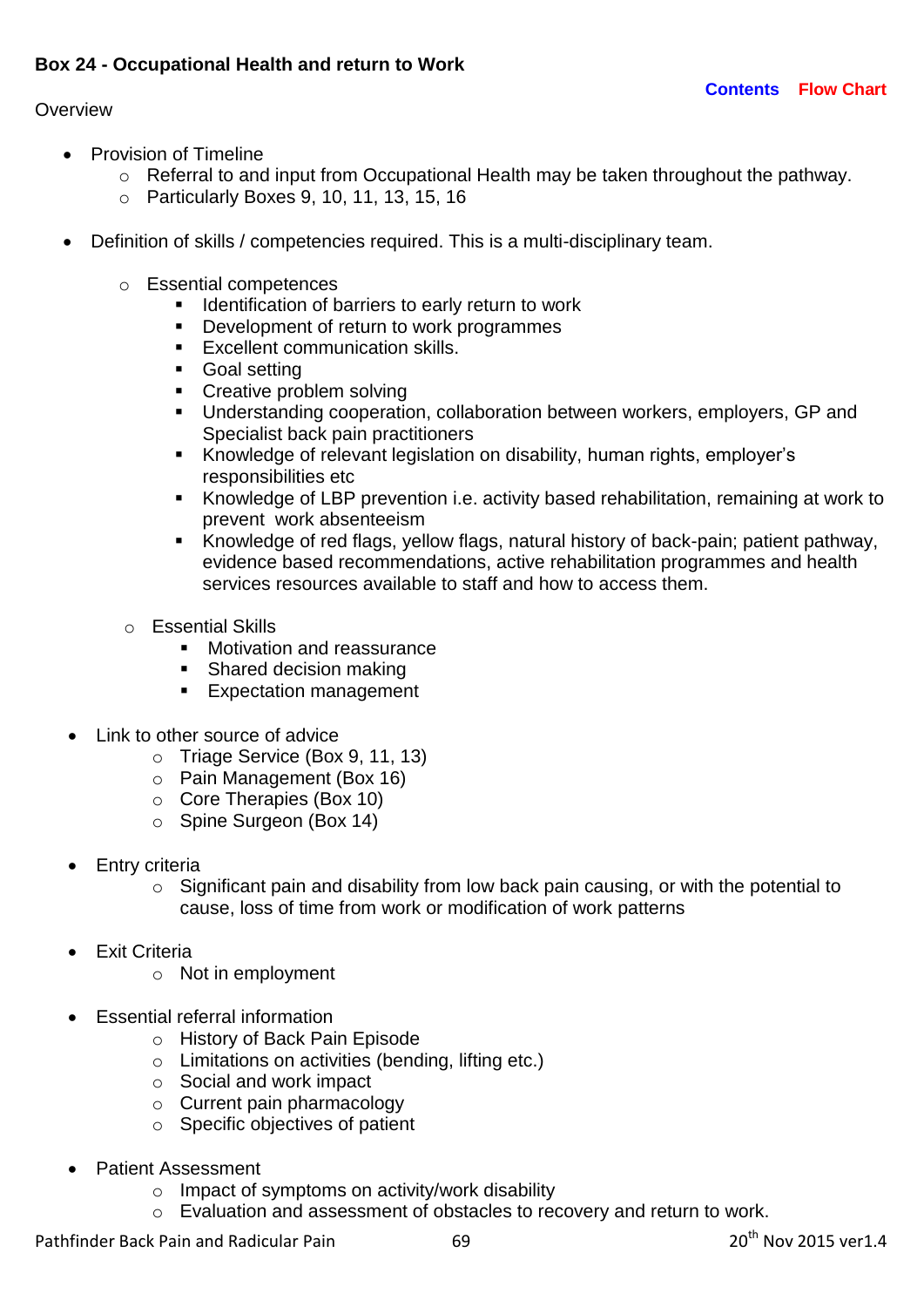- Physical fitness and psychophysical and psychosocial resources
- Job demand and potential occupational risk factors
	- physical demands of job (manual handling, lifting, bending, twisting),
	- job satisfaction, (nature of work, low control over work, monotonous. time -pressure, work relationships, perceived difficulties, patient's own beliefs)
	- Work support available.
- o Patient expectations and beliefs
- o Impact on family and social ability
- o Patient specific objectives
- Shared Decision Making / Patient Choice
	- o Understanding of patient objectives
	- o Tailoring of aspects of programme
	- o Self management (Box 5)
	- o Specialist Surgical Opinion (Box 14)
	- o Specialist Pain Service (Box 16)
- Interventions
	- o Assisting patients with low back pain (LBP) to continue working or facilitating an early return to work
	- o Emphasis on returning to work as rapidly as possible, before pain free
	- o Modifying work programmes i.e. negotiating
		- modified duties in more severe cases
		- **graded/ pacing full return to work with time targets**
	- o Facilitating work organisation
		- **work place adaptations,**
		- **pace**,
		- **•** rotation of work modified duties etc
	- o Communication between LBP health practitioners/services and the work place
	- o Arrangements for getting specialist advice and psychological support
	- o Education of workforce about back-care and early injury reporting
	- o Staff Training Programmes
	- o Early intervention (2-4 weeks), case- management and direct involvement approaches
	- o Provision of health messages consistent with those delivered by health professionals involved in the patients care
	- o Staff training programmes to reduce work related back injuries/ accidents
		- **EXECO rect manual handling (lifting) techniques,**
		- **DSE** assessments,
		- **•** organisational policies.
		- Environmental improvements.
	- o Provision of information and educational materials, leaflets etc
- Measurement point for quality standard and outcome, PROMS.
	- o Time to presentation
	- o Return to Work or Occupation
	- o days off work
	- o long term absenteeism
	- o loss of employment
- Self Management
	- o Self directed return to normal Employment, occupation,
	- o Patient information
	- $\circ$  GP or over the counter medication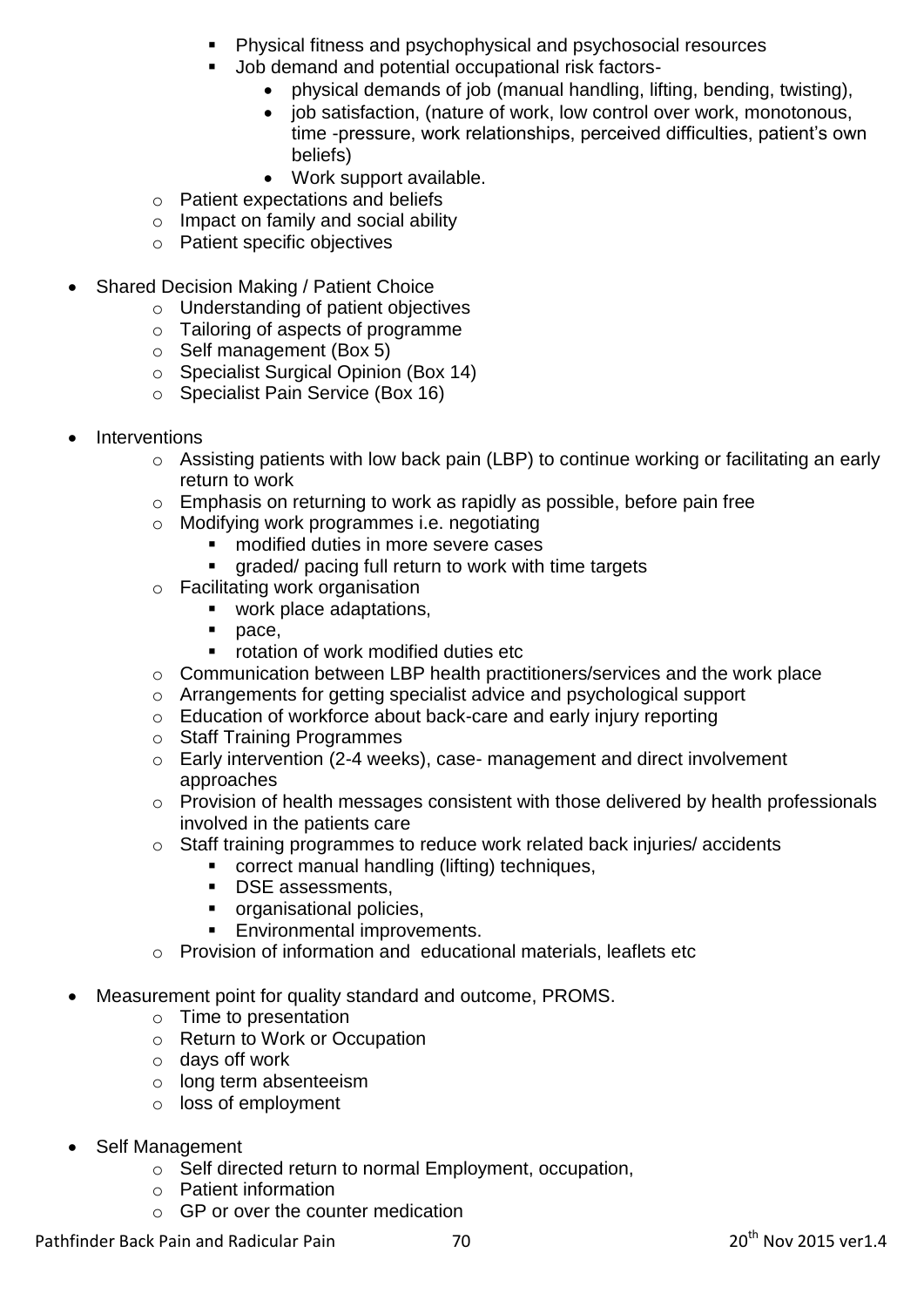- Co-morbidity
	- o Cardiac
	- o Mental Health
	- o Musculoskeletal (other than back pain)
	- o Neurological
	- o Respiratory
- Definition satisfactory result
	- o Return to work / occupation
	- o Improved EQ5D / Back Specific Disability Score
	- o Patient reported improvement
	- o Patient choice to self manage
- Evidence base and its level of evidence.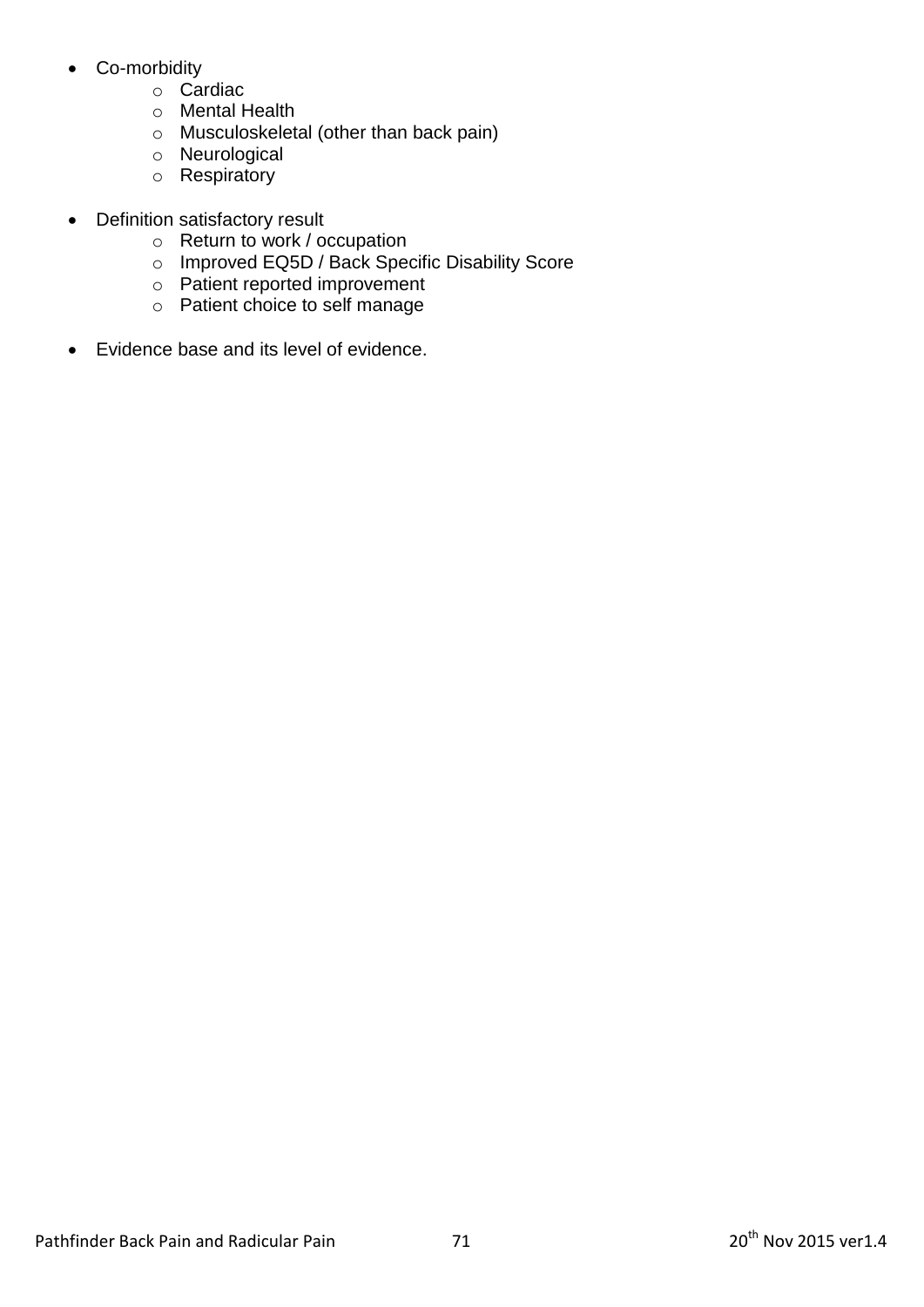# **Appendix 1. Stakeholders and their nominated Representatives**

#### **[Contents](#page-3-0)**

| NHS England, Chairman                     | Prof Charles Greenough, National Clinical Director for<br><b>Spinal Disorders</b> |
|-------------------------------------------|-----------------------------------------------------------------------------------|
| <b>CRG Adult Neurosciences</b>            | Mr Paul May, Consultant Neurosurgeon.                                             |
| <b>CRG Specialised Pain Services</b>      | Dr Andrew Baranowski, Consultant in Pain Medicine.                                |
| <b>CRG Specialised Spine Surgery</b>      | Mr Ashley Cole, Consultant Spine Surgeon                                          |
| <b>CRG Armed Forces</b>                   | Dr Jonathan Leach, General Practitioner                                           |
| <b>Patient Experience</b>                 | Ms Carol Long<br>Mr Mark Underwood                                                |
| Arthritis & Musculoskeletal Alliance      | Mr Federico Moscogiuri, CEO ARMA                                                  |
| <b>British Acupuncture Council.</b>       | Mr Nick Pahl, Chief Executive                                                     |
| <b>British Assn. Spinal Surgeons</b>      | Mr Adrian Casey, Consultant Neurosurgeon                                          |
| <b>British Chiropractic Association</b>   | Dr Mark Gurden, Chiropractor                                                      |
| Brit. Inst. Musculo-Skeletal Med.         | Dr Rod Macdonald, Musculoskeletal Physician                                       |
| British Orthopaedic Assn.                 | Mr Alistair Stirling, Consultant Spinal Surgeon                                   |
| <b>British Osteopathic Association</b>    | Mr Steven Vogel, Osteopath                                                        |
| <b>British Pain Society</b>               | Dr William Campbell, Consultant in Pain Medicine.                                 |
| <b>British Psychological Society</b>      | Dr Amanda Williams, Consultant Psychologist                                       |
| <b>British Scoliosis Society</b>          | Mr Ian Nelson, Consultant Spinal Surgeon                                          |
| <b>British Society of Rheumatology</b>    | Dr. David Walsh, Consultant Rheumatologist                                        |
| <b>Chartered Society of Physiotherapy</b> | Ms Jill Gamlin, Consultant Physiotherapist                                        |
| Dept. of Health Taskforce                 | Mrs Elaine Buchanan, Consultant Physiotherapist                                   |
| <b>Faculty of Pain Medicine</b>           | Dr Beverly Collett, Consultant in Pain Medicine                                   |
| Musculo-Physiotherapist                   | Mrs Ruth Sephton, Musculoskeletal Physiotherapist                                 |
| Royal College of Chiropractors            | Dr Mark Gurden, Chiropractor                                                      |
| Royal College of Radiologists             | Dr. Eugene McNally, Consultant Radiologist                                        |
| <b>Public Health</b>                      | Dr Su Sethi, Consultant in Public Health                                          |
| Royal College of GPs                      | Dr Martin Johnson.                                                                |

Pathfinder Back Pain and Radicular Pain 2015 vertext and 20<sup>th</sup> Nov 2015 vertext Pain Pathfinder Back Pain 1.4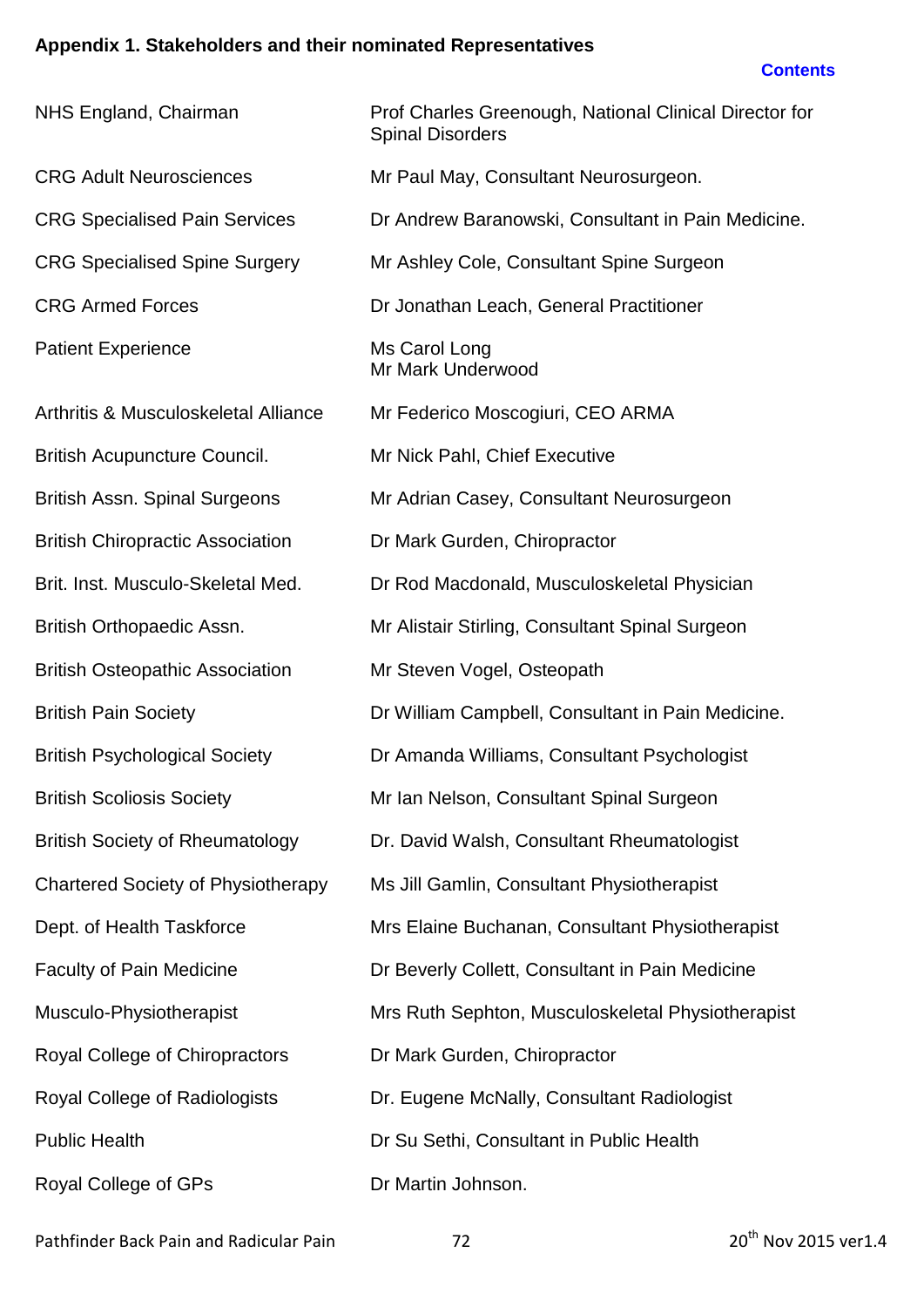| <b>Sports Medicine</b>           | Dr Nigel Jones                                                                             |
|----------------------------------|--------------------------------------------------------------------------------------------|
| Society for Back Pain Research   | Ms Kika Konstantinou, Senior Clinical Lecturer / Spinal<br><b>Physiotherapy Specialist</b> |
| Soc. Brit. Neurological Surgeons | Mr Paul May, Consultant Neurosurgeon                                                       |
| <b>UK Spine Societies Board</b>  | Prof Jeremy Fairbank, Consultant Spinal Surgeon<br>(Chair)                                 |
| Combined CCG rep.                | Ms Kate Parkin, Associate Director, Sussex Collaborative<br>Delivery Team                  |
| NHS Programme of Care Board      | Ms Rachel O'Connor, Director (now Mrs Jacquie Kemp)                                        |
| NHS Specialised Commissioning    | Mr David Stockdale, Responsible Commissioner                                               |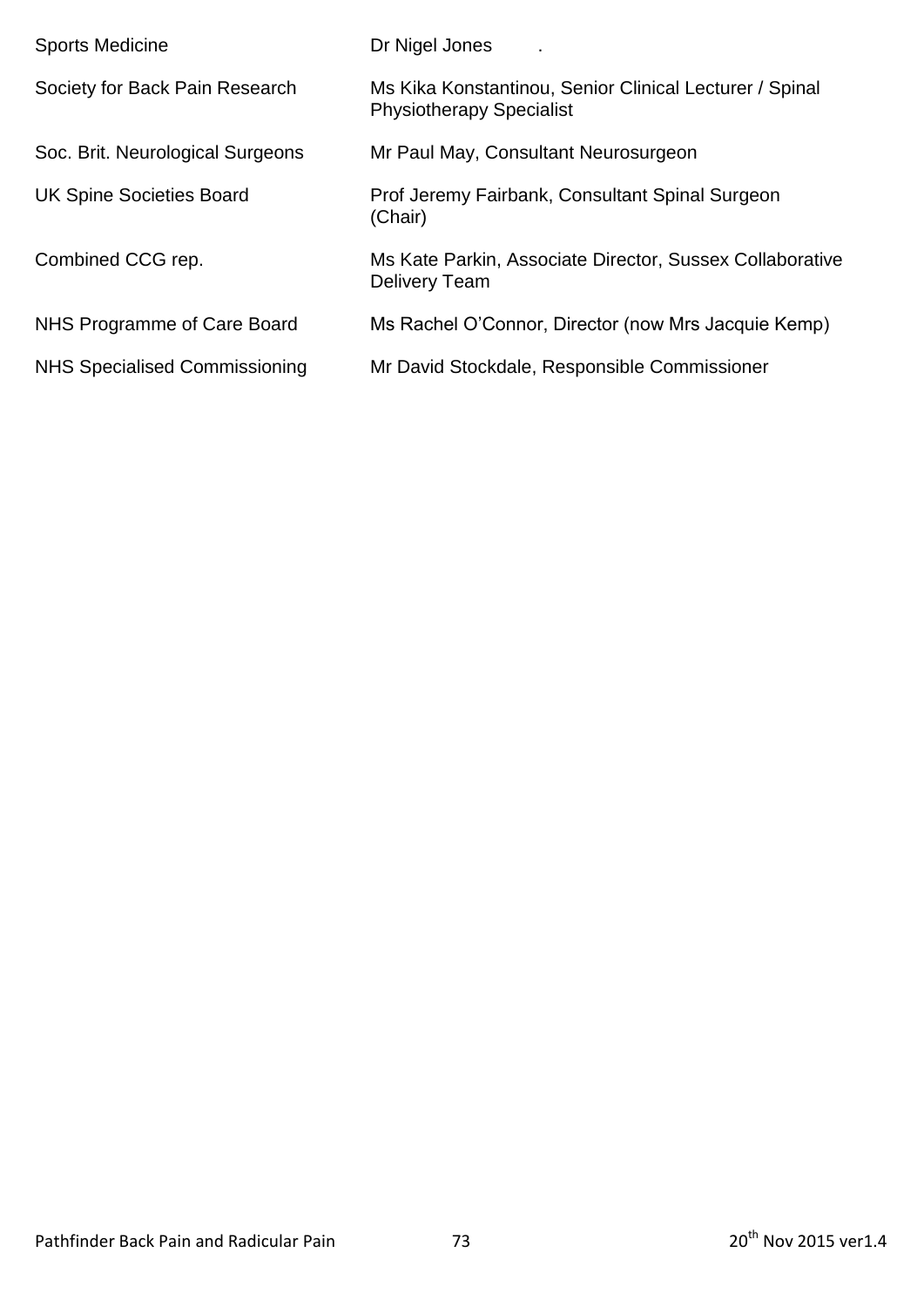### **Appendix 2. Triage and Treat Practitioner**

**[Contents](#page-3-0)**

This functionality appears in boxes 9, 11 and 13 in the low back pain pathway. They will also appear in box 8 in the radicular pathway and will be making the decision concerning concordant and nonconcordant images in boxes 20 and 21.

The individual with this functionality will be highly trained, with skills including;

- History and examination
- diagnostic triage (red flags, Radicular pain, Mechanical back pain, Inflammatory disorders etc)
- Ability to request scan
- Ability to interpret scan along side the radiologists report
- Ability to direct treatment
- Understanding and employment of CBT principals
- Psychosocial assessment
- Assessment of medication
- Shared decision making
- Communication
- Expectation management

It is clearly a highly trained individual with some seniority and will be an expensive and limited resource.

The function of this individual is to direct the pathway of care and to provide the continuity that patients have clearly voiced that they would like to see. In some instances that the practitioner might be bypassed but it is to this practitioner that the pathway will return if response is insufficient or concerns are raised about diagnosis or any other matter.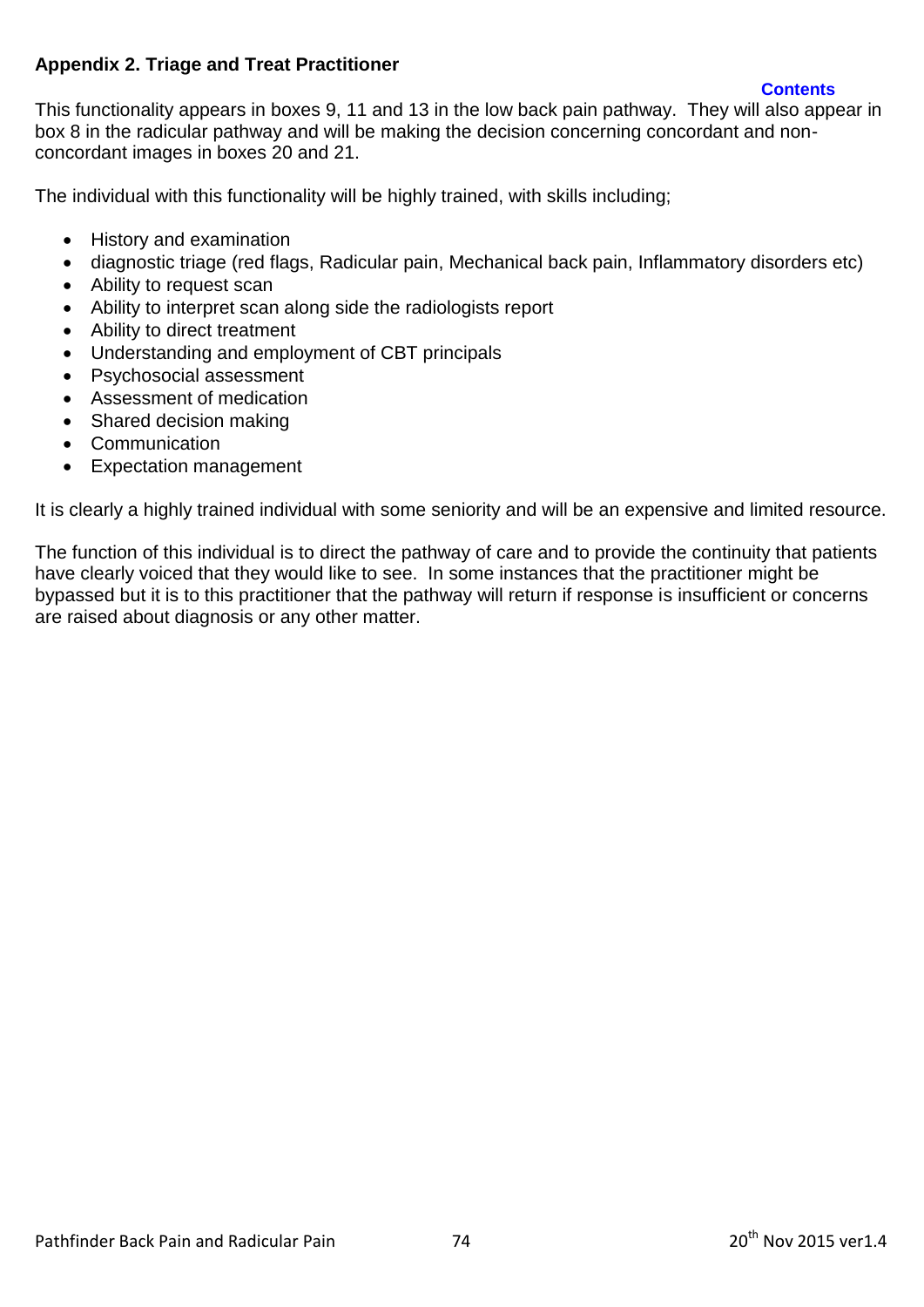#### **Appendix 3 Outcome measures**

These were recognised as an essential part of the ordinance of audit and governance of the pathway.

Four outcome measures were suggested.

- Back specific disability scale, the Oswestry Disability Index. (ODI) The ODI has International recognition and has been widely used in published research in low back pain.
- The measure of cost effectiveness and cost efficiency, the EQ5D.
- A numeric pain rating scale.
- Measure of patient experience.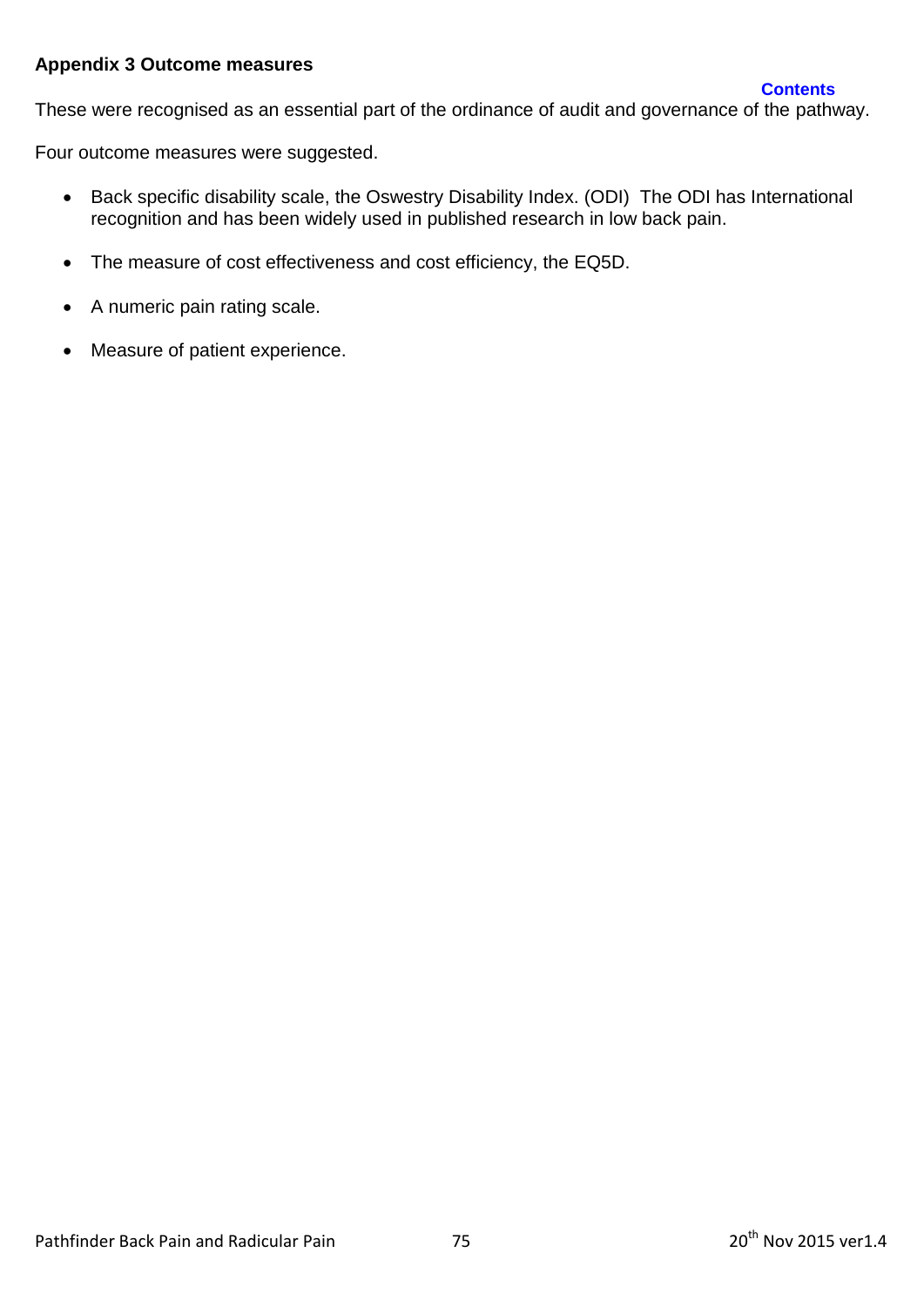### **Red Flag Appendices**

# **1) Red Flags Explanatory Text**

# **Principles for Spinal Surgical emergency and urgent referrals (Red flags) and management**

#### **Introduction**

Potential threat to life (spinal infection and spinal tumours , usually metastatic, or 40x less commonly primary spinal tumours) and the potential to cause paralysis define the most urgent spinal conditions.

Paralysis may result from extrinsic compression of the spinal cord (above L1) or cauda equina (below L1). Alternatively it may be due to intrinsic loss of neurological function. (Anterior spinal artery thrombosis, Guillain-Barré Syndrome, transverse myelitis, multiple sclerosis, or be mimicked by conditions such as para-neoplastic syndrome or diabetic femoral neuropathy). The history of onset and subsequent evolution of symptoms supported by examination usually indicate the likely cause, but require imaging confirmation before proceeding to further investigation, if necessary, and defining treatment options before discussing these with the patient.

The commonest causes of extrinsic neural compromise are disc prolapse, spinal metastasis, infection with abscess formation or traumatic spinal column injury. More unusual structural causes are osteoporotic fractures, fractures in ankylosing spondylitis or spontaneous epidural haematoma.

Regardless of cause patients often present with similar symptoms and signs; usually a combination of pain in the spine and if accompanied by pressure on the cord or nerve roots, in the distribution of the nerves involved, which if severe may cause alteration of spinal cord or nerve root function. In addition those with spinal metastases or infection may have more generalised symptoms of cancer or infection and corresponding alteration of blood tests Until the cause is defined it is difficult to predict the subsequent likely evolution of symptoms and what steps may be required to prevent further deterioration. MRI is the optimal mode of imaging to define the probable cause (it may be contraindicated e.g. in those with pacemakers, or aneurysm clips etc. in which event alternative imaging modalities may be required).

It is particularly important to recognise those with extrinsic neurological compromise because timely surgical decompression may prevent avoidable permanent neurological loss. For the individual patient this may cause long term disability. The relative urgency of assessment, investigation and intervention have been listed in both the primary and secondary care sectors

It is also important that if no evidence of extrinsic neural compromise is evident despite symptoms or signs of neurological deficit, prompt or emergency (dependent on degree) referral for neurological opinion should be made.

It is clearly recognised that in the context of the usual very full timetables of spinal surgical services that optimal assessment and organisation of timely investigation and intervention is often very difficult. Accordingly the DH National Spinal Taskforce report (2013) has recommended that Commissioners should fund a clinically trained spinal emergency coordinator for all acute spinal surgical services.

## References

- 1) National Spinal taskforce report [http://www.nationalspinaltaskforce.co.uk.](http://www.nationalspinaltaskforce.co.uk/)
- 2) Quraishi, N.A. et al, Malpractice litigation and the Spine: NHS perspective on 235 successful claims in England. Spine 2012 21 (Suppl.2),S196- S199,.

Pathfinder Back Pain and Radicular Pain 76 20th Nov 2015 ver1.4

**[Contents](#page-3-1)**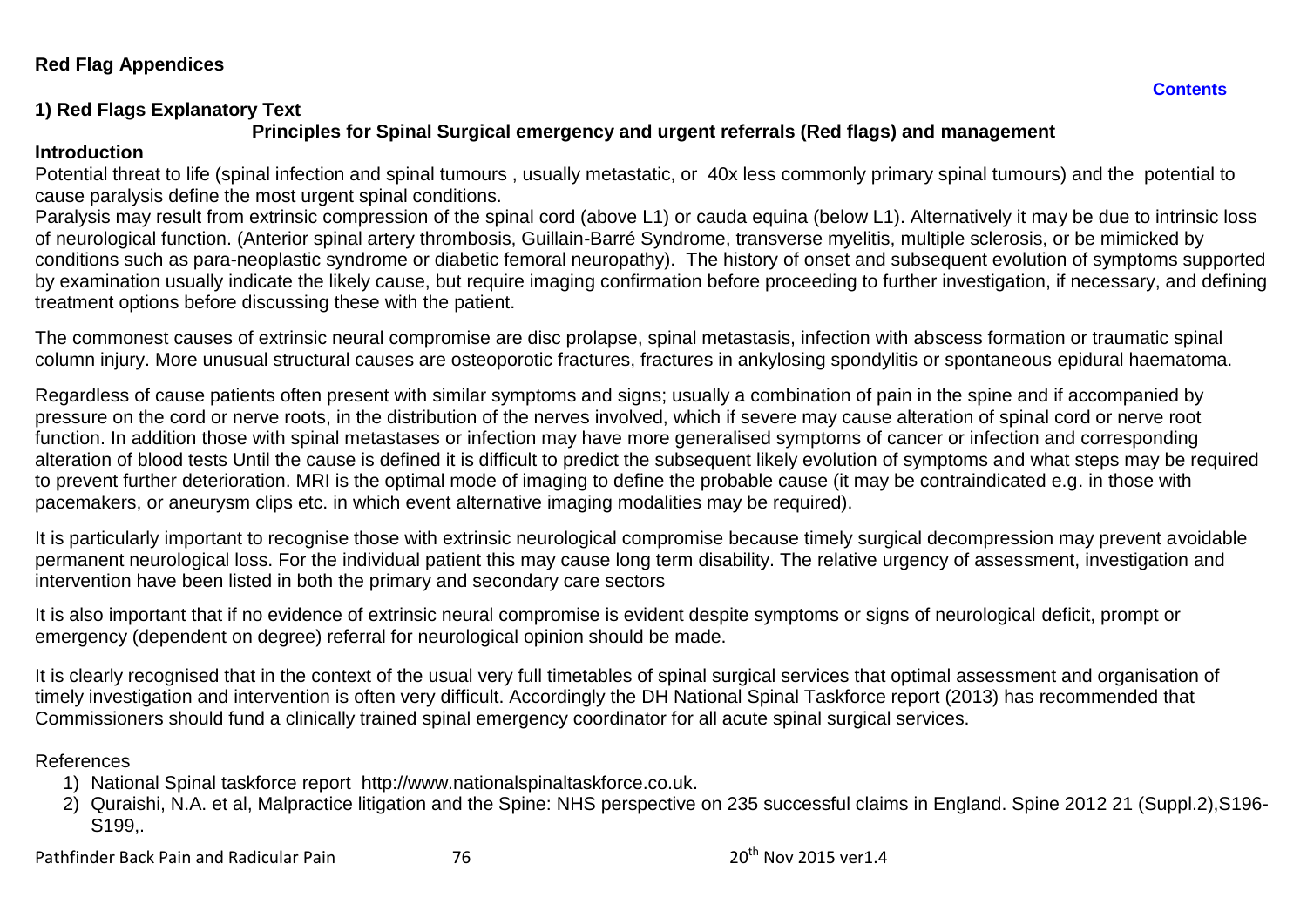### **Red Flag Appendix 2 Primary care / intermediate care**: **Timelines for assessment of patients with symptoms and /or signs of neurological compromise of unknown origin (prior to MRI (or other imaging if MRI contraindicated)).**

*Please recognise that by definition this can only be regarded as a guide and it is imperative that with evolving neurological compromise clear*  instructions must be given for the type and timing of ongoing neurological assessment and the **action required** if deterioration occurs. The *responsible senior medical staff should always be informed when patients with new or evolving neurological deficit present and again (depending on their instruction) if there is significant deterioration.* 

Columns to the right in grey included to allow primary care to see timelines in secondary care

|                                                                                                  | <b>Timelines</b>                                                                 |                                                  | <b>Indicative Timelines for actions</b><br>in secondary care          |
|--------------------------------------------------------------------------------------------------|----------------------------------------------------------------------------------|--------------------------------------------------|-----------------------------------------------------------------------|
| <b>Neurological status</b>                                                                       | <b>Urgency of referral</b><br>(primary care) and<br>secondary care<br>assessment | <b>Time to imaging MRI</b><br>and treatment plan | Time to intervention                                                  |
| Normal with pain only (no neurological<br>compromise and no suspicion of tumour<br>or infection) | Routine                                                                          | Routine                                          | Routine                                                               |
| Normal with pain and suspicion of<br>tumour or infection (See below)                             | Urgent - MSCC coordinator                                                        | Urgent - MSCC<br>coordinator                     | Depends on imaging                                                    |
| Minor deficit – no change last 7 days<br>(Stable)                                                | Routine                                                                          | Routine                                          | Routine                                                               |
| Minor deficit – worse or developed in<br>last 7 days (deteriorating)                             | Emergency                                                                        | Emergency                                        | Dependent on imaging                                                  |
| Major deficit                                                                                    | Emergency                                                                        | Emergency                                        | Dependent on imaging                                                  |
| Sphincter failure                                                                                | Emergency                                                                        | Emergency                                        | Dependent on imaging,<br>complete/incomplete, duration of<br>symptoms |

**Key - neurological deficit** 

**Stable =** No change over previous 7 days

**Deteriorating =** significant alteration of motor power (loss of one or more MRC motor grade) or sphincter function

**Minor** = Sensory only or minor motor weakness but still able to tiptoe, heel walk and knee-dip. Mobile without aids

**Major** = Loss of single leg antigravity Tiptoe (TT,) Heel Walk (HW) , SLD (single leg knee dip). Needs walking aids or is unable to mobilise (due to weakness.) Care to be taken if significant risk of instability.

**Sphincter Failure** - Difficulty in micturition - Insensible incontinence. Painless retention, Faecal incontinence, Perianal paraesthesia/ sensory loss, alteration of anal tone/ contraction

### **Urgency of referral**

**Emergency -(E),** = same day, no delay admission

**Spinal metastases** – 1 week Referral to MSCC coordinator (NICE CG75 (2008) MSCC clinical guideline and NICE QSAC(2014) for MSCC)

**Urgent (U)** Telephone call to on call spinal surgery service and action as advised and either Fax or letter (if locally agreed) denoting urgent (should receive ? 1 /2/52 appointment *ideally* and2 week imaging with review),

**Routine (R)** - to achieve 18/52

Pathfinder Back Pain and Radicular Pain 1986 1997 1998 10:30 10:40 2006 120th Nov 2015 ver1.4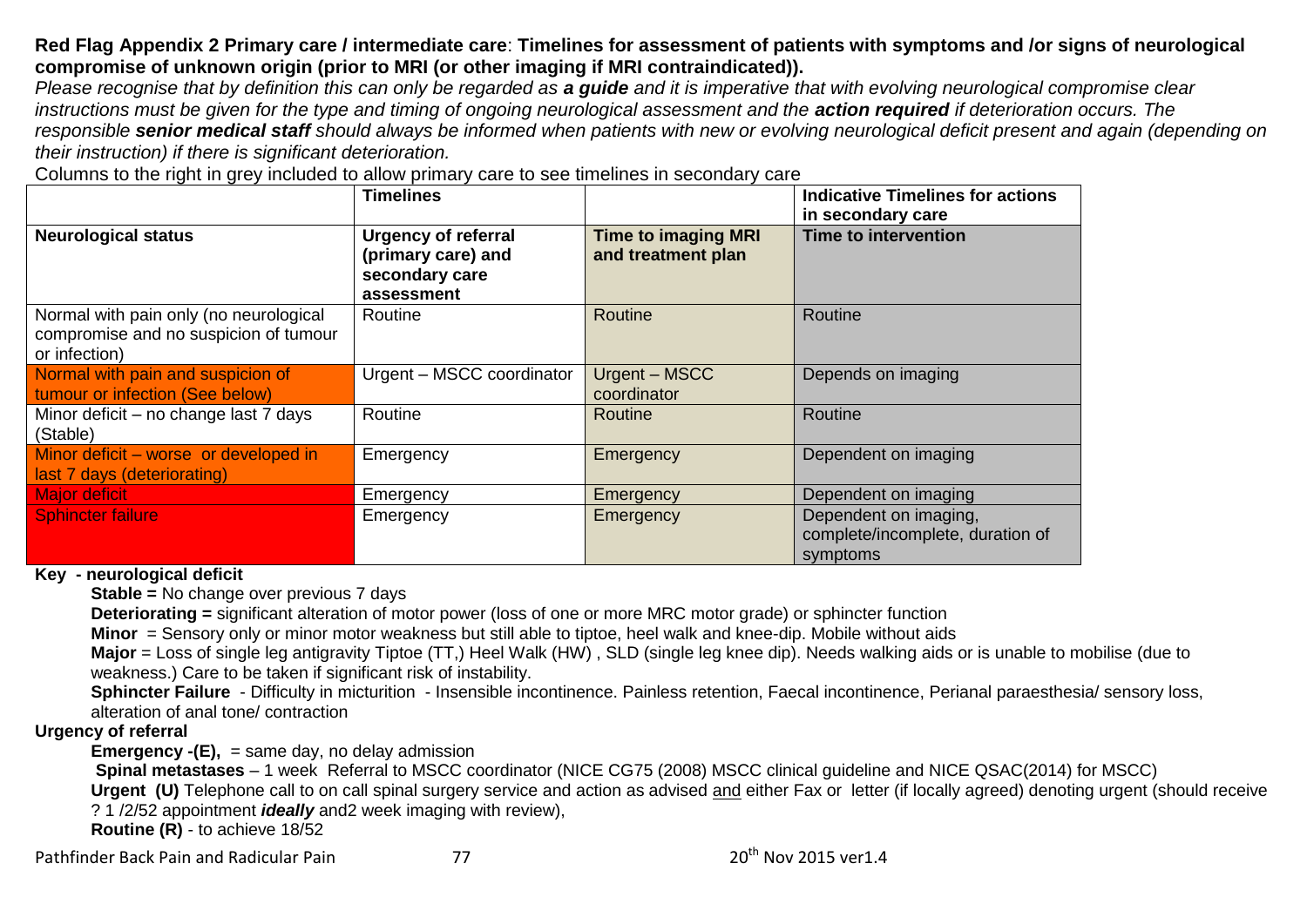# **Red Flag Appendix 3 Spinal Red flag conditions – Secondary / Tertiary care action timelines.**

*Please recognise this can only be regarded as a guide. The responsible senior medical staff should always be informed when patients with new or evolving neurological deficit present and again (depending on their instruction) if there is significant deterioration. If there is no imaging evidence of extrinsic neurological compression despite clinical neurological deficit senior staff must be informed and urgent neurological referral should normally be considered.* 

|                                                                         |             | <b>Timelines</b>         |                                             | Comments                                                     |
|-------------------------------------------------------------------------|-------------|--------------------------|---------------------------------------------|--------------------------------------------------------------|
| <b>Specific Conditions</b>                                              | Time to     | <b>Time to treatment</b> | Time to intervention                        |                                                              |
|                                                                         | imaging MRI | plan                     |                                             |                                                              |
| Osteoporotic Fracture with severe or<br>significant pain at 8 weeks     | Urgent      | Urgent                   | Soon/ Urgent dependent<br>on imaging        |                                                              |
| Spinal metastases no neurological<br>deficit                            | Urgent      | Urgent                   | Soon                                        | <b>Discuss with Oncologists</b>                              |
| Major motor radiculopathy                                               | Emergency   | Emergency I              | ?Urgent Dependent on<br>duration            | See radiculopathy section                                    |
| <b>MSCC with Neuro Symptoms /signs</b>                                  | Emergency   | Emergency                | Soon /Urgent<br>Dependent on imaging        | See NICE GL 75, QSAC 2014<br><b>Discuss with Oncologists</b> |
| <b>Spinal infection</b>                                                 | Emergency   | Emergency                | Soon/Urgent<br>Dependent on imaging         | To obtain cultures whenever<br>possible before Antibiotics   |
| <b>Sphincter failure</b> - incipient or<br>established recent <48 hours | Emergency   | Emergency                | Emergency                                   |                                                              |
| <b>Sphincter failure Established &gt; 48</b><br><b>hours</b>            | Emergency   | Emergency                | Urgent Dependent on<br>imaging              |                                                              |
| Spontaneous epidural haematoma                                          | Emergency   | Emergency                | Emergency/ Urgent<br>Dependent on neurology |                                                              |
| <b>Ankylosing Spondylitis with new pain</b>                             | Emergency   | Emergency                | Emergency/ Urgent<br>Dependent on neurology | Extreme care with positioning                                |

#### **Key - Time to imaging** -

Emergency (E) - That day or first in am next day if theatre following day

Urgent (U) - (to allow clinic review within 2/52 if imaging suggests this to be required)

Routine (R) to allow completion of Rx within 18/52

**Time to Treatment plan** - Emergency - (E) Senior clinician informed immediately and review when imaging available,

Urgent – Post take review or sooner if imaging requires this

Routine - Booked clinic review

**Time to intervention** (presuming no overriding co morbidities)

Emergency (E)(with level of emergency depending on clinical circumstances and theatre availability (Immediate if required) Urgent (U) Urgent – that day or if after 2100hrs first on the list next day

Soon (S) next available list

Routine(R) to achieve 18/52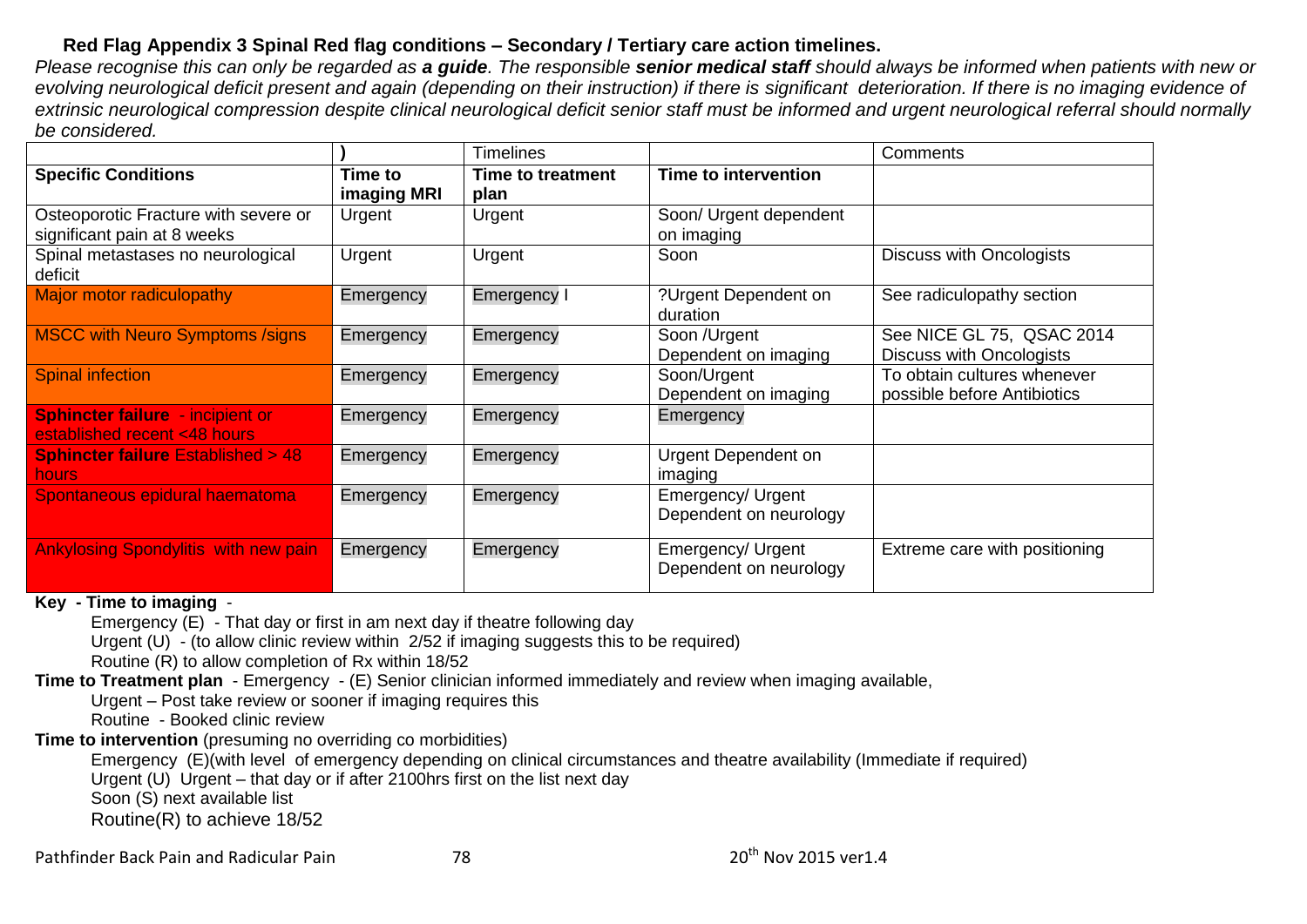### **Red Flag Appendix 4 – Interventions**

Cauda Equina Syndrome

- Lumbar spinal surgery is usually required for those patients with cauda equina syndrome (usually discogenic).This is performed posteriorly and involves decompression of the nerves and removal of fragments of disc compressing the nerves.

For all other indications / interventions please see Service Specification Complex Spinal Surgery D14. (Extract below) **Key interventions** include:

- Image guided biopsy (tumour and infection) This is often performed by the interventional radiologist under CT guidance but sometimes in theatre by the radiologist or surgeon with image intensifier control
- Neoadjuvant chemotherapy sometimes some tumours are too large or too close to vital structures to be amenable to surgery initially. It is possible to shrink some of these (typically Ewing's sarcoma and osteosarcoma) with chemotherapy such that become surgically removable **Excision** - this may be:
- Extralesional removal of the tumour with an intact cuff of normal tissue. This is the ideal when attempting a curative resection. Adjuvant local therapy (Beam therapies (Radiotherapy, Intensity modulated radiotherapy (IMRT) or Intensity modulated proton therapy (IMPT)) is probably not necessary.
- Marginal removal of the tumour with possible but no definite breach of the tumour margin (often possible when attempting to preserve spinal cord function but removing the tumour up to the dural sleeve) Adjuvant local therapy should be considered.
- Intralesional the tumour has been breached in the course of surgery with a much higher probability of local recurrence. Adjuvant local therapy probably advisable if the tumour is likely to be sensitive.

**For Spinal Reconstruction** the tumour itself or the amount of tissue it is necessary to remove for tumour clearance may render the spine unstable and painful. There are different routes and techniques to stabilise the spine. These may be used in varying combinations. These include:

- Vertebroplasty Image guided injection of cement from the back of the spine into the vertebral body to provide internal reinforcement. This may be preceded by balloon correction of deformity (kyphoplasty)
- Pedicle screw stabilisation Screws are inserted from the back of the spine into the anterior column (vertebral bodies) and connected by rods to provide posterior scaffolding support
- Anterior spinal reconstruction the destroyed or weakened vertebral body is removed and replaced with cement or purpose designed cages of differing materials depending on the subsequent treatment likely to be required
- Spinal Fusion all spinal stabilisation techniques are liable to failure unless accompanied by bony healing which is achieved using bone grafts or substitutes to get the bones to join together over the involved levels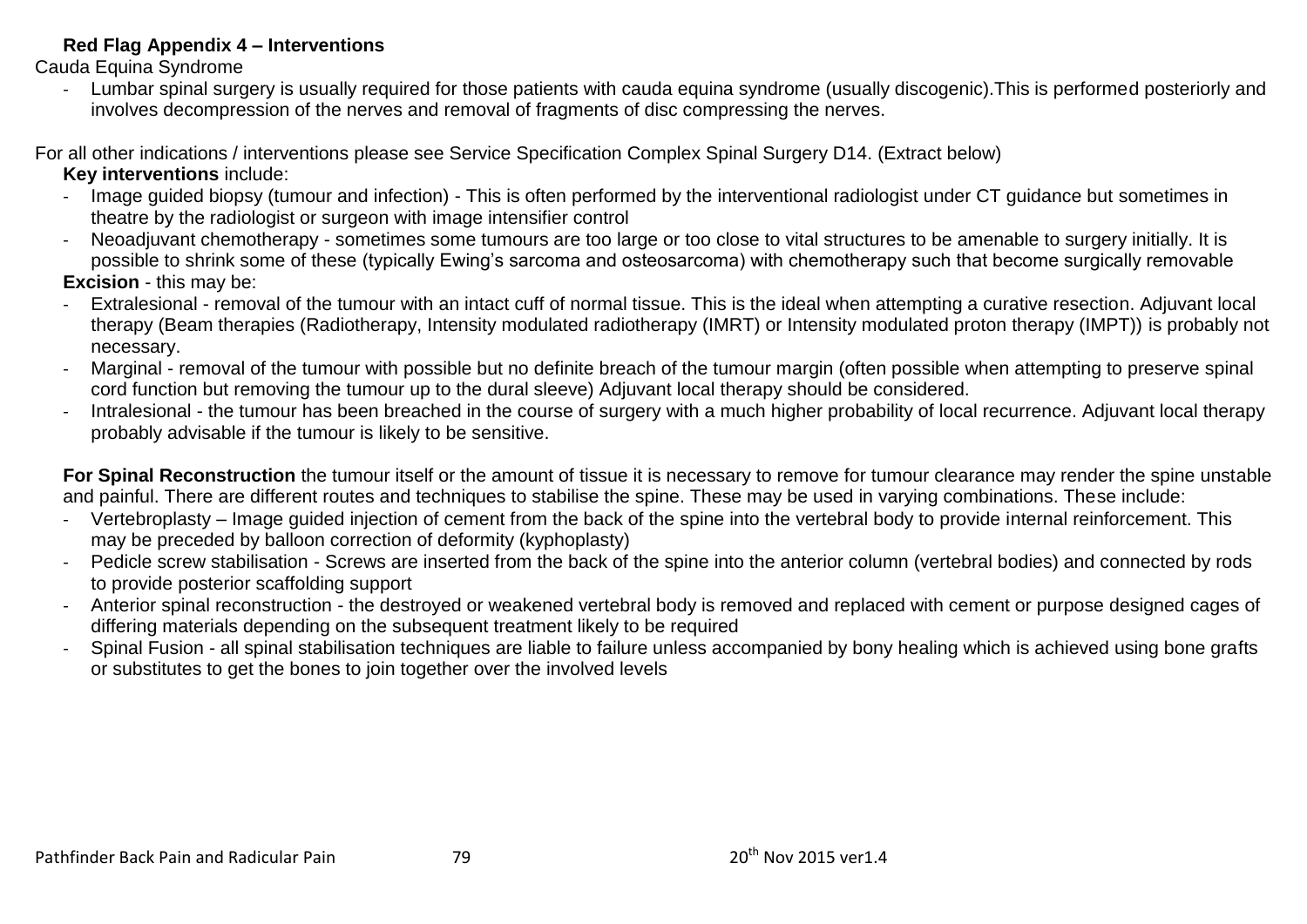| Standard                   | Description                                               | Data Specification (if required)                           |
|----------------------------|-----------------------------------------------------------|------------------------------------------------------------|
| Missed red flags or        |                                                           | Secondary care providers should report annually the        |
| progressive neurological   |                                                           | number of cases / nature of missed red flag or             |
| deficit including Cauda    |                                                           | progressive neurological deficit including Cauda Equina    |
| Equina Syndrome            |                                                           | Syndrome including the pathology missed and the effect     |
|                            |                                                           | of delay.                                                  |
| Establish appropriate      | Imaging investigations should be                          | The service should report:                                 |
| pathway for red flags      | requested and a regular MDT set up                        | 1. Number of patients seen                                 |
| agreed between primary     | to discuss cases for referral. This                       | 2. Number of MRI scans performed                           |
| and secondary care to      | should have strong links with the                         | Number of patients referred to spinal MDT                  |
| include a regional plan to | spinal surgery network and should be                      | Number of patients referred to spinal surgeon<br>4.        |
| manage spinal emergencies  | led by a Spinal Surgeon.                                  | 5. Number undergoing surgery                               |
| and red flags in a timely  | Delay can result in chronicity, a worse                   |                                                            |
| manner.                    | response to surgery and prolonged                         |                                                            |
|                            | time off work.                                            |                                                            |
| Established secondary care | Include all personnel involved in the                     | Number of MDT meetings held                                |
| spinal MDT meeting Spinal  | provision of spinal services in a Trust.                  | Number of patients discussed                               |
| Task Force standards.      |                                                           | Meeting minutes taken                                      |
| Availability of MRI and CT | <b>Emergency Department must have</b>                     | Each CCG should be able to define their pathway of         |
| imaging                    | access to daytime MRI and 24/7 CT                         | emergency spinal care.                                     |
|                            | access. Image Exchange Portal (IEP)<br>must be available. |                                                            |
|                            | Spinal centres designated to provide                      |                                                            |
|                            | emergency spinal services in the                          |                                                            |
|                            | network must have 24/7 MRI and CT.                        |                                                            |
| Access to spinal surgeons  | Spinal surgeons able to perform the                       | All patients having surgical interventions including       |
|                            | required surgery should be part of the                    | injections should have                                     |
|                            | regional spinal network as all cases                      | Patient Reported Outcome Measures (PROMS) before           |
|                            | for surgery (except injections) should                    | surgery and at 1 and 2 years after surgery (6 months after |
|                            | be discussed within the setting of a                      | injections). These should include either:                  |
|                            | spinal MDT.                                               | COMI (Core Outcome Measures Index) or                      |
|                            |                                                           | VAS back, Oswestry Disability Index and EQ-5D.             |
|                            |                                                           | This data along with the surgical procedure and any        |
|                            |                                                           | complications:                                             |
|                            |                                                           | $\circ$ Surgical rate by indication and reasons for        |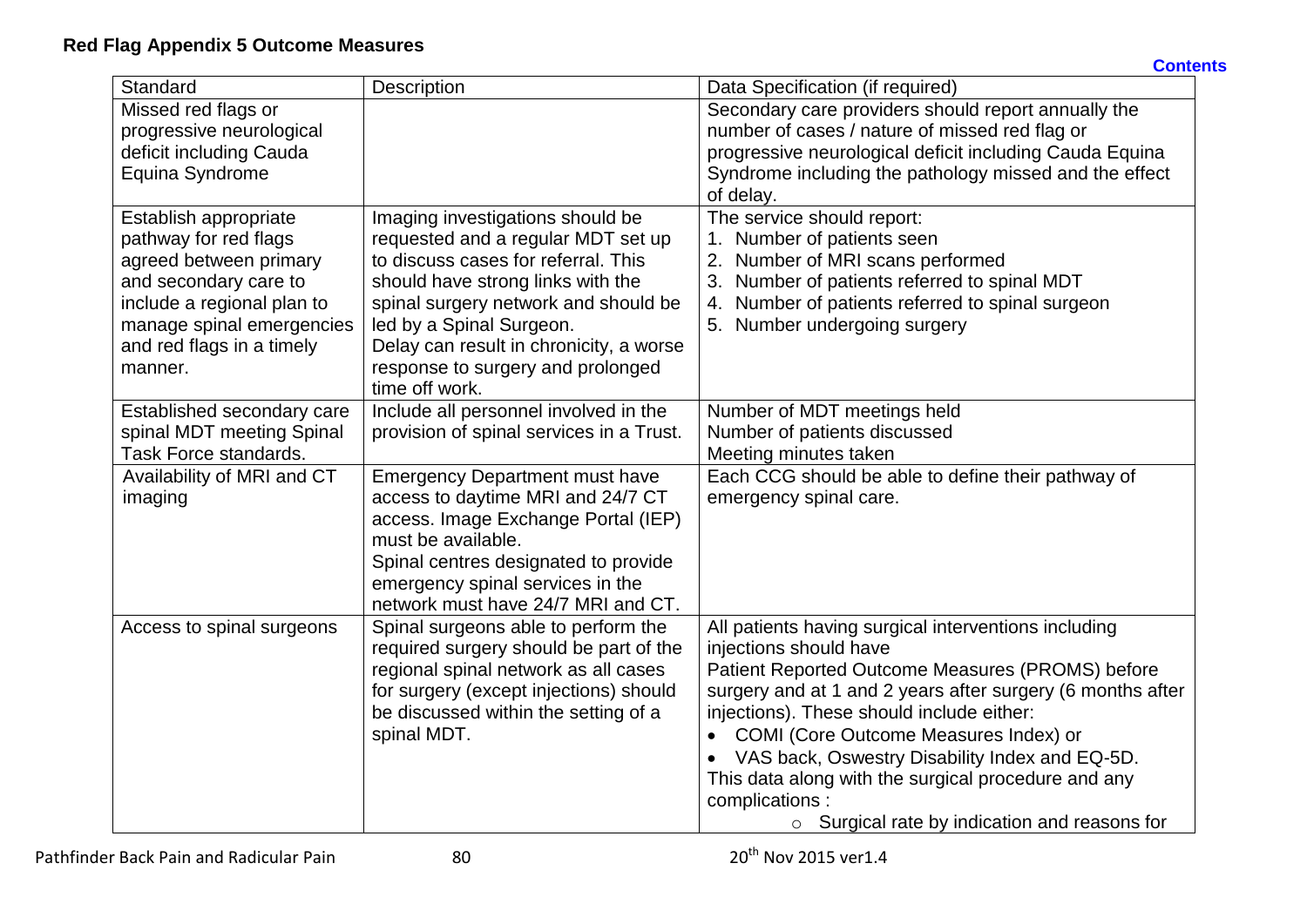|                                                                                                      |                                                                                                                                  | non-intervention<br>Mortality - operative and 30 day<br>Rate of post -operative neurological<br>$\circ$<br>deterioration<br>Rate of avoidable complications (Wound<br>$\circ$<br>infection. Failure of construct or fusion)<br>Rate of re-operation<br>$\circ$<br>should be recorded in one of the spinal databases (British<br>Spine Registry or Spine Tango - See Appendix 5).<br>Analysis of this data will form part of revalidation for the<br>surgeon.                                                   |
|------------------------------------------------------------------------------------------------------|----------------------------------------------------------------------------------------------------------------------------------|----------------------------------------------------------------------------------------------------------------------------------------------------------------------------------------------------------------------------------------------------------------------------------------------------------------------------------------------------------------------------------------------------------------------------------------------------------------------------------------------------------------|
| Training and governance of<br>community providers and<br>other AQP                                   | Community and AQP may provide:<br>1. Low intensity CPP<br>Non-specialised spinal surgery<br>2.<br>3.<br>Pain management services | Staff training, revalidation, indemnity, quality of service<br>delivery and collection and reporting of outcome<br>measures must be the same for all providers                                                                                                                                                                                                                                                                                                                                                 |
| Success of spinal surgery                                                                            | Spinal surgery for<br>Red flag indications                                                                                       | All patients having surgical interventions should have<br>PROMS before surgery and at 1 and 2 years after<br>surgery.<br>These should include either:<br>COMI (Core Outcome Measures Index) or<br>$\bullet$<br>VAS back, Oswestry Disability Index and EQ-5D.<br>And a record of urinary and anal sphincter function<br>This data along with the surgical procedure and any<br>complications (see Appendix 4) should be recorded in<br>one of the spinal databases (British Spine Registry or<br>Spine Tango). |
| <b>British Association of Spine</b><br>Surgeons audit of<br>suspected Cauda Equina<br>Syndrome (CES) |                                                                                                                                  | All hospitals treating CES should complete the audit and<br>submit data for central reporting. The data can be added<br>directly into the British Spine Registry.                                                                                                                                                                                                                                                                                                                                              |